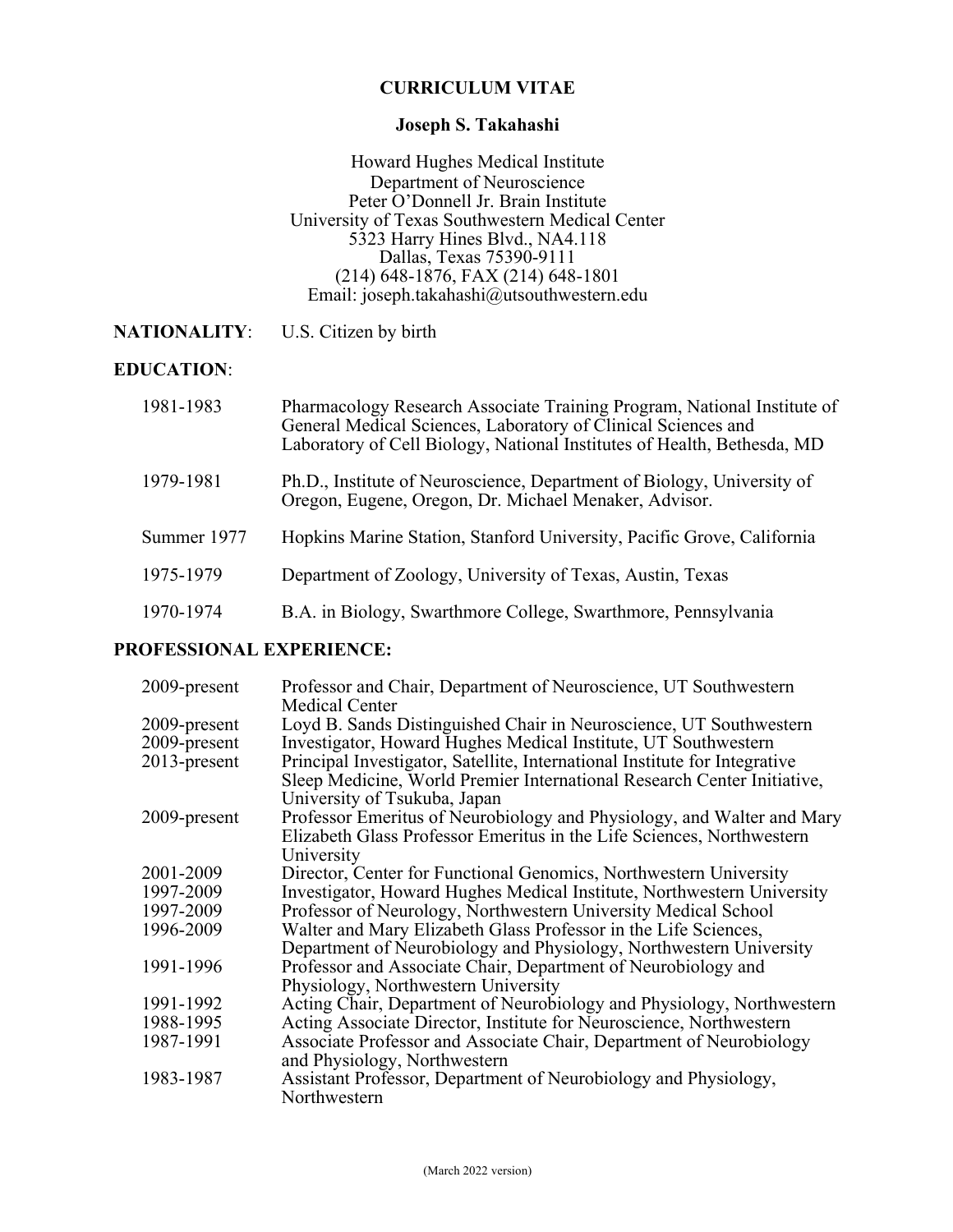# **AWARDS AND HONORS**:

| 2022         | The M.R. Bauer Foundation Colloquium, Distinguished Lecturer, Brandeis<br>University, Waltham, MA                                                 |
|--------------|---------------------------------------------------------------------------------------------------------------------------------------------------|
| 2019         | Gruber Neuroscience Prize, The Gruber Foundation, presented at the 2019<br>Society for Neuroscience Annual Meeting                                |
| 2019         | Thomas Willis Lecture, Nuffield Department of Clinical Neurosciences,                                                                             |
|              |                                                                                                                                                   |
|              | University of Oxford                                                                                                                              |
| 2019-2021    | Thomson Reuters Highly Cited Researcher                                                                                                           |
| 2018         | Transatlantic Medal Lecture, Society for Endocrinology, Bristol, England                                                                          |
| 2017         | Special Lecture, Society for Neuroscience Annual Meeting, Washington, DC                                                                          |
| 2017         | James L. Voogt Lecture in Neuroendocrinology, Institute for Reproductive<br>Health and Regenerative Medicine, University of Kansas Medical Center |
| 2016         | Peter C. Farrell Prize in Sleep Medicine, Harvard Medical School, Division<br>of Sleep Medicine                                                   |
| 2014-present | Member, National Academy of Medicine, USA                                                                                                         |
| 2014         | Thomson Reuters Highly Cited Researcher, Biology and Biochemistry                                                                                 |
| 2014         | John Grace Lecture, Center for Integrative Genomics, University of                                                                                |
|              | Lausanne, Switzerland                                                                                                                             |
| 2014         |                                                                                                                                                   |
|              | Quastel Lectureship, Hebrew University of Jerusalem, Israel                                                                                       |
| 2013         | Maurice B. Visscher Distinguished Lectureship, Department of Integrative                                                                          |
|              | Biology and Physiology, University of Minnesota Medical School                                                                                    |
| 2012         | Plenary Lecturer, Pan-American Association for Biochemistry and Molecular                                                                         |
|              | Biology, SAIB, Mendoza, Argentina                                                                                                                 |
| 2012         | Outstanding Scientific Achievement Award, Sleep Research Society                                                                                  |
| 2012         | Pittendrigh/Aschoff Plenary Lecture, Society for Research on Biological                                                                           |
|              | Rhythms                                                                                                                                           |
| 2010         | Special Lecture, Society for Neuroscience Annual Meeting, San Diego, CA                                                                           |
| 2009-present | Member, The Academy of Medicine, Engineering and Science of Texas                                                                                 |
| 2007         | Harvey Lecture, The Harvey Society, Rockefeller University, New York                                                                              |
| 2007         | 31 <sup>st</sup> Carl F. Schmidt Honorary Lecture, University of Pennsylvania                                                                     |
| 2006         | Vernon B. Mountcastle Lectureship in Neuroscience, Johns Hopkins School                                                                           |
|              | of Medicine                                                                                                                                       |
| 2004         | 14th Annual Einar Hille Memorial Lecture in Neuroscience, University of                                                                           |
|              | Washington                                                                                                                                        |
| 2003         | Honorary Member, The Japanese Biochemical Society                                                                                                 |
| 2003-present | Member, National Academy of Sciences, USA                                                                                                         |
| 2003         | Eduard Buchner Prize, German Society for Biochemistry and Molecular                                                                               |
|              | Biology (GBM)                                                                                                                                     |
| 2002         | Flexner Lecture, University of Pennsylvania, Philadelphia, PA                                                                                     |
| 2001         | W. Alden Spencer Award in Neural Science, College of Physicians and                                                                               |
|              | Surgeons, Columbia University                                                                                                                     |
| 2001-present | Fellow, American Association for the Advancement of Science                                                                                       |
| 2001         | Neil D. Graham Lecture, University of Toronto, Canada                                                                                             |
| 2000-present | Fellow, American Academy of Arts and Sciences                                                                                                     |
| 2000         | Holiday Lectures on Science, Clockwork Genes: Discoveries in Biological                                                                           |
|              | Time (with Michael Rosbash), Howard Hughes Medical Institute                                                                                      |
| 2000         | Gildea Lecture, Washington University, St. Louis, MO                                                                                              |
|              |                                                                                                                                                   |
| 2000         | Nobel Forum Research Lecture, Stockholm, Sweden                                                                                                   |
| 1999         | Ruth Sager Memorial Lecture in Genetics, Woods Hole, MA                                                                                           |
| 1999         | A.J. Carlson Memorial Lecture, University of Chicago, IL                                                                                          |
| 1998         | Presidential Lecture, Society for Neuroscience, Los Angeles, CA                                                                                   |
| 1998         | Cited in <i>Science</i> Breakthroughs of the Year 1998                                                                                            |
| 1997         | Cited in <i>Science</i> Breakthroughs of the Year 1997                                                                                            |
| 1996-2009    | Walter and Mary Elizabeth Glass Chair in the Life Sciences                                                                                        |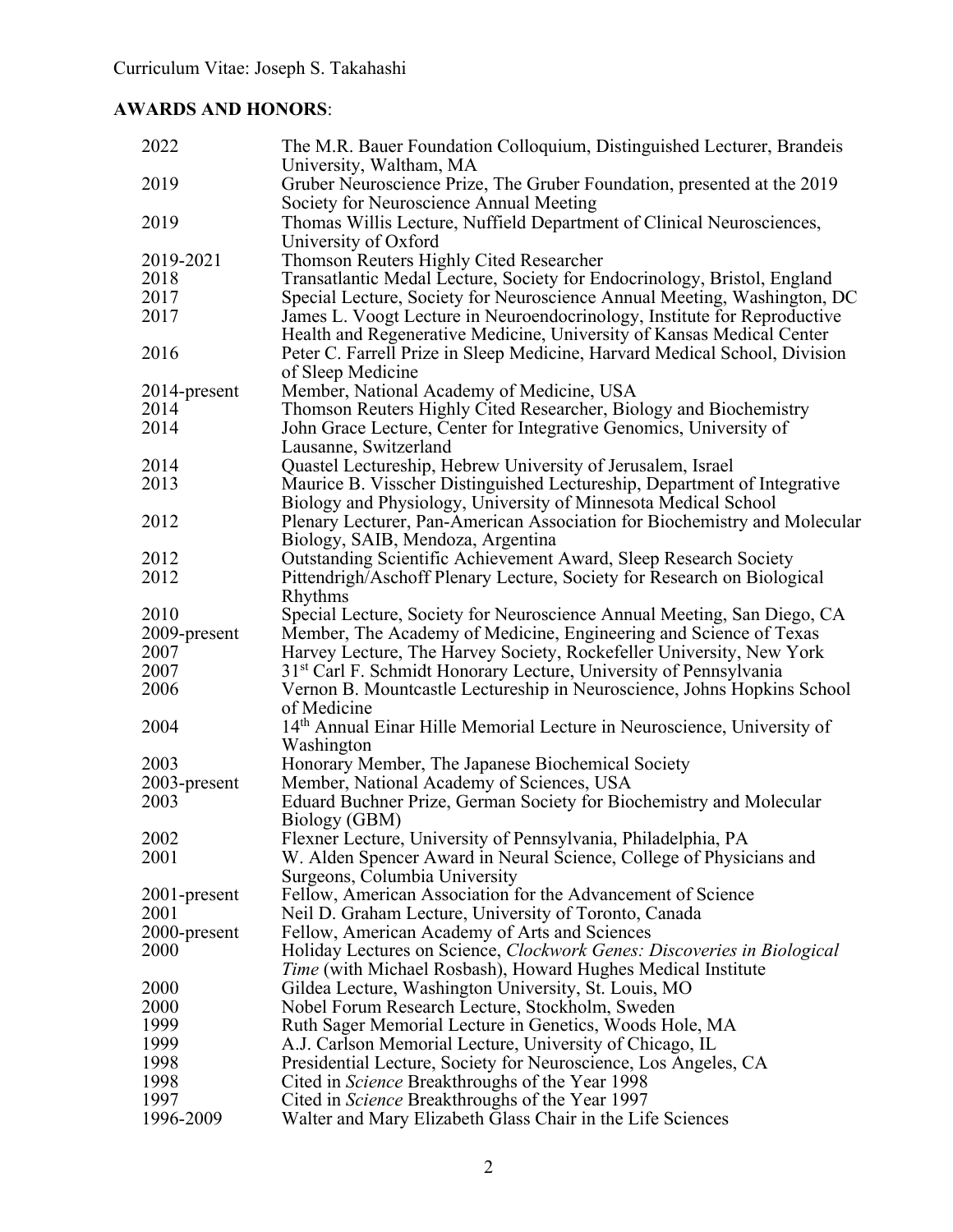| 1995        | 6 <sup>th</sup> C.U. Ariëns Kappers Award, Netherlands Society for the Advancement of |
|-------------|---------------------------------------------------------------------------------------|
|             | Natural Sciences, Medicine and Surgery                                                |
| 1995-1999   | Bristol-Myers Squibb Unrestricted Grant for Neuroscience Research                     |
| 1987-1997   | MERIT Award, National Institute of Mental Health                                      |
| 1987        | Faculty Honor Roll (Teaching), Associated Student Government                          |
| 1986        | Honma Prize in Biological Rhythms Research                                            |
| 1985-1990   | NSF Presidential Young Investigator Award                                             |
| 1985-1988   | Searle Scholars Award, The Chicago Community Trust                                    |
| 1983-1985   | Alfred P. Sloan Research Fellowship in Neuroscience                                   |
| 1982        | Finalist, Donald B. Lindsley Prize in Behavioral Neuroscience                         |
| 1981-1983   | Pharmacology Research Associate Program Fellowship, NIGMS                             |
| 1979-1981   | Public Health Service Predoctoral Training Grant Fellowship                           |
| 1977-1979   | Phi Kappa Phi Honor Society                                                           |
| 1976-1979   | National Science Foundation Graduate Fellowship                                       |
| 1975-1976   | Public Health Service Predoctoral Training Grant Fellowship                           |
| Summer 1974 | National Science Foundation Undergraduate Research Participant                        |

# **PROFESSIONAL SOCIETIES:**

| American Association for the Advancement of Science       |
|-----------------------------------------------------------|
| Society for Neuroscience                                  |
| Association for Research in Vision and Ophthalmology      |
| Society for Research on Biological Rhythms                |
| International Society for Neuroethology                   |
| International Mammalian Genome Society                    |
| Genetics Society of America                               |
| American Society of Human Genetics                        |
| American Academy of Arts and Sciences                     |
| American College of Neuropsychopharmacology               |
| National Academy of Sciences                              |
| The Academy of Medicine, Engineering and Science of Texas |
| National Academy of Medicine                              |
|                                                           |

# **MAJOR FIELDS OF RESEARCH INTEREST**:

Molecular Neurobiology and Genetics Molecular Genetics of Mammalian Circadian Clocks Mouse and Human Genetics and Genomics

# **PROFESSIONAL ACTIVITIES:**

### **Scientific Advisory Boards**

| 2019-present | Founder and Scientific Advisory Board, Synchronicity Pharma, Inc.        |
|--------------|--------------------------------------------------------------------------|
| 2017-2018    | Board of Scientific Counselors, Member, NIMH, NIH                        |
| 2012-present | Selection Committee, Aschoff and Honma Prize in Biological Rhythm        |
|              | Research, The Aschoff and Honma Memorial Foundation                      |
| 2012-2016    | International Scientific Group of Circadian Rhythm Experts (INSPIRE)     |
|              | Board, Servier International                                             |
| 2012         | Scientific Advisory Board, Eli Lilly Neuroscience Discovery Research and |
|              | Clinical Investigation                                                   |
| 2011-present | Center for Circadian Biology, UCSD, External Advisory Board              |
| 2008-2019    | Founder and Scientific Advisory Board, Reset Therapeutics, Inc.          |
| 2008-2010    | Developmental Mouse Brain Atlas Project Advisory Board, Allen Institute  |
|              | for Brain Sciences                                                       |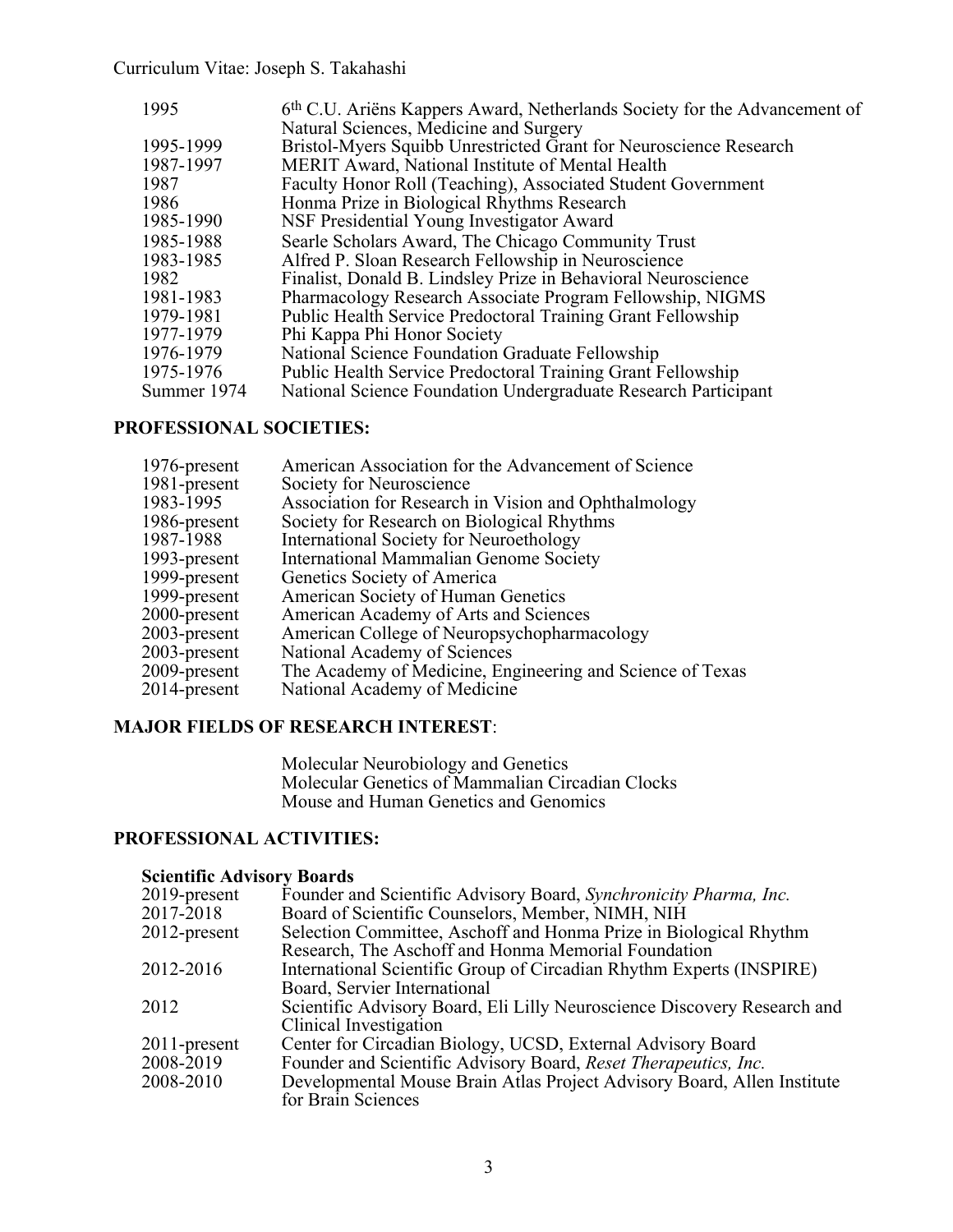| 2008-2013    | Member, Memory and Cognition Disorders Award Committee, McKnight<br><b>Endowment Fund for Neuroscience</b> |
|--------------|------------------------------------------------------------------------------------------------------------|
| 2008-2009    | University of Pittsburgh Sleep Medicine Institute, External Advisory Board                                 |
| 2008-2010    | Stanford Center for Narcolepsy, Scientific Advisory Board                                                  |
| 2007-2012    | Scientific Advisory Board, Allen Institute for Brain Sciences, Seattle                                     |
| 2006-2008    | Scientific Advisory Board, Boston Autism Consortium                                                        |
| 2005-2013    | Scientific Advisory Board, Max Planck Institute for Biophysical Chemistry                                  |
| 2004-2008    | Scientific Advisory Board, Searle Scholars Program                                                         |
| 2003-2004    | SfN/AstraZeneca Young Investigator Award Selection Committee                                               |
| 2002-2008    | Scientific Advisory Board, Brain Atlas Project, Allen Institute for Brain                                  |
|              | Sciences                                                                                                   |
| 2000-2002    | Scientific Advisory Board, Genomics Institute of the Novartis Research                                     |
|              | Foundation                                                                                                 |
| 2000-2007    | Founder and Scientific Advisory Board, <i>Hypnion, Inc.</i> , Worcester, MA.                               |
| 2000-2002    | Genomics Advisory Committee, Eli Lilly and Company                                                         |
| 1999-present | The Klingenstein Fund, Neuroscience Advisory Committee                                                     |
| 1999-2004    | Mouse Phenome Project, Governance Committee                                                                |
| 1998-2009    | Scientific Advisory Board, Restless Legs Syndrome Foundation                                               |
| 1997-2000    | National Advisory Mental Health Council, Member, NIMH, NIH                                                 |
| 1995-1999    | Bristol-Myers Squibb Neuroscience Award Selection Committee, Chair<br>1998-99                              |

# **Editorial Boards**

| 2015-2018       | Board of Reviewing Editors, <i>eLife</i>                             |
|-----------------|----------------------------------------------------------------------|
| $2015$ -present | Editorial Board, Neurobiology of Sleep and Circadian Rhythms         |
| 2008-present    | Advisory Board, Journal of Biological Rhythms                        |
| 2006-2012       | Editorial Board, <i>PLoS Genetics</i>                                |
| $2005$ -present | Editorial Board, Proceedings of the National Academy of Sciences USA |
| 2003-2010       | Editorial Board, Current Opinion in Neurobiology                     |
| 2001-present    | Section Head, Animal Genetics, Biology Reports Ltd., Faculty of 1000 |
| 2001-present    | Editorial Board, Genes, Brain and Behavior                           |
| 1999-2003       | Editorial Board, Physiological Genomics                              |
| 1995-1999       | Associate Editor, Neuron                                             |
| 1984-1999       | Advisory Board, Journal of Biological Rhythms                        |
|                 |                                                                      |

# **NIH Committees**

| 2013-present | External Scientific Advisory Committee, NIA program project on Sleep,      |
|--------------|----------------------------------------------------------------------------|
|              | Aging, and Circadian Rhythm Disorders, C.A. Czeisler, PhD, MD, Brigham     |
|              | & Women's Hospital, Harvard Medical School, Boston, MA                     |
| 2011         | Co-Chair, National Cancer Institute, Division of Cancer Biology, Circadian |
|              | Clocks and Cancer Workshop, Rockville, MD                                  |
| 2011         | Consultant, National Advisory Council for Human Genome Research,           |
|              | <b>NIH/NHGRI</b>                                                           |
| 2007-2011    | <i>Cre-Driver Network Steering Committee, NIH, NIMH</i>                    |
| 2006         | NIMH Special Emphasis Panel, Conte Centers for Depression and Anxiety      |
| 2006         | Chair, NIMH Special Emphasis Panel, Development of Recombinase-            |
|              | Expressing Mouse Lines for Studying the Nervous System                     |
| 2006         | NHGRI Special Emphasis Panel, Mouse KOMP RFA Review                        |
| 2001-2002    | Member, Mouse Sequencing Liaison Group, NIH/NHGRI                          |
| 2002         | Road Map Meeting with NIH Director, Elias Zerhouni, NIH                    |
| 2001         | NIMH Workgroup on Epidemiology and Genetics of Mood Disorders              |
| 2000         | Co-Chair with Geoffrey Duyk, Setting Priorities for Phenotyping the Mouse  |
|              | Nervous System and Behavior, Workshop, NIMH                                |
| 2000         | Second Follow-Up Workshop to Priority Setting for Mouse Genomics and       |
|              | Genetics Resources, NIH                                                    |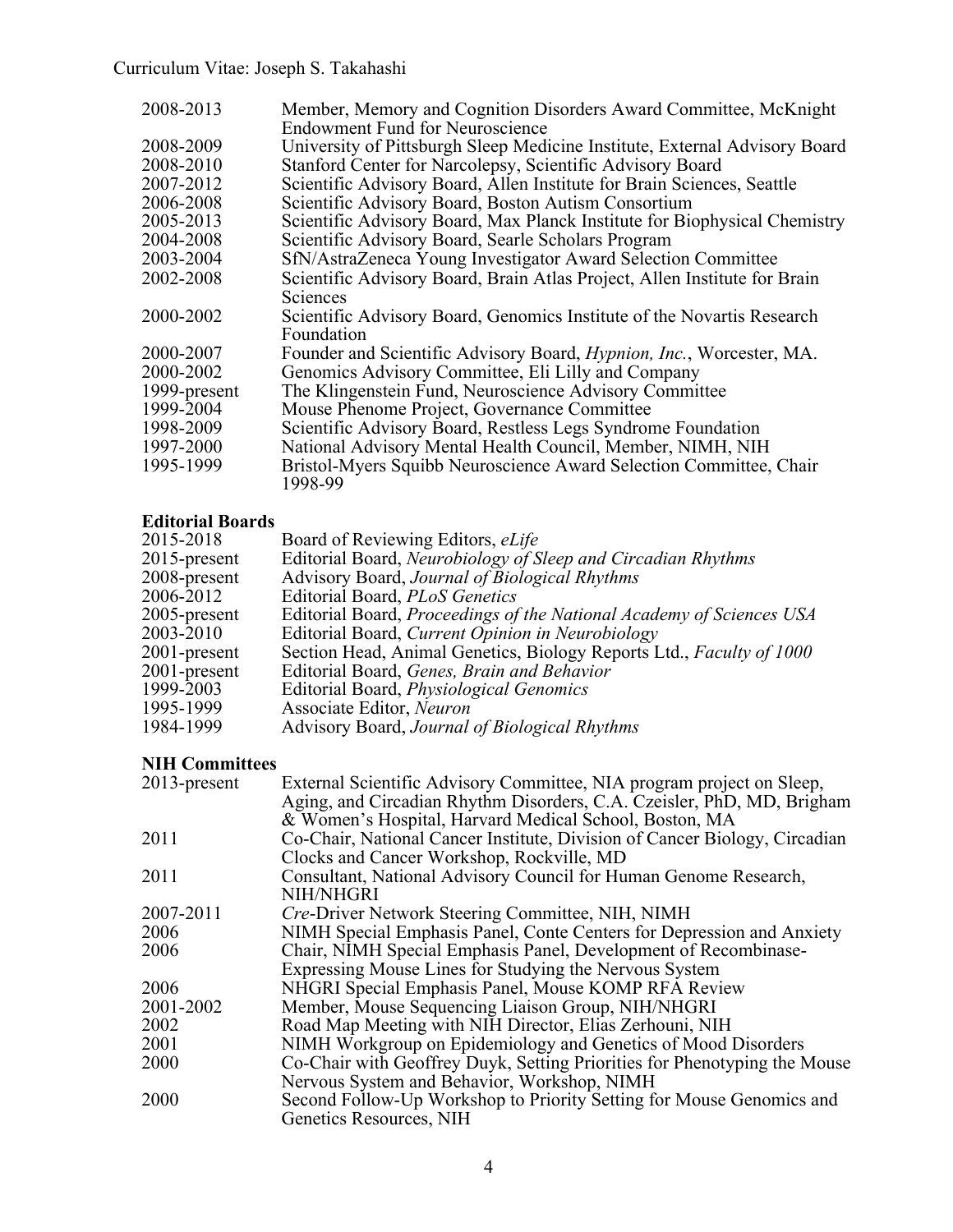| 1998<br>1998<br>1997<br>1993-1994<br>1990<br>1988-1992<br>1988<br>1987<br>1983 | NIMH IRP Genetics Research Advisory Panel, Co-Chair with David Cox<br>Priority Setting for Mouse Genomics and Genetics Resources, NIH, ENU<br>Mutagenesis Subcommittee Co-Chair<br>NIMH Genetics Workgroup, Member<br>NIH/NIMH Behavioral Neuroscience Review Committee, Member<br>NICHD Site Visit Committee (Review of Intramural Research)<br>NIMH Psychobiology and Behavior Review Committee, Member<br>NIMH consultant on <i>Decade of the Brain</i> report to Congress<br>NIH Biopsychology Study Section, Special Reviewer<br>NIH Special Study Section, Committee Member |
|--------------------------------------------------------------------------------|-----------------------------------------------------------------------------------------------------------------------------------------------------------------------------------------------------------------------------------------------------------------------------------------------------------------------------------------------------------------------------------------------------------------------------------------------------------------------------------------------------------------------------------------------------------------------------------|
| <b>Other</b>                                                                   |                                                                                                                                                                                                                                                                                                                                                                                                                                                                                                                                                                                   |
| 2018-present                                                                   | National Sleep Foundation, Sleep Timing and Variability Consensus Panel                                                                                                                                                                                                                                                                                                                                                                                                                                                                                                           |
| 2018-2019                                                                      | Pradel Research Award selection committee, NAS                                                                                                                                                                                                                                                                                                                                                                                                                                                                                                                                    |
| 2018-2019                                                                      | IBRO 2019 Scientific Program Committee                                                                                                                                                                                                                                                                                                                                                                                                                                                                                                                                            |
| 2018-2020                                                                      | Directors' Award Committee, Chair, Society for Research on Biological                                                                                                                                                                                                                                                                                                                                                                                                                                                                                                             |
|                                                                                | Rhythms                                                                                                                                                                                                                                                                                                                                                                                                                                                                                                                                                                           |
| 2017-present                                                                   | <b>HHMI</b> Investigator Council                                                                                                                                                                                                                                                                                                                                                                                                                                                                                                                                                  |
| 2016-2017                                                                      | Governmental Affairs Committee, Society for Research on Biological<br>Rhythms                                                                                                                                                                                                                                                                                                                                                                                                                                                                                                     |
| 2015-2016                                                                      | Nomination Committee, Society for Research on Biological Rhythms                                                                                                                                                                                                                                                                                                                                                                                                                                                                                                                  |
| 2015                                                                           | Co-organizer (with Carla Green, Michael Hastings, Hiroki Ueda, Han Wang),                                                                                                                                                                                                                                                                                                                                                                                                                                                                                                         |
|                                                                                | Cold Spring Harbor Asia Conference on Biological Rhythms, Suzhou, China.                                                                                                                                                                                                                                                                                                                                                                                                                                                                                                          |
| 2015                                                                           | Co-organizer (with Russell Foster), Brain Conference on The Neurobiology                                                                                                                                                                                                                                                                                                                                                                                                                                                                                                          |
|                                                                                | of Sleep and Circadian Rhythm, Federation of European Neuroscience                                                                                                                                                                                                                                                                                                                                                                                                                                                                                                                |
|                                                                                | Societies (FENS), Copenhagen, Denmark                                                                                                                                                                                                                                                                                                                                                                                                                                                                                                                                             |
| 2015                                                                           | Co-organizer (with Sydney Brenner, Scott Sternson, Amita Sehgal), Janelia                                                                                                                                                                                                                                                                                                                                                                                                                                                                                                         |
|                                                                                | Research Center Conference: Hypothalamic Circuits for Control of Survival                                                                                                                                                                                                                                                                                                                                                                                                                                                                                                         |
|                                                                                | Behaviors, HHMI                                                                                                                                                                                                                                                                                                                                                                                                                                                                                                                                                                   |
| 2013                                                                           | Co-Organizer (with Garret FitzGerald), Keystone Symposium on Molecular                                                                                                                                                                                                                                                                                                                                                                                                                                                                                                            |
|                                                                                | Clockworks and the Regulation of Cardio-Metabolic Function                                                                                                                                                                                                                                                                                                                                                                                                                                                                                                                        |
| 2012                                                                           | Co-Organizer (with Erin O'Shea), Janelia Farm Conference: Circadian<br>Clocks: Mechanisms, Coordination, and Physiology, HHMI                                                                                                                                                                                                                                                                                                                                                                                                                                                     |
| 2012                                                                           | Janelia Farm Group Leader Review Committee, HHMI                                                                                                                                                                                                                                                                                                                                                                                                                                                                                                                                  |
| 2010-2012                                                                      | Executive Committee, Society for Research on Biological Rhythms                                                                                                                                                                                                                                                                                                                                                                                                                                                                                                                   |
| 2010                                                                           | Janelia Lab Head Recruiting Symposium, Review Committee, HHMI                                                                                                                                                                                                                                                                                                                                                                                                                                                                                                                     |
| 2008-2009                                                                      | Sleep Research Society, Presidential Task Force on Genetics and Sleep                                                                                                                                                                                                                                                                                                                                                                                                                                                                                                             |
| 2008-2010                                                                      | President, Society for Research on Biological Rhythms                                                                                                                                                                                                                                                                                                                                                                                                                                                                                                                             |
| 2007-2009                                                                      | Chair, 2009 Gordon Research Conference on Chronobiology                                                                                                                                                                                                                                                                                                                                                                                                                                                                                                                           |
| 2007                                                                           | Co-Organizer (with Kevin Moses, Allan Bradley, Janet Rossant), Janelia                                                                                                                                                                                                                                                                                                                                                                                                                                                                                                            |
|                                                                                | Farm Conference on Expanding the Genetic Tool-Kit in Mouse, HHMI                                                                                                                                                                                                                                                                                                                                                                                                                                                                                                                  |
| 2006-2008                                                                      | Executive Committee, Society for Research on Biological Rhythms                                                                                                                                                                                                                                                                                                                                                                                                                                                                                                                   |
| 2005-2007                                                                      | Vice-Chair, 2007 Gordon Research Conference on Chronobiology                                                                                                                                                                                                                                                                                                                                                                                                                                                                                                                      |
| 2005-2008                                                                      | Society for Neuroscience, International Affairs Committee/US National                                                                                                                                                                                                                                                                                                                                                                                                                                                                                                             |
|                                                                                | Committee to IBRO                                                                                                                                                                                                                                                                                                                                                                                                                                                                                                                                                                 |
| 2005-2006                                                                      | Janelia Farm Group Leader Review Committee, HHMI                                                                                                                                                                                                                                                                                                                                                                                                                                                                                                                                  |
| 2005-2006                                                                      | Program Committee, Society for Research on Biological Rhythms                                                                                                                                                                                                                                                                                                                                                                                                                                                                                                                     |
| 1997-2001                                                                      | Education Committee, Society for Neuroscience, Chair 1998-2001                                                                                                                                                                                                                                                                                                                                                                                                                                                                                                                    |
| 1996                                                                           | Organizer, Short Course, Society for Neuroscience, What's Wrong With My                                                                                                                                                                                                                                                                                                                                                                                                                                                                                                           |
| 1995-1998                                                                      | Mouse? New Interplays Between Mouse Genetics and Behavior<br>Consultant, Neuroscience Institute, Morehouse School of Medicine                                                                                                                                                                                                                                                                                                                                                                                                                                                     |
| 1994-2009                                                                      | Northwestern University Center for Sleep and Circadian Biology, Associate                                                                                                                                                                                                                                                                                                                                                                                                                                                                                                         |
|                                                                                | Director                                                                                                                                                                                                                                                                                                                                                                                                                                                                                                                                                                          |
| 1994-1996                                                                      | Executive Committee, Society for Research on Biological Rhythms                                                                                                                                                                                                                                                                                                                                                                                                                                                                                                                   |
|                                                                                |                                                                                                                                                                                                                                                                                                                                                                                                                                                                                                                                                                                   |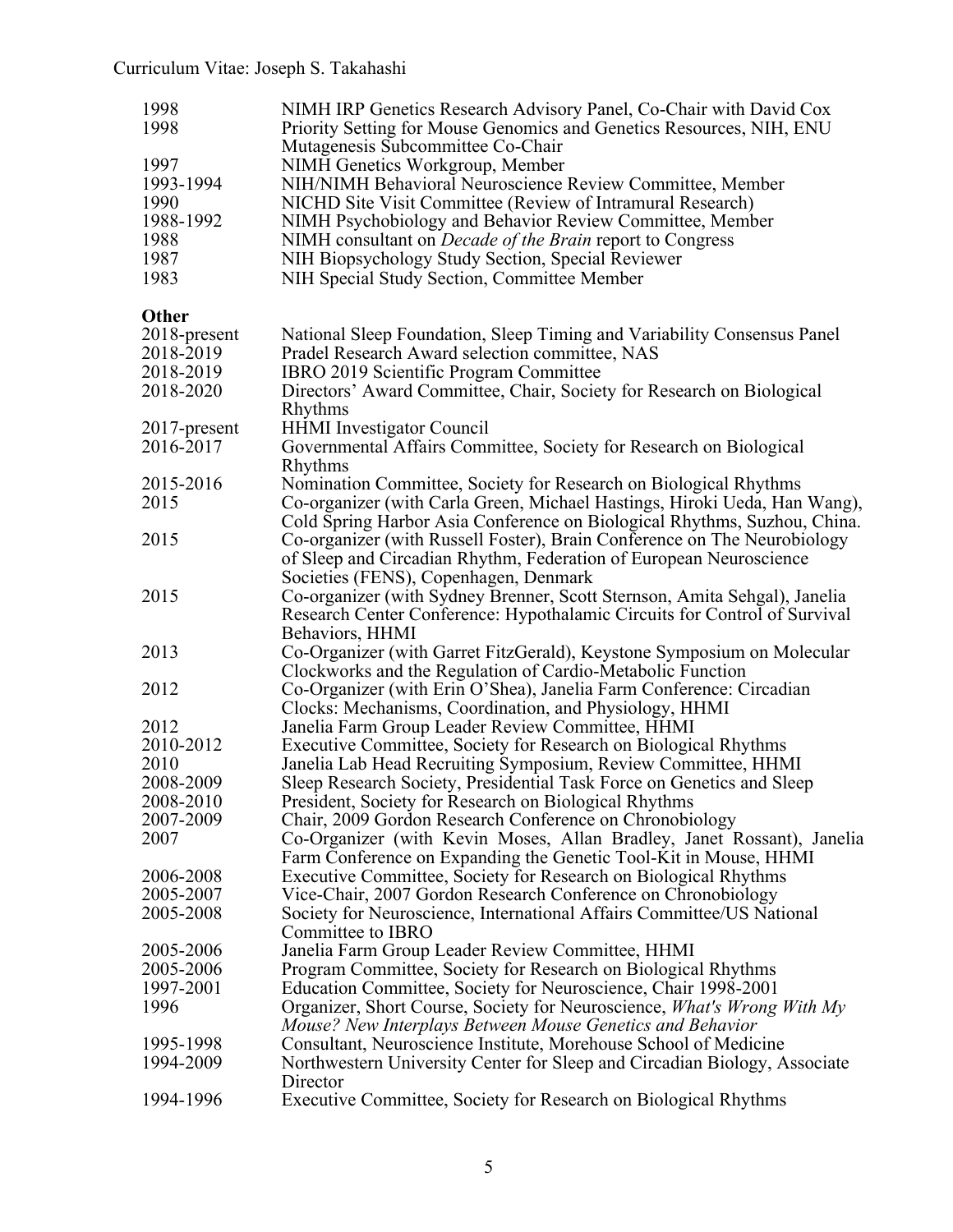| 1992-1994 | Task Force on Biological Rhythms and Psychopathology, Member,        |
|-----------|----------------------------------------------------------------------|
|           | MacArthur Foundation Research Network on Depression                  |
| 1991-2002 | NSF Science and Technology Center for Biological Timing, Member and  |
|           | Advisory (Steering) Committee, University of Virginia, Northwestern  |
|           | University and Rockefeller University                                |
| 1991-1996 | Minority Neuroscience Fellowship Program Advisory Committee, Society |
|           | for Neuroscience                                                     |
| 1991-2009 | Northwestern University Cancer Center, Full Member                   |
| 1990-1992 | MacArthur Foundation Mental Health Research Network I, Consultant    |
| 1988-2009 | Northwestern University Institute for Neuroscience, Member           |
| 1988      | NSF Presidential Young Investigator Award Review Panel               |
| 1987      | Program Committee, Society for Research on Biological Rhythms        |
| 1986-1996 | Advisory Committee, Society for Research on Biological Rhythms       |
| 1983-2009 | Northwestern University Center for Reproductive Science, Member      |

Reviewer for: *Science, Nature, Cell, eLife, Neuron, Molecular Cell, Proceedings of the National Academy of Science USA, Nature Neuroscience, Nature Genetics, Nature Medicine, Nature Structural & Molecular Biology, Current Biology, PLoS Biology, PLoS Genetics, Cell Metabolism, Genes and Development, Journal of Biological Chemistry, Genome Research, EMBO Journal, Genomics, Mammalian Genome, Human Genetics, Journal of Neuroscience, Journal of General Physiology, American Journal of Physiology, Endocrinology, Molecular and Cellular Biology, Journal of Neurochemistry, Journal of Comparative Physiology, Journal of Neurobiology, Life Science, Journal of Biological Rhythms, Physiology and Behavior, Bioscience, Neuroendocrinology, Journal of Endocrinology, European Journal of Neuroscience, Annals of Neurology, American Scientist, National Science Foundation, National Institutes of Health, National Institute of Mental Health, Medical Research Council of Canada, Natural Sciences and Engineering Research Council of Canada, NATO Scientific Committee, Air Force Office of Scientific Research, Dutch Cancer Society, Institute of Medicine*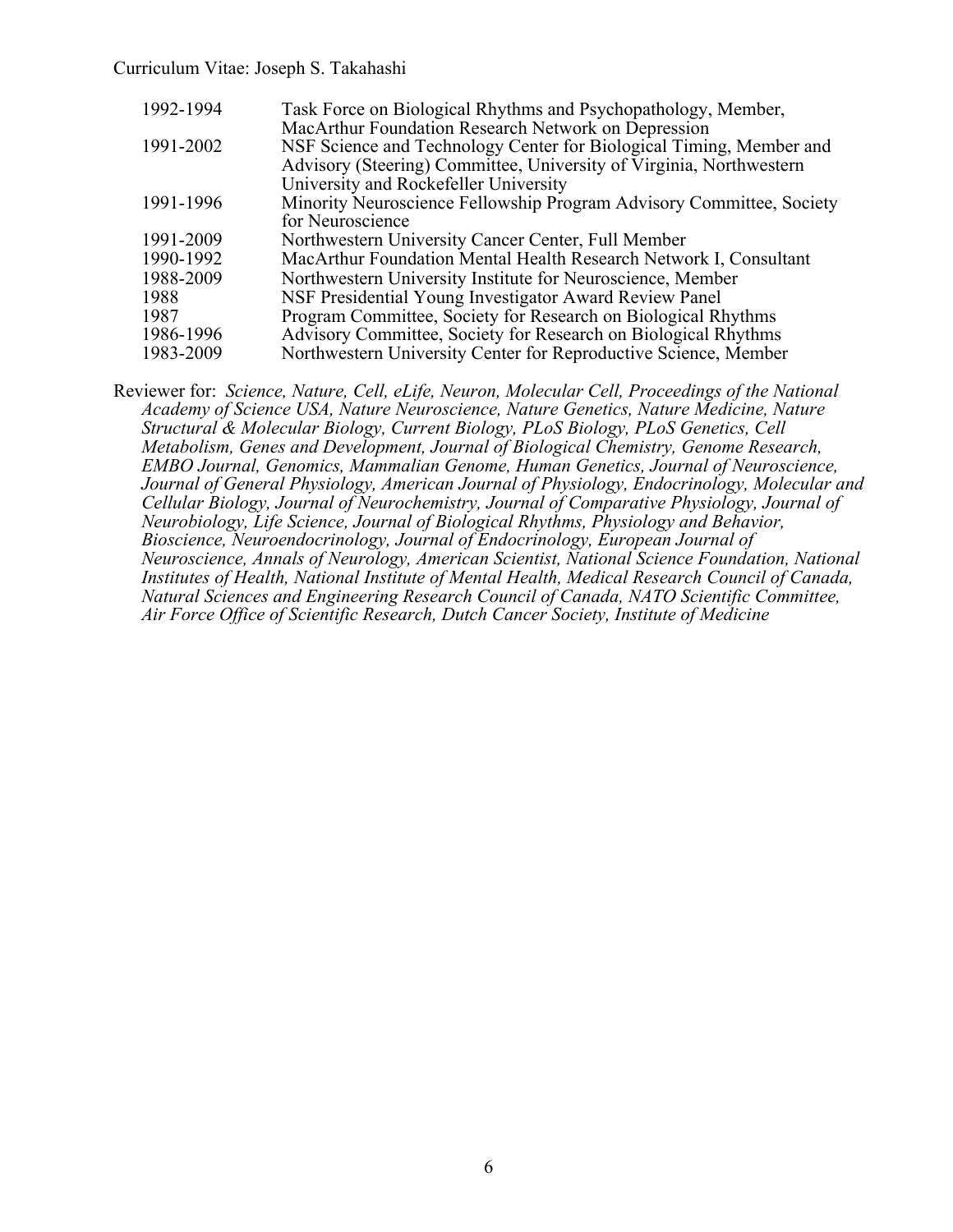### **PUBLICATIONS:**

- 1. Menaker, M., J.S. Takahashi and A. Eskin. 1978. The physiology of circadian pacemakers. *Annual Review of Physiology* **40**:501-526.
- 2. Takahashi, J.S., C. Norris and M. Menaker. 1978. Circadian photoperiodic regulation of testis growth in the house sparrow: Is the pineal gland involved? In: *Comparative Endocrinology*, P.J. Gaillard and H.H. Boer (eds.), Elsevier/North-Holland Biomedical Press, Amsterdam, pp. 153-156.
- 3. Takahashi, J.S. and M. Menaker. 1979. Physiology of avian circadian pacemakers. *Federation Proceedings* **38**:2583-2588.
- 4. Takahashi, J.S. and M. Menaker. 1979. Brain mechanisms in avian circadian systems. In: *Biological Rhythms and Their Central Mechanism*, M. Suda, O. Hayaishi and H. Nakagawa (eds.), Elsevier/North-Holland Biomedical Press, pp. 95-109.
- 5. Takahashi, J.S. and M. Menaker. 1980. On the organization of avian circadian systems: The role of the pineal and suprachiasmatic nuclei. In: *Acta XVII Congressus Internationalis Ornithologici Vol. I,* R. Nohring (ed.), Deuschen Ornithologen-Gesellschaft, Berlin, pp. 425- 434.
- 6. Takahashi, J.S., H. Hamm and M. Menaker. 1980. Circadian rhythms of melatonin release from individual superfused chicken pineal glands *in vitro. Proc. Natl. Acad. Sci. USA* **77**:2319-2322.
- 7. Takahashi, J.S. and M. Menaker. 1980. Interaction of estradiol and progesterone: Effects on the circadian locomotor rhythm of female golden hamsters. *American Journal of Physiology*  **239**:R497-R504.
- 8. Menaker, M., D.J. Hudson and J.S. Takahashi. 1981. Neural and endocrine components of circadian clocks in birds. In: *Biological Clocks in Seasonal Reproductive Cycles*, B.K. Follett and D.E. Follett (eds.), John Wright and Sons Ltd., Bristol, pp. 171-183.
- 9. Takahashi, J.S. 1982. Neural mechanisms in avian circadian systems: Hypothalamic pacemaking systems. In: *Vertebrate Circadian Systems*, J. Aschoff, S. Daan and G. Groos (eds.), Springer-Verlag, Berlin, Heidelburg, pp. 112-119.
- 10. Takahashi, J.S. 1982. Circadian rhythms of the isolated chicken pineal *in vitro.* In: *Vertebrate Circadian Systems,* J. Aschoff, S. Daan and G. Groos (eds.), Springer-Verlag, Berlin, Heidelburg, pp. 158-163.
- 11. Takahashi, J.S. and M. Menaker. 1982. Entrainment of the circadian system of the house sparrow: A population of oscillators in pinealectomized birds. *Journal of Comparative Physiology* **146**:245-253.
- 12. Takahashi, J.S. and M. Menaker. 1982. Role of the suprachiasmatic nuclei in the circadian system of the house sparrow, *Passer domesticus. Journal of Neuroscience* **2**:815-828.
- 13. Takahashi, J.S. and M. Zatz. 1982. Regulation of circadian rhythmicity. *Science* **217**:1104- 1111.
- 14. Hamm, H., J.S. Takahashi and M. Menaker. 1983. Light-induced decrease of serotonin *N* acetyltransferase activity and melatonin in the chicken pineal gland and retina. *Brain Research* **266**:287-293.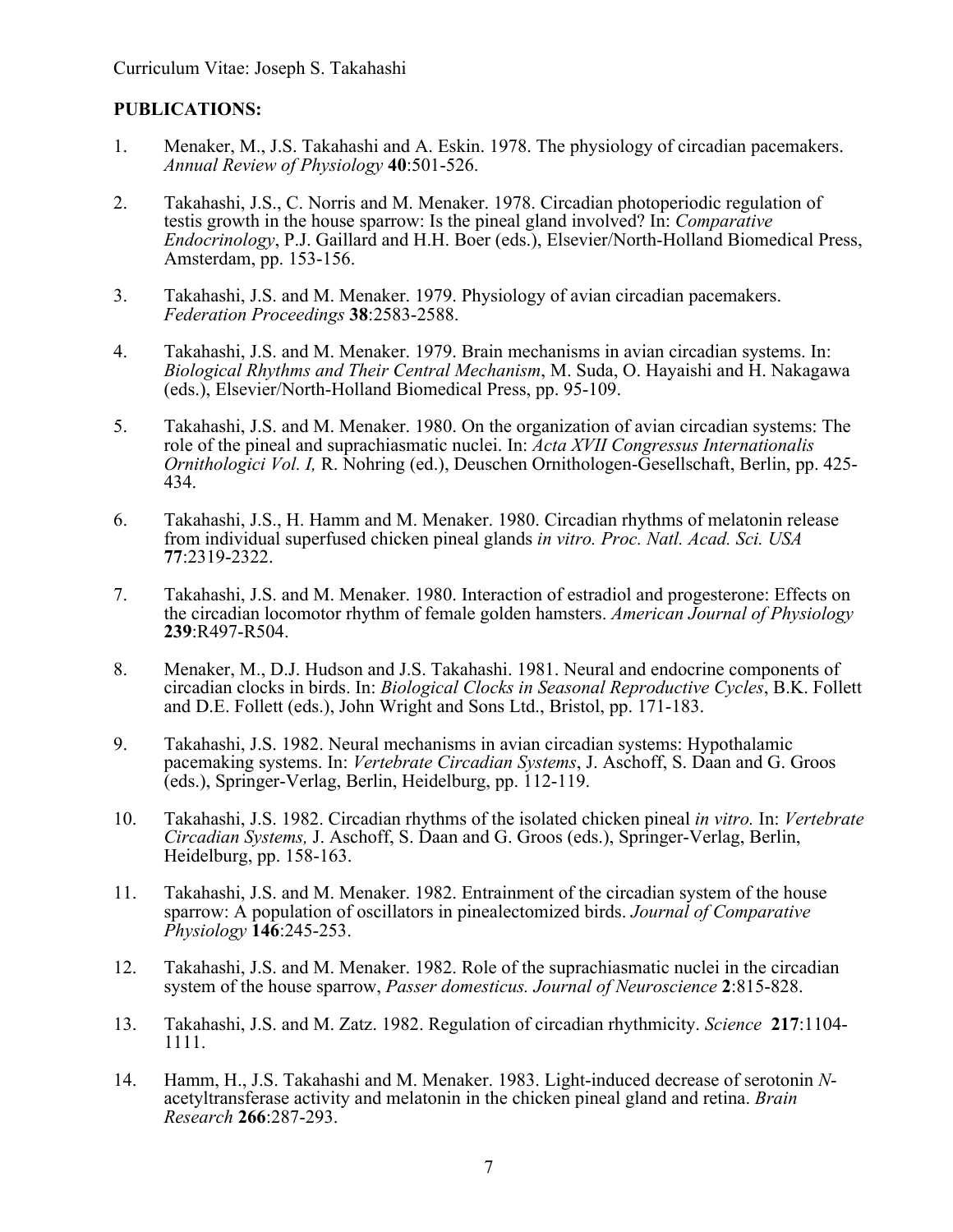- 15. Eskin, A. and J.S. Takahashi. 1983. Adenylate cyclase activation shifts the phase of a circadian pacemaker. *Science* **220**:82-84.
- 16. Takahashi, J.S. and M. Menaker. 1984. Circadian rhythmicity: Regulation in the time domain. In: *Biological Regulation and Development*, Vol. 3B, R.F. Goldberger and K.R. Yamamoto (eds.), Plenum Press, New York, pp. 285-303.
- 17. Takahashi, J.S. and M. Menaker. 1984. Multiple redundant circadian oscillators within the isolated avian pineal gland. *Journal of Comparative Physiology A* **154**:435-440.
- 18. Takahashi, J.S., P.J. DeCoursey, L. Bauman and M. Menaker. 1984. Spectral sensitivity of a novel photoreceptive system mediating entrainment of mammalian circadian rhythms. *Nature (London)* **308**:186-188.
- 19. Reisine, T.D. and J.S. Takahashi. 1984. Somatostatin pretreatment desensitizes somatostatin receptors linked to adenylate cyclase and facilitates the stimulation of cyclic adenosine 3':5' monophosphate accumulation in mouse anterior pituitary tumor cells. *Journal of Neuroscience* **4**:812-819.
- 20. Eskin, A., J.S. Takahashi, M. Zatz and G.D. Block. 1984. Cyclic guanosine 3':5'- monophosphate mimics the effects of light on a circadian pacemaker in the eye of *Aplysia. Journal of Neuroscience* **4**:2466-2471.
- 21. Dubocovich, M.L., R.C. Lucas and J.S. Takahashi. 1985. Light-dependent regulation of dopamine receptors in mammalian retina. *Brain Research* **335**:321-325.
- 22. Dubocovich, M.L., R.C. Lucas and J.S. Takahashi. 1986. Constant-light induced down-<br>regulation of dopamine receptors in retina. In: *Dopaminergic Systems and Their Regulation*,<br>G.N. Woodruff, J.A. Poat and P.J. Roberts
- 23. Cassone, V.M., J.S. Takahashi, C.D. Blaha, R.F. Lane and M. Menaker. 1986. Dynamics of noradrenergic circadian input to the chicken pineal gland. *Brain Research* **384**:334-341.
- 24. Duncan, M.J., J.S. Takahashi and M.L. Dubocovich. 1986. Characterization of 2-[125I]- iodomelatonin binding sites in hamster brain. *European Journal of Pharmacology* **<sup>132</sup>**:333- 334.
- 25. Keefe, D.L., D.J. Earnest, D. Nelson, J.S. Takahashi and F.W. Turek. 1987. A cholinergic antagonist, mecamylamine, blocks the phase-shifting effects of light on the circadian rhythm of locomotor activity in the golden hamster. *Brain Research* **403**:308-312.
- 26. Takahashi, J.S. and F.W. Turek. 1987. Anisomycin, an inhibitor of protein synthesis, perturbs the phase of a mammalian circadian pacemaker. *Brain Research* **405**:199-203.
- 27. Dubocovich, M.L. and J.S. Takahashi. 1987. Use of 2-[125]]-iodomelatonin to characterize melatonin binding sites in chicken retina. *Proc. Natl. Acad. Sci. USA* **84**:3916-3920. PMC304987
- 28. Pratt, B.L. and J.S. Takahashi. 1987. Alpha-2 adrenergic receptor regulation of melatonin release in chick pineal cell cultures. *Journal of Neuroscience* **7**:3665-3674.
- 29. Takahashi, J.S. 1987. Cellular basis of circadian rhythms in the avian pineal. In: *Comparative Aspects of Circadian Clocks*, T. Hiroshige and K. Honma (eds.), Hokkaido University Press, Sapporo, pp. 3-15.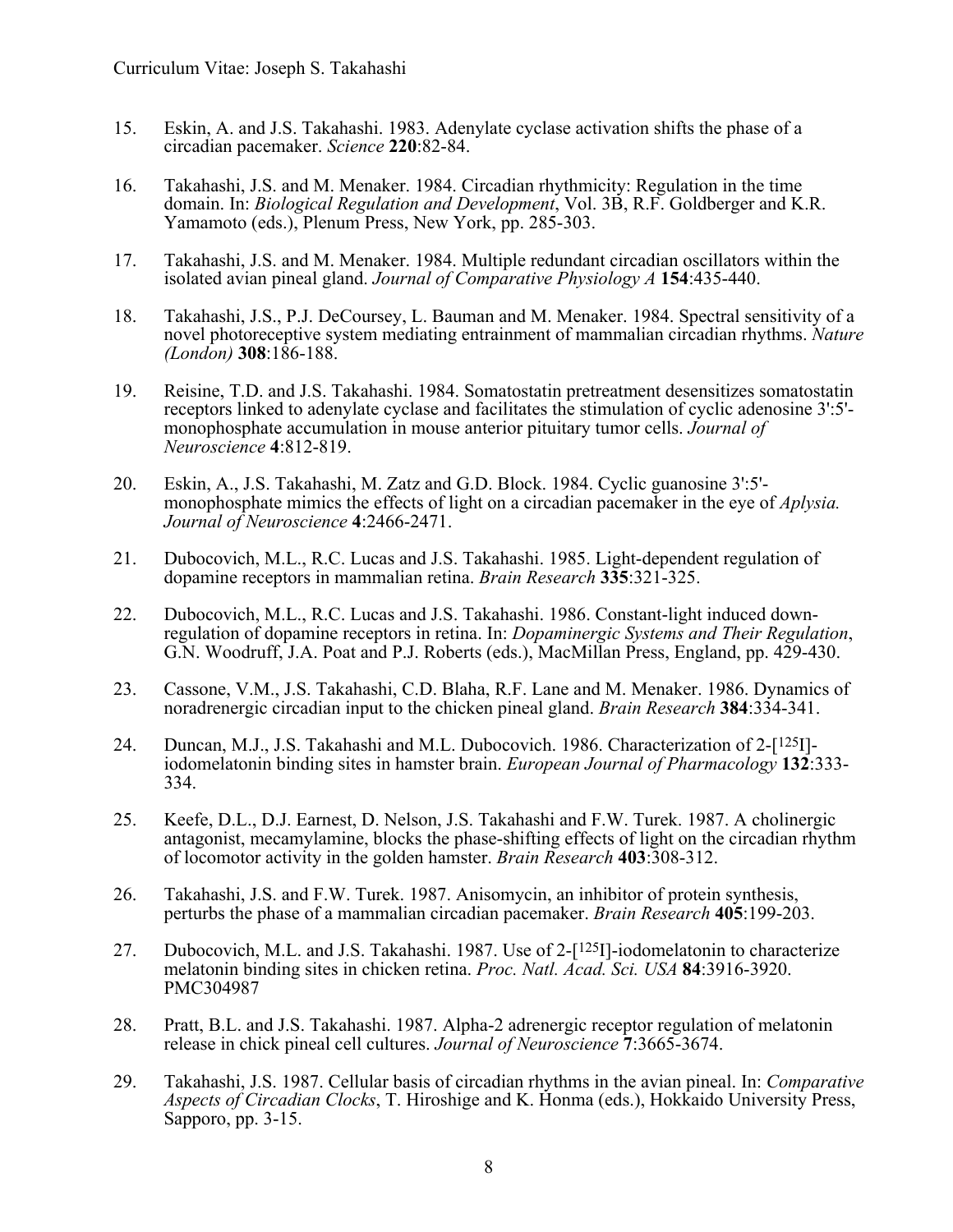- 30. Robertson, L.M. and J.S. Takahashi. 1988. Circadian clock in cell culture: I. Oscillation of melatonin release from dissociated chick pineal cells in flow-through microcarrier culture. *Journal of Neuroscience* **8**:12-21.
- 31. Robertson, L.M. and J.S. Takahashi. 1988. Circadian clock in cell culture: II. *In vitro* entrainment to light of melatonin oscillation from dissociated chick pineal cells. *Journal of Neuroscience* **8**:22-30.
- 32. Duncan, M.J., J.S. Takahashi and M.L. Dubocovich. 1988. 2-[125I]-Iodomelatonin binding sites in hamster brain membranes: Pharmacological characteristics and regional distribution. *Endocrinology* **122**:1825-1833.
- 33. Pratt, B.L. and J.S. Takahashi. 1988. A pertussis toxin-sensitive G protein mediates the  $\alpha$ <sub>2</sub>adrenergic receptor inhibition of melatonin release in photoreceptive chick pineal cell cultures. *Endocrinology* **123**:277-283.
- 34. Inouye, S.T., J.S. Takahashi, F. Wollnik and F.W. Turek. 1988. Inhibitor of protein synthesis phase shifts a circadian pacemaker in mammalian SCN. *American Journal of Physiology* **255**:R055-R1058.
- 35. Takahashi, J.S., D.E. Nelson and A. Eskin. 1989. Immunocytochemical localization of serotonergic fibers innervating the *Aplysia* ocular circadian system. *Neuroscience* **28**:139- 147.
- 36. Pierce, M.E., D. Barker, J. Harrington and J.S. Takahashi. 1989. Cyclic AMP-dependent melatonin production in Y79 human retinoblastoma cells. *Journal of Neurochemistry* **53**:307- 310.
- 37. Hamm, H.E., D. Deretic, M.R. Mazzoni, C.A. Moore, J.S. Takahashi and M.M. Rasenick. 1989. A monoclonal antibody against the rod outer segment guanyl nucleotide-binding protein, transducin, blocks the stimulatory and inhibitory G-proteins of adenylate cyclase. *Journal of Biological Chemistry* **264**:1475-1482
- 38. Duncan, M.J., J.S. Takahashi and M.L. Dubocovich. 1989. Characteristics and autoradiographic localization of  $2-[1^{25}]]$ -iodomelatonin binding sites in Djungarian hamster brain. *Endocrinology* **125**:1011-1018.
- 39. Wollnik, F., F.W. Turek, P. Majewski and J.S. Takahashi. 1989. Phase shifting the circadian clock with cycloheximide: Response of hamsters with an intact or split rhythm of locomotor activity. *Brain Research* **496**:82-88.
- 40. Takahashi, J.S., N. Murakami, S.S. Nikaido, B.L. Pratt and L.M. Robertson. 1989. The avian pineal, a vertebrate model system of the circadian oscillator: Cellular regulation of circadian rhythms by light, second messengers and macromolecular synthesis. *Recent Progress in Hormone Research* **45**:279-352.
- 41. Pratt, B.L. and J.S. Takahashi. 1989. Vasoactive intestinal polypeptide (VIP) and a2 adrenoceptor agonists regulate cAMP accumulation and melatonin release in chick pineal cell cultures. *Endocrinology* **125**:2375-2384.
- 42. Nikaido, S.S. and J.S. Takahashi. 1989. Twenty-four hour oscillation of cAMP in chick pineal cells: Role of cAMP in the acute and circadian regulation of melatonin production. *Neuron* **3**:609-619.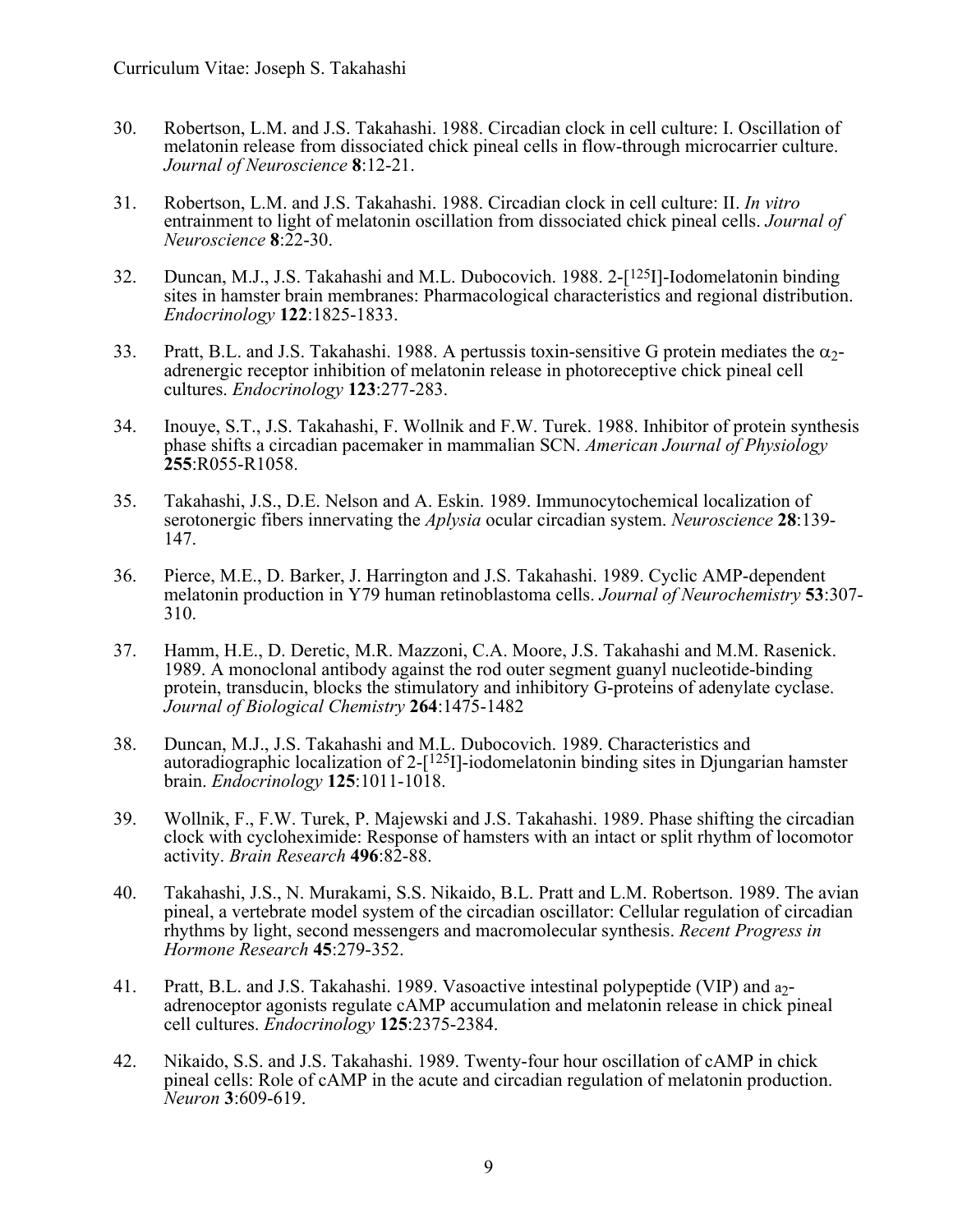- 43. Milette, J.J., J.S. Takahashi and F.W. Turek. 1990. The photic threshold for photoperiodic stimulation of neuroendocrine-gonadal activity in male Djungarian hamsters. *Brain Research* **512**:304-308.
- 44. Kornhauser, J.M., D.E. Nelson, K.E. Mayo and J.S. Takahashi. 1990. Photic and circadian regulation of c-*fos* gene expression in the hamster suprachiasmatic nucleus. *Neuron* **5**:127- 134.
- 45. Janavs, J.L., M.E. Pierce and J.S. Takahashi. 1991. *N*-acetyltransferase and protein synthesis modulate melatonin production in Y79 human retinoblastoma cells. *Brain Research* **540**:138- 144.
- 46. Nelson, D.E. and J.S. Takahashi. 1991. Sensitivity and integration in a visual pathway for circadian entrainment in the hamster, *Mesocricetus auratus. Journal of Physiology (London)*  **439**:115-145. PMC1180102.
- 47. Nelson, D.E. and J.S. Takahashi. 1991. Comparison of visual sensitivity for suppression of pineal melatonin and circadian phase shifting in the golden hamster. *Brain Research* **554**:272-277.
- 48. Takahashi, J.S. 1991. Circadian rhythms: From gene expression to behavior. *Current Opinion in Neurobiology* **1**:556-561.
- 49. Kornhauser, J.M., D.E. Nelson, K.E. Mayo and J.S. Takahashi. 1992. Light regulates c-*fos* gene expression in the hamster SCN: Implications for circadian and seasonal control of reproduction. In: *Follicle Stimulating Hormone: Regulation of Secretion and Molecular Mechanisms of Action,* M. Hunzicker-Dunn and N.B. Schwartz (eds.), Serono Symposia USA, Springer-Verlag, pp. 95-106.
- 50. Smith, R.D., F.W. Turek and J.S. Takahashi. 1992. Two families of phase-response curves characterize the resetting of the hamster circadian clock. *American Journal of Physiology* **262**:R1149-R1153.
- 51. Kornhauser, J.M., D.E. Nelson, K.E. Mayo and J.S. Takahashi. 1992. Regulation of *jun*-B messenger RNA and AP-1 activity by light and a circadian clock. *Science* **255**:1581-1584.
- 52. Takahashi, J.S. 1992. Circadian clock genes are ticking. *Science* **258**:238-240.
- 53. Kornhauser, J.M., K.E. Mayo and J.S. Takahashi. 1993. Immediate-early gene expression in a mammalian circadian pacemaker: the suprachiasmatic nucleus. In: *Molecular Genetics of Biological Rhythms.* M.W. Young (ed.), Marcel Dekker, New York, pp. 271-307.
- 54. Takahashi, J.S., J.M. Kornhauser, C. Koumenis and A. Eskin. 1993. Molecular approaches to understanding circadian oscillations. *Annual Review of Physiology* **55**:729-753.
- 55. Pierce, M.E., H.K. Sheshberadaran, Z. Zhang, L.E. Fox, M.L. Applebury and J.S. Takahashi. 1993. Circadian regulation of iodopsin gene expression in embryonic photoreceptors in retinal cell culture. *Neuron* **10**:579-584.
- 56. Zhang, Y., P.C. Zee, J.D. Kirby, J.S. Takahashi and F.W. Turek. 1993. A cholinergic antagonist, mecamylamine, blocks light-induced Fos immunoreactivity in specific regions of the hamster suprachiasmatic nucleus. *Brain Research* **615**:107-112.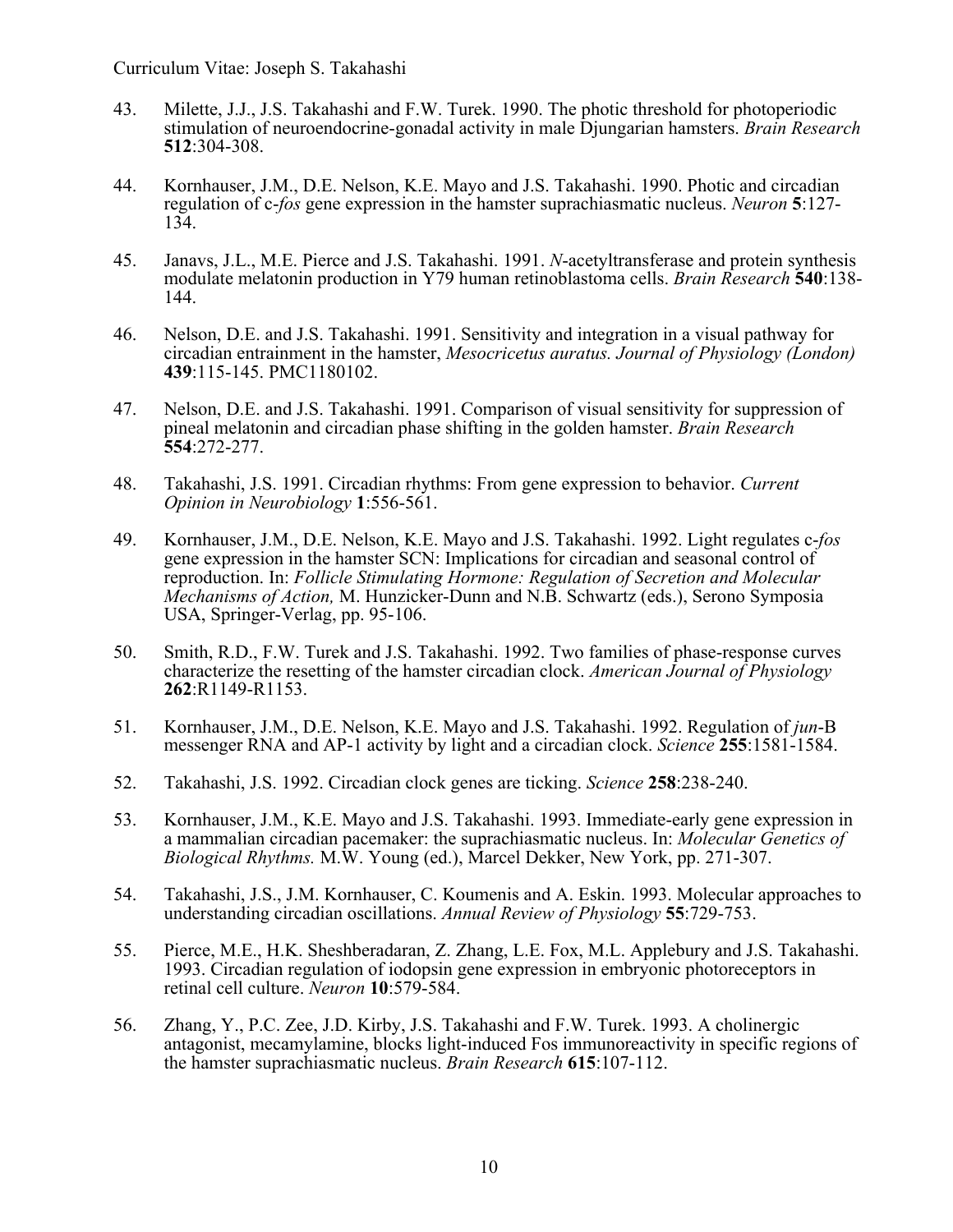- 57. Ginty, D.D., J.M. Kornhauser, M.A. Thompson, H. Bading, K.E. Mayo, J.S. Takahashi and M.E. Greenberg. 1993. Regulation of CREB phosphorylation in the suprachiasmatic nucleus by light and a circadian clock. *Science* **260**:238-241.
- 58. Takahashi, J.S. 1993. Circadian-clock regulation of gene expression. *Current Opinion in Genetics & Development* **3**:301-309.
- 59. Takahashi, J.S. 1993. Biological rhythms: From gene expression to behavior. In: *Light and Biological Rhythms*, L. Wetterberg (ed.), Pergamon Press, Oxford, UK, pp. 3-20.
- 60. Takahashi, J.S. 1993. Gene regulation: Circadian clocks à la CREM. *Nature News and Views* **365**:299-300.
- 61. Zhang, Y., O. Van Reeth, P.C. Zee, J.S. Takahashi and F.W. Turek. 1993. Fos protein expression in the circadian clock is not associated with phase shifts induced by a nonphotic stimulus, triazolam. *Neuroscience Letters* **164**:203-208.
- 62. Takahashi, J.S. 1994. Circadian rhythms: ICER is nicer at night (sir!). *Current Biology* **4**:165-168.
- 63. Janavs, J.L., M.E. Pierce and J.S. Takahashi. 1994. RNA synthesis inhibitors increase melatonin production in Y79 human retinoblastoma cells. *Molecular Brain Research* **23**:47- 56.
- 64. Vitaterna, M.H., D.P. King, A.-M. Chang, J.M. Kornhauser, P.L. Lowrey, J.D. McDonald, W.F. Dove, L.H. Pinto, F.W. Turek and J.S. Takahashi. 1994. Mutagenesis and mapping of a mouse gene, *Clock*, essential for circadian behavior. *Science* **264**:719-725. PMC3839659.
- 65. Takahashi, J.S., L.H. Pinto and M.H. Vitaterna. 1994. Forward and reverse genetic approaches to behavior in the mouse. *Science* **264**:1724-1733. PMC3830945.
- 66. Sheshberadaran, H.K. and J.S. Takahashi. 1994. Characterization of the chicken rhodopsin promoter: Identification of retina-specific and *glass*-like protein binding domains. *Molecular and Cellular Neurosciences* **5**:309-318.
- 67. Besecke, L.M., A.M. Wolfe, M.E. Pierce, J.S. Takahashi and J.E. Levine. 1994. Neuropeptide Y (NPY) stimulates luteinizing hormone-releasing hormone (LHRH) release from superfused hypothalamic GT1-7 cells. *Endocrinology* **135**:1621-1627.
- 68. Turek, F.W., P. Penev, Y. Zhang, O. Van Reeth, J.S. Takahashi and P.C. Zee. 1995. Alterations in circadian system in advanced age. In: *Circadian Clocks and Their Adjustment*. Ciba Foundation Symposium, Wiley, Chichester, pp. 212-234.
- 69. Janavs, J.L., J.C. Florez, M.E. Pierce and J.S. Takahashi. 1995. Forskolin and camptothecin induce a 30 kDa protein associated with melatonin production in Y79 human retinoblastoma cells. *Journal of Neuroscience* **15**:298-309.
- 70. Max, M., P.J. McKinnon, K.J. Seidenman, R.K. Barrett, M.L. Applebury, J.S. Takahashi and R.F. Margolskee. 1995. Pineal opsin: A nonvisual opsin expressed in chick pineal. *Science* **267**:1502-1506.

<sup>1</sup> This article was featured in *Trends in Neuroscience* (by C.P. Kyriacou, Vol. 17, pp. 313-314, 1994) and in the *Trends in Genetics Monitor* (Vol. 10, p. 229, 1994).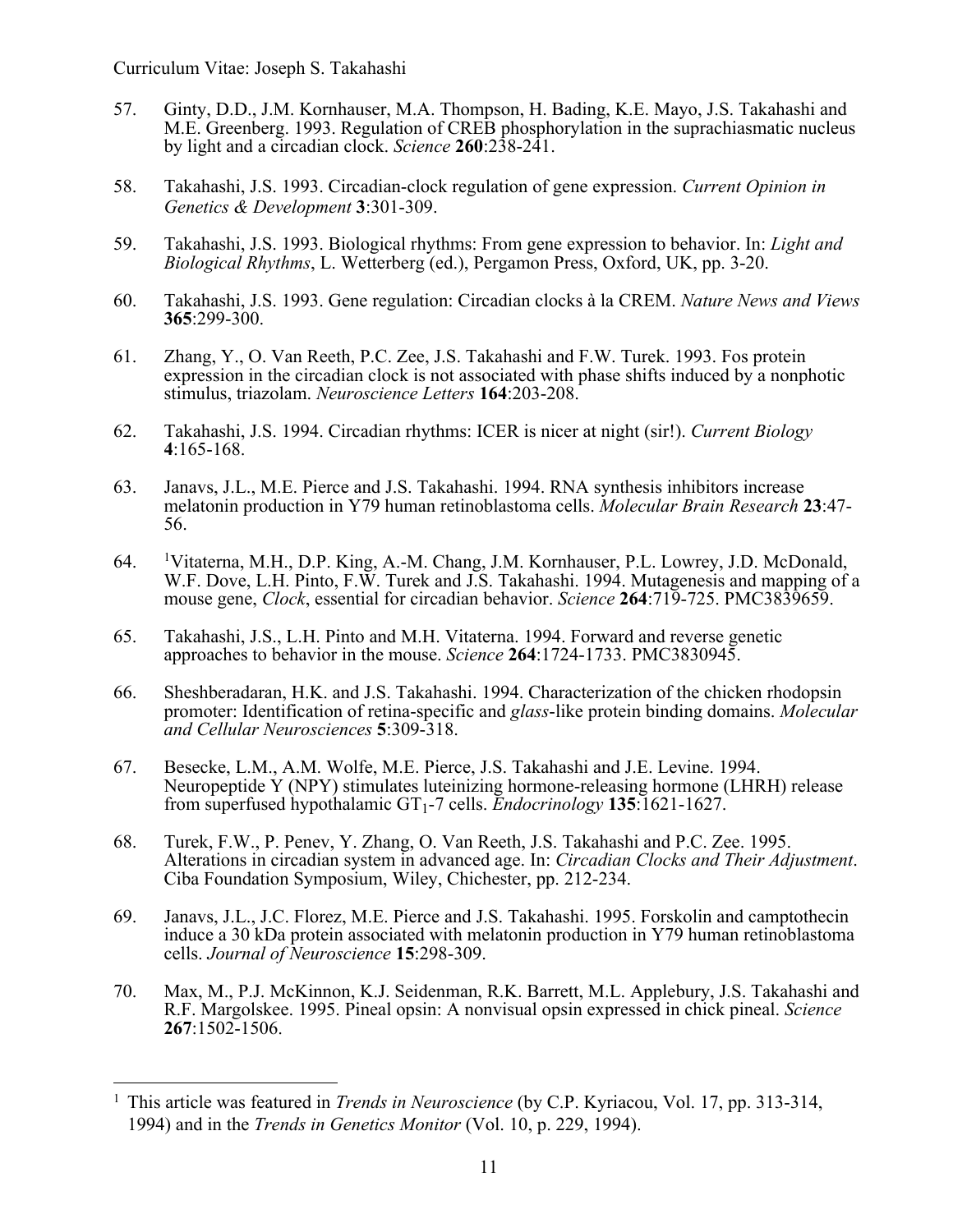- 71. Takahashi, J.S. 1995. Molecular neurobiology and genetics of circadian rhythms in mammals. *Annual Review of Neuroscience* **18**:531-553.
- 72. Menaker, M. and J.S. Takahashi. 1995. Genetic analysis of the circadian system of mammals: Properties and prospects. *Seminars in the Neurosciences* **7**:61-70.
- 73. Takahashi, J.S. and M. Hoffman. 1995. Molecular biological clocks. *American Scientist* **83**:158-165.
- 74. Florez, J.C. and J.S. Takahashi. 1995. The circadian clock: from molecules to behavior. *Annals of Medicine* **27**:481-490.
- 75. Barrett, R.K. and J.S. Takahashi. 1995. Temperature compensation and temperature entrainment of the chick pineal cell circadian clock. *Journal of Neuroscience* **15**:5681-5692.
- 76. Turek, F.W., L.H. Pinto, M.H. Vitaterna, P. Penev, P. Zee and J.S. Takahashi. 1995. Pharmacological and genetic approaches for the study of circadian rhythms in mammals. In: *Frontiers in Neuroendocrinology* **16**:191-223.
- 77. Florez, J.C. and J.S. Takahashi. 1996. Biological rhythms and the pineal gland. In: *Comprehensive Human Physiology, Vol. 1*. R. Greger and U. Windhorst (eds.), Springer-Verlag, Berlin, pp. 1199-1214.
- 78. Kornhauser, J.M., K.E. Mayo and J.S. Takahashi. 1996. Light, immediate-early genes, and circadian rhythms. *Behavior Genetics* **26**:221-240.
- 79. Zhang, Y., J.M. Kornhauser, P.C. Zee, K.E. Mayo, J.S. Takahashi and F.W. Turek. 1996. Effects of aging on light-induced phase-shifting of circadian behavioral rhythms, Fos expression, and CREB phosphorylation in the hamster suprachiasmatic nucleus. *Neuroscience* **70**:951-961.
- 80. Florez, J.C. and J.S. Takahashi. 1996. Quantitative two-dimensional gel electrophoretic analysis of clock-controlled proteins in cultured chick pineal cells: Circadian regulation of tryptophan hydroxylase. *Journal of Biological Rhythms* **11**:241-257.
- 81. Nikaido, S.S. and J.S. Takahashi. 1996. Calcium modulates circadian variation in cAMPstimulated melatonin in chick pineal cells. *Brain Research* **716**:1-10.
- 82. Florez, J.C. and J.S. Takahashi. 1996. Regulation of tryptophan hydroxylase by cyclic AMP, calcium, norepinephrine and light in cultures of chick pineal cells. *Journal of Neurochemistry* **67**:242-250.
- 83. Takahashi, J.S. 1996. Circadian rhythms: Ion channels get the message. *Nature News and Views* **382**:117-118.
- 84. Florez, J.C., K.J. Seidenman, R.K. Barrett, A.M. Sangoram and J.S. Takahashi. 1996. Molecular cloning of chick pineal tryptophan hydroylase and circadian oscillation of its mRNA levels. *Molecular Brain Research* **42**:25-30.
- 85. Wisor, J.P. and J.S. Takahashi. 1996. Regulation of the *vgf* gene in the hamster suprachiasmatic nucleus by light and by the circadian clock. *Journal of Comparative Neurology* **378**:229-238.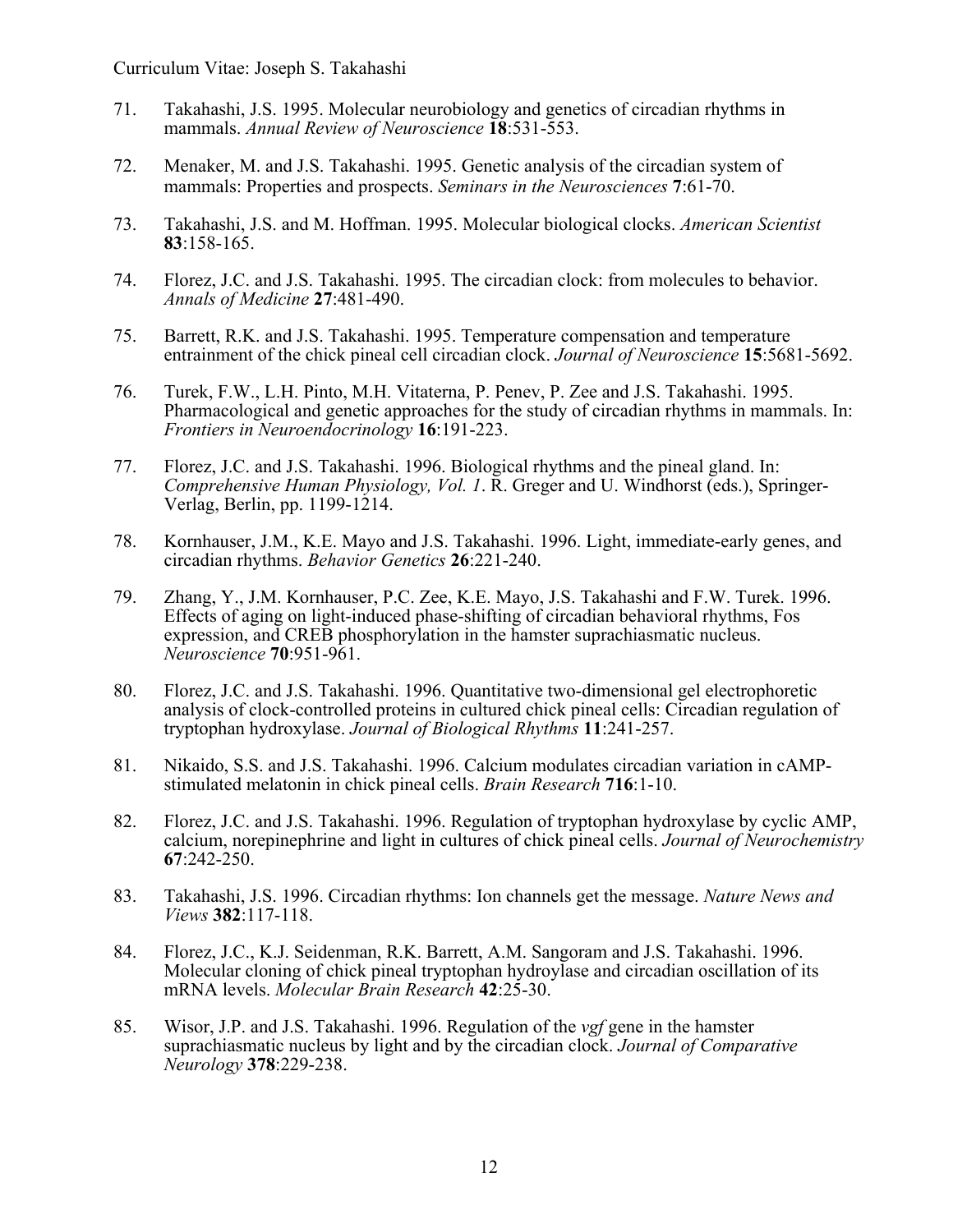- 86. Zhang, Y., J.S. Takahashi and F.W. Turek. 1996. Critical period for cycloheximide blockade of light-induced phase advances of circadian locomotor activity rhythms in golden hamsters. *Brain Research* **740**:285-290.
- 87. Takahashi, J.S. 1996. The biological clock: it's all in the genes. In: *Progress in Brain Research*, Vol. 111, *Hypothalamic Integration of Circadian Rhythms*. R.M. Buijs, A. Kalsbeck, H.J. Romijn, C.M.A. Pennartz and M. Mirmiran (eds.), Elsevier Science BV, Amsterdam, pp. 5-9.
- 88. Kornhauser, J.M., D.D. Ginty, M.E. Greenberg, K.E. Mayo and J.S. Takahashi. 1996. Light entrainment and activation of signal transduction pathways in the SCN. In: *Progress in Brain Research*, Vol. 111, *Hypothalamic Integration of Circadian Rhythms*. R.M. Buijs, A. Kalsbeck, H.J. Romijn, C.M.A. Pennartz and M. Mirmiran (eds.), Elsevier Science BV, Amsterdam, pp. 133-146.
- 89. Sangoram, A., J.C. Florez, D.P. King and J.S. Takahashi. 1996. Forward genetics and positional cloning applied to circadian behavior. In: *1996 Short Course 1 Syllabus. What's Wrong With My Mouse? New Interplays Between Mouse Genetics and Behavior*. Society for Neuroscience, Washington, D.C.
- 90. King, D.P. and J.S. Takahashi. 1996. Forward genetic approaches to circadian clocks in mice. *Cold Spring Harbor Symposium on Quantitative Biology* **LXI**:295-302.
- 91. Lin, J.T., J.M. Kornhauser, N.P. Singh, K.E. Mayo and J.S. Takahashi. 1997. Visual sensitivities of *nur77* (NGFI-B) and *zif268* (NGFI-A) induction in the suprachiasmatic nucleus are dissociated from c-*fos* induction and behavioral phase-shifting responses. *Molecular Brain Research* **46**:303-310.
- 92. <sup>2</sup>King, D.P., Y. Zhao, A.M. Sangoram, L.D. Wilsbacher, M. Tanaka, M.P. Antoch, T.D.L. Steeves, M.H. Vitaterna, J.M. Kornhauser, P.L. Lowrey, F.W. Turek and J.S. Takahashi. 1997. Positional cloning of the mouse circadian *Clock* gene. *Cell* **89**:641-653. PMC3815553.
- 93. <sup>2</sup>Antoch, M.P., E.-J. Song, A.-M. Chang, M.H. Vitaterna, Y. Zhao, L.D. Wilsbacher, A.M. Sangoram, D.P. King, L.H. Pinto and J.S. Takahashi. 1997. Functional identification of the mouse circadian *Clock* gene by transgenic BAC rescue. *Cell* **89**:655-667. PMC3764491.
- 94. King, D.P., M.H. Vitaterna, A.-M. Chang, W.F. Dove, L.H. Pinto, F.W. Turek and J.S. Takahashi. 1997. The mouse *Clock* mutation behaves as an antimorph and maps within the *W*19H deletion, distal of *Kit*. *Genetics* **146**:1049-1060.
- 95. Barrett, R.K., and J.S. Takahashi. 1997. Lability of circadian pacemaker amplitude in chick pineal cells: A temperature-dependent process. *Journal of Biological Rhythms* **12**:309-318.
- 96. Silva, A.J., E.M. Simpson, J.S. Takahashi, H.P. Lipp, S. Nakanishi, J.M. Wehner, K.P. Giese, T. Tully, P.F. Chapman, T. Abel, K. Fox, G. Seth, S. Itohara, R. Lathe, M. Mayford, J.O. McNamara, R.J. Morris, M. Picciotto, J. Roder, H.S. Shin, P.A. Slesinger, D.R. Storm, M.P. Stryker, S. Tonegawa, Y. Wang and D.P. Wolfer. 1997. Mutant mice and neuroscience: recommendations concerning genetic background. *Neuron* **19**:755-759.

<sup>2</sup> These articles were featured in *Cell* (Minireview, S.M. Reppert and D.R. Weaver, **89**:487-490, 1997), *Nature Medicine* (News & Views, W.J. Schwartz, **3**:718-719, 1997), as well as news stories in *Science, Science News, NewScientist* and *J. NIH Research.* Selected as a 'Hot Paper,' E. Russo, *The Scientist* **13**:16, 1999.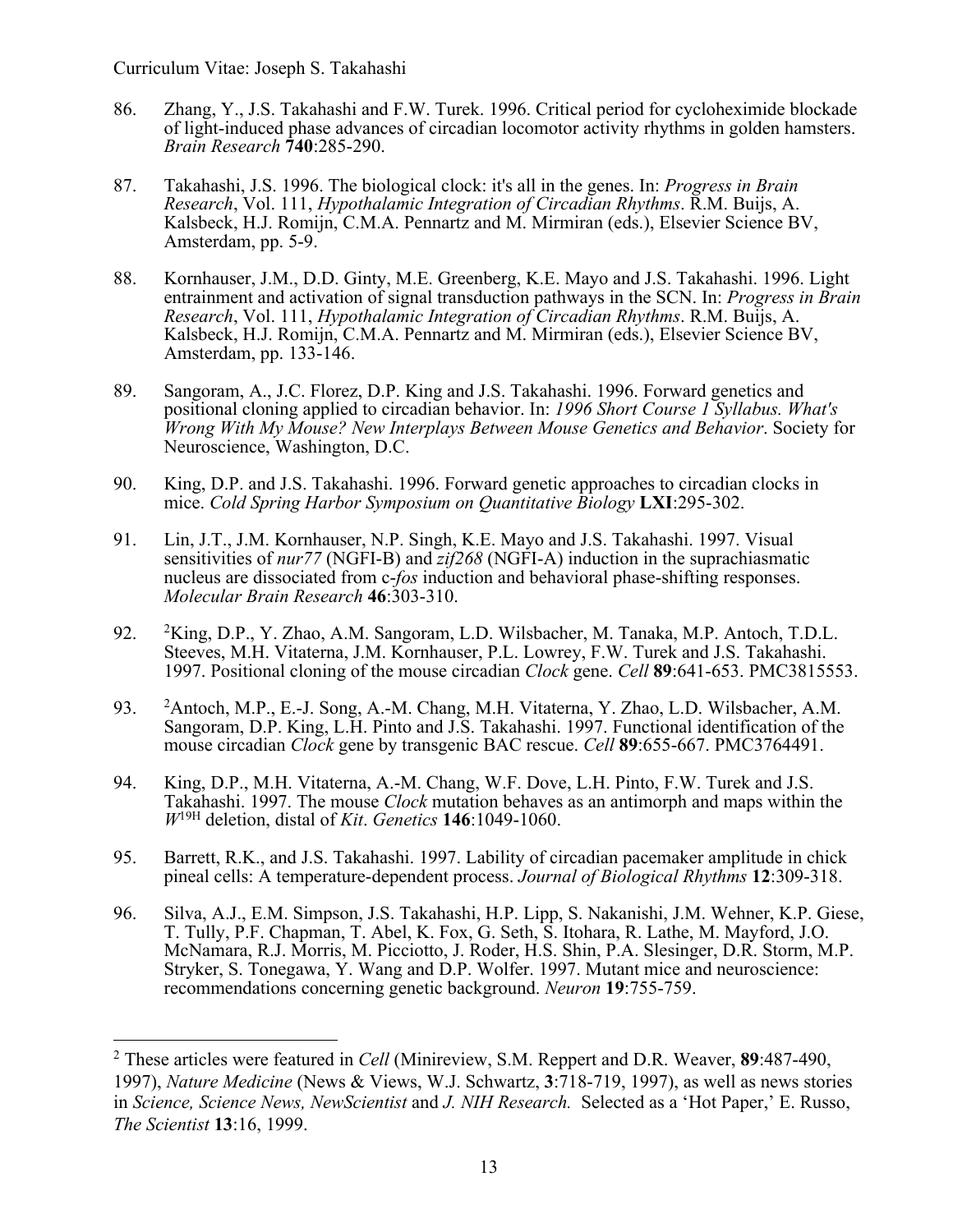- 97. Valentinuzzi, V.S., K. Scarbrough, J.S. Takahashi and F.W. Turek. 1997. Effects of aging on the circadian rhythm of wheel-running activity in C57BL/6 mice. *American Journal of Physiology* **273**:R1957-R1964.
- 98. Florez, J.C., L.D. Wilsbacher and J.S. Takahashi. 1998. Body Rhythms/Body Clocks. In: *Encyclopedia of Mental Health, Volume 1*, H.S. Friedman (ed.), Academic Press, San Diego, pp. 267-284.
- 99. 3Gekakis, N., D. Staknis, H.B. Nguyen, F.C. Davis, L.D. Wilsbacher, D.P. King, J.S. Takahashi and C.J. Weitz. 1998. Role of the CLOCK protein in the mammalian circadian mechanism. *Science* **280**:1564-1569. DOI: 10.1126/science.280.5369.1564
- 100. Darlington, T.K., K. Wager-Smith, M.F. Ceriani, D. Staknis, N. Gekakis, T.D.L. Steeves, C.J. Weitz, J.S. Takahashi and S.A. Kay. 1998. Closing the circadian loop: CLOCK-induced transcription of its own inhibitors *per* and *tim*. *Science* **280**:1599-1603.
- 101. Shimomura, K., J.M. Kornhauser, J.P. Wisor, T. Umezu, S. Yamazaki, N.L. Ihara, J.S. Takahashi and M. Menaker. 1998. Circadian behavior and plasticity of light-induced c-*fos* expression in suprachiasmatic nucleus of *tau* mutant hamsters. *Journal of Biological Rhythms* **13**:305-314.
- 102. Max, M., A. Surya, L. Ruis-Avila, J.S. Takahashi, R.F. Margolskee and B.E. Knox. 1998. Light-dependent activation of rod transducin by pineal opsin. *Journal of Biological Chemistry* **273**:26820-26826.
- 103. Katzenberg, D., T. Young, L. Finn, L. Lin, D.P. King, J.S. Takahashi and E. Mignot. 1998. A *CLOCK* polymorphism associated with human diurnal preferences. *Sleep* **21**:569-576.
- 104. Wilsbacher, L.D., J.P. Wisor and J.S. Takahashi. 1998. Strategies for dissecting the molecular mechanisms of mammalian circadian rhythmicity. In: *Handbook of Behavioral State Control: Cellular and Molecular Mechanisms*, R. Lydic and H.A. Baghdoyan (eds.), CRC Press, Boca Raton, pp. 75-84.
- 105. Wilsbacher, L.D. and J.S. Takahashi. 1998. Circadian rhythms: molecular basis of the clock. *Current Opinion in Genetics and Development* **8**:595-602.
- 106. Low-Zeddies, S. and J.S. Takahashi. 1999. Genetic influences on circadian rhythms in mammals. In: *The Handbook of Genetic Influences on Neural and Behavioral Functions,*  S.C. Maxson (ed.), CRC Press, Boca Raton, pp. 293-305
- 107. Wisor, J.P. and J.S. Takahashi. 1999. Molecular genetic approaches to the identity and function of circadian clock genes. In: *Regulation of Sleep and Circadian Rhythms*, F.W. Turek and P.C. Zee (eds.), Marcel Dekker, New York, pp. 369-395.
- 108. Nikaido, S.S. and J.S. Takahashi. 1998. Day/night differences in the stimulation of adenylate cyclase activity by calcium/calmodulin in chick pineal cell cultures: Evidence for circadian regulation of cyclic AMP. *Journal of Biological Rhythms* **13**:479-493.
- 109. Valentinuzzi, V.S., D.E. Kolker, M.H. Vitaterna, K. Shimomura, A. Whiteley, S. Low-Zeddies, F.W. Turek, E.A.M. Ferrari, R. Paylor and J.S. Takahashi. 1998. Automated measurement of mouse freezing behavior and its use for quantitative trait locus analysis of

<sup>3</sup> These articles were featured in *Nature* (News & Views, U. Schibler, **393**:620-21, 1998); *Science* (Perspective, J. Dunlap, **280**:1548-49, 1998); and *Neuron* (S.M. Reppert, **21**:1-4, 1998).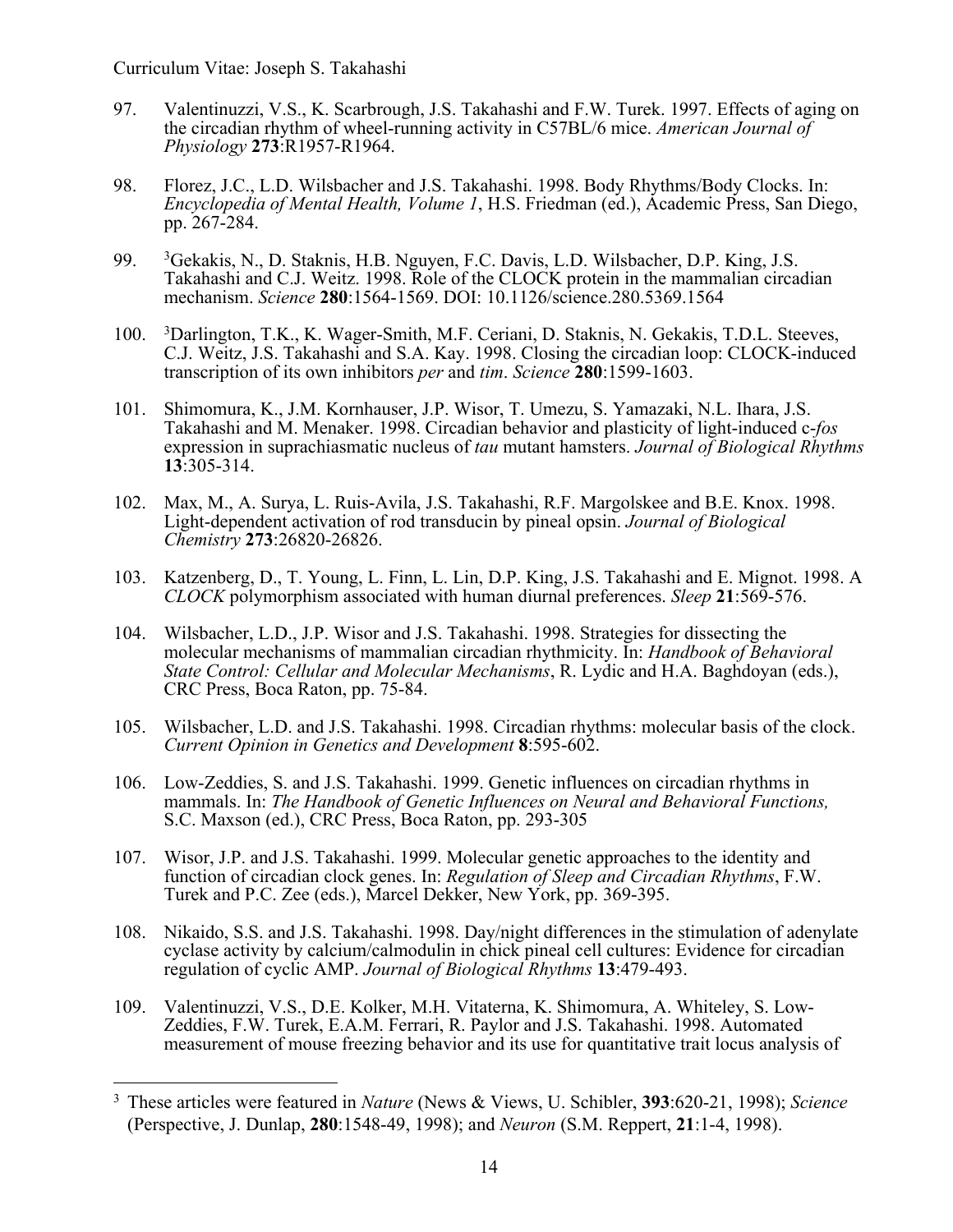contextual fear conditioning in (BALB/cJ X C57BL/6J)F2 mice. *Learning and Memory* **5**:391-403. PMC311259.

- 110. Sangoram, A.M., L. Saez, M.P. Antoch, N. Gekakis, D. Staknis, A. Whiteley, E.M. Fruechte, M.H. Vitaterna, K. Shimomura, D.P. King, M.W. Young, C.J. Weitz and J.S. Takahashi. 1998. Mammalian circadian autoregulatory loop: A *Timeless* ortholog and *mPer1* interact and negatively regulate CLOCK-BMAL1-induced transcription. *Neuron* **21**:1101-1113.
- 111. Thresher, R.J., M.H. Vitaterna, Y. Miyamoto, A. Kazantsev, D.S. Hsu, C. Petit, C.P. Selby, L. Dawut, O. Smithies, J.S. Takahashi and A. Sancar. 1998. Role of mouse cryptochrome blue-light photoreceptor in circadian photoresponses. *Science* **282**:490-494.
- 112. Herzog, E.D., J.S. Takahashi and G.D. Block. 1998. *Clock* controls circadian period in isolated suprachiasmatic nucleus neurons. *Nature Neuroscience* **1**:708-713.
- 113. Zhang, Y., G.C. Brainard, P.C. Zee, L.H Pinto, J.S. Takahashi and F.W. Turek. 1998. Effects of aging on lens transmittance and retinal input to the suprachiasmatic nucleus in golden hamster*. Neuroscience Letters* **258**:167-170. PMID: 9885957.
- 114. Steeves, T.D.L., D.P. King, Y. Zhao, A.M. Sangoram, F. Du, A.M. Bowcock, R.Y. Moore and J.S. Takahashi. 1999. Molecular cloning and characterization of the human *CLOCK* gene: Expression in the suprachiasmatic nucleus. *Genomics* **57**:189-200.
- 115. Hahm, S., T.M. Mizuno, J. Wu, J.P. Wisor, C.A. Priest, C.A. Kozak, C.N. Boozer, B. Peng, R.C. McEvoy, P. Good, K.A. Kelley, J.S. Takahashi, J.E. Pintar, J.L. Roberts, C.V. Mobbs and S.R.J. Salton. 1999. Targeted deletion of the *vgf* gene indicates that the encoded secretory peptide precursor plays a novel role in the regulation of body weight and metabolism. *Neuron* **23**:537-548.
- 116. Pinto, L.H. and J.S. Takahashi. 1999. Genetic dissection of mouse behavior using induced mutagenesis. In: *Handbook of Molecular-Genetic Techniques for Brain and Behavior Research*, W.E. Crusio and R.T. Gerlai (eds.), Elsevier Science B.V., pp. 147-165.
- 117. Nelson, D.E. and J.S. Takahashi. 1999. Integration and saturation within the circadian photic entrainment pathway of hamsters. *American Journal of Physiology* **277**:R1351-R1361.
- 118. Vitaterna, M.H., C.P. Selby, T. Todo, H. Niwa, C. Thompson, E.M. Fruechte, K. Hitomi, R.J. Thresher, T. Ishikawa, J. Miyazaki, J.S. Takahashi and A. Sancar. 1999. Differential regulation of mammalian *Period* genes and circadian rhythmicity by *Cryptochome 1* and *2*. *Proc. Natl. Acad. Sci. USA* **96**:12114-12119. PMC18421.
- 119. Takahashi, J.S. 1999. Narcolepsy genes wake up the sleep field. *Science* **285**:2076-2077.
- 120. Zhu, H., A. S. LaRue, A. Whiteley, T.D.L. Steeves, J.S. Takahashi and C.B. Green. 2000. The Xenopus *Clock* gene is constitutively expressed in retinal photoreceptors. *Molecular Brain Research* **75**:303-308.
- 121. Challet, E., J.S. Takahashi and F.W. Turek. 2000. Nonphotic phase-shifting in *Clock* mutant mice. *Brain Research* **859**:398-403.
- 122. King, D.P. and J.S. Takahashi. 2000. Molecular genetics of circadian rhythms in mammals. *Annual Review of Neuroscience* **23**:713-742.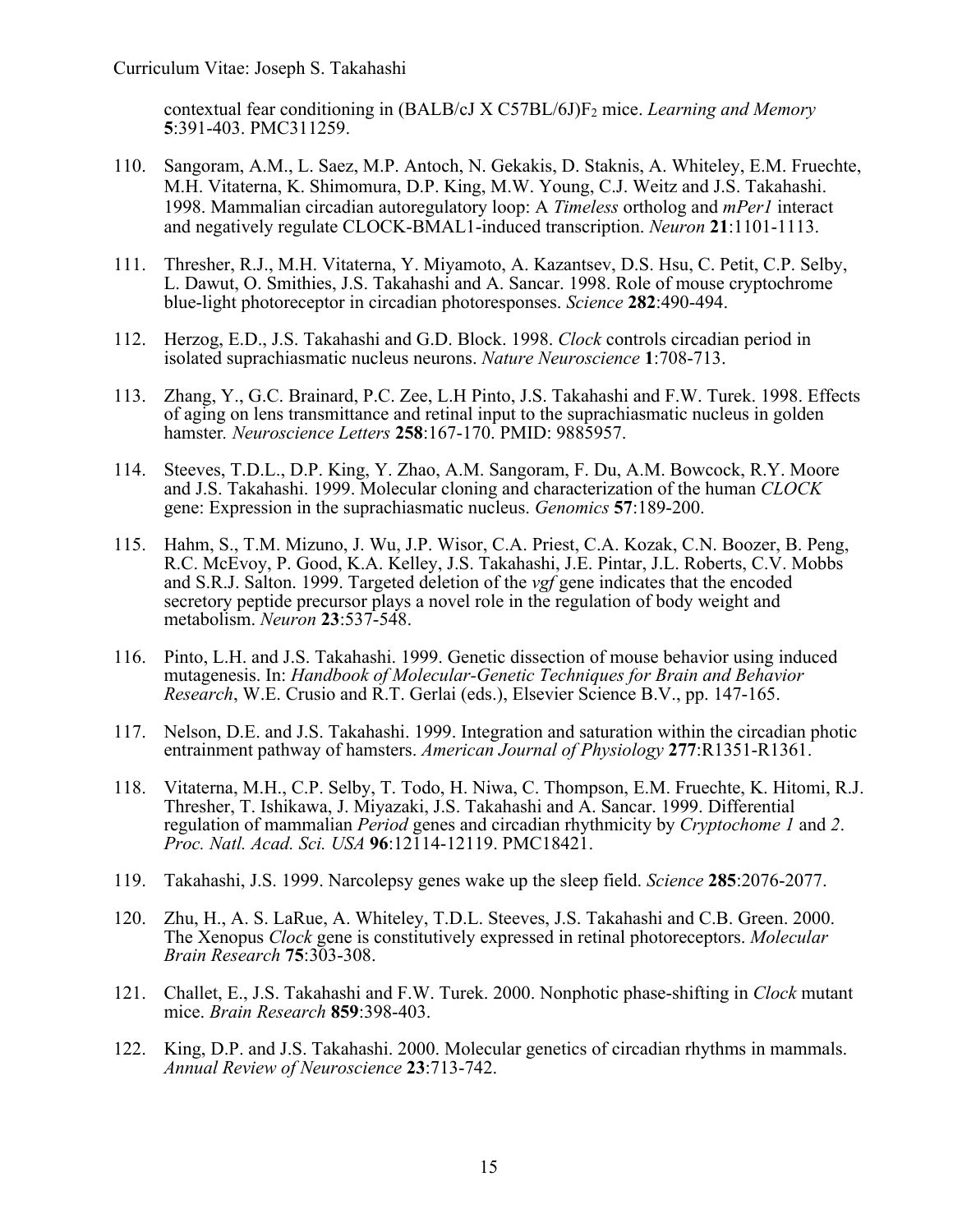- 123. <sup>4</sup> Lowrey, P.L., K. Shimomura, M.P. Antoch, S. Yamazaki, P.D. Zemenides, M.R. Ralph, M. Menaker and J.S. Takahashi. 2000. Positional syntenic cloning and functional characterization of the mammalian circadian mutation *tau*. *Science* **288**:483-491. PMC3869379.
- 124. Hogenesch, J.B., Y.-Z. Gu, S.M. Moran, K. Shimomura, L.A. Radcliffe, J.S. Takahashi and C.A. Bradfield. 2000. The basic helix-loop-helix-PAS protein MOP9 is a brain-specific heterodimeric partner of circadian and hypoxia factors. *Journal of Neuroscience* **2000, 0**:RC83 (1-5).
- 125. Valentinuzzi, V.S., O.M. Buxton, A. Chang, K. Scarbrough, E.A. Ferrari, J.S Takahashi and F. W Turek. 2000. Locomotor response to an open field during C57BL/6J active and inactive phases: differences dependent on conditions of illumination. *Physiology and Behavior* **69**:269-275.
- 126. Lowrey, P.L. and J.S. Takahashi. 2000. Genetics of the mammalian circadian system: Photic entrainment, circadian pacemaker mechanisms, and posttranslational regulation. *Annual Review of Genetics* **34**:533-562.
- 127. Naylor, E., B.M. Bergmann, K. Krauski, P.C. Zee, J.S. Takahashi, M.H. Vitaterna and F.W. Turek. 2000. The circadian *Clock* mutation alters sleep homeostasis in the mouse. *Journal of Neuroscience* **20**:8138-8143.
- 128. Wilsbacher, L.D., A.M. Sangoram, M.P. Antoch and J.S. Takahashi. 2000. The mouse *Clock*  locus: Sequence and comparative analysis of 204 Kb from mouse chromosome 5. *Genome Research* **10**:1928-1940. PMC313079.
- 129. <sup>5</sup>Bunger, M.K., L.D. Wilsbacher, S.M. Moran, C. Clendenin, L.A. Radcliffe, J.B. Hogenesch, M.C. Simon, J.S. Takahashi and C.A. Bradfield. 2000. *Mop3* is an essential component of the master circadian pacemaker in mammals. *Cell* **103**:1009–1017. PMC3779439.
- 130. Valentinuzzi, V.S., D.E. Kolker, E.A. Ferrari, M.H. Vitaterna, J.S. Takahashi and F.W. Turek. 2001. Effect of circadian phase on context and tone fear conditioning in C57BL/6J mice. *Animal Learning and Behavior* **29**:133-142.
- 131. Nadeau, J.H., R. Balling, G. Barsh, D. Beier, S. D. M. Brown, M. Bucan, S. Camper, G. Carlson, N. Copeland, J. Eppig, C. Fletcher, W.N. Frankel, D. Ganten, D. Goldowitz, C. Goodnow, J.-L. Guenet, G. Hicks, M. Hrabe de Angelis, I. Jackson, H.J. Jacob, N. Jenkins, D. Johnson, M. Justice, S. Kay, D. Kingsley, H. Lehrach, T. Magnuson, M. Meisler, A.M. Poustka, E.M. Rinchik, J. Rossant, L.B. Russell, J. Schimenti, T. Shiroishi, W.C. Skarnes, P. Soriano, W. Stanford, J.S. Takahashi, W. Wurst and A. Zimmer. 2001. Sequence interpretation: Functional annotation of mouse genome sequences. *Science* **291**:1251-1255.
- 132. Allada, R., P. Emery, J.S. Takahashi and M. Rosbash. 2001. Stopping time: The genetics of fly and mouse circadian clocks. *Annual Review of Neuroscience* **24**:1091-119.
- 133. Low-Zeddies, S.S. and J.S. Takahashi. 2001. Chimera analysis of the *Clock* mutation in mice shows that complex cellular integration determines circadian behavior. *Cell* **105**:25-42. PMC3798001.

<sup>4</sup> This article was featured in a *Science Perspective* (M.W. Young, **288**:45, 2000), a *Trends in Genetics* article (A.S.I. Loudon et al., **16**:477, 2000), and was selected as a 'Hot Paper,' K.Y. Kreeger, *The Scientist* **16**:32, 2002.

<sup>5</sup> Featured in S.A. Brown and U. Schibler, *Current Biology* **11**:R268-70, 2001.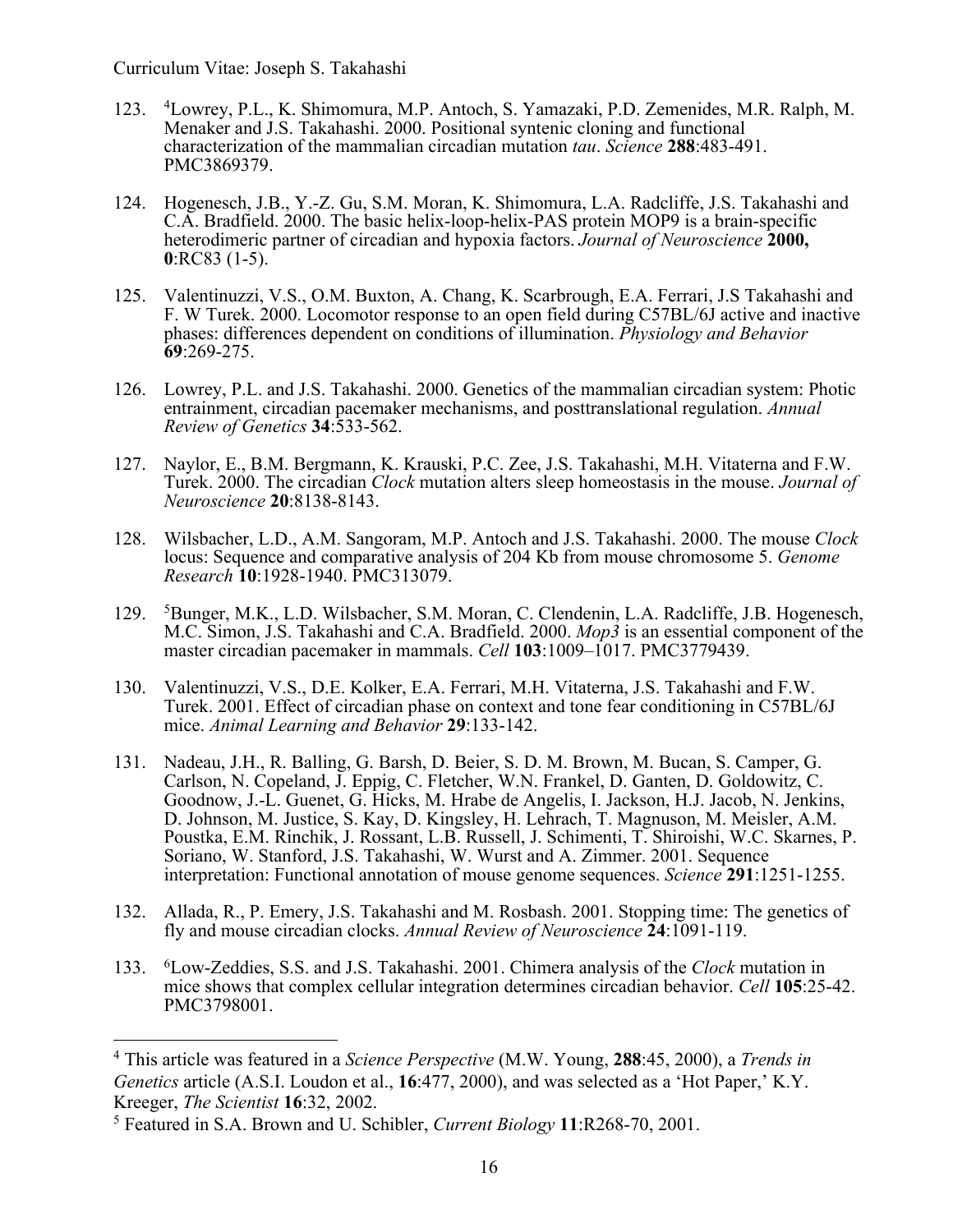- 134. Shimomura, K., S.S. Low-Zeddies, D.P. King, T.D.L. Steeves, A. Whiteley, J. Kushla, P.D. Zemenides, A. Lin, M.H. Vitaterna, G.A. Churchill and J.S. Takahashi. 2001. Genome-wide epistatic interaction analysis reveals complex genetic determinants of circadian behavior in mice. *Genome Research* **11**:959-980.
- 135. Reid, K.J., A.-M. Chang, M.L. Dubocovich, F.W. Turek, J.S. Takahashi and P.C. Zee. 2001. Familial advanced sleep phase syndrome. *Archives of Neurology* **58**:1089-1094.
- 136. Pinto, L.H. and J.S. Takahashi. 2001. Functional identification of neural genes. In: *Methods in Genomic Neuroscience*, H.R. Chin. and S.O. Moldin (eds.), CRC Press, Boca Raton, pp. 65-90.
- 137. Vitaterna, M.H., J.S. Takahashi and F.W. Turek. 2001. Overview of circadian rhythms. *Alcohol Research and Health* **25**:85-93.
- 138. Wilsbacher, L.D., S. Yamazaki, E.D. Herzog, E.J. Song, L.A. Radcliffe, M. Abe, G. Block, E. Spitznagel, M. Menaker and J.S. Takahashi. 2002. Photic and circadian expression of luciferase in *mPeriod1-luc* transgenic mice in vivo. *Proc. Natl. Acad. Sci. USA* **99**:489-494. PMC117587.
- 139. <sup>8</sup> Panda, S., M.P. Antoch, B.H. Miller, A.I. Su, A.B. Schook, M. Straume, P.G. Schultz, S.A. Kay, J.S. Takahashi and J.B. Hogenesch. 2002. Coordinated transcription of key pathways in the mouse by the circadian clock. *Cell* **109**:307-320. PMID: 12015981.
- 140. Rosbash, M. and J.S. Takahashi. 2002. Circadian rhythms: The cancer connection. *Nature* **28**:373-374.
- 141. Lin, L., J. Wisor, T. Shiba, S. Taheri, K. Yanai, S. Wurts, X.Lin, M. Vitaterna, J. Takahashi, T.W. Lovenberg, M. Koehl, G. Uhl, S. Nishino and E. Mignot. 2002. Measurement of hypocretin/orexin content in the mouse brain using an enzyme immunoassay: the effect of circadian time, age and genetic background. *Peptides* **23**:2203-2211.
- 142. Merikangas, K.R, A. Chakravarti, S.O. Moldin, H. Araj, J.C. Blangero, M. Burmeister, J. Crabbe Jr, J.R. Depaulo Jr, E. Foulks, N.B. Freimer, D.S. Koretz, W. Lichtenstein, E. Mignot, A.L. Reiss, N.J. Risch and J.S. Takahashi. 2002. Future of genetics of mood disorders research. *Biological Psychiatry* **52**:457-477.
- 143. Kolker, D.E., H. Fukuyama, D.S. Huang, J.S. Takahashi, T.H. Horton and F.W. Turek. 2003. Aging alters circadian and light induced expression of clock genes in golden hamsters. *Journal of Biological Rhythms* **18**:159-169.

<sup>6</sup> Featured in U. Albrecht, *Current Biology* **11**:R517-19, 2001; and E.R. Winstead, *Genome News Network*, May 14, 2001.

<sup>7</sup> Featured in M. Patterson, *Nature Reviews Genetics* **2**:487, 2001; N. Salathia, K. Edwards, A.J. Millar, *Trends in Genetics* **18**: 115-118, 2002; and E.R, Winstead, *Genome News Network*, July 9, 2001.

<sup>8</sup> Highlighted by J.C. Lopez, *Nature Reviews Neuroscience* **3**:418, 2002; M. Skipper, *Nature Reviews Genetics* **3**:411, 2002; and F. Delaunay and V. Laudet, *Trends in Genetics* **18**:595-97, 2002.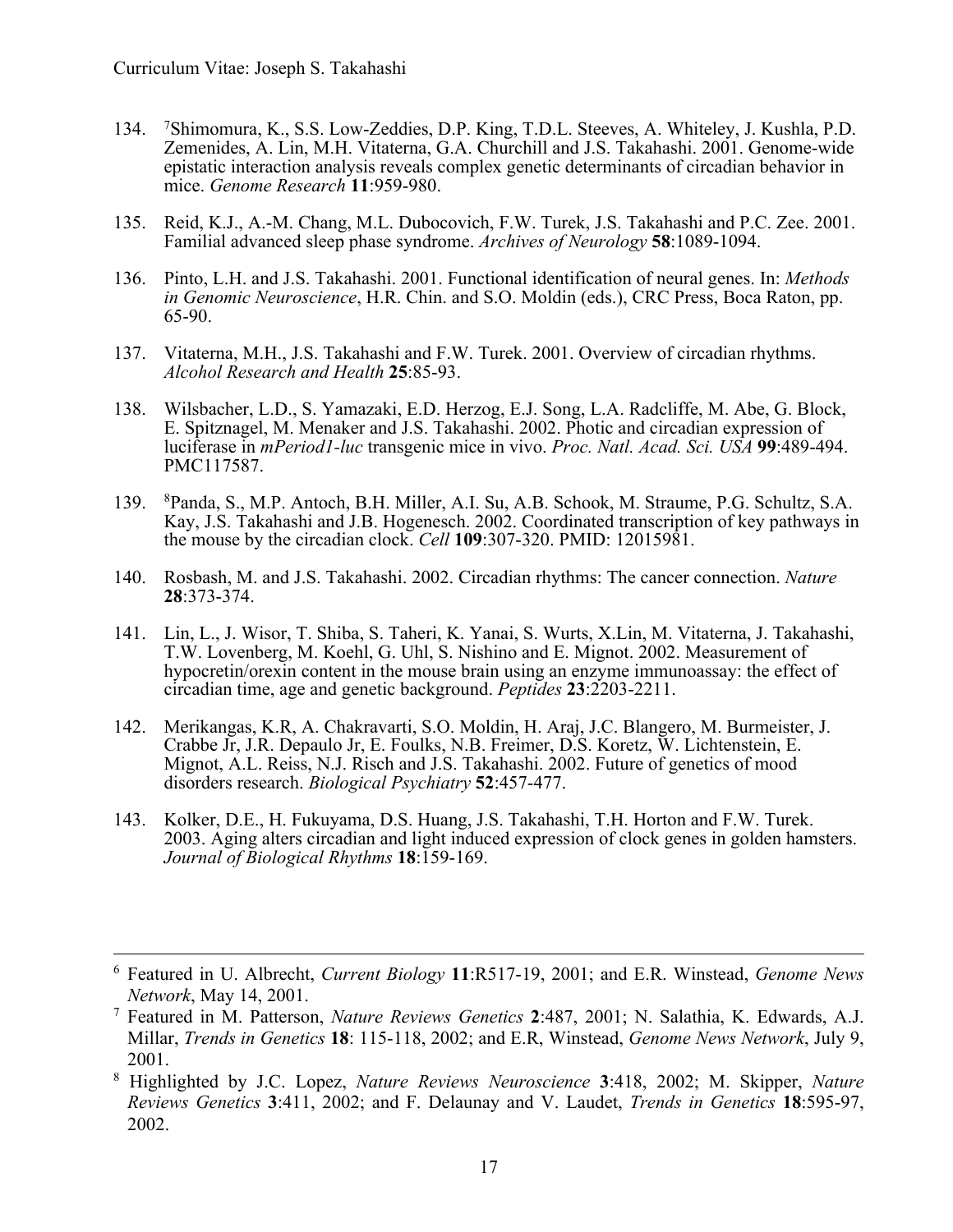- 144. Solberg, L.C., N. Ahmadiyeh, A.E. Baum, M.H. Vitaterna, J.S. Takahashi, F.W. Turek and E. Redei. 2003. Depressive-like behavior and stress reactivity are independent traits in a Wistar Kyoto x Fisher 344 cross. *Molecular Psychiatry* **8**:423-433*.*
- 145. Zambon, A.C., E.L., McDearmon, N. Salomonis, K.M. Vranizan, K.L. Johansen, D. Adey, J.S. Takahashi, M. Schambelan and B.R. Conklin. 2003. Time- and exercise-dependent gene regulation in human skeletal muscle. *Genome Biology* **4**:R61.1-R61.11. PMC328450.
- 146. Meijer, J.H. and J.S. Takahashi. 2003. Light responsiveness and photic entrainment of the mammalian circadian clock. In: *The Visual Neurosciences,* L.M. Chalupa and J.S. Werner (eds.), MIT Press, pp. 625-640.
- 147. Ahmadiyeh, N., G.A. Churchill, K. Shimomura, L.C. Solberg, J.S. Takahashi, J.S and E.E. Redei. 2003. X-linked and lineage-dependent inheritance of coping responses to stress. *Mammalian Genome* **14**:748-757.
- 148. Hogenesch, J.B., S. Panda, S. Kay and J.S. Takahashi. 2003. Circadian transcriptional output in the SCN and liver of the mouse. Novartis Foundation Symposium **253**:171-180.
- 149. <sup>9</sup>Hong, H.-K., A. Chakravarti, and J.S. Takahashi. 2004. The gene for soluble Nethylmaleimide sensitive factor (NSF) attachment protein  $\alpha$  ( $\alpha$ -SNAP) is mutated in hydrocephaly with hop gait (*hyh*) mice. *Proc. Natl. Acad. Sci. USA* **101**:1748-1753. PMC341847.
- 150. Kolker, D.E, M.H. Vitaterna, E.M Fruechte, J.S. Takahashi and F.W. Turek. 2004. Effects of age on circadian rhythms are similar in wild-type and heterozygous *Clock* mutant mice. *Neurobiology of Aging* **25**:517-523. PMC3760160.
- 151. 10Yoo, S.-H., S. Yamazaki, P.L. Lowrey, K. Shimomura, C.H. Ko, E.D. Buhr, S.M. Siepka, H.-K. Hong, W.-J. Oh, O.-J. Yoo, M. Menaker and J.S. Takahashi. 2004. PERIOD2::LUCIFERASE real-time reporting of circadian dynamics reveals persistent circadian oscillations in mouse peripheral tissues. *Proc. Natl. Acad. Sci. USA* **101**:5339-5346. DOI: 10.1073/pnas.0308709101. PMC397382.
- 152. Ahmadiyeh, N., J.L. Slone-Wilcoxon, J.S. Takahashi and E.E. Redei. 2004. Maternal behavior modulates X-linked inheritance of behavioral coping in the defensive burying test. *Biological Psychiatry* **55**:1069-1074. PMC3760164.
- 153. Solberg, L.C., A.E. Baum, N. Ahmadiyeh, K. Shimomura, R. Li, F.W. Turek, G.A. Churchill, J.S. Takahashi and E.E. Redei. 2004. Sex- and lineage-specific inheritance of depression-like behavior in the rat. *Mammalian Genome* **15**:648-662. PMC3764448.
- 154. Bult, C., W.A. Kibbe, J. Snoddy, M. Vitaterna, D. Swanson, S. Pretel, Y. Li, M.M. Hohman, E. Rinchik, J.S. Takahashi, W.N. Frankel and D. Goldowitz. 2004. A genome end-game: understanding gene function in the nervous system. *Nature Neuroscience* **7**:484-485. PMC3770737.
- 155. Miller, B.H., S-L. Olson, F.W. Turek, J.E. Levine, T.H. Horton and J.S. Takahashi. 2004. Circadian *Clock* mutation disrupts estrous cyclicity and maintenance of pregnancy. *Current Biology* **14**:1367-1373. PMC3756147.

<sup>9</sup> Highlighted in a commentary by T.H. Sollner, *PNAS* **101**:1431-1432, 2004.

<sup>10</sup> Highlighted in a commentary by R. Brandstaetter, *PNAS* **101**:5699-5700, 2004.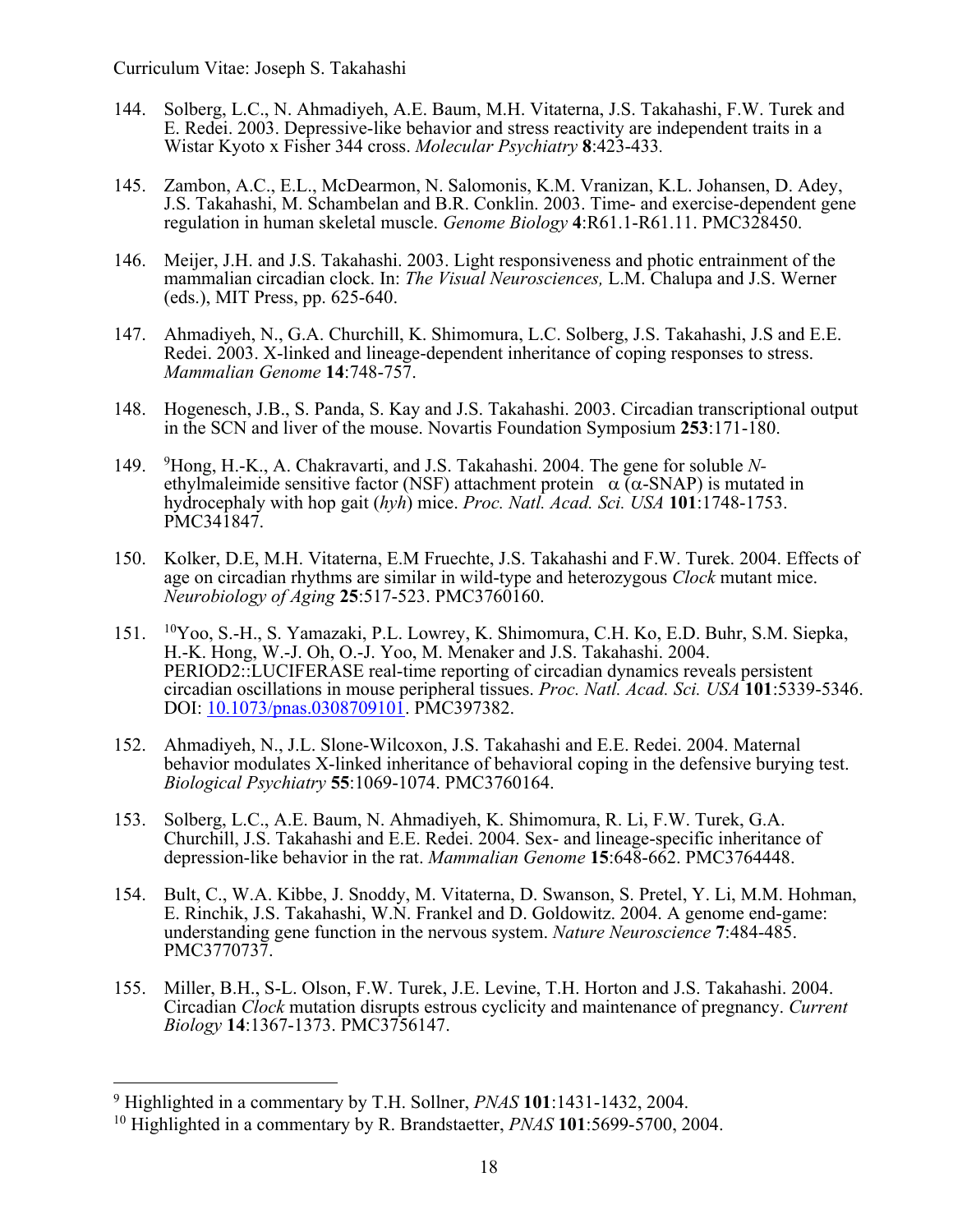- 156. Takahashi, J.S. 2004. Finding new clock components: Past and future. *Journal of Biological Rhythms* 1**9**:339-347. PMC3786667.
- 157. Lowrey, P.L. and J.S. Takahashi. 2004. Mammalian circadian biology: Elucidating genomewide levels of temporal organization. *Annual Review of Genomics and Human Genetics* **5**:407-441. PMC3770722.
- 158. Pinto, L.H., M.H. Vitaterna, S.M. Siepka, K. Shimomura, S. Lumayag, M. Baker, D. Fenner, R.F. Mullins, V.C. Sheffield, E.M. Stone, E. Heffron and J.S. Takahashi. 2004. Results from screening over 9000 mutation-bearing mice for defects in the electroretinogram and appearance of the fundus. *Vision Research* **44**:3335-3345. PMC3756145.
- 159. Triqueneaux, G., S. Thenot, T. Kakizawa, M.P. Antoch, R. Safi, J.S. Takahashi, F. Delaunay and V. Laudet. 2004. The orphan receptor *Rev-erb*<sup>a</sup> gene is a target of the circadian clock pacemaker. *Journal of Molecular Endocrinology* **33**:585-608. PMC3770723.
- 160. Goldowitz, D., W.N. Frankel, J.S. Takahashi, M.H. Vitaterna, C. Bult, W.A. Kibbe, J. Snoddy, Y. Li, S. Pretel, J. Yates and D.J. Swanson. 2004. Large-scale mutagenesis of the mouse to understand the genetic bases of nervous system structure and function. *Molecular Brain Research* **132:**105-115. PMC3773686.
- 161. 11Welsh, D.K., S-H. Yoo, A.C. Liu, J.S. Takahashi and S.A. Kay. 2004. Bioluminescence imaging of individual fibroblasts reveals persistent, independently phased circadian rhythms of clock gene expression. *Current Biology* **14**:2289-2295. PMC3777438.
- 162. Clark, A.T., D. Goldowitz, J.S. Takahashi, M.H. Vitaterna, S.M. Siepka, L.L. Peters, W.N. Frankel, G.A. Carlson, J. Rossant, J. Nadeau, and M.J. Justice. 2004. Implementing largescale ENU mutagenesis screens in North America. *Genetica* **122**:51-64. PMC3774779.
- 163. Baum A.E., L.C. Solberg, P. Koop, N. Ahmadiyeh, G. Churchill, J.S. Takahashi, J.L. Jameson and E.E. Redei. 2005. Quantitative trait loci associated with elevated TSH in the Wistar-Kyoto rat. *Endocrinology* **146**:870-878. PMC3764449.
- 164. Prolo, L.M., J.S. Takahashi and E.D. Herzog. 2005. Circadian rhythm generation and entrainment in astrocytes. *Journal of Neuroscience* **25**:404-408. doi: 10.1523/JNEUROSCI.4133-04.2005. PMC3812245.
- 165. Ahmadiyeh, N., G.A. Churchill, L.C. Solberg, A.E. Baum, K. Shimomura, J.S. Takahashi and E.E. Redei. 2005. Lineage is an epigenetic modifier of QTL influencing behavioral coping with stress. *Behavior Genetics* **35**:189-198. PMC3764451.
- 166. 12Gorbacheva, V.Y., R.V. Kondratov, R. Zhang, S. Cherukuri, A.V. Gudkov, J.S. Takahashi and M.P. Antoch. 2005. Circadian sensitivity to the chemotherapeutic agent cyclophosphamide depends on the functional status of the CLOCK/BMAL1 transactivation complex. *Proc. Natl. Acad. Sci. USA* **102**:3407-3412. doi: 10.1073/pnas.0409897102. PMC546637.
- 167. Yoo, S.-H., C.H. Ko, P.L. Lowrey, E.D. Buhr, E-J. Song, S. Chang, O.J. Yoo, S. Yamazaki, C. Lee and J.S. Takahashi. 2005. A noncanonical E-box enhancer drives mouse *Period2* circadian oscillations *in vivo. Proc. Natl. Acad. Sci. USA* **102**:2608-2613. doi: 10.1073/pnas.0409763102. PMC548324.

<sup>11</sup> Featured in M. Hastings, *Current Biology* **15**:R16-18, 2005.

<sup>12</sup> Highlighted in a commentary by C.B. Green, *PNAS* **102**:3529-3530, 2005.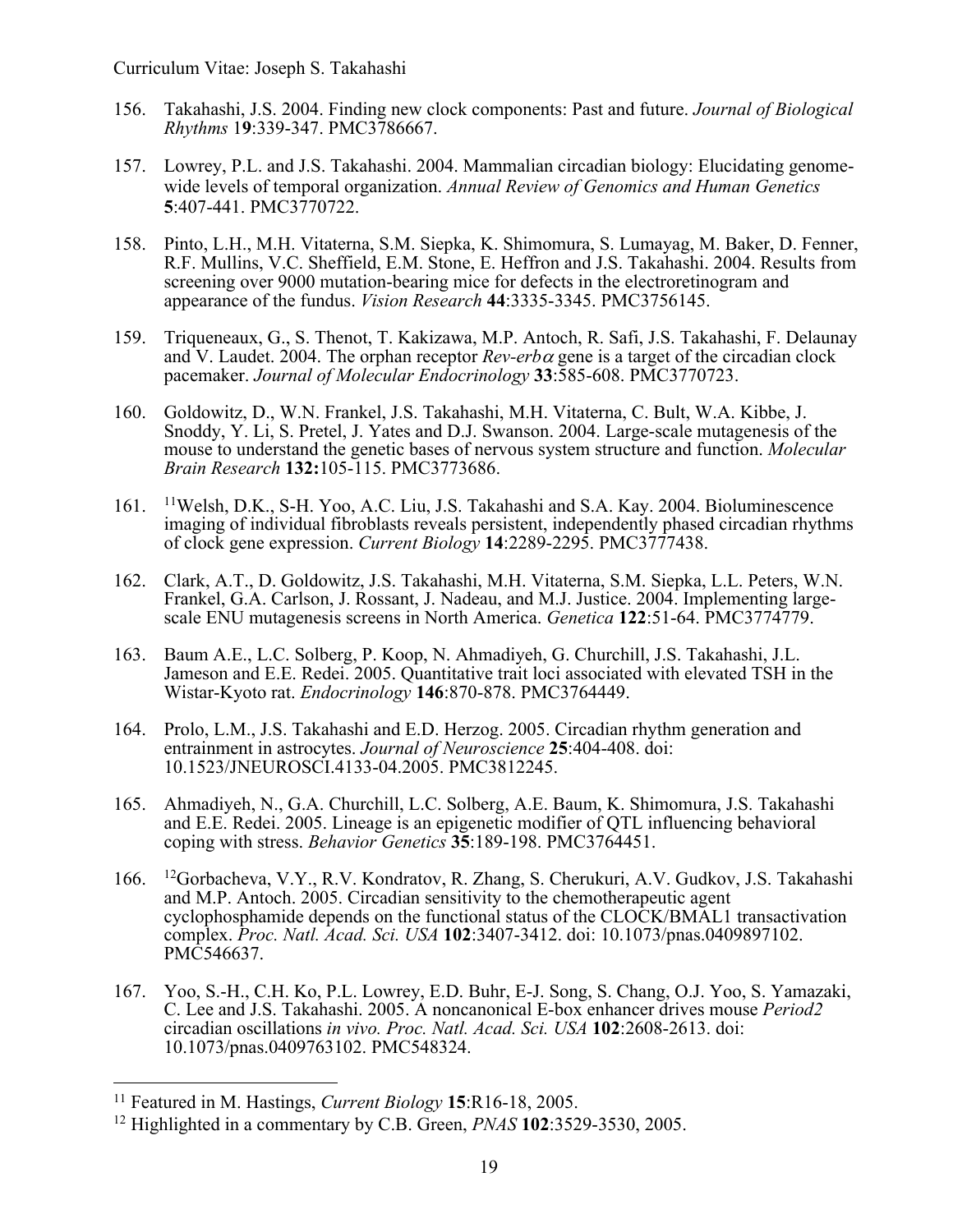- 168. Siepka, S.M. and J.S. Takahashi. 2005. Forward genetic screen to identify circadian rhythm mutants in mice. In: M. Young (ed.) *Methods in Enzymology*, *Circadian Rhythms*, **393**:219- 229, Elsevier Academic Press. doi: 10.1016/S0076-6879(05)93007-3. PMC3757086.
- 169. Siepka, S.M. and J.S. Takahashi. 2005. Methods to record circadian rhythm wheel running activity in mice. In: M. Young (ed.) *Methods in Enzymology*, *Circadian Rhythms*, **393**:230- 239, Elsevier Academic Press. doi: 10.1016/S0076-6879(05)93008-5. PMC3770725.
- 170. Yamazaki, S. and J.S. Takahashi. 2005. Real-time luminescence reporting of circadian gene expression in mammals. In: M. Young (ed), *Methods in Enzymology, Circadian Rhythms,* **393**:288-301, Elsevier Academic Press. doi: 10.1016/S0076-6879(05)93012-7. PMC3793321.
- 171. Low-Zeddies, S.S. and J.S. Takahashi. 2005. Mouse chimeras and their application to circadian biology. In: M. Young (ed), *Methods in Enzymology*, *Circadian Rhythms,* **393:**478- 492, Elsevier Academic Press. doi: 10.1016/S0076-6879(05)93024-3. PMC3793597.
- 172. 13Turek, F.W., C. Joshu, A. Kohsaka, E. Lin, G. Ivanova, E. McDearmon, A. Laposky, S-L. Olson, A. Easton, D.R. Jensen, R.H. Eckel, J.S. Takahashi and J. Bass. 2005. Obesity and metabolic syndrome in circadian *Clock* mutant mice. *Science* **308**:1043-1045. doi: 10.1126/science.1108750. PMC3764501.
- 173. McClung, C.A., K. Sidiropoulou, M. Vitaterna, J.S. Takahashi, F.J. White, D.C. Cooper and E.J. Nestler. 2005. Regulation of dopaminergic transmission and cocaine reward by the *Clock* gene. *Proc. Natl. Acad. Sci. USA* **102**:9377-9381. doi: 10.1073/pnas.0503584102. PMC1166621.
- 174. Brzezinski, J.A. IV, N.L. Brown, A. Tanikawa, R.A. Bush, P.A. Sieving, M.H. Vitaterna, J.S. Takahashi and T. Glaser. 2005. Loss of circadian photoentrainment and abnormal retinal electrophysiology in *Math5* mutant mice. *Investigative Ophthalmology and Visual Science* **46**:2540-2551. PMC1570190.
- 175. Antoch, M.P., R.V. Kondratov and J.S. Takahashi. 2005. Circadian clock genes as modulators of sensitivity to genotoxic stress. *Cell Cycle* **4**:**7** 901-907. PMC3774065.
- 176. Pinto, L.H., M.H. Vitaterna, K. Shimomura, S.M. Siepka, E.L. McDearmon, D. Fenner, S. L. Lumayag, C. Omura, A.W. Andrews, Matthew Baker, B.M. Invergo, M.A. Olvera, E. Heffron, R.F. Mullins, V.C. Sheffield, E.M. Stone and J.S. Takahashi. 2005. Generation, characterization, and molecular cloning of the *Noerg-1* mutation of rhodopsin in the mouse. *Visual Neuroscience* **22**:619-629. doi: 10.1017/S0952523805225117.
- 177. Moran, J.L., A.D. Bolton, P.V. Tran, A. Brown, N.D. Dwyer, D.K. Manning, B.C. Bjork, C. Li, K. Montgomery, S.M. Siepka, M.H. Vitaterna, J.S. Takahashi, T. Wiltshire, D.J. Kwiatkowski, R. Kucherlapati and D.R. Beier. 2006. Utilization of a whole genome SNP panel for efficient genetic mapping in the mouse. *Genome Research* **16**:436-440. doi: 10.1101/gr.4563306. PMC1415208.
- 178. Baum, A., L.C. Solberg, G.A. Churchill, N. Ahmadiyeh, J.S. Takahashi and E. Redei. 2006. Test- and behavior-specific genetic factors affect WKY hypoactivity in tests of emotionality. *Behavioural Brain Research* **169**:220-230. doi: 10.1016/j.bbr.2006.01.007. PMC3762875.

<sup>13</sup> Previewed in a commentary by D.L. Williams and M.W. Schwartz, *Cell Metabolism* **1**:355-356, 2005.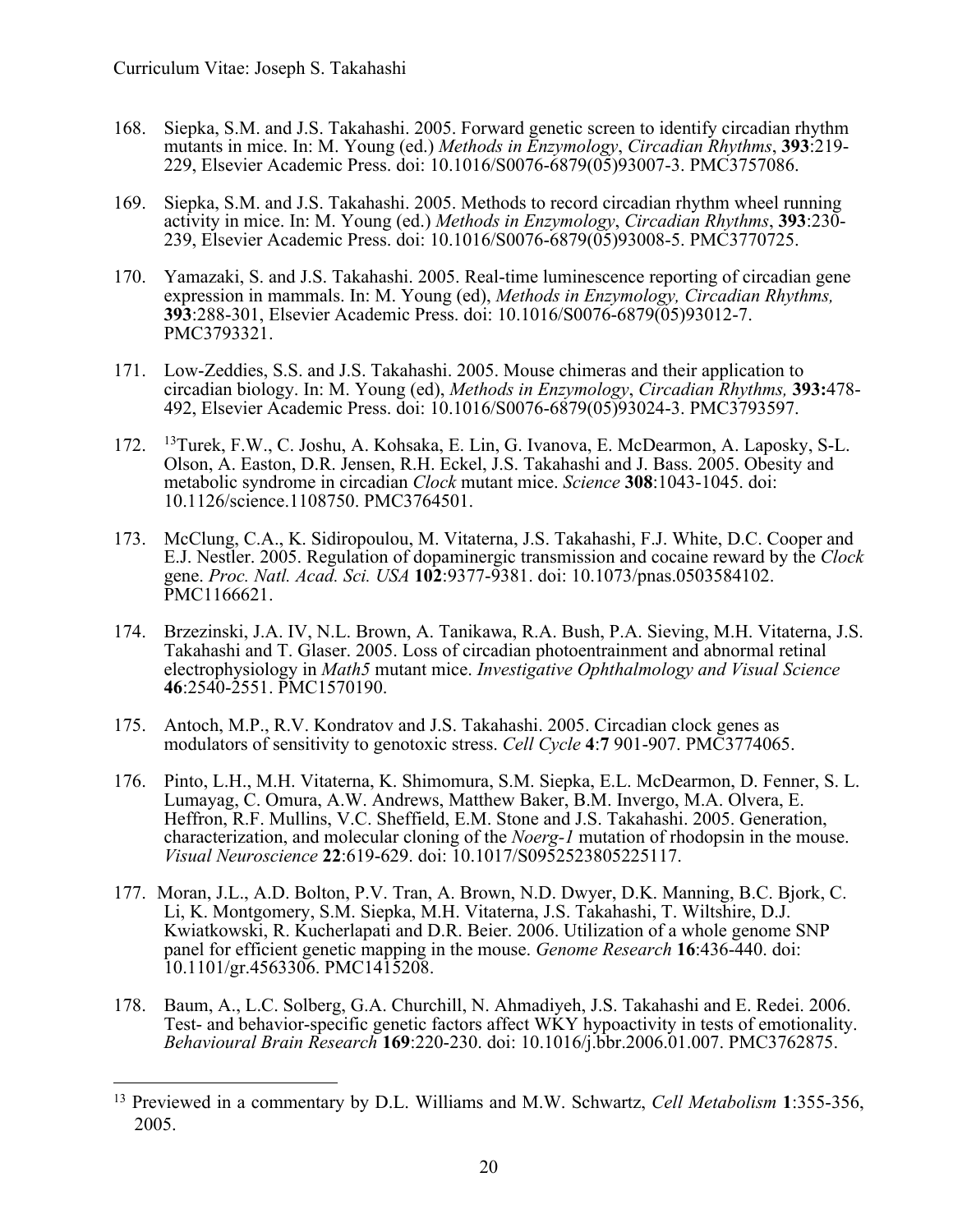- 179. Vitaterna, M.H., L.H. Pinto and J.S. Takahashi. 2006. Large-scale mutagenesis and phenotypic screens for the nervous system and behavior in mice. *Trends in Neuroscience* **29**:233-240. doi: 10.1016/j.tins.2006.02.006. PMC3761413.
- 180. Vitaterna, M.H., C.H. Ko, A.M. Chang, E.D. Buhr, E.M. Fruechte, A. Schook, M.P. Antoch, F.W. Turek and J.S. Takahashi. 2006. The mouse *Clock* mutation reduces circadian pacemaker amplitude and enhances efficacy of resetting stimuli and phase-response curve amplitude. *Proc. Natl. Acad. Sci. USA* **103**:9327-9332. doi: 10.1073/pnas.0603601103. PMC1474012.
- 181. 14Meredith, A.L., S.W. Wiler, B.H. Miller, J.S. Takahashi, A.A. Fodor, N.F. Ruby and R.W. Aldrich. 2006. BK calcium-activated potassium channels regulate circadian behavioral rhythms and pacemaker output. *Nature Neuroscience* **9**:1041-1049. doi: 10.1038/nn1740. PMC2909323.
- 182. Miller, B.H., S-L. Olson, J.E. Levine, F.W. Turek, T.H. Horton and J.S. Takahashi. 2006. Vasopressin regulation of the proestrous luteinizing hormone surge in wildtype and *Clock* mutant mice. *Biology of Reproduction* **75**:778-784. doi: 10.1095/biolreprod.106.052845.
- 183. Green, C.B. and J.S. Takahashi. 2006. Xenobiotic metabolism in the fourth dimension: PARTners in time. *Cell Metabolism* **4**:3-4. doi: 10.1016/j.cmet.2006.06.002. PMC3760144.
- 184. Ko, C.H. and J.S. Takahashi. 2006. Molecular components of the mammalian circadian clock. *Human Molecular Genetics* **15**:R271-R277. doi: 10.1093/hmg/ddl207.
- 185. Solberg, L.C., A.E. Baum, N. Ahmadiyeh, K. Shimomura, R. Li, F.W. Turek, J.S. Takahashi, G.A. Churchill and E.E. Redei. 2006. Genetic analysis of the stress-responsive adrenocortical axis. *Physiological Genomics* **27**:362-369. doi: 10.1152/physiolgenomics.00052.2006.
- 186. McDearmon, E.L., K.N. Patel, C.H. Ko, J.A. Walisser, A.C. Schook, J.L. Chong, L.D. Wilsbacher, E-J Song, H-K Hong, C.A. Bradfield and J.S. Takahashi. 2006. Dissecting the functions of the mammalian clock protein BMAL1 by tissue-specific rescue in mice. *Science* **314**:1304-1308. doi: 10.1126/science.1132430. PMC3756687.
- 187. Miller, B.H., E.L. McDearmon and J.S. Takahashi. 2007. Chapter 22, The mammalian circadian system: From genes to behavior. In: A. Lajtha (ed.) and J.D. Blaustein (volume ed.), *Handbook of Neurochemistry, and Molecular Neurobiology, 3rd Edition: Behavioral Neurochemistry and Neuroendocrinology,* Springer-Verlag, Berlin Heidelberg, pp. 801-834.
- 188. Mignot, E. and J.S. Takahashi. 2007. A circadian sleep disorder reveals a complex clock. *Cell* **128:**22-23. doi: 10.1016/j.cell.2006.12.024. PMC3758472.
- 189. 15Kornmann, B., O. Schaad, H. Bujard, J.S. Takahashi and U. Schibler. 2007. System-driven and oscillator-dependent circadian transcription in mice with a conditionally active liver clock. *PLoS Biology* **5**:179-189 5(2): e34. doi:10.1371/journal.pbio.0050034. PMC1783671.
- 190. Miller, B.H., E.L. McDearmon, S. Panda, K.R. Hayes, J. Zhang, J.L. Andrews, M.P. Antoch, J.R. Walker, K.A. Esser, J.B. Hogenesch and J.S. Takahashi. 2007. Circadian and CLOCK- controlled regulation of the mouse transcriptome and cell proliferation. *Proc. Natl. Acad. Sci. USA* **104**:3342-3347. doi: 10.1073/pnas.0611724104. PMC1802006.

<sup>14</sup> Commentary by C. Colwell, *Nature Neuroscience* **9**:985-986, 2006.

<sup>15</sup> Featured in a Research Highlight by L. Flintoft, *Nature Reviews Genetics* **8**:166, 2007.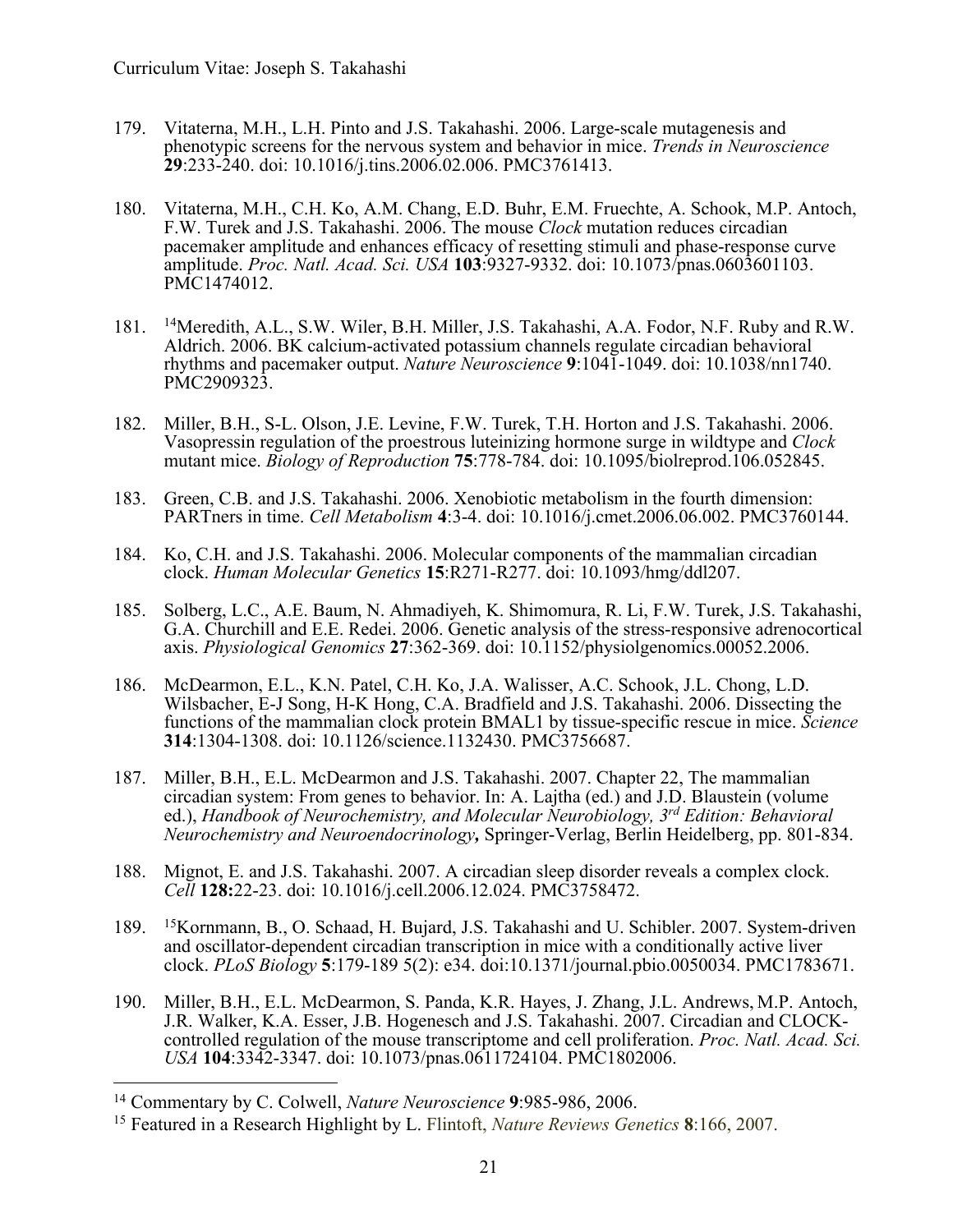- 191. Hong, H.-K., J.L. Chong, W. Song, E.J. Song, A.A. Jyawook, A.C. Schook, C.H. Ko and J.S. Takahashi. 2007. Inducible and reversible *Clock* gene expression in brain using the tTA system for the study of circadian behavior. *PLoS Genetics* **3**:324-338 3(2): e33. doi:10.1371/journal.pgen.0030033. PMC1802832.
- 192. 16Roybal, K., D. Theobold, A. Graham, J.A. Dinieri, S.J. Russo, V. Krishnan, S. Chakravarty, J. Peevey, N. Oehrlein, S. Birnbaum, M.H. Vitaterna, P. Orsulak, J.S. Takahashi, E.J. Nestler, W.A. Carlezon Jr and C.A. McClung. 2007. Mania-like behavior induced by disruption of CLOCK. *Proc. Natl. Acad. Sci. USA* **104**:6406-6411. doi: 10.1073/pnas.0609625104. v1851061. PMC1851061.
- 193. McClurg, P., J. Janes, C. Wu, D.L. Delano, J.R. Walker, S. Batalov, J.S. Takahashi, K. Shimomura, A. Kohsaka, J. Bass, T. Wiltshire and A. Su. 2007. Genome-wide association analysis in diverse inbred mice: power and population structure. *Genetics* **176**:675-683. doi: 10.1534/genetics.106.066241. PMC1893038.
- 194. Pinto, L.H., M.H. Vitaterna, K. Shimomura, S.M. Siepka, V. Balannik, E.L. McDearmon, C. Omura, S. Lumayag, B.M. Invergo, B. Glawe, D.R. Cantrell, S. Inayat, M.A. Olvera, K.A. Vessey, M.A. McCall, D. Maddox, C.W. Morgans, B. Young, M.T. Pletcher, R.F. Mullins, J.B. Troy and J.S. Takahashi. 2007. Generation, identification and functional characterization of the *nob4* mutation in *Grm6* in the mouse. *Visual Neuroscience* **24**:111-123. doi: 10.1017/S0952523807070149. PMC3770726.
- 195. Liu, A.C. D.K. Welsh, C.H. Ko, H.G. Tran, E.E. Zhang, A.A. Priest, E.D. Buhr, O. Singer, K. Meeker, I.M. Verma, F.J. Doyle, J.S. Takahashi and S.A Kay. 2007. Intercellular coupling confers robustness against mutations in the SCN circadian clock network. *Cell* **129**:605-616. doi: 10.1016/j.cell.2007.02.047. PMC3749832.
- 196. 17Siepka, S.M., S.-H. Yoo, J. Park, W. Song, V. Kumar, Y. Hu, C. Lee and J.S. Takahashi. 2007. Circadian mutant *Overtime* reveals F-box protein FBXL3 regulation of *Cryptochrome*  and *Period* gene expression. *Cell* **129**:1011-1023. doi: 10.1016/j.cell.2007.04.030. PMC3762874.
- 197. McCarthy, J.J., J.L. Andrews, E.L. McDearmon, K.S. Campbell, B.K. Barber, B.H. Miller, J.R. Walker, J.B. Hogenesch, J.S. Takahashi and K.A. Esser. 2007. Identification of the circadian transcriptome in adult mouse skeletal muscle. *Physiological Genomics* **31**:86-95. doi: 10.1152/physiolgenomics.00066.2007. PMCID: PMC6080860.
- 198. Pinto, L.H., B. Invergo, K. Shimomura, J.S. Takahashi and J.B. Troy. 2007. Interpretation of the mouse electroretinogram. *Documenta Ophthalmologica* **115**:127-136. doi: 10.1007/s10633-007-9064-y. PMC3786689.
- 199. Siepka, S.S., S.-H. Yoo, J. Park, C. Lee and J.S. Takahashi. 2007. Genetics and neurobiology of circadian clocks in mammals. *Cold Spring Harbor Symposium on Quantitative Biology: Clocks and Rhythms,* **72:**251-259. doi: 10.1101/sqb.2007.72.052. PMC3749845.
- 200. Meng, Q.-J., L. Logunova, E.S. Maywood, M. Gallego, J. Lebiecki, T.M. Brown, M. Sladek, A.S. Semikhodskii, N.R.J. Glossop, H.D. Piggins, J.E. Chesham, D.A. Bechtold, S.-H. Yoo, J.S. Takahashi, D.M. Virshup, R.P. Boot-Handford, M.H. Hastings and A.S.I. Loudon. 2008. Setting clock speed in mammals: The *CK1*e *tau* mutation in mice accelerates circadian

<sup>16</sup> Highlighted in a commentary by J.T. Coyle, *PNAS* **104**:6097-6098, 2007.

<sup>17</sup> Previewed in a commentary by D.M. Virshup and D.B. Forger, *Cell* **129**:857-859, 2007.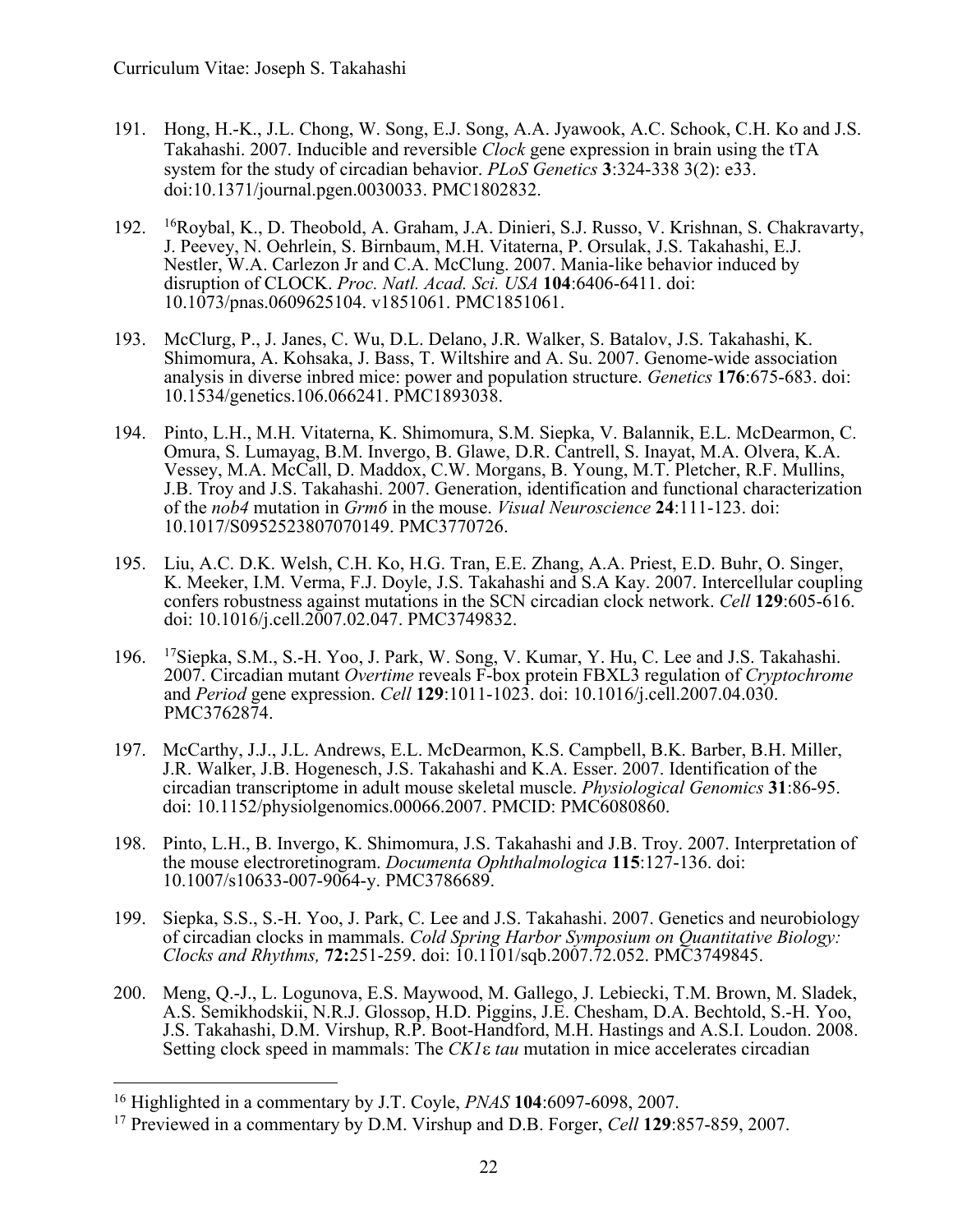pacemakers by selectively destabilizing PERIOD proteins. *Neuron* **58**:1-11. doi: 10.1016/j.neuron.2008.01.019. PMC3756141.

- 201. Wu, C., D.L. Delano, N. Mitro, S.V. Su, J. Janes, P. McClurg, S. Batalov, G.L. Welch, J. Zhang, A.P. Orth, J.R. Walker, R.J. Glynne, M.P. Cooke, J.S. Takahashi, K. Shimomura, A. Kohsaka, J. Bass, E. Saez, T. Wiltshire and A.I. Su. 2008. Gene set enrichment in eQTL data identifies novel annotations and pathway regulators. *PLoS Genetics* **4**:e1000070. doi:10.1371/journal.pgen.1000070. PMC2346558.
- 202. 18O'Neil, J.S., E.S. Maywood, J.E. Chesham, J.S. Takahashi and M.H. Hastings. 2008. cAMP-dependent signaling as a core component of the mammalian circadian pacemaker. *Science* **320:**949-953. doi: 10.1126/science.1152506. PMC2735813.
- 203. Green, C.B., J.S. Takahashi and J. Bass. 2008. The meter of metabolism. *Cell* **134**:728-742. doi: 10.1016/j.cell.2008.08.022. PMC3760165.
- 204. Takahashi, J.S., H.-K. Hong, C.H. Ko and E.L. McDearmon. 2008. The genetics of mammalian circadian order and disorder: Implications for physiology and disease. *Nature Reviews Genetics* **9**:764-775. doi: 10.1038/nrg2430. PMC3758473.
- 205. Takahashi, J.S., K. Shimomura and V. Kumar. 2008. Searching for genes underlying behavior: Lessons from circadian rhythms. *Science* **322**:909-912. doi: 10.1126/science.1158822. PMC3744585.
- 206. 19Ramsey, K.M., J. Yoshino, C.S. Brace, D. Abrassart, Y. Kobayashi, B. Marcheva, H.K. Hong, J.L. Chong, E.D. Buhr, C. Lee, J.S. Takahashi, S. Imai and J. Bass. 2009. Circadian clock feedback through NAMPT-mediated NAD+ biosynthesis. *Science* **324**:651-654. doi: 10.1126/science.1171641. PMC2738420.
- 207. Lin, K.K., V. Kumar, M. Geyfman, D. Chudova, A.T. Ihler, P. Smyth, R. Paus, J.S. Takahashi and B. Andersen. 2009. Circadian clock genes contribute to the regulation of hair follicle cycling. *PLoS Genetics* **5**:e10000573 doi:10.1371/journal.pgen.1000573. PMC2705795.
- 208. Solberg Woods, L.C., N. Ahmadiyeh, A. Baum, K. Shimomura, Q. Li, D.F. Steiner, F.W. Turek, J.S. Takahashi, G.A. Churchill and E.E. Redei. 2009. Identification of genetic loci involved in diabetes using a rat model of depression. *Mammalian Genome* **20**:486-497. doi: 10.1007/s00335-009-9211-8. PMC2775460.
- 209. Isojima, Y, M. Nakajima, H. Ukai, H. Fujishima, R.G. Yamada, K.H. Masumoto, R. Kiuchi, M. Ishida, M. Ukai-Tadenuma, Y. Minami, R. Kito, K. Nakao, W. Kishimoto, S.H. Yoo, K. Shimomura, T. Takao, A. Takano, T. Kojima, K. Nagai, Y. Sakaki, J.S. Takahashi and H.R. Ueda. 2009. CKI $\varepsilon/\delta$ -dependent phosphorylation is a temperature-insensitive, perioddetermining process in the mammalian circadian clock. *Proc. Natl. Acad. Sci. USA* **106**:15744-15749. doi: 10.1073/pnas.0908733106. PMC2736905.
- 210. Chen, R, A. Schirmer, Y. Lee, H. Lee, V. Kumar, S.H. Yoo, J.S. Takahashi and C. Lee. 2009. Rhythmic PER abundance defines a critical nodal point for negative feedback within the circadian clock mechanism. *Molecular Cell* **36**:417-430. doi: 10.1016/j.molcel.2009.10.012. PMC3625733. PMCID: PMC3625733.

<sup>18</sup> Highlighted by M.C. Harrisingh and M.N. Nitabach, *Science* **320**:879-880, 2008.

<sup>19</sup> This paper was featured in a *Science Perspective* (H. Wijnen, *Science* **324**:598-599, 2009)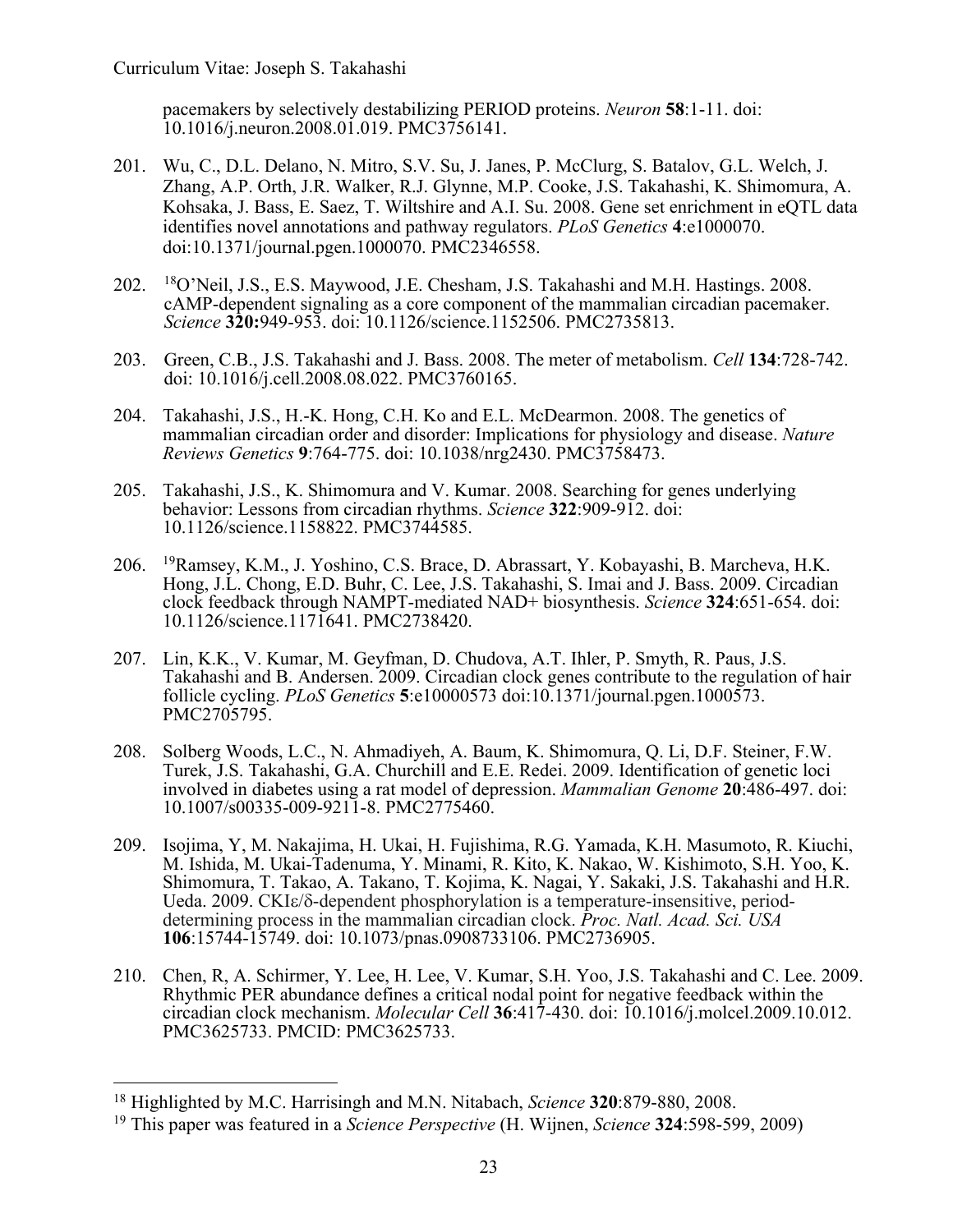- 211. Welsh, D.K., J.S. Takahashi and S.A. Kay. 2010. Suprachiasmatic nucleus: cell autonomy and network properties. *Annu. Rev. Physiol.* **72**:551-577. doi: 10.1146/annurev-physiol-021909-135919. PMC3758475.
- 212. Shimomura, K., P.L. Lowrey, M.H. Vitaterna, E.D. Buhr, V. Kumar, P. Hanna, C. Omura, M. Izumo, S.S. Low, R.K. Barrett, S.I. LaRue, C.B. Green and J.S. Takahashi. 2010. Genetic suppression of the circadian *Clock* mutation by the melatonin biosynthesis pathway. *Proc. Natl. Acad. Sci. USA* **107**:8399-8403. doi: 10.1073/pnas.1004368107. PMC2889547.
- 213. 20Marcheva, B., K.M. Ramsey, E.D. Buhr, Y. Kobayashi, H. Su, C.H. Ko, G. Ivanova, C. Omura, S. Mo, M.H. Vitaterna, J.P. Lopez, L.H. Philipson, C.A. Bradfield, S.D. Crosby, L. JeBailey, X. Wang, J.S. Takahashi and J. Bass. 2010. Disruption of the clock components CLOCK and BMAL1 leads to hypoinsulinaemia and diabetes. *Nature* **466**:627-631. doi: 10.1038/nature09253. PMC2920067.
- 214. Kumar, V. and J.S. Takahashi. 2010. PARP around the clock. *Cell* **142**:841-843. doi: 10.1016/j.cell.2010.08.037. PMC3694762.
- 215. Ko, C.H., Y.R. Yamada, D.K. Welsh, E.D. Buhr, A.C. Liu, E.E. Zhang, M.R. Ralph, S.A. Kay, D.B. Forger and J.S. Takahashi. 2010. Emergence of noise-induced oscillations in the central circadian pacemaker. *PLoS Biology* **8**: e1000513. doi: 10.1371/journal.pbio.1000513. PMC2953532.
- 216. Morris, J.A., J.J. Royall, D. Bertagnolli, A.F. Boe, J.J. Burnell, E.J. Byrnes, C. Copeland, T. Desta, S.R. Fischer, J. Goldy, K.J. Glattfelder, J.M. Kidney, T. Lemon, G.J. Orta, S.E. Parry, S.D. Pathak, O.C. Pearson, M. Reding, S. Shapouri, K.A. Smith, C. Soden, B.M. Solan, J. Weller, J.S. Takahashi, C.C. Overly, E.S. Lein, M.J. Hawrylycz, J.G. Hohmann and A.R. Jones. 2010. Divergent and nonuniform gene expression patterns in mouse brain. *Proc. Natl. Acad. Sci. USA* **<sup>107</sup>**: 19049-19054. doi: 10.1073/pnas.1003732107. PMC2973884.
- 217. Andrews, J.L., X. Zhang, J.J. McCarthy, E.L. McDearmon, T.A. Hornberger, B. Russell, K.S. Campbell, S. Arbogast, M.B. Reid, J.R. Walker, J.B. Hogenesch, J.S. Takahashi and K.A. Esser. 2010. CLOCK and BMAL1 regulate MyoD and are necessary for maintenance of skeletal muscle phenotype and function. *Proc. Natl. Acad. Sci. USA* **107**: 19090-19095. doi: 10.1073/pnas.1014523107. PMC2973897.
- 218. 21Buhr, E.D., S.H. Yoo and J.S. Takahashi. 2010. Temperature as a universal resetting cue for mammalian circadian oscillators. *Science* **330**: 379-385. doi: 10.1126/science.1195262. PMC3625727.
- 219. Dzirasa, K., L. Coque, M.M. Sidor, S. Kumar, E.A. Dancy, J.S. Takahashi, C.A. McClung and M.A. Nicolelis. 2010. Lithium ameliorates nucleus accumbens phase-signaling dysfunction in a genetic mouse model of mania. *Journal of Neuroscience* **30**: 16314-16323. doi: 10.1523/JNEUROSCI.4289-10.2010. PMC3165036.
- 220. Bass, J. and J.S. Takahashi. 2010. Circadian integration of metabolism and energetics. *Science* **330**: 1349-1354. doi: 10.1126/science.1195027. PMC3756146.

<sup>20</sup> This article was featured in a *Nature News and Views* (K.A. Lamia and R.M. Evans, *Nature* **466**:571-572, 2010)

<sup>21</sup> This paper was featured in a *Science Perspective* (I. Edery, *Science* **330**:329-330, 2010); and by S.A. Danovi in *Nature Reviews Neuroscience* **11**:788, 2010.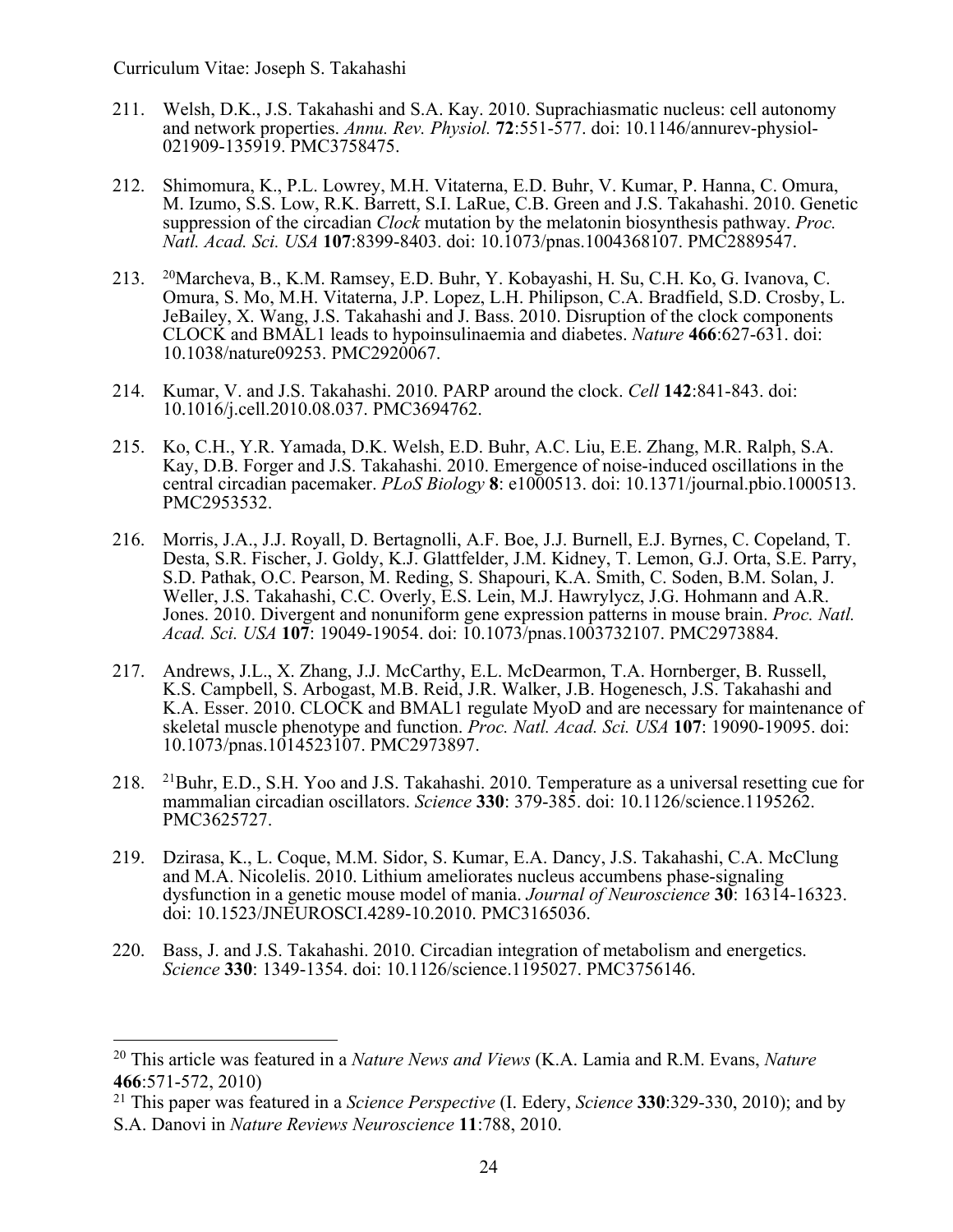- 221. Bass, J. and J.S. Takahashi. 2011. Circadian rhythms: Redox redux. *Nature* **469**: 476-478. doi: 10.1038/469476a. PMC3760156.
- 222. Dzirasa, K., D.L. McGarity, A. Bhattacharya, S. Kumar, J.S. Takahashi, D. Dunson, C.A. McClung and M.A. Nicolelis. 2011. Impaired limbic gamma oscillatory synchrony during anxiety-related behavior in a genetic mouse model of bipolar mania. *Journal of Neuroscience* **31**: 6449-6456. doi: 10.1523/JNEUROSCI.6144-10.2011. PMC3112006.
- 223. Buhr, E.D., S.H. Yoo and J.S. Takahashi. 2011. Phase-resetting sensitivity of the suprachiasmatic nucleus and oscillator amplitude: reply to letter by ruby. *Journal of Biological Rhythms* **26**: 371-373.
- 224. Mohawk, J.A. and J.S. Takahashi. 2011. Cell autonomy and synchrony of suprachiasmatic nucleus circadian oscillators. *Trends in Neurosciences* **34**:349-358. doi: 10.1016/j.tins.2011.05.003. PMC3775330.
- 225. Fenner, D., S. Odili, H.K. Hong, Y. Kobayashi, A. Kohsaka, S.M. Siepka, M.H. Vitaterna, P. Chen, B. Zelent, J. Grimsby, J.S. Takahashi, F.M. Matschinsky and J. Bass. 2011. Generation of N-ethyl-N-nitrosourea (ENU) diabetes models in mice demonstrates genotype-specific action of glucokinase activators. *Journal of Biological Chemistry* **286**: 39560-39572. doi: 10.1074/jbc.M111.269100. PMC3234779.
- 226. Kumar, V., K. Kim, C. Joseph, L.C. Thomas, H. Hong and J.S. Takahashi. 2011. Secondgeneration high-throughput forward genetic screen in mice to isolate subtle behavioral mutants. *Proc Natl Acad Sci U S A* **108**: 15557-15564. doi: 10.1073/pnas.1107726108. PMC3176609.
- 227. Lowrey, P.L. and J.S. Takahashi. 2011. Genetics of circadian rhythms in mammalian model organisms. *Advances in Genetics* **74**: 175-230. doi: 10.1016/B978-0-12-387690-4.00006-4. PMC3709251.
- 228. Chen, Z., S.H. Yoo, Y.S. Park, K.H. Kim, S. Wei, E. Buhr, Z.Y. Ye, H.L. Pan and J.S. Takahashi. 2012. Identification of diverse modulators of central and peripheral circadian clocks by high-throughput chemical screening. *Proc. Natl. Acad. Sci. USA* **109**: 101-106. doi: 10.1073/pnas.1118034108. PMC3252927.
- 229. 22Solt L.A., Y. Wang, S. Banerjee, T. Hughes, D.J. Kojetin, T. Lundasen, Y. Shin, J. Liu, M.D. Cameron, R. Noel, S.H. Yoo, J.S. Takahashi, A.A. Butler, T.M. Kamenecka, and T.P. Burris. 2012. Regulation of circadian behavior and metabolism by synthetic REV-ERB agonists. *Nature* **485**: 62-68. doi: 10.1038/nature11030. PMC3343186.
- 230. Mohawk J.A., C.B. Green and J.S. Takahashi. 2012. Central and peripheral circadian clocks in mammals. *Annual Review of Neuroscience*. **35**: 445-462. doi: 10.1146/annurev-neuro-060909-153128. PMC3710582.
- 231. 23Huang, N., Y. Chelliah, Y. Shan, C.A. Taylor, S.-H. Yoo, C. Partch, C.B. Green, H. Zhang and J.S. Takahashi. 2012. Crystal structure of the heterodimeric CLOCK:BMAL1 transcriptional activator complex. *Science* **337**: 189-194. Published online May 31, 2012. doi: 10.1126/science.1222804. PMC3694778.

<sup>22</sup> This article was featured in a *Nature News and Views* (J. Bass, *Nature* **485**:45-46, 2012).

<sup>23</sup> This paper was featured in a *Science Perspective* (B.R. Crane, *Science* **337**:165-166, 2012).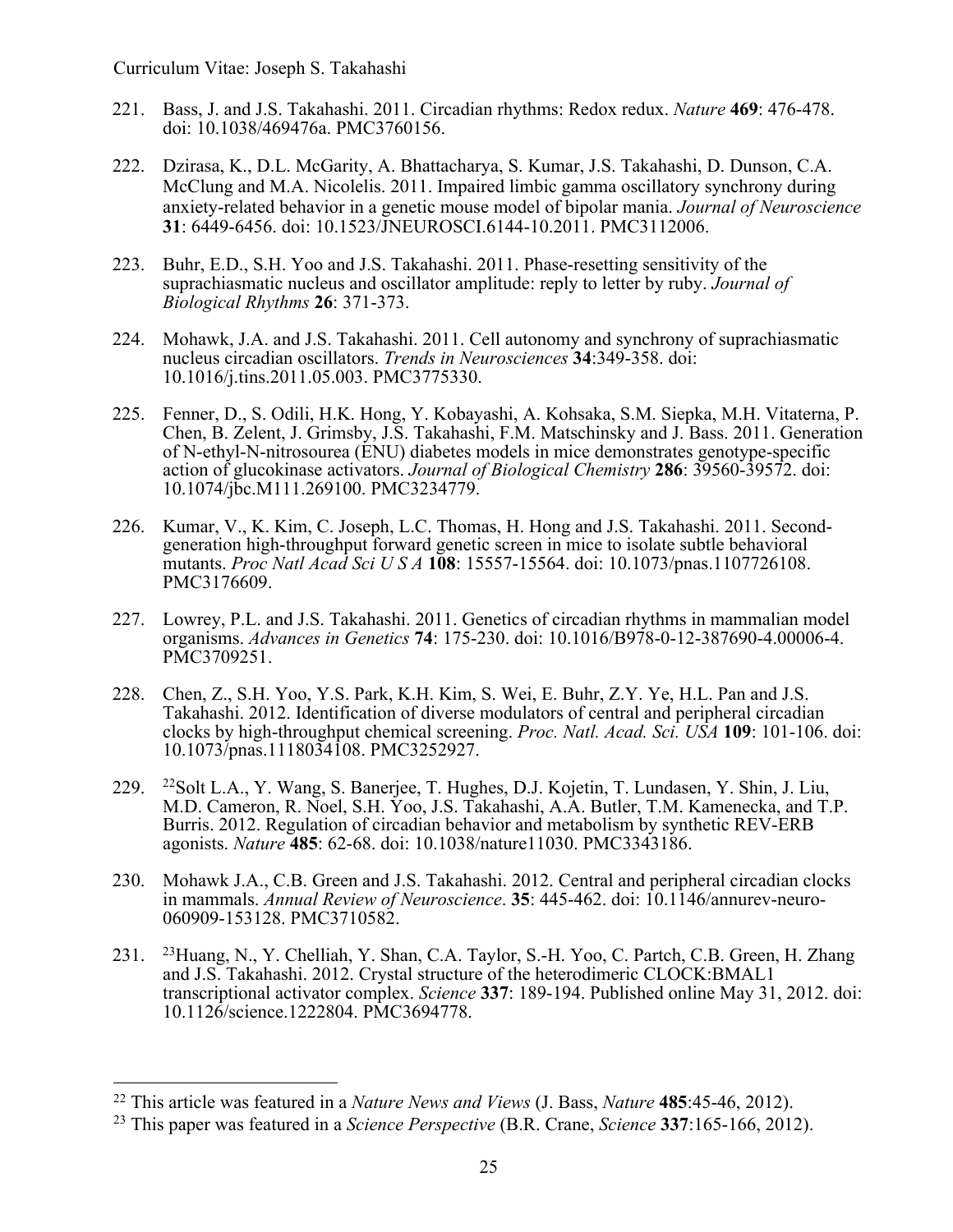- 232. Geyfman, M., V. Kumar, Q. Liu, R. Ruiz, W. Gordon, F. Espitia, E. Cam, S.E. Millar, P. Smyth, A. Ihler, J.S. Takahashi and B. Andersen. 2012. Brain and muscle Arnt-like protein-1 (BMAL1) controls circadian cell proliferation and susceptibility to UVB-induced DNA damage in the epidermis. *Proc. Natl. Acad. Sci. USA* **109**: 11758-11763. doi: 10.1073/pnas.1209592109. PMC3406811.
- 233. Hughes, M.E., H.K. Hong, J.L. Chong, A.A. Indacochea, S.S. Lee, M. Han, J.S. Takahashi and J.B. Hogenesch. 2012. Brain-specific rescue of clock reveals system-driven transcriptional rhythms in peripheral tissue. *PLoS Genetics* **8**: e1002835. doi: 10.1371/journal.pgen.1002835. PMC3405989.
- 234. Horvath, T.L., A. Abizaid, M.O. Dietrich, Y. Li, J.S. Takahashi and Joseph Bass. 2012. Ghrelin-immunopositive hypothalamic neurons tie the circadian clock and visual system to the lateral hypothalamic arousal center. *Molecular Metabolism* **1**: 79-85. doi: 10.1016/j.molmet.2012.08.003. PMC3757645.
- 235. 24Koike, N., S.H. Yoo, H.C. Huang, V. Kumar, C. Lee, T.K. Kim and J.S. Takahashi. 2012. Transcriptional architecture and chromatin landscape of the core circadian clock in mammals. *Science* **338**: 349-354. Published online August 30, 2012. doi: 10.1126/science.1226339. PMC3694775.
- 236. Chen, Z., S.H. Yoo and J.S. Takahashi. 2013. Small molecule modifiers of circadian clocks. *Cellular and Molecular Life Sciences* **70**: 2985-2998. Published online November 16, 2012. doi: 10.1007/s00018-012-1207-y. PMC3760145.
- 237. Ko, C.H. and J.S. Takahashi. 2013. Molecular and genetic bases for the circadian system. In: Kushida C.A. (ed.) *The Encyclopedia of Sleep*, Vol. 1, pp. 407-412. Waltham, MA: Academic Press. doi:10.1016/B978-0-12-378610-4.00090-5.
- 238. Yoo, S.-H., J.A. Mohawk, S.M. Siepka, Y. Shan, S.K. Huh, H.-K. Hong, I. Kornblum, V. Kumar, N. Koike, M. Xu, J. Nussbaum, X. Liu, Z. Chen, Z.J. Chen, C.B. Green and J.S. Takahashi. 2013. Competing E3 ubiquitin ligases govern circadian periodicity by degradation of CRY in nucleus and cytoplasm. *Cell* **152**: 1091–1105. doi: 10.1016/j.cell.2013.01.055. PMC3694781.
- 239. 25Shimomura, K., V. Kumar, N. Koike, T.-K. Kim, J. Chong, E.D. Buhr, A.R. Whiteley, S.S. Low, C. Omura, D. Fenner, J.R. Owens, M. Richards, S.-H. Yoo, H.-K. Hong, M.H. Vitaterna, J. Bass, M.T. Pletcher, T. Wiltshire, J. Hogenesch, P.L. Lowrey and J.S. Takahashi. 2013. *Usf1*, a suppressor of the circadian *Clock* mutant, reveals the nature of the DNA-binding of the CLOCK:BMAL1 complex in mice. *eLife* **2**: e00426. doi: 10.7554/eLife.00426. PMC3622178.
- 240. Buhr, E.D. and J.S. Takahashi. 2013. Molecular components of the mammalian circadian clock. In: A. Kramer and M. Merrow (eds.), *Circadian Clocks, Handbook of Experimental Pharmacology* **217**: 3-27. doi: 10.1007/978-3-642-25950-0\_1. PMC3762864.
- 241. Bookout, A.L., M.H. de Groot, B.M. Owen, S. Lee, L. Gautron, H.L. Lawrence, X. Ding, J.K. Elmquist, J.S. Takahashi, D.J. Mangelsdorf and S.A. Kliewer. 2013. FGF21 regulates

<sup>24</sup> This paper was featured in a *Science Perspective* (C.J Doherty and S.A. Kay, *Science* **338**:338- 340, 2012), and a *Research Highlight* (E. Niemitz, *Nature Genetics* **44**:1293, 2012).

<sup>25</sup> This article was featured in an *eLife* Insight Article (M. Demarque, U. Schibler, *eLife* **2**:e00659, 2013).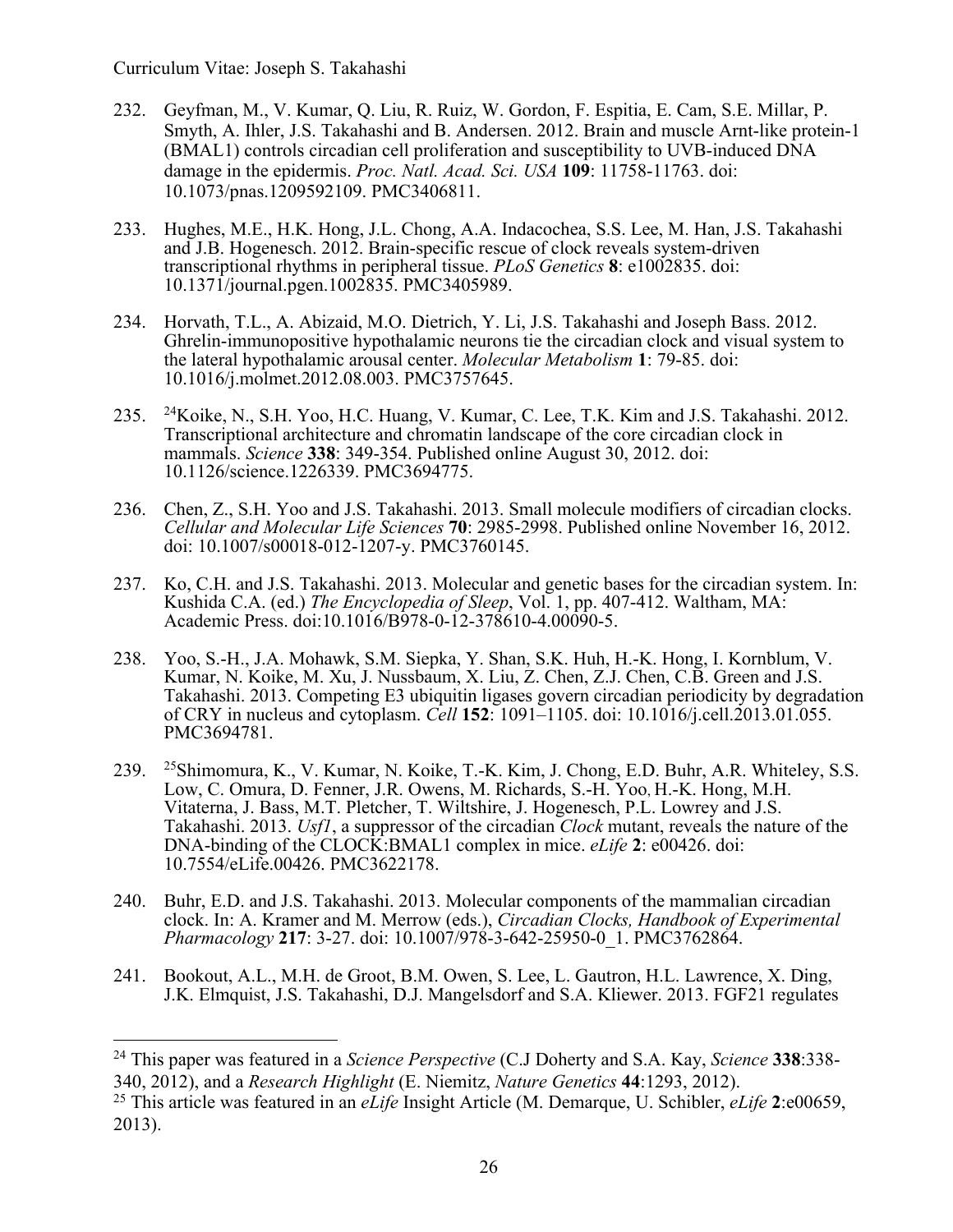metabolism and circadian behavior by acting on the nervous system. *Nature Medicine* **19**: 1147-1152. doi: 10.1038/nm.3249. PMC3769420.

- 242. Gao, P., S.H. Yoo, K.J. Lee, C. Rosensweig, J.S. Takahashi, B.P. Chen and C.B. Green. 2013. Phosphorylation of the cryptochrome 1 C-terminal tail regulates circadian period length. *Journal of Biological Chemistry* **288**: 35277-35286. doi: 10.1074/jbc.M113.509604. PMC3853276.
- 243. Yu, X., D. Rollins, K.A. Ruhn, J.J. Stubblefield, C.B. Green, M. Kashiwada, P.B. Rothman, J.S. Takahashi and L.V. Hooper. 2013. TH17 cell differentiation is regulated by the circadian clock. *Science* **342**: 727-730. doi: 10.1126/science.1243884. PMC4165400.
- 244. Kumar, V., B. Andersen and J.S. Takahashi. 2013. Epidermal stem cells ride the circadian wave. *Genome Biology* **14**: 140. doi: 10.1186/gb4142. PMC4056451.
- 245. Kumar, V., K. Kim, C. Joseph, S. Kourrich, S.-H. Yoo, H.C. Huang, M.H. Vitaterna, F. Pardo-Manuel de Villena, G. Churchill, A. Bonci and J.S. Takahashi. 2013. C57BL/6N mutation in cytoplasmic FMRP interacting protein 2 regulates cocaine response. *Science*  **342**: 1508-1512. doi: 10.1126/science.1245503. PMC4500108.
- 246. Meijer, J.H., S. Hattar and J.S. Takahashi. 2014. Light responsiveness and photic entrainment of the mammalian circadian clock. In: *The New Visual Neurosciences,* J.S. Werner and L.M. Chalupa (eds.), MIT Press, pp. 285-300.
- 247. Partch, C.L., C.B. Green and J.S. Takahashi. 2014. Molecular architecture of the mammalian circadian clock. *Trends in Cell Biology* **24**: 90-99. doi: 10.1016/j.tcb.2013.07.002. PMC3946763.
- 248. Miller, B.H. and J.S. Takahashi. 2014. Central Circadian Control of Female Reproductive Function. *Frontiers in Endocrinology (Lausanne)* **4**: 195. doi: 10.3389/fendo.2013.00195. PMC3898595.
- 249. Nam, H.J., K. Boo, D. Kim, D.H. Han, H.K. Choe, C.R. Kim, W. Sun, H. Kim, K. Kim, H. Lee, E. Metzger, R. Schuele, S.H. Yoo, J.S. Takahashi, S. Cho, G.H. Son and S.H. Baek. 2014. Phosphorylation of LSD1 by PKCalpha is crucial for circadian rhythmicity and phase resetting. *Molecular Cell* **53**: 791-805. doi: 10.1016/j.molcel.2014.01.028.
- 250. Nangle, S.N., C. Rosensweig, N. Koike, H. Tei, J.S. Takahashi, C.B. Green and N. Zheng. 2014. Molecular assembly of the period-cryptochrome circadian transcriptional repressor complex. *eLife* **3**: e03674. doi: 10.7554/eLife.03674. PMC4157330.
- 251. Umemura, Y., N. Koike, T. Matsumoto, S.H. Yoo, Z. Chen, N. Yasuhara, J.S. Takahashi and K. Yagita. 2014. Transcriptional program of Kpna2/Importin-alpha2 regulates cellular differentiation-coupled circadian clock development in mammalian cells. *Proc Natl Acad Sci U S A* **111**: E5039-5048. doi: 10.1073/pnas.1419272111. PMC4250115.
- 252. Johnson, B.P., J.A. Walisser, Y. Liu, A.L. Shen, E.L. McDearmon, S.M. Moran, B.E. McIntosh, A.L. Vollrath, A.C. Schook, J.S. Takahashi and C.A. Bradfield. 2014. Hepatocyte circadian clock controls acetaminophen bioactivation through NADPH-cytochrome P450 oxidoreductase. *Proc Natl Acad Sci U S A* **111**: 18757-18762. doi: 10.1073/pnas.1421708111. PMC4284582.
- 253. Izumo, M., M. Pejchal, A.C. Schook, R.P. Lange, J.A. Walisser, T.R. Sato, X. Wang, C.A. Bradfield and J.S. Takahashi. 2014. Differential effects of light and feeding on circadian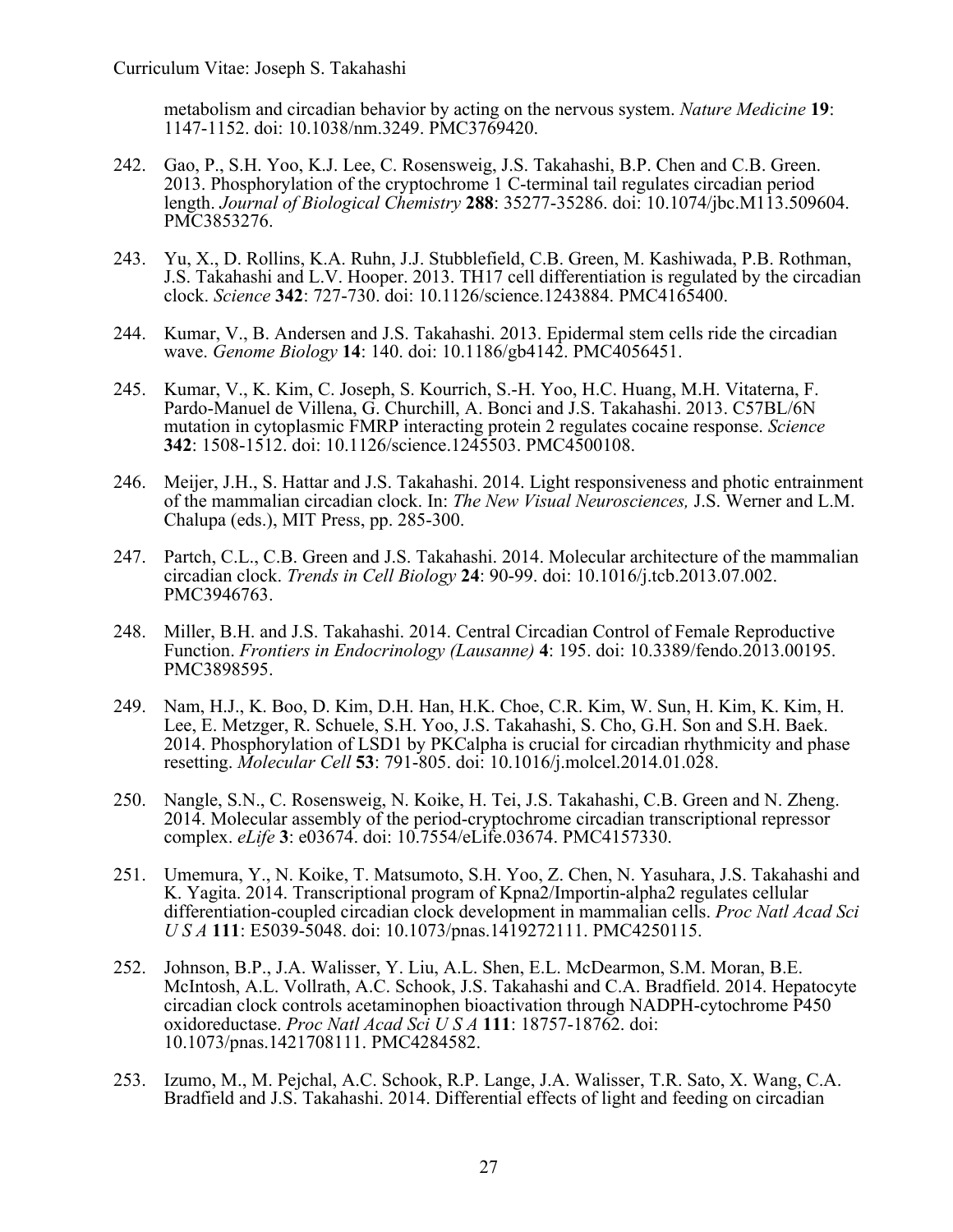organization of peripheral clocks in a forebrain *Bmal1* mutant. *eLife* **3**:e04617. doi: 10.7554/eLife.04617. PMC4298698.

- 254. Stringari, C., H. Wang, M. Geyfman, V. Crosignani, V. Kumar, J.S. Takahashi, B. Andersen and E. Gratton. 2015. In vivo single-cell detection of metabolic oscillations in stem cells. *Cell Reports* **10**: 1-7. doi: 10.1016/j.celrep.2014.12.007. PMC4340841.
- 255. Plikus, M.V., E.N. Van Spyk, K. Pham, M. Geyfman, V. Kumar, J.S. Takahashi and B. Andersen. 2015. The circadian clock in skin: Implications for adult stem cells, tissue regeneration, cancer, aging, and immunity. *Journal of Biological Rhythms* **30**: 162-183. doi: 10.1177/0748730414563537. PMC4441597.
- 256. Takahashi, J.S., V. Kumar, P. Nakashe, N. Koike, H.C. Huang, C.B. Green and T.K. Kim. 2015. ChIP-seq and RNA-seq methods to study circadian control of transcription in mammals. *Methods in Enzymology* **551**: 285-312. doi: 10.1016/bs.mie.2014.10.059. PMC4402199.
- 257. 26Fan, J., H. Zeng, D.P. Olson, K.M. Huber, J.R. Gibson and J.S. Takahashi. 2015. Vasoactive Intestinal Polypeptide (VIP)-expressing neurons in the suprachiasmatic nucleus provide sparse GABAergic outputs to local neurons with circadian regulation occurring distal to the opening of postsynaptic GABAA ionotropic receptors. *Journal of Neuroscience* **35**: 1905-1920. doi: 10.1523/JNEUROSCI.2661-14.2015. PMC4315827.
- 258. 27Lee, I.T., A.S. Chang, M. Manandhar, Y. Shan, J. Fan, M. Izumo, Y. Ikeda, T. Motoike, S. Dixon, J.E. Seinfeld, J.S. Takahashi\* and M. Yanagisawa\* . 2015. Neuromedin S-producing neurons act as essential pacemakers in the suprachiasmatic nucleus to couple clock neurons and dictate circadian rhythms. *Neuron* **85**: 1086-1102. doi: 10.1016/j.neuron.2015.02.006. PMCID: PMC5811223.
- 259. Takahashi, J.S. 2015. Molecular components of the circadian clock in mammals. *Diabetes Obesity Metabolism* **17** Suppl 1: 6-11. doi: 10.1111/dom.12514. PMC4560116.
- 260. Wang, G.Z., S.L. Hickey, L. Shi, H.C. Huang, P. Nakashe, N. Koike, B.P. Tu, J.S. Takahashi and G. Konopka. 2015. Cycling transcriptional networks optimize energy utilization on a genome scale. *Cell Reports* **13**: 1868-1880. doi: 10.1016/j.celrep.2015.10.043. PMC4680985.
- 261. D'Alessandro, M., S. Beesley, J.K. Kim, R. Chen, E. Abich, W. Cheng, P. Yi, J.S. Takahashi and C. Lee. 2015. A tunable artificial circadian clock in clock-defective mice. *Nature Communications* **6**: 8587. doi: 10.1038/ncomms9587. PMC4674671.
- 262. 28Pagani, L., P.A. St Clair, T.M. Teshiba, S.K. Service, S.C. Fears, C. Araya, X. Araya, J. Bejarano, M. Ramirez, G. Castrillon, J. Gomez-Makhinson, M.C. Lopez, G. Montoya, C.P. Montoya, I. Aldana, L. Navarro, D.G. Freimer, B. Safaie, L.W. Keung, K. Greenspan, K. Chou, J.I. Escobar, J. Ospina-Duque, B. Kremeyer, A. Ruiz-Linares, R.M. Cantor, C. Lopez- Jaramillo, G. Macaya, J. Molina, V.I. Reus, C. Sabatti, C.E. Bearden, J.S. Takahashi and N.B. Freimer. 2016. Genetic contributions to circadian activity rhythm and sleep pattern phenotypes in pedigrees segregating for severe bipolar disorder. *Proc Natl Acad Sci U S A* **113**: E754-E761. doi: 10.1073/pnas.1513525113. PMC4760829.

<sup>26</sup> This paper was featured in a *Journal of Neurophysiology* Neuro Forum Article (N.P. Achilly, *J Neurophysiol* **115**:2701-2704, 2016).

<sup>27</sup> This paper was featured in a *Neuron Preview* (Loh et al. *Neuron* **85**:895-898, 2015).

<sup>\*</sup> Equal corresponding authors.

<sup>28</sup> This paper was featured in a *PNAS Commentary* (M. Bucan, *PNAS* **113**:1477-1479, 2016).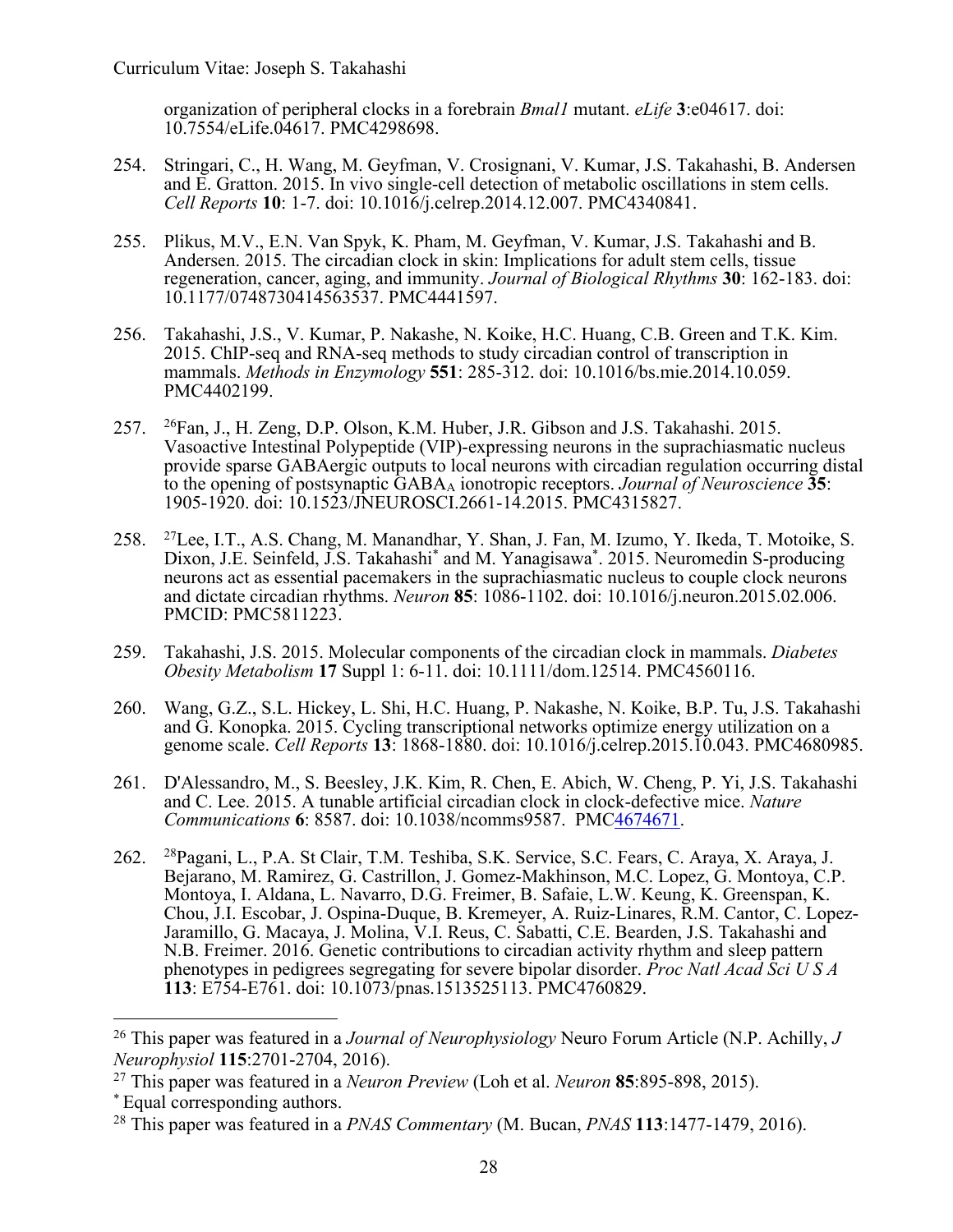- 263. Takahashi, J.S. 2016. Molecular architecture of the circadian clock in mammals. In: *A Time for Metabolism and Hormones*, Research and Perspectives in Endocrine Interactions, P. Sassone-Corsi and Y. Christen (eds.), Springer, pp. 13-24. doi: 10.1007/978-3-319-27069- 2\_2.
- 264. 29He, B., K. Nohara, N. Park, Y.-S. Park, B. Guillory, Z. Zhao, J.M. Garcia, N. Koike, C.C. Lee, J.S. Takahashi, S.-H. Yoo and Z. Chen. 2016. The small molecule Nobiletin targets the molecular oscillator to enhance circadian rhythms and protect against metabolic syndrome. *Cell Metabolism* **23**: 610-621. doi: 10.1016/j.cmet.2016.03.007. PMC4832569
- 265. Hossain, M.S., F. Asano, T. Fujiyama, C. Miyoshi, M. Sato, A. Ikkyu, S. Kanno, N. Hotta, M. Kakizaki, T. Honda, S.J. Kim, H. Komiya, I. Miura, T. Suzuki, K. Kobayashi, H. Kaneda, V. Kumar, J.S. Takahashi, S. Wakana, H. Funato and M. Yanagisawa. 2016. Identification of mutations through dominant screening for obesity using C57BL/6 substrains. *Scientific Reports* **6**: 32453. doi: 10.1038/srep32453. PMC5009433.
- 266. Huang, G., Y. Zhang, Y. Shan, S. Yang, Y. Chelliah, H. Wang and J.S. Takahashi. 2016. Circadian oscillations of NADH redox state using a heterologous metabolic sensor in mammalian cells. *Journal of Biological Chem*istry **291**: 23906-23914. doi: 10.1074/jbc.M116.728774. PMC5104915.
- 267. Qu, Z., H. Zhang, M. Huang, G. Shi, Z. Liu, P. Xie, H. Li, W. Wang, G. Xu, Y. Zhang, L. Yang, G. Huang, J.S. Takahashi, W.J. Zhang and Y. Xu. 2016. Loss of ZBTB20 impairs circadian output and leads to unimodal behavioral rhythms. *eLife* **5**: e17171. doi: 10.7554/eLife.17171. 5033604. PMCID: PMC5033604.
- 268. Verkooijen, S., A.H. van Bergen, S.E. Knapen, A. Vreeker, L. Abramovic, L. Pagani, Y. Jung, R. Riemersma-van der Lek, R.A. Schoevers, J.S. Takahashi, R.S. Kahn, M.P. Boks and R.A. Ophoff. 2016. An actigraphy study investigating sleep in bipolar I patients, unaffected siblings and controls. *Journal of Affective Disorders* **208**: 248-254. doi: 10.1016/j.jad.2016.08.076. 5154955. PMCID: PMC5154955.
- 269. 30Funato, H., C. Miyoshi, T. Fujiyama, T. Kanda, M. Sato, Z. Wang, J. Ma, S. Nakane, J. Tomita, A. Ikkyu, M. Kakizaki, N. Hotta-Hirashima, S. Kanno, H. Komiya, F. Asano, T. Honda, S.J. Kim, K. Harano, H. Muramoto, T. Yonezawa, S. Mizuno, S. Miyazaki, L. Connor, V. Kumar, I. Miura, T. Suzuki, A. Watanabe, M. Abe, F. Sugiyama, S. Takahashi, K. Sakimura, Y. Hayashi, Q. Liu, K. Kume, S. Wakana, J.S. Takahashi\* and M. Yanagisawa\* . 2016. Forward-genetics analysis of sleep in randomly mutagenized mice. *Nature* **539**: 378-383*.* doi: 10.1038/nature20142. PMCID: PMC6076225.
- 270. Lee, W.H., H. Higuchi, S. Ikeda, E.L. Macke, T. Takimoto, B.R. Pattnaik, C. Liu, L.F. Chu, S.M. Siepka, K.J. Krentz, C.D. Rubinstein, R.F. Kalejta, J.A. Thomson, R.F. Mullins, J.S. Takahashi, L.H. Pinto and A. Ikeda. 2016. Mouse Tmem135 mutation reveals a mechanism involving mitochondrial dynamics that leads to age-dependent retinal pathologies. *eLife* **5**: e19264. doi: 10.7554/eLife.19264. PMC5117855.

<sup>29</sup> This paper was highlighted in a *Cell Metabolism Preview* (J. Bass, *Cell Metabolism* **23**:575-577). <sup>30</sup> This article was featured in a *Nature News & Views* (D.J. Dijk & R. Winsky-Sommerer, *Nature* **539**:364-365, 2016).

<sup>\*</sup> Equal corresponding authors.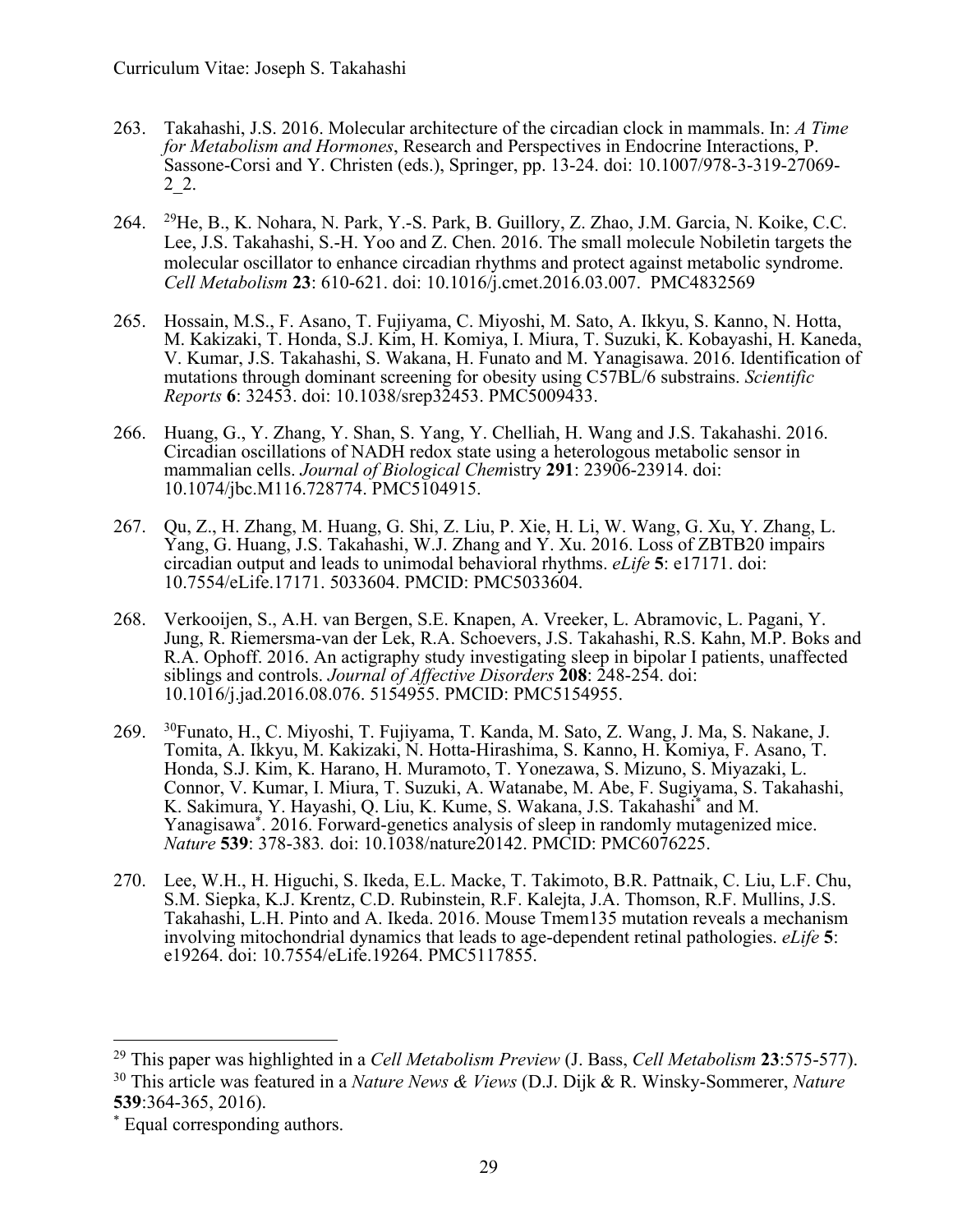- 271. Takahashi, J.S. 2017. Transcriptional architecture of the mammalian circadian clock. *Nature Reviews Genetics* **18**: 164-179. doi: 10.1038/nrg.2016.150. Published online 19 December 2016. PMC5501165.
- 272. Takahashi, J.S. 2017. Enriching the circadian proteome. *Cell Metabolism* **25**: 1-2. doi: 10.1016/j.cmet.2016.12.014.
- 273. Michael, A.K., J.L. Fribourgh, Y. Chelliah, C.R. Sandate, G.L. Hura, D. Schneidman-Duhovny, S.M. Tripathi, J.S. Takahashi and C.L. Partch. 2017. Formation of a repressive complex in the mammalian circadian clock is mediated by the secondary pocket of CRY1. *Proc Natl Acad Sci U S A* **114**: 1560-1565. doi: 10.1073/pnas.1615310114. PMC5321004.
- 274. Rijo-Ferreira, F., D. Pinto-Neves, N.L. Barbosa-Morais, J.S. Takahashi\* and L.M. Figueiredo\* . 2017. Trypanosoma brucei metabolism is under circadian control. *Nature Microbiology* **2**: 17032. doi: 10.1038/nmicrobiol.2017.32. PMC5398093.
- 275. Acosta-Rodriguez, V.A., M.H.M. de Groot, F. Rijo-Ferreira, C.B. Green and J.S. Takahashi. 2017. Mice under Caloric Restriction Self-Impose a Temporal Restriction of Food Intake as Revealed by an Automated Feeder System. *Cell Metabolism* **26**: 267-277. doi: 10.1016/j.cmet.2017.06.007. PMC5576447.
- 276. Ehlen, J.C., A.J. Brager, J. Baggs, L. Pinckney, C.L. Gray, J.P. DeBruyne, K.A. Esser, J.S. Takahashi and K.N. Paul. 2017. *Bmal1* function in skeletal muscle regulates sleep. *eLife* **6**: e26557. doi: 10.7554/eLife.26557. PMC5574702.
- 277. Wang, H., E. van Spyk, Q. Liu, M. Geyfman, M.L. Salmans, V. Kumar, A. Ihler, N. Li, J.S. Takahashi and B. Andersen. 2017. Time-Restricted Feeding Shifts the Skin Circadian Clock and Alters UVB-Induced DNA Damage. *Cell Reports* **20**: 1061-1072. doi: 10.1016/j.celrep.2017.07.022. PMC5600321.
- 278. Taniguchi, M., M.B. Carreira, Y.A. Cooper, A.C. Bobadilla, J.A. Heinsbroek, N. Koike, E.B. Larson, E.A. Balmuth, B.W. Hughes, R.D. Penrod, J. Kumar, L.N. Smith, D. Guzman, J.S. Takahashi, T.K. Kim, P.W. Kalivas, D.W. Self, Y. Lin and C.W. Cowan. 2017. HDAC5 and its target gene, *Npas4*, function in the nucleus accumbens to regulate cocaine-conditioned behaviors. *Neuron* **96**: 130-144 e136. doi: 10.1016/j.neuron.2017.09.015. PMC5761688.
- 279. Sun, L., Z. Jiang, V.A. Acosta-Rodriguez, M. Berger, X. Du, J.H. Choi, J. Wang, K.W. Wang, G.K. Kilaru, J.A. Mohawk, J. Quan, L. Scott, S. Hildebrand, X. Li, M. Tang, X. Zhan, A.R. Murray, D. La Vine, E.M.Y. Moresco, J.S. Takahashi and B. Beutler. 2017. HCFC2 is needed for IRF1- and IRF2-dependent Tlr3 transcription and for survival during viral infections. *Journal of Experimental Medicine* **214**: 3263-3277. doi: 10.1084/jem.20161630. PMC5679162.
- 280. Yoo, S.H., S. Kojima, K. Shimomura, N. Koike, E.D. Buhr, T. Furukawa, C.H. Ko, G. Gloston, C. Ayoub, K. Nohara, B.A. Reyes, Y. Tsuchiya, O.J. Yoo, K. Yagita, C. Lee, Z. 24 regulate circadian rhythms by repressing PERIOD2 protein accumulation. *Proc Natl Acad Sci U S A* **114**: E8855-E8864. doi: 10.1073/pnas.1706611114. PMC5651750.
- 281. Rijo-Ferreira, F., J.S. Takahashi and L.M. Figueiredo. 2017. Circadian rhythms in parasites. *PLoS Pathogens* **13**: e1006590. doi: 10.1371/journal.ppat.1006590. PMC5638552.
- 282. Hughes, M.E., K.C. Abruzzi, R. Allada, R. Anafi, A.B. Arpat, G. Asher, P. Baldi, C. de Bekker, D. Bell-Pedersen, J. Blau, S. Brown, M.F. Ceriani, Z. Chen, J.C. Chiu, J. Cox, A.M. Crowell, J.P. DeBruyne, D.J. Dijk, L. DiTacchio, F.J. Doyle, G.E. Duffield, J.C. Dunlap, K. Eckel-Mahan, K.A. Esser, G.A. FitzGerald, D.B. Forger, L.J. Francey, Y.H. Fu, F. Gachon,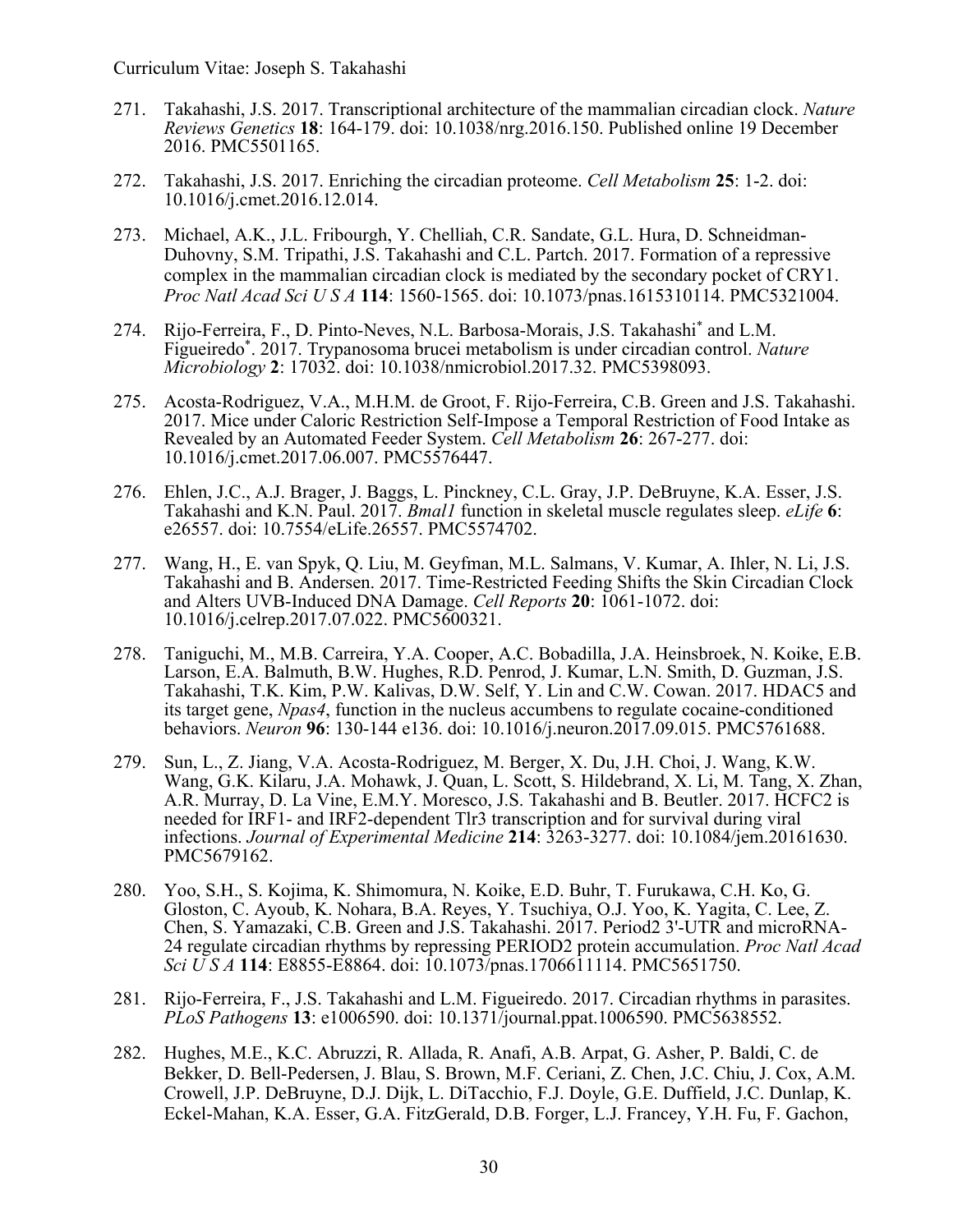D. Gatfield, P. de Goede, S.S. Golden, C. Green, J. Harer, S. Harmer, J. Haspel, M.H. Hastings, H. Herzel, E.D. Herzog, C. Hoffmann, C. Hong, J.J. Hughey, J.M. Hurley, H.O. de la Iglesia, C. Johnson, S.A. Kay, N. Koike, K. Kornacker, A. Kramer, K. Lamia, T. Leise, S.A. Lewis, J. Li, X. Li, A.C. Liu, J.J. Loros, T.A. Martino, J.S. Menet, M. Merrow, A.J. Millar, T. Mockler, F. Naef, E. Nagoshi, M.N. Nitabach, M. Olmedo, D.A. Nusinow, L.J. Ptacek, D. Rand, A.B. Reddy, M.S. Robles, T. Roenneberg, M. Rosbash, M.D. Ruben, S.S.C. Rund, A. Sancar, P. Sassone-Corsi, A. Sehgal, S. Sherrill-Mix, D.J. Skene, K.F. Storch, J.S. Takahashi, H.R. Ueda, H. Wang, C. Weitz, P.O. Westermark, H. Wijnen, Y. Xu, G. Wu, S.H. Yoo, M. Young, E.E. Zhang, T. Zielinski and J.B. Hogenesch. 2017. Guidelines for Genome-Scale Analysis of Biological Rhythms. *Journal of Biological Rhythms* **32**: 380-393. doi: 10.1177/0748730417728663. PMC5692188.

- 283. Fontenot, M.R., S. Berto, Y. Liu, G. Werthmann, C. Douglas, N. Usui, K. Gleason, C.A. Tamminga, J.S. Takahashi and G. Konopka. 2017. Novel transcriptional networks regulated by CLOCK in human neurons. *Genes & Development* **31**: 2121-2135. doi: 10.1101/gad.305813.117. PMC5749161.
- 284. Chen, Z., S.H. Yoo and J.S. Takahashi. 2018. Development and Therapeutic Potential of Small-Molecule Modulators of Circadian Systems. *Annual Review of Pharmacology & Toxicology* **58**: 231-252. doi: 10.1146/annurev-pharmtox-010617-052645. PMCID: PMC6076890.
- 285. 31Rijo-Ferreira, F., T. Carvalho, C. Afonso, M. Sanches-Vaz, R.M. Costa, L.M. Figueiredo and J.S. Takahashi. 2018. Sleeping sickness is a circadian disorder. *Nature Communications* **9**: 62. doi: 10.1038/s41467-017-02484-2. PMC5754353.
- 286. Ye, Y., Y. Xiang, F.M. Ozguc, Y. Kim, C.J. Liu, P.K. Park, Q. Hu, L. Diao, Y. Lou, C. Lin, A.Y. Guo, B. Zhou, L. Wang, Z. Chen, J.S. Takahashi, G.B. Mills, S.H. Yoo and L. Han. 2018. The Genomic Landscape and Pharmacogenomic Interactions of Clock Genes in Cancer Chronotherapy. *Cell Systems* **6**: 314-328 e312. doi: 10.1016/j.cels.2018.01.013. PMCID: PMC6056007.
- 287. Rosensweig, C., K.A. Reynolds, P. Gao, I. Laothamatas, Y. Shan, R. Ranganathan, J.S. Takahashi and C.B. Green. 2018. An evolutionary hotspot defines functional differences between CRYPTOCHROMES. *Nature Communications* **<sup>9</sup>**: 1138. doi: 10.1038/s41467-018- 03503-6. PMC5859286.
- 288. Lananna, B.V., C.J. Nadarajah, M. Izumo, M.R. Cedeno, D.D. Xiong, J. Dimitry, C.F. Tso, C.A. McKee, P. Griffin, P.W. Sheehan, J.A. Haspel, B.A. Barres, S.A. Liddelow, J.S. Takahashi, I.N. Karatsoreos and E.S. Musiek. 2018. Cell-Autonomous Regulation of Astrocyte Activation by the Circadian Clock Protein BMAL1. *Cell Reports* **25**: 1-9 e5. doi: 10.1016/j.celrep.2018.09.015. PMCID: PMC6221830.
- 289. Corty, R.W., V. Kumar, L.M. Tarantino, J.S. Takahashi and W. Valdar. 2018. Mean- Variance QTL Mapping Identifies Novel QTL for Circadian Activity and Exploratory Behavior in Mice. *G3 (Bethesda)* **8**: 3783-3790. doi: 10.1534/g3.118.200194. PMCID: PMC6288835.
- 290. Beytebiere, J.R., A.J. Trott, B.J. Greenwell, C.A. Osborne, H. Vitet, J. Spence, S.H. Yoo, Z. Chen, J.S. Takahashi, N. Ghaffari and J.S. Menet. 2019. Tissue-specific BMAL1 cistromes

<sup>31</sup> This article was featured in a *Trends in Parasitology Spotlight* (M. Bentivoglio & G. Bertini, *Trends in Parasitology* **34**:265-267, 2018).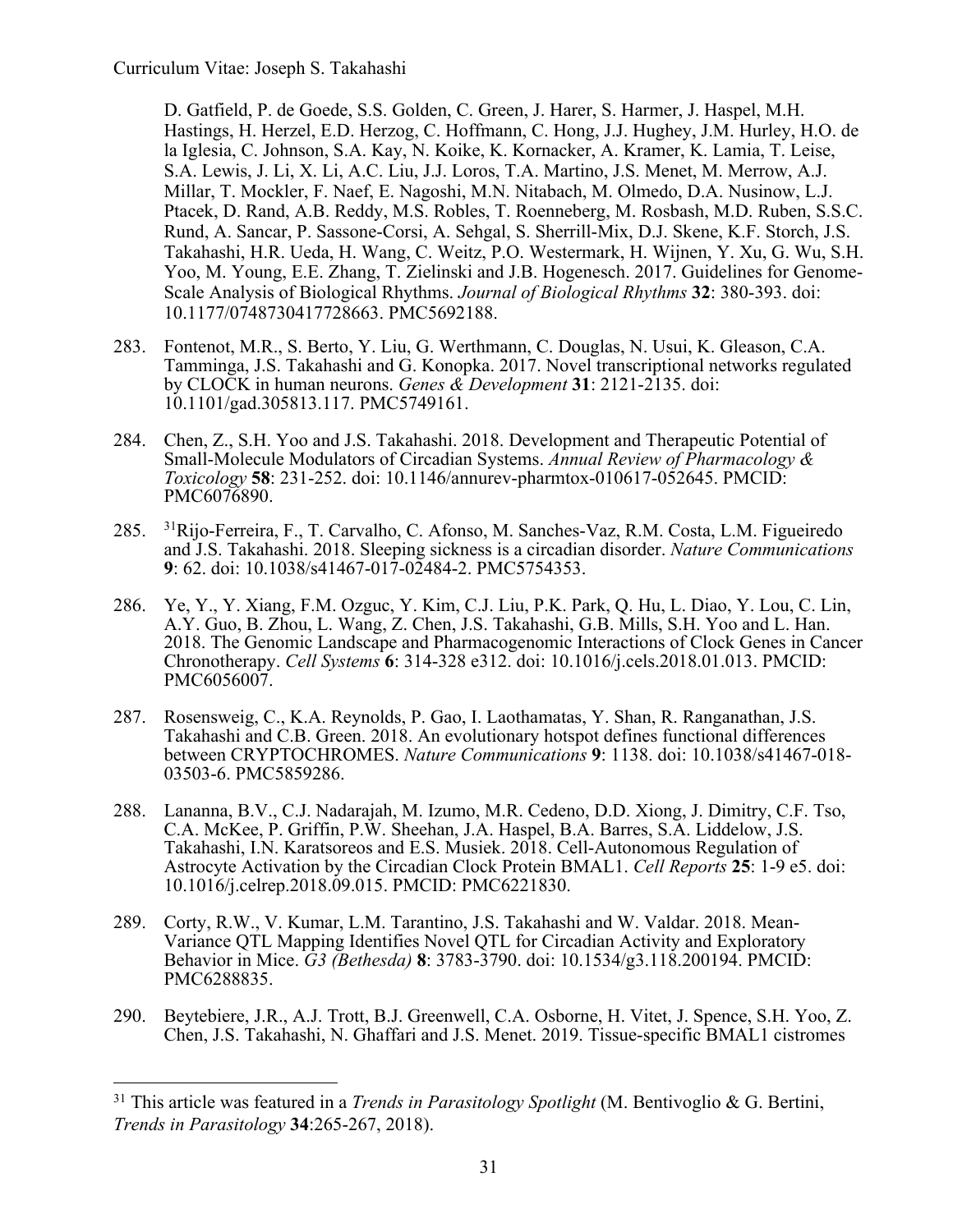reveal that rhythmic transcription is associated with rhythmic enhancer-enhancer interactions. *Genes & Development* **33**: 294-309. doi: 10.1101/gad.322198.118. PMCID: PMC6411008.

- 291. Cedernaes, J., W. Huang, K.M. Ramsey, N. Waldeck, L. Cheng, B. Marcheva, C. Omura, Y. Kobayashi, C.B. Peek, D.C. Levine, R. Dhir, R. Awatramani, C.A. Bradfield, X.A. Wang, J.S. Takahashi, M. Mokadem, R.S. Ahima and J. Bass. 2019. Transcriptional Basis for Rhythmic Control of Hunger and Metabolism within the AgRP Neuron. *Cell Metabolism* **29**: 1078-1091 e1075. doi: 10.1016/j.cmet.2019.01.023. PMCID: PMC6506361.
- 292. Le, P.T., S.A. Bornstein, K.J. Motyl, L. Tian, J.J. Stubblefield, H.K. Hong, J.S. Takahashi, C.B. Green, C.J. Rosen and A.R. Guntur. 2019. A novel mouse model overexpressing Nocturnin results in decreased fat mass in male mice. *J Cell Physiol* **234**: 20228-20239. doi: 10.1002/jcp.28623. PMCID: PMC6660355.
- 293. de Groot, M.H.M., C.M. Castorena, K.H. Cox, V. Kumar, J.A. Mohawk, N.I. Ahmed and J.S. Takahashi. 2019. A Novel Mutation in Slc2a4 as a Mouse Model of Fatigue. *Genes Brain Behavior* **18**: e12578. doi: 10.1111/gbb.12578.
- 294. Xu, P., K.H. Cox and J.S. Takahashi. 2019. A Hyperkinetic Redox Sensor Drives Flies to Sleep. *Trends in Neuroscience* **42**: 514-517. doi: 10.1016/j.tins.2019.05.007.
- 295. Cederroth, C.R., U. Albrecht, J. Bass, S.A. Brown, J. Dyhrfjeld-Johnsen, F. Gachon, C.B. Green, M.H. Hastings, C. Helfrich-Forster, J.B. Hogenesch, F. Levi, A. Loudon, G.B. Lundkvist, J.H. Meijer, M. Rosbash, J.S. Takahashi, M. Young and B. Canlon. 2019. Medicine in the Fourth Dimension. *Cell Metabolism* **30**: 238-250. doi: 10.1016/j.cmet.2019.06.019. PMCID: PMC6881776.
- 296. Mohawk, J.A., K.H. Cox, M. Sato, S.H. Yoo, M. Yanagisawa, E.N. Olson and J.S. Takahashi. 2019. Neuronal Myocyte-Specific Enhancer Factor 2D (MEF2D) Is Required for Normal Circadian and Sleep Behavior in Mice. *J Neuroscience* **39**: 7958-7967. doi: 10.1523/JNEUROSCI.0411-19.2019. PMCID: PMC6774416.
- 297. Nohara, K., V. Mallampalli, T. Nemkov, M. Wirianto, J. Yang, Y. Ye, Y. Sun, L. Han, K.A. Esser, E. Mileykovskaya, A. D'Alessandro, C.B. Green, J.S. Takahashi, W. Dowhan, S.H. Yoo and Z. Chen. 2019. Nobiletin fortifies mitochondrial respiration in skeletal muscle to promote healthy aging against metabolic challenge. *Nature Communications* **10**: 3923. doi: 10.1038/s41467-019-11926-y. PMCID: PMC6713763.
- 298. Zoltowski, B.D., Y. Chelliah, A. Wickramaratne, L. Jarocha, N. Karki, W. Xu, H. Mouritsen, P.J. Hore, R.E. Hibbs, C.B. Green and J.S. Takahashi. 2019. Chemical and structural analysis of a photoactive vertebrate cryptochrome from pigeon. *Proc Natl Acad Sci U S A* **116**: 19449-19457. doi: 10.1073/pnas.1907875116. PMCID: PMC6765304.
- 299. Cox, K.H. and J.S. Takahashi. 2019. Circadian clock genes and the transcriptional architecture of the clock mechanism. *J Molecular Endocrinology* **63**: R93-R102. doi: 10.1530/JME-19-0153. PMCID: PMC6872945.
- 300. Yang, S., S.M. Siepka, K.H. Cox, V. Kumar, M. de Groot, Y. Chelliah, J. Chen, B. Tu and J.S. Takahashi. 2019. Tissue-specific FAH deficiency alters sleep-wake patterns and results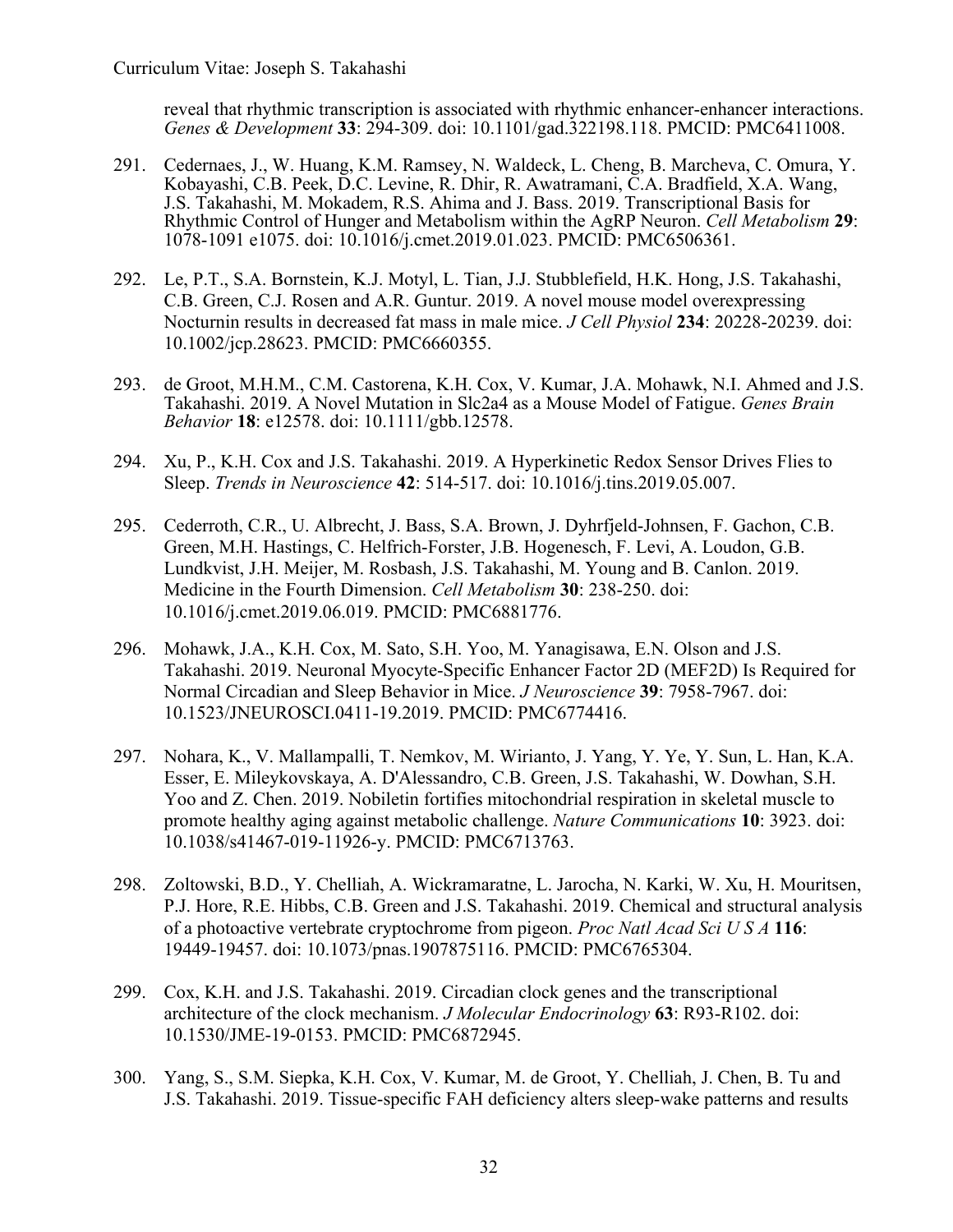in chronic tyrosinemia in mice. *Proc Natl Acad Sci U S A* **116**: 22229-22236. doi: 10.1073/pnas.1904485116. PMCID: PMC6825319.

- 301. Rijo-Ferreira, F. and J.S. Takahashi. 2019. Genomics of circadian rhythms in health and disease. *Genome Medicine* **11**: 82. doi: 10.1186/s13073-019-0704-0. PMCID: PMC6916512.
- 302. Greenberg, E.N., M.E. Marshall, S. Jin, S. Venkatesh, M. Dragan, L.C. Tsoi, J.E. Gudjonsson, Q. Nie, J.S. Takahashi and B. Andersen. 2020. Circadian control of interferonsensitive gene expression in murine skin. *Proc Natl Acad Sci U S A* **117**: 5761-5771. doi: 10.1073/pnas.1915773117. PMCID: PMC7084068.
- 303. Li, Y., Y. Shan, R.V. Desai, K.H. Cox, L.S. Weinberger and J.S. Takahashi. 2020. Noisedriven cellular heterogeneity in circadian periodicity. *Proc Natl Acad Sci U S A* **117**: 10350- 10356. doi: 10.1073/pnas.1922388117. PMCID: PMC7229691.
- 304. Ju, D., W. Zhang, J. Yan, H. Zhao, W. Li, J. Wang, M. Liao, Z. Xu, Z. Wang, G. Zhou, L. Mei, N. Hou, S. Ying, T. Cai, S. Chen, X. Xie, L. Lai, C. Tang, N. Park, J.S. Takahashi, N. Huang, X. Qi and E.E. Zhang. 2020. Chemical perturbations reveal that RUVBL2 regulates the circadian phase in mammals. *Science Translational Medicine* **12**: eaba0769. doi: 10.1126/scitranslmed.aba0769.
- 305. Rijo-Ferreira, F., V.A. Acosta-Rodriguez, J.H. Abel, I. Kornblum, I. Bento, G. Kilaru, E.B. Klerman, M.M. Mota and J.S. Takahashi. 2020. The malaria parasite has an intrinsic clock. *Science* **368**: 746-753. doi: 10.1126/science.aba2658. PMCID: PMC7409452.
- 306. Li, Y., Y. Shan, G.K. Kilaru, S. Berto, G.Z. Wang, K.H. Cox, S.H. Yoo, S. Yang, G. Konopka and J.S. Takahashi. 2020. Epigenetic inheritance of circadian period in clonal cells. *eLife* **9**: e54186. doi: 10.7554/eLife.54186. PMCID: PMC7289596.
- 307. Shan, Y., J.H. Abel, Y. Li, M. Izumo, K.H. Cox, B. Jeong, S.H. Yoo, D.P. Olson, F.J. Doyle, 3rd and J.S. Takahashi. 2020. Dual-Color Single-Cell Imaging of the Suprachiasmatic Nucleus Reveals a Circadian Role in Network Synchrony. *Neuron* **108**: 164-179 e167. doi: 10.1016/j.neuron.2020.07.012.
- 308. Bjorness, T.E., A. Kulkarni, V. Rybalchenko, A. Suzuki, C. Bridges, A.J. Harrington, C.W. Cowan, J.S. Takahashi, G. Konopka and R.W. Greene. 2020. An essential role for MEF2C in the cortical response to loss of sleep in mice. *eLife* **9**. doi: 10.7554/eLife.58331. PMCID: PMC7490011.
- 309. Rijo-Ferreira, F. and J.S. Takahashi. 2020. Sleeping Sickness: A Tale of Two Clocks. *Front Cell Infect Microbiol* **10**: 525097. doi: 10.3389/fcimb.2020.525097. PMCID: PMC7562814.
- 310. Rijo-Ferreira, F., T.E. Bjorness, K.H. Cox, A. Sonneborn, R.W. Greene and J.S. Takahashi. 2020. Sleeping sickness disrupts the sleep-regulating adenosine system. *J Neuroscience* **40**: 9306-9316.. doi: 10.1523/JNEUROSCI.1046-20.2020. PMCID: PMC7687053.
- 311. Acosta-Rodriguez, V.A., F. Rijo-Ferreira, C.B. Green and J.S. Takahashi. 2021. Importance of circadian timing for aging and longevity. *Nature Communications* **12**: 2862. doi: 10.1038/s41467-021-22922-6. PMCID: PMC8129076.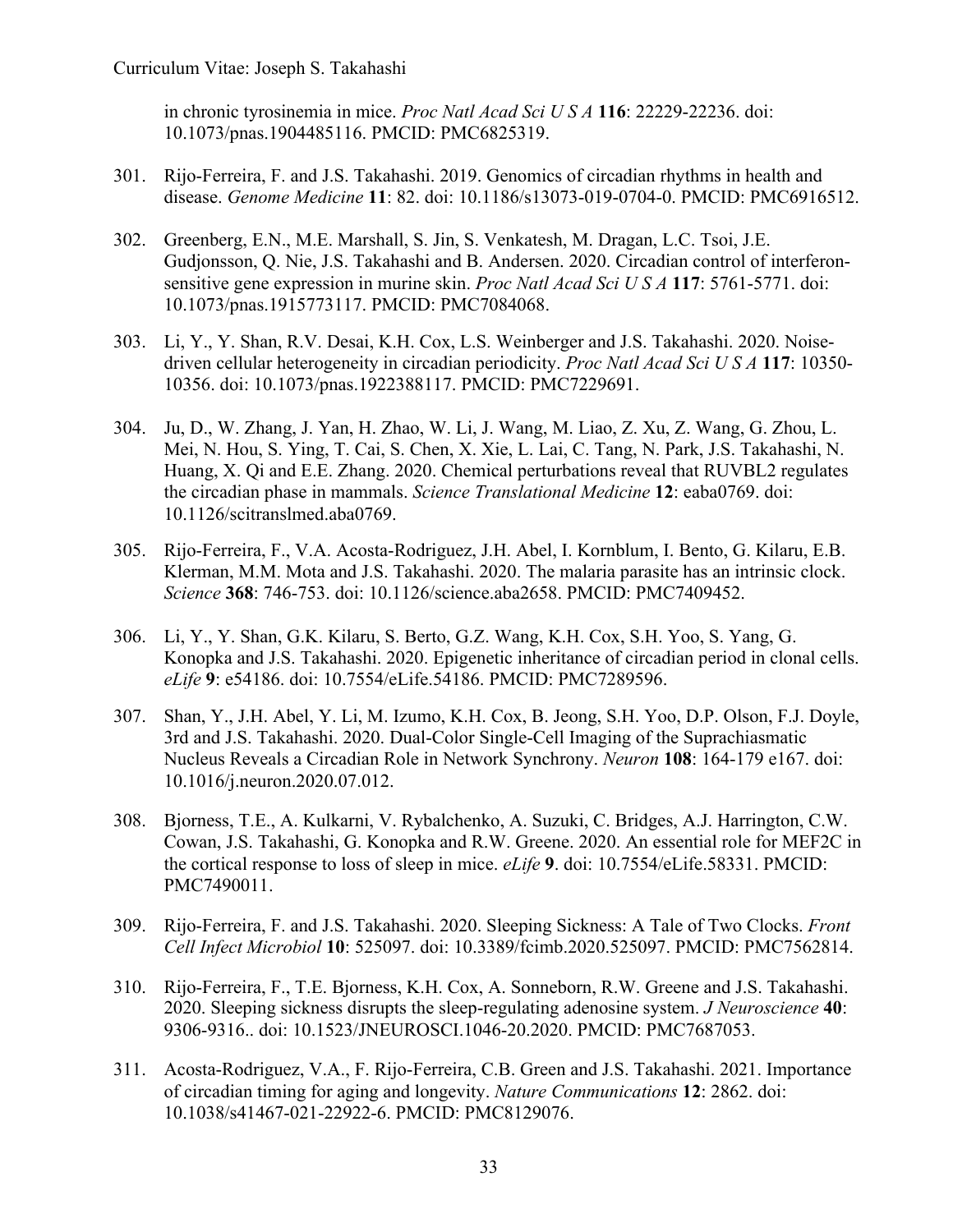- 312. Mosig, R.A., A.N. Castaneda, J.C. Deslauriers, L.P. Frazier, K.L. He, N. Maghzian, A. Pokharel, C.T. Schrier, L. Zhu, N. Koike, J.J. Tyson, C.B. Green, J.S. Takahashi and S. Kojima. 2021. Natural antisense transcript of Period2, Per2AS, regulates the amplitude of the mouse circadian clock. *Genes & Development* **35**: 899-913. doi: 10.1101/gad.343541.120. PMCID: PMC8168560.
- 313. Vreeker, A., S.C. Fears, S.K. Service, L. Pagani, J.S. Takahashi, C. Araya, X. Araya, J. Bejarano, M.C. Lopez, G. Montoya, C.P. Montoya, T.M. Teshiba, J. Escobar, R.M. Cantor, C. Lopez-Jaramillo, G. Macaya, J. Molina, V.I. Reus, C. Sabatti, R.A. Ophoff, N.B. Freimer and C.E. Bearden. 2021. Genetic analysis of activity, brain and behavioral associations in extended families with heavy genetic loading for bipolar disorder. *Psychol Med* **51**: 494-502. doi: 10.1017/S0033291719003416.
- 314. Weaver, M.D., T.L. Sletten, R.G. Foster, D. Gozal, E.B. Klerman, S.M.W. Rajaratnam, T. Roenneberg, J.S. Takahashi, F.W. Turek, M.V. Vitiello, M.W. Young and C.A. Czeisler. 2021. Adverse impact of polyphasic sleep patterns in humans: Report of the National Sleep Foundation sleep timing and variability consensus panel. *Sleep Health* **7**: 293-302. doi: 10.1016/j.sleh.2021.02.009.
- 315. Xu, J., L.E. Jarocha, T. Zollitsch, M. Konowalczyk, K.B. Henbest, S. Richert, M.J. Golesworthy, J. Schmidt, V. Dejean, D.J.C. Sowood, M. Bassetto, J. Luo, J.R. Walton, J. Fleming, Y. Wei, T.L. Pitcher, G. Moise, M. Herrmann, H. Yin, H. Wu, R. Bartolke, S.J. Kasehagen, S. Horst, G. Dautaj, P.D.F. Murton, A.S. Gehrckens, Y. Chelliah, J.S. Takahashi, K.W. Koch, S. Weber, I.A. Solov'yov, C. Xie, S.R. Mackenzie, C.R. Timmel, H. Mouritsen and P.J. Hore. 2021. Magnetic sensitivity of cryptochrome 4 from a migratory songbird. *Nature* **594**: 535-540. doi: 10.1038/s41586-021-03618-9.
- 316. Brooks, J.F., 2nd, C.L. Behrendt, K.A. Ruhn, S. Lee, P. Raj, J.S. Takahashi and L.V. Hooper. 2021. The microbiota coordinates diurnal rhythms in innate immunity with the circadian clock. *Cell* **184**: 4154-4167 e4112. doi: 10.1016/j.cell.2021.07.001.
- 317. Xu, P., S. Berto, A. Kulkarni, B. Jeong, C. Joseph, K.H. Cox, M.E. Greenberg, T.K. Kim, G. Konopka and J.S. Takahashi. 2021. NPAS4 regulates the transcriptional response of the suprachiasmatic nucleus to light and circadian behavior. *Neuron* **109**: 3268-3282 e3266. doi: 10.1016/j.neuron.2021.07.026. PMCID: PMC8542585.
- 318. Vitetta, E.S., M.H. Cobb, H.H. Hobbs, L. Hooper, S.J. Morrison, K. Orth, J. Pfeiffer, M.K. Rosen, J.S. Takahashi and T. Wang. 2021. Beth Levine M.D. Prize in Autophagy Research. *Autophagy* **17**: 2053. doi: 10.1080/15548627.2021.1962170. PMCID: PMC8496531.
- 319. Takahashi, J.S. 2021. The 50th anniversary of the Konopka and Benzer 1971 paper in PNAS: "Clock Mutants of Drosophila melanogaster". *Proc Natl Acad Sci U S A* **118**. doi: 10.1073/pnas.2110171118. PMCID: PMC8488695.
- 320. Takahashi, J.S. 2021. Michael Menaker (1934-2021). *J Biol Rhythms*: 7487304211053791. doi: 10.1177/07487304211053791.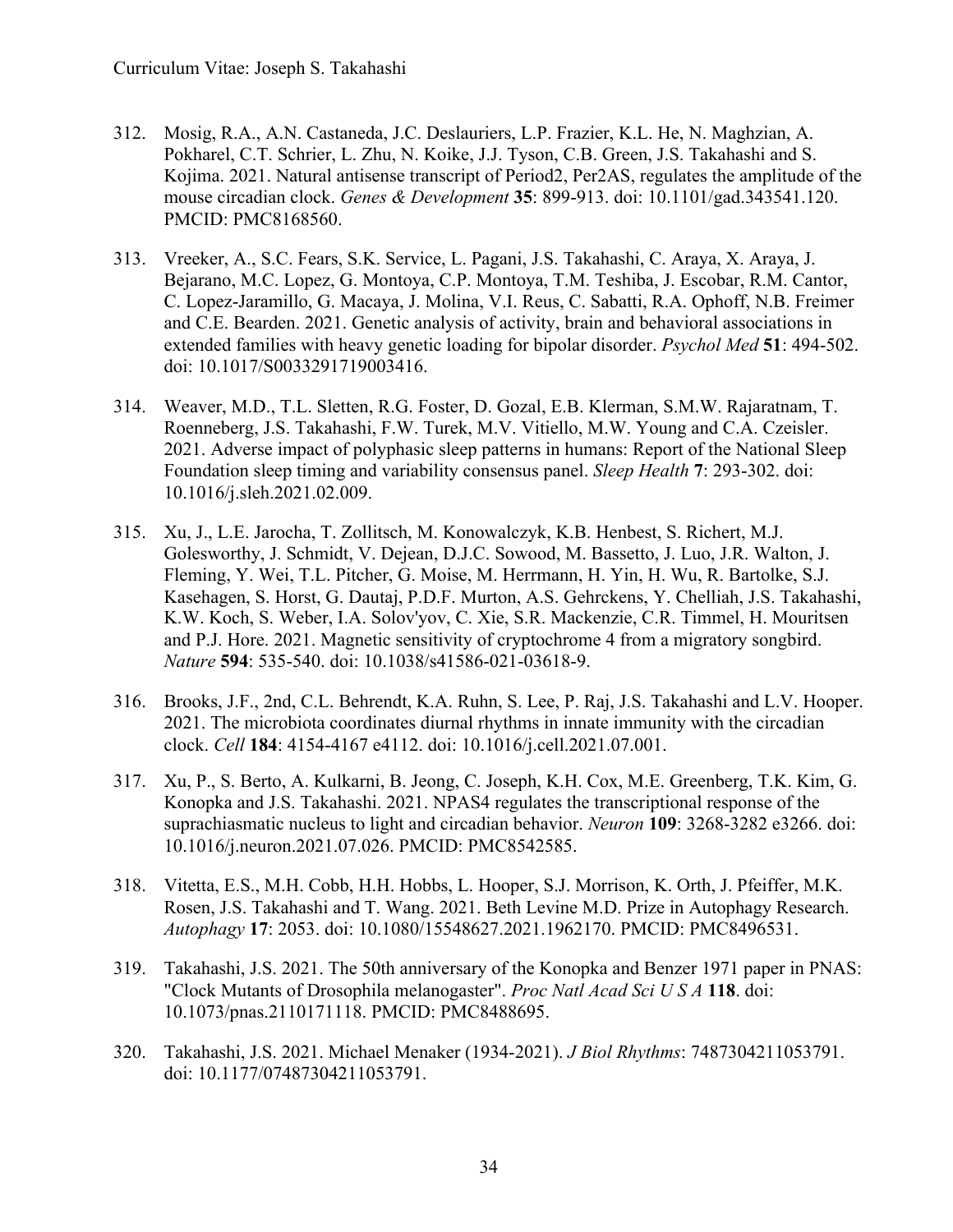- 321. Rijo-Ferreira, F. and J.S. Takahashi. 2021. Circadian rhythms in infectious diseases and symbiosis. *Semin Cell Dev Biol*. doi: 10.1016/j.semcdb.2021.09.004.
- 322. Gagliano, O., C. Luni, Y. Li, S. Angiolillo, W. Qin, F. Panariello, D. Cacchiarelli, J.S. Takahashi and N. Elvassore. 2021. Synchronization between peripheral circadian clock and feeding-fasting cycles in microfluidic device sustains oscillatory pattern of transcriptome. *Nat Commun* **12**: 6185. doi: 10.1038/s41467-021-26294-9. PMCID: PMC8548598.
- 323. Miura, I., Y. Kikkawa, S.P. Yasuda, A. Shinogi, D. Usuda, V. Kumar, J.S. Takahashi, M. Tamura, H. Masuya and S. Wakana. 2021. Characterization of single nucleotide polymorphisms for a forward genetics approach using genetic crosses in C57BL/6 and BALB/c substrains of mice. *Exp Anim*. doi: 10.1538/expanim.21-0181.

# **BOOKS:**

Takahashi, J.S., F.W. Turek and R.Y. Moore (Editors). 2001. *Handbook of Behavioral Neurobiology: Volume 12 Circadian Clocks*. Kluwer Academic/Plenum Publishing, New York, 770 pp.

# **VIDEO:**

- 1. Holiday Lectures on Science, *Clockwork Genes: Discoveries in Biological Time* (with Michael Rosbash), Howard Hughes Medical Institute, Chevy Chase, MD, December 2000. http://www.hhmi.org/biointeractive/clockwork-genes-discoveries-biological-time, http://www.hhmi.org/biointeractive/biology-four-dimensions, http://www.hhmi.org/biointeractive/mammalian-timekeeper
- 2. iBiology, iBioSeminars, on *Circadian Clocks,* 3 parts, San Francisco, CA, July 2013. http://www.ibiology.org/ibioseminars/genetics-gene-regulation/joe-takahashi-part-1a.html,
- 3. TEDxSMU 2013 talk, Dallas, TX, November 2013. https://www.youtube.com/watch?v=ocqn3wYTCRM
- 4. 2019 Gruber Neuroscience Prize Video https://gruber.yale.edu/video/2019-gruber-neuroscience-prize-video

### **MEDIA:**

New York Times, The Argument Podcast, "We Need to Talk About the Dark Side of Daylight Saving Time. Why are we still changing our clocks twice a year?, November 3, 2021. https://www.nytimes.com/2021/11/03/opinion/the-argument-daylight-saving-time.html

### **PATENTS:**

United States Patent No. 5,874,241. J.S. Takahashi, F.W. Turek and L.H. Pinto. *Clock gene and gene product.* Filed March 13, 1997. Issued February 23, 1999. (mouse *Clock* gene)

United States Patent No. 6,057,125. J.S. Takahashi, F.W. Turek and L.H. Pinto. *Clock gene and gene product.* Filed June 30, 1997. Issued May 2, 2000. (human *CLOCK* gene)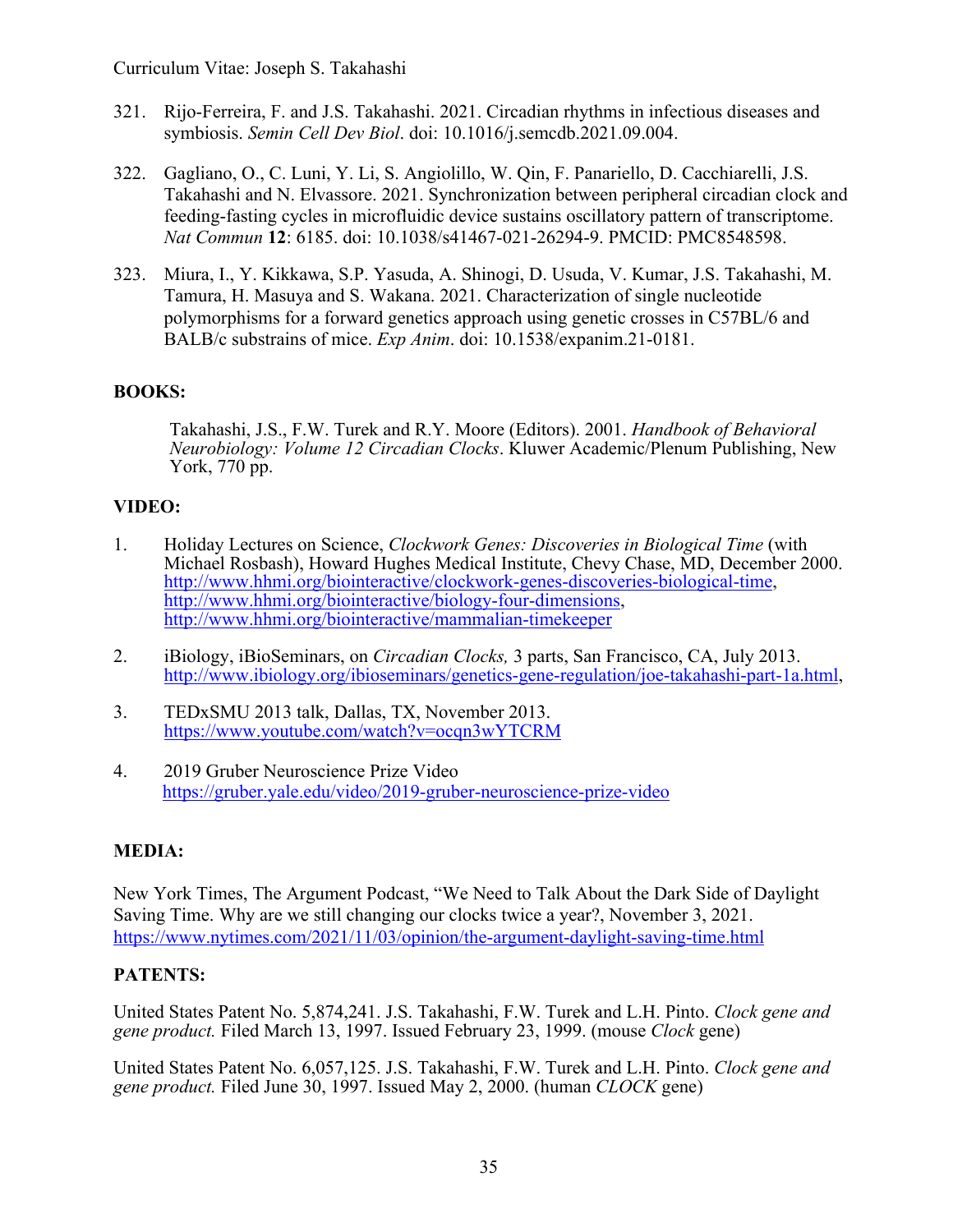United States Patent No. 6,291,429. J.S. Takahashi, F.W. Turek and L.H. Pinto. *Clock gene and gene product.* Filed February 3, 2000. Issued September 18, 2001. (mammalian CLOCK polypeptide)

United States Patent No. 6,476,188 B1. M.W. Young, B. Kloss, J. Blau, J. Price, J.S. Takahashi and P.L. Lowrey. *A Novel Clock Gene and Methods of Use Thereof.* Filed April 20, 2000 by Rockefeller University. Issued November 5, 2002. (mammalian casein kinase1epsilon)

United States Patent No. 2012/0232003 A1. Joseph S. Takahashi, Steve A. Kay. *Compositions and Methods for Diabetes Applications.* Pub. Date: Sept. 13, 2012.

# **INVITED PRESENTATIONS:**

- 1. Symposium on Physiology of Circadian Rhythms, Seventeenth International Ornithological Congress, Berlin, West Germany, June 1978.
- 2. Naito-International Symposium on Biological Rhythms and Their Central Mechanism, Tokyo, Japan, August 1978.
- 3. Hopkins Marine Station, Stanford University, Pacific Grove, California, February 1980.
- 4. Summer Course, Hopkins Marine Station, Stanford University, Pacific Grove, California, July 1980.
- 5. Max-Planck-Gesellschaft Symposium on Vertebrate Circadian Systems: Structure and Physiology, Schloss Ringberg, Rottach-Egern, West Germany, September 1980.
- 6. Max-Planck-Gesellschaft Symposium on Vertebrate Circadian Systems: Structure and Physiology, Schloss Ringberg, Rottach-Egern, West Germany, October 1980.
- 7. Role of the Pineal Organ in the Avian Circadian System, Gordon Research Conference on Chronobiology, Andover, New Hampshire, June 1981.
- 8. Pacemakers in the Avian Circadian System, Workshop on the Suprachiasmatic Nuclei, Harvard Medical School, Boston, Massachusetts, June 1981.
- 9. Department of Neurobiology and Physiology, Northwestern University, Evanston, Illinois, May 1982.
- 10. Biology Department, University of South Carolina, Columbia, South Carolina, October 1982.
- 11. Biology Department, University of Virginia, Charlottesville, Virginia, December 1982.<br>12. Biology Department, Temple University, Philadelphia, Pennsylvania, December 1982.
- 12. Biology Department, Temple University, Philadelphia, Pennsylvania, December 1982<br>13. Cellular Properties of Identified Circadian Pacemakers. Winter Conference on Brain
- 13. Cellular Properties of Identified Circadian Pacemakers, Winter Conference on Brain Research, Keystone, Colorado, January 1983.
- 14. Laboratory of Cell Biology, National Heart, Lung and Blood Institute, Bethesda, Maryland, April 1983.
- 15. Department of Biology, Swarthmore College, Swarthmore, Pennsylvania, April 1983.<br>16. Department of Anatomy, Uniformed Services University of the Health Sciences, Beth
- 16. Department of Anatomy, Uniformed Services University of the Health Sciences, Bethesda, Maryland, April 1983.
- 17. Worcester Foundation for Experimental Biology, Shrewsbury, Massachusetts, May 1983.
- 18. Chronopharmacology and Metabolism of Circadian Pacemakers *in vivo* and *in vitro,* Gordon Research Conference on Chronobiology, Colby-Sawyer College, June 1983.
- 19. Chronobiology: Basic and Clinical Aspects, Intramural Research Program, Director's Conference Series, National Institute of Mental Health, Bethesda, Maryland, October 1983.
- 20. Society for Neuroscience Symposium, Clocks in the Test Tube: Toward a Mechanistic Analysis of Circadian Oscillators, Boston, Massachusetts, November 1983.
- 21. Neuroscience Program, Michigan State University, East Lansing, Michigan, December 1983.<br>22. International Congress on Neuroreceptor Mechanisms in Human Diseases. Fondazione
- 22. International Congress on Neuroreceptor Mechanisms in Human Diseases, Fondazione Internazionale Menarini, Florence, Italy, March 1984.
- 23. Neural and Behavioral Biology Program, University of Illinois at Urbana-Champaign, Illinois, April 1984.
- 24. Cellular Analysis of Circadian Rhythms in the Vertebrate Pineal, Timberline Symposium on Biological Clocks, Timberline Lodge, Oregon, July 1984.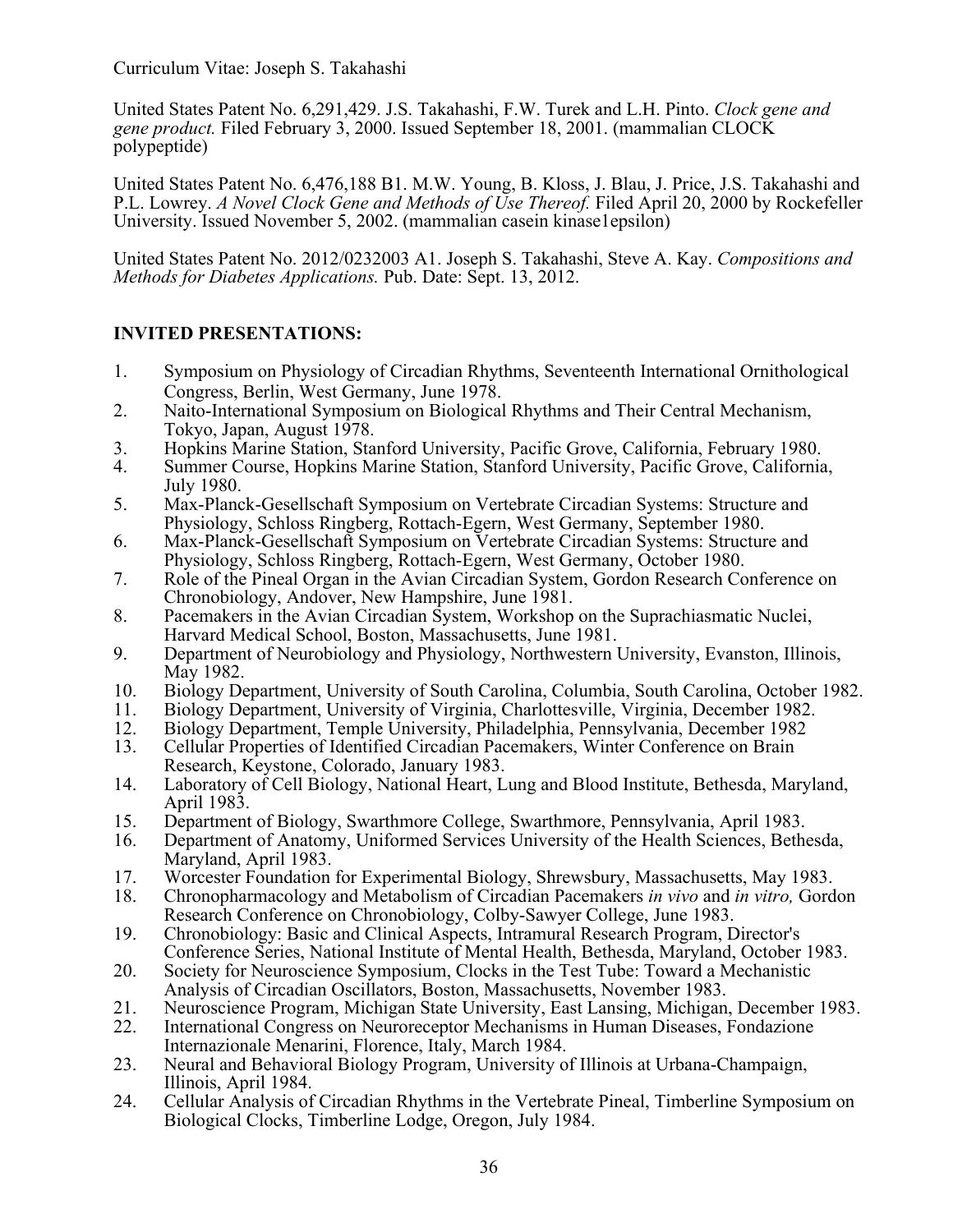- 25. Department of Anatomy, Stritch School of Medicine, Loyola University, Illinois, November 1984.
- 26. Life Science-Chemistry-BRI Colloquium, University of Wisconsin-Parkside, Wisconsin, December 1984.
- 27. Symposium on Pineal-Retinal Relationships, National Eye Institute and National Institute of Child Health and Human Development, Sarasota, Florida, May 1985.
- 28. Neurophysiology of Vertebrate Rhythms, Gordon Research Conference on Chronobiology, Plymouth State College, July 1985.
- 29. Department of Physiology and Biophysics, University of Illinois at Chicago, Illinois, October 1985.
- 30. Searle Life Science Forum, Northwestern University, Evanston, Illinois, November, 1985.
- 31. Biology Department, Loyola University of Chicago, Illinois, November 1985.
- 32. Committee on Neurobiology, University of Chicago, Illinois, January 1986.
- 33. Department of Physiology and Biophysics, Chicago Medical School, Illinois, April 1986.
- 34. Department of Biology, University of Houston, Texas, April 1986.
- 35. U.S.-Japan Seminar on Mechanisms of Circadian Rhythms, East West Center, Honolulu, Hawaii, July 1986.
- 36. Honma Prize Lecture, 1986 Sapporo Symposium on Biological Rhythms, Sapporo, Japan, August 1986.
- 37. Mitsubishi-Kasei Institute of Life Sciences, Tokyo, Japan, August 1986<br>38. Tokyo Metropolitan Institute for Neurosciences, Tokyo, Japan, Septemb
- 38. Tokyo Metropolitan Institute for Neurosciences, Tokyo, Japan, September 1986.
- 39. Nagoya University, Nagoya, Japan, September 1986.
- 40. National Institute of Basic Biology, Okazaki, Japan, September 1986.<br>41. Plenary Session on Behavioral Rhythms, First International Congress
- 41. Plenary Session on Behavioral Rhythms, First International Congress of Neuroethology, Tokyo, Japan, September 1986.
- 42. Neuronal Mechanisms Underlying Melatonin Regulation by Neurotransmitters, Light and Circadian Rhythms, Winter Conference on Brain Research, Vail, Colorado, January 1987.
- 43. Department of General Biology, Vanderbilt University, Tennessee, March 1987.<br>44. Department of Biology, University of Virginia, Virginia, April 1987.
- 44. Department of Biology, University of Virginia, Virginia, April 1987.<br>45. Dorothy T. Kreiger Memorial Symposium: Neuroendocrinology, End
- 45. Dorothy T. Kreiger Memorial Symposium: Neuroendocrinology, Endocrine Society Meetings, Indianapolis, June 1987.
- 46. Cellular Circadian Pacemakers, Gordon Research Conference on Chronobiology, Plymouth State College, July 1987.
- 47. Marine Biological Laboratory, Woods Hole, Massachusetts, July 1987.<br>48. Symposium on Central Regulation of Circadian Rhythms, XVIII Interna
- 48. Symposium on Central Regulation of Circadian Rhythms, XVIII International Conference of the International Society for Chronobiology, Leiden, The Netherlands, July 1987.
- 49. Department of Biology, Wesleyan University, Middletown, Connecticut, November 1987.
- 50. Rockefeller University, New York, December 1987.<br>51. Center for Endocrinology and Metabolism, Northwei
- 51. Center for Endocrinology and Metabolism, Northwestern University, February 1988.<br>52. Searle Scholars Meeting, Itasca, Illinois, May 1988.
- 52. Searle Scholars Meeting, Itasca, Illinois, May 1988.<br>53. Symposium on Organization of Animal Circadian S
- 53. Symposium on Organization of Animal Circadian Systems, Society for Biological Rhythms Meeting, Wild Dunes, South Carolina, May 1988.
- 54. Organizer, Workshop on Pineal and Retinal Oscillators In Vitro, Society for Biological Rhythms Meeting, Wild Dunes, South Carolina, May 1988.
- 55. Laurentian Hormone Conference lecture, Quebec, Canada, August 1988.<br>56. G.D. Searle-Northwestern Research Symposium, Lincolnwood, Illinois, S.
- 56. G.D. Searle-Northwestern Research Symposium, Lincolnwood, Illinois, September 1988.<br>57. Department of Biology, University of Virginia, Charlottesville, October 1988.
- 57. Department of Biology, University of Virginia, Charlottesville, October 1988.
- 58. M.D.-Ph.D. Program, Northwestern University, February 1989.
- 59. Endocrine Grand Rounds, Massachusetts General Hospital, Harvard Medical School, March, 1989.
- 60. Department of Physiology, Northwestern University, March 1989.
- 61. Institute for Reproductive Sciences, College of Physicians & Surgeons, Columbia University, May 1989.
- 62. Discussion leader, Vertebrate Retina and Pineal, Gordon Research Conference on Chronobiology, Plymouth State College, June 1989.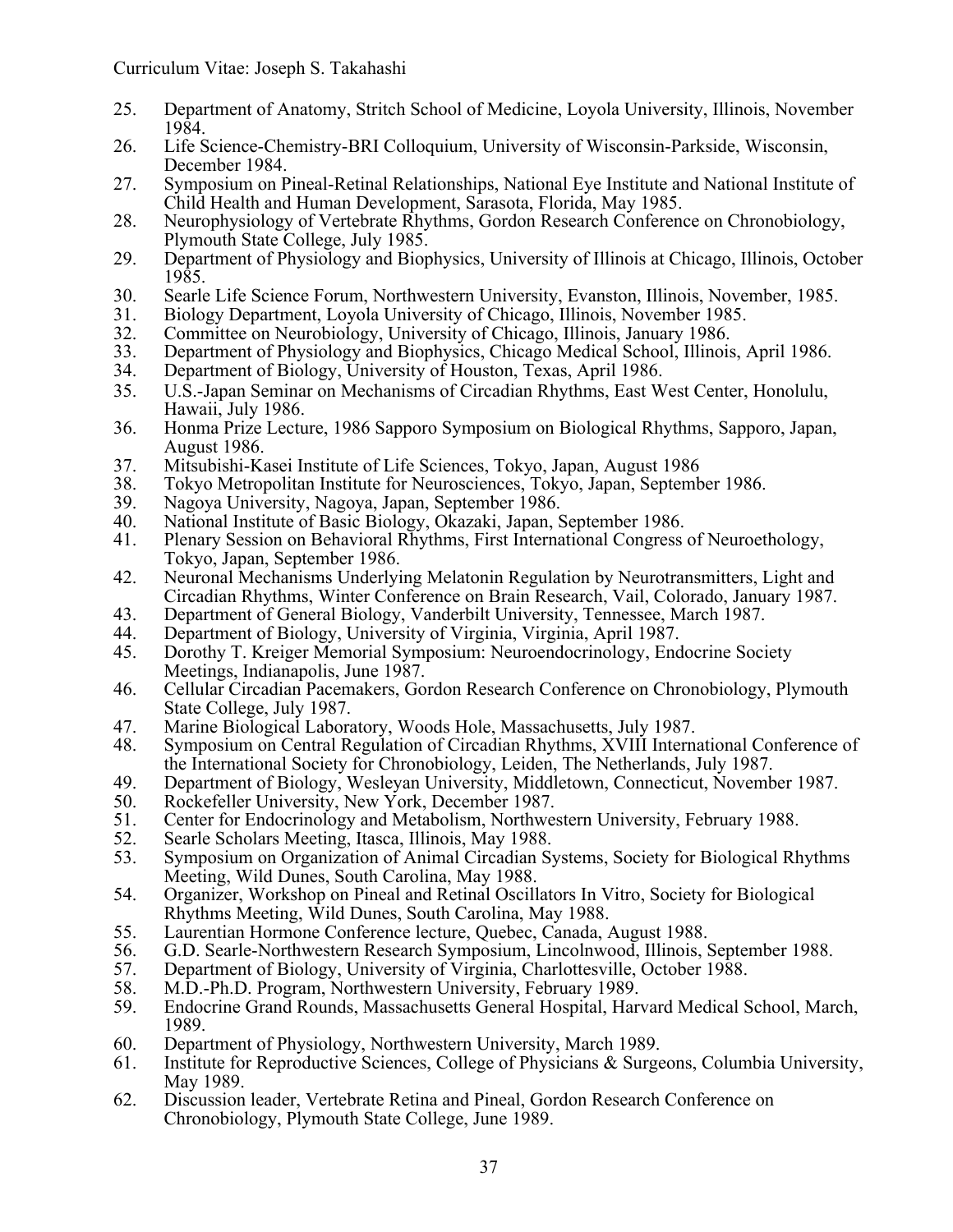- 63. Avian Pineal Clock Function, Gordon Research Conference on Pineal Cell Biology, Plymouth State College, August 1989.
- 64. Symposium on Melatonin: New Light on CNS Mechanisms of Action, Society for Neuroscience, Phoenix, Arizona, November 1989.
- 65. Department of Biochemistry, Molecular Biology and Cell Biology, Northwestern University, November 1989.
- 66. Symposium on Alcohol and Circadian Rhythms (sponsored by Floyd Bloom), Scripps Clinic, La Jolla, California, December 1989.
- 67. Symposium on Frontiers in Neuroendocrinology, Satellite Symposium of American Society of Zoologists Meeting, Boston University, Massachusetts, December 1989.
- 68. Center for Biological Approaches to Behavior, University of Chicago, January 1990.
- 69. Department of Anatomy and Cell Biology, University of Kansas Medical Center, February 1990.
- 70. Institute for Neuroscience, Northwestern University, March 1990.
- 71. Committee on Neurobiology, University of Chicago, May 1990.
- 72. Symposium on Cellular Mechanisms of Melatonin Regulation and Action, Society for Biological Rhythms Meeting, Amelia Island, Florida, May 1990.
- 73. Serono Symposium on Follicle Stimulating Hormone, Northwestern University, Evanston, October 1990.
- 74. Meeting on Biological Rhythms and Depression, MacArthur Foundation Mental Health Research Network I, Chicago, November 1990.
- 75. Department of Pharmacology, Northwestern University, January 1991.
- 76. Department of Biological Sciences, Stanford University, January 1991.
- 77. Committee on Neurobiology, University of Chicago, January 1991.<br>78. Markey Center, University of Virginia, Charlottesville, April 1991.
- 78. Markey Center, University of Virginia, Charlottesville, April 1991.
- 79. Gordon Research Conference on Biological Regulatory Mechanisms, Holderness School, Plymouth, NH, June 1991.
- 80. Gordon Research Conference on Pineal Cell Biology, Andover, New Hampshire, August, 1991.
- 81. Gordon Research Conference on Chronobiology, Irsee, West Germany, October 1991<br>82. Department of Neuroscience. Case Western Reserve University. Cleveland. October 1
- 82. Department of Neuroscience, Case Western Reserve University, Cleveland, October 1991.
- 83. Society for Neuroscience Symposium, How Cells Keep Time: The Molecular and Cellular Basis of Circadian Rhythms, New Orleans, November 1991.
- 84. MacArthur Foundation Mental Health Research Network I, Dallas, January 1992.<br>85. Symposium on Molecular Basis of Biological Timing, NSF Center for Biological
- 85. Symposium on Molecular Basis of Biological Timing, NSF Center for Biological Timing, Charlottesville, VA, January 1992.
- 86. Department of Biology, Brandeis University, Waltham, Massachusetts, April 1992.
- 
- 87. Neuroscience Program, Florida State University, Tallahassee, Florida, April 1992. 88. NSF Center for Biological Timing, Summer Course in Biological Timing, Charlottesville, VA, July 1992.
- 89. Wenner-Gren Center Symposium on Light and Biological Rhythms in Man, Stockholm, Sweden, September, 1992.
- 90. EMBO Workshop on Molecular Chronobiology, Leicester, England, September, 1992.<br>91. University of Wisconsin-Parkside, April 1993.
- 91. University of Wisconsin-Parkside, April 1993.<br>92. Department of Pharmacology, University of W
- 92. Department of Pharmacology, University of Washington, Seattle, April 1993.<br>93. MARC Program, Howard University, Washington, D.C., April 1993.
- 93. MARC Program, Howard University, Washington, D.C., April 1993.<br>94. Workshop on Sleep Disorders / Dog Genetics, Millennium Pharmaceu
- 94. Workshop on Sleep Disorders / Dog Genetics, Millennium Pharmaceuticals, Inc., Cambridge, MA, July, 1993.
- 95. NICHD Workshop on Molecular and Environmental Substrates of Behavioral Development, Rockville, MD, August 1993.
- 96. Ciba Foundation Symposium on Circadian Clocks and Their Adjustment, London, UK, September, 1993.
- 97. Cincinnati Neurofest '93 Symposium, University of Cincinnati College of Medicine, Ohio, October 1993.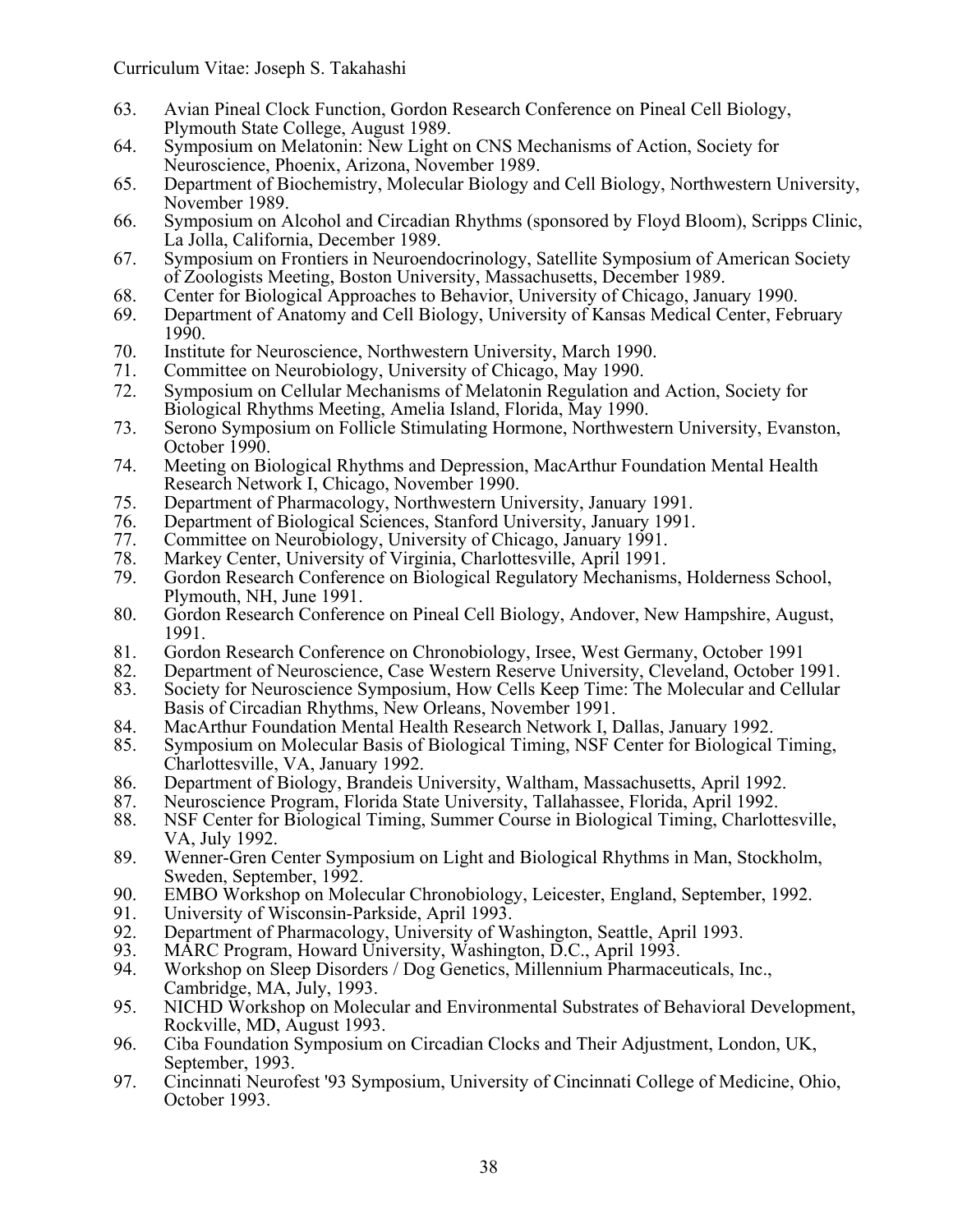- 98. Gordon Research Conference on Pineal Cell Biology, Casa Sirena Resort, Oxnard, CA, January 1994.
- 99. Department of Genetics and Division of Medical Genetics, University of Washington, Seattle, March 1994.
- 100. Department of Neuroscience, Johns Hopkins University School of Medicine, Baltimore, March 1994.
- 101. Millennium Pharmaceuticals, Cambridge, April 1994.
- 102. The Society Symposium, Society for Research on Biological Rhythms, Amelia Island, Florida, May 1994.
- 103. Searle Life Science Forum, Northwestern University, Chicago, June 1994.
- 104. Department of Brain and Cognitive Sciences, Massachusetts Institute of Technology, Cambridge, July 1994.
- 105. Glaxo Research and Development, Greenford, United Kingdom, September 1994.
- 106. Department of Genetics, University of Wisconsin, Madison, February 1995.
- 107. Bristol-Myers Squibb, CNS Drug Discovery, Wallingford, CT, March 1995.
- 108. Research in Canine and Human Genetic Disease, The Wellcome Trust, Surrey, U.K., March 1995.
- 109. Bristol-Myers Squibb, Drug Discovery and Management, Princeton, NJ, April 1995.
- 110. Department of Genetics, Harvard Medical School, Cambridge, June 1995.
- 111. Animal Models of Psychiatric Diseases, MacArthur Foundation Research Network on Psychopathology and Development, Chicago, IL, June 1995.
- 112. Bristol-Myers Squibb Eighth Annual Neurosciences Colloquium, Wallingford, CT, June 1995.
- 113. APS Conference: Understanding the Biological Clock: From Genetics to Physiology, Dartmouth Medical School, Hanover, NH, July 1995.
- 114.  $6<sup>th</sup>$  C.U. Ariëns Kappers Lecture, Netherlands Institute for Brain Research, Amsterdam, August 1995.
- 115. Conference on The Biology and Genetics of Complex Mammalian Traits, The Jackson Laboratory, Bar Harbor, Maine, September 1995.
- 116. Department of Molecular and Human Genetics, Baylor College of Medicine, Houston, October 1995.
- 117. Departments of Genetics, Neurobiology and Pharmacology, Duke University Medical Center, Durham, October 1995.
- 118. Biochronometry Tutorial, NSF Center for Biological Timing, Satellite Symposium, Society for Neuroscience, San Diego, November 1995.
- 119. Rockefeller University, New York, January 1996.
- 120. Department of Psychology, Smith College, Northampton, February 1996.
- 121. Plenary Speaker, Photoperiodism, Rhythms and Clocks Student Workshop, Smith College, Northampton, February 1996.
- 122. Department of Molecular and Cell Biology, University of California, Berkeley, April 1996.
- 123. Molecular and Cellular Sciences Program, Chicago Medical School, April 1996.<br>124. Photobiology Session Chair. Society for Research on Biological Rhythms. Ameli
- 124. Photobiology Session Chair, Society for Research on Biological Rhythms, Amelia Island, Florida, May 1996.
- 125. 61st Cold Spring Harbor Symposium on Quantitative Biology, Function & Dysfunction in the Nervous System, Cold Spring Harbor Laboratory, May 1996.
- 126. The Jackson Laboratory, Bar Harbor, Maine, June 1996.
- 127. Invited Speaker, Mouse Molecular Genetics Meeting, Cold Spring Harbor Laboratory, August 1996.
- 128. Second Biennial Workshop in Mouse Molecular Neurogenetics, The Jackson Laboratory, Bar Harbor, Maine, September 1996.
- 129. Workshop-Conference on Response and Adaptation to the Environment, U.S. Army Research Office, Research Triangle Park, NC, October 1996.
- 130. University of Texas Southwestern Medical Center, Dallas, Texas, October 1996.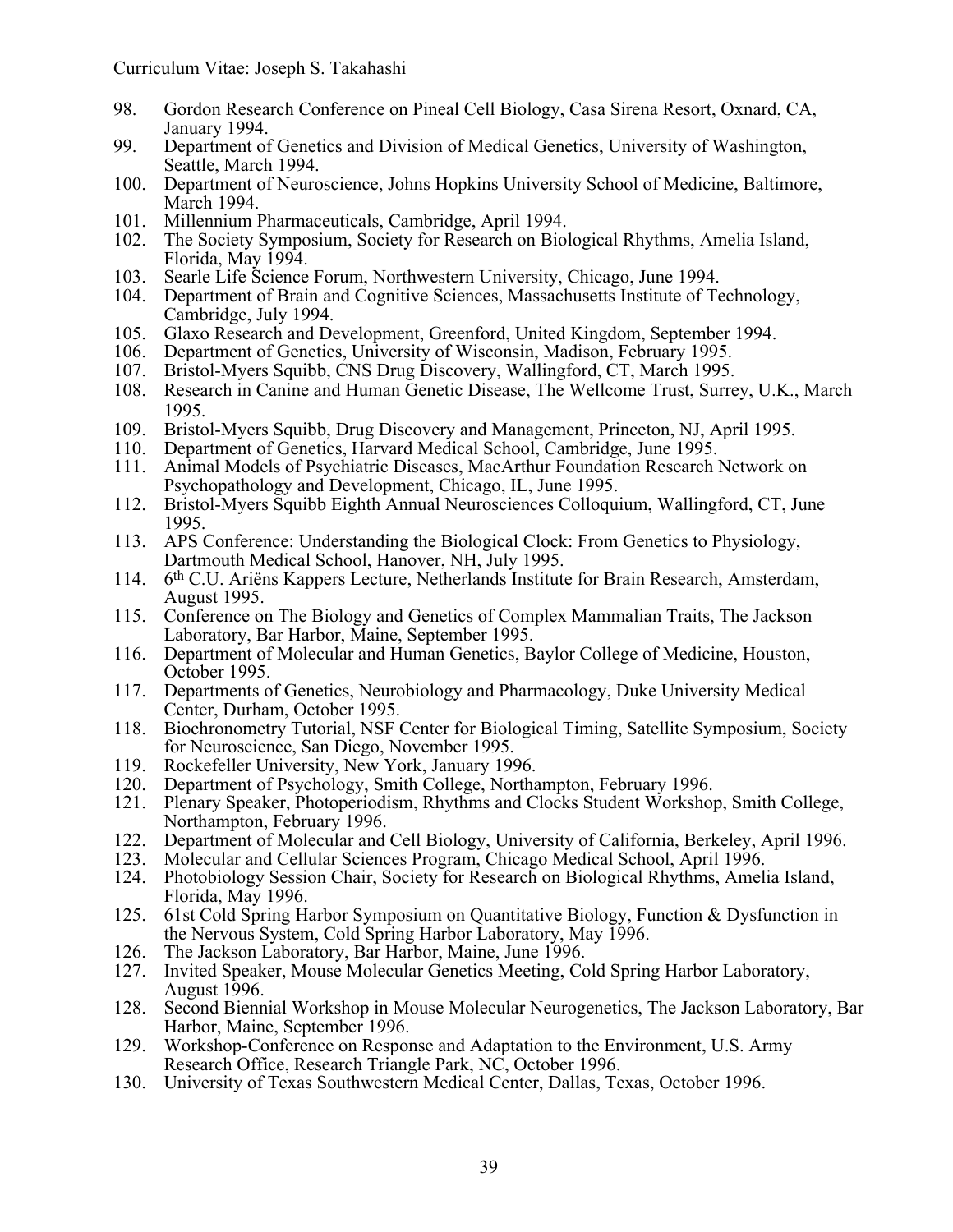- 131. Something Old / Something New: Single Gene Mutations, Gene Knock-Outs, and New Opportunities in Behavioral Neuroscience, NIMH Satellite Symposium, Society for Neuroscience, Washington, D.C., November 1996.
- 132. Organizer, Short Course 1, What's Wrong with My Mouse? New Interplays Between Mouse Genetics and Behavior, Society for Neuroscience, Washington, D.C., November 1996.
- 133. Speaker, From Molecules to Behavior: NIMH's Mission in the 21st Century, NIMH Satellite Symposium, Society for Neuroscience, Washington, D.C., November 1996.
- 134. Banbury Center Conference, Genetic Approaches to Learning and Memory, Cold Spring Harbor Laboratory, December 1996.
- 135. Banbury Center Conference, Genomics to Physiology and Beyond: How Do We Get There?, Cold Spring Harbor Laboratory, February 1997.
- 136. Department of Genetics, University of Wisconsin, Madison, February 1997.
- 137. Program in Neuroscience, Yale University, New Haven, March 1997.
- 138. The Science of Brain Disease Symposium, Brain Awareness Week, National Institutes of Health, Bethesda, March 1997.
- 139. Neuroscience Symposium, University of California at San Francisco, March 1997.
- 140. Brigham and Women's Hospital, Harvard Medical School, Boston, April 1997.
- 141. Walter and Mary Elizabeth Glass Chair Lecture, April 1997.<br>142. Asher Basic & Clinical Sciences Seminar, Northwestern Uni
- 142. Asher Basic & Clinical Sciences Seminar, Northwestern University Medical School, July 1997.
- 143. American Society of Neurochemistry / International Society of Neurochemistry, Symposium, Boston, MA, July 1997.
- 144. Asher Basic & Clinical Sciences Seminar, Northwestern University Medical School, July 1997.
- 145. Suprachiasmatic Nucleus Silver Anniversary Symposium, Harvard Medical School, Boston, MA, August 1997.
- 146. Experimental Genetics of the Laboratory Mouse, Jackson Laboratory, Bar Harbor, Maine, August 1997.
- 147. Bristol-Myers Squibb Tenth Annual Neurosciences Colloquium, Wallingford, CT, September 1997.
- 148. Air Force Office of Scientific Research Symposium, Air Force Academy, Fort Collins, CO, September 1997.
- 149. Ryan Lecture, Northwestern Alumni, Chicago, October 1997.
- 150. Silver Anniversary of the Sleep Disorders Center, Stanford University Medical Center, Palo Alto, CA, October 1997.
- 151. Mouse Behavior Course, Cold Spring Harbor Laboratory, November 1997.
- 152. Symposium, Chicago Chapter of the Society for Neuroscience, Chicago, November 1997.
- 153. Committee on Genetics, University of Chicago, January 1998.<br>154. Cell Biology, Anatomy and Neurobiology, Medical College of
- 154. Cell Biology, Anatomy and Neurobiology, Medical College of Wisconsin, Milwaukee, WI, February 1998.
- 155. Plenary Session Speaker and ENU Mutagenesis Co-Chair, Priority Setting for Mouse Genomics and Genetics Resources, NIH, Bethesda, MD, March 1998.
- 156. HHMI Conference on Molecular Genetic Approaches to Human Disease, Chevy Chase, MD, April 1998.
- 157. Northwestern University Medical School Alumni, April 1998.<br>158. Symposium, Society for Research on Biological Rhythms, Am
- 158. Symposium, Society for Research on Biological Rhythms, Amelia Island, FL, May 1998.<br>159. Medical School Today Luncheon, Northwestern University Medical School, June 1998.
- 159. Medical School Today Luncheon , Northwestern University Medical School, June 1998.
- 160. Neurobiology Course, Marine Biological Laboratory, Woods Hole, MA, July 1998.
- 161. Babraham Institute Fiftieth Anniversary Conference, Cambridge, MA, September 1998.<br>162. Priority Setting for Mouse Genomics and Genetics Resources: First Follow-Up Meeting,
- Priority Setting for Mouse Genomics and Genetics Resources: First Follow-Up Meeting, NIH, Bethesda, MD, October 1998.
- 163. Life Sciences Research Foundation Symposium, Keynote Lecture, Dallas, TX, October 1998.
- 164. Brain Research Interactive Conference, Genetically Dissecting Brain and Behavior, San Diego, CA, November 1998.
- 165. Presidential Lecture, Society for Neuroscience, Los Angeles, CA, November 1998.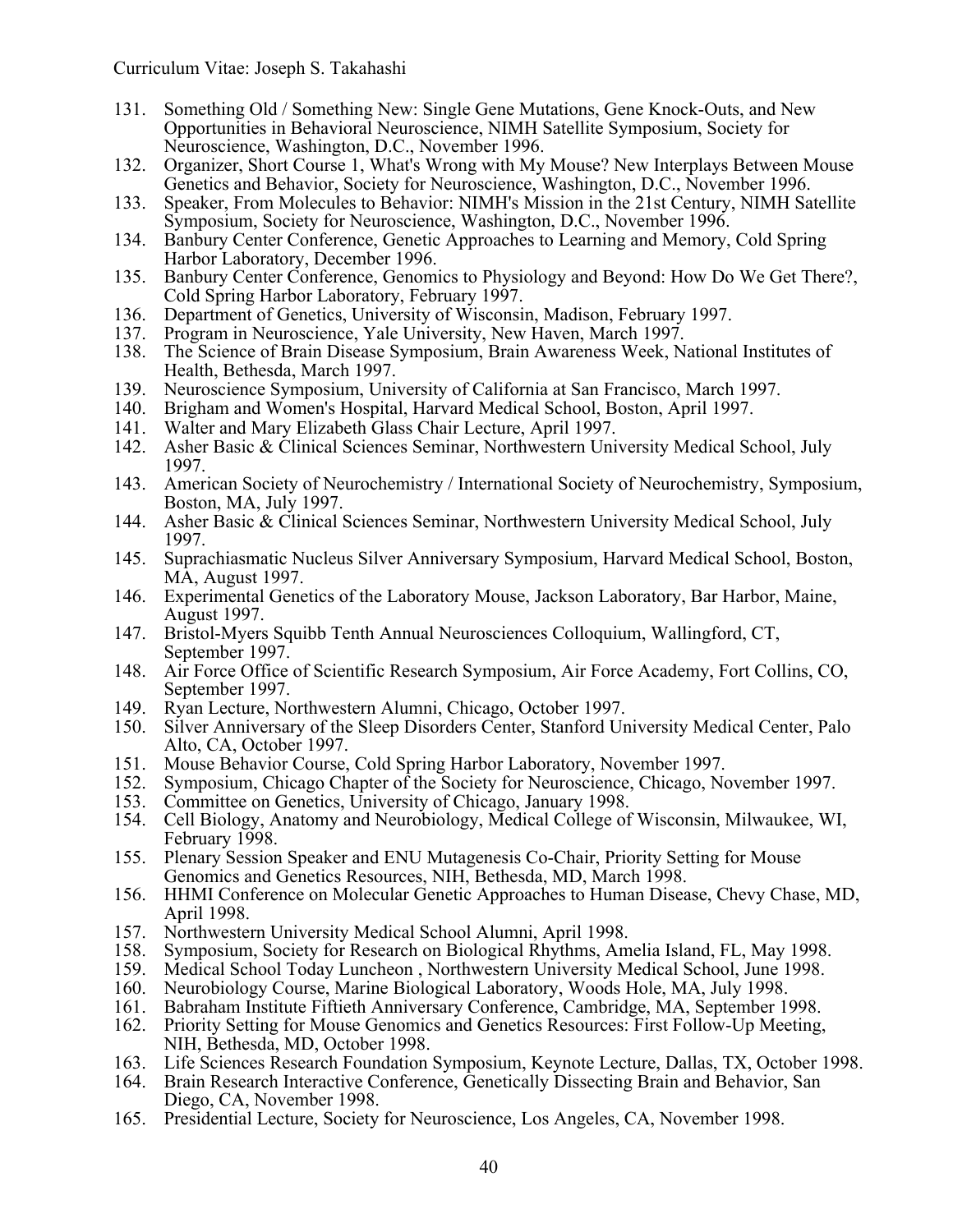- 166. NIH/NSF-Sponsored Sleep Workshop, Herndon, VA, December 1998.
- 167. Sequencing the Mouse Genome, Princeton University, Princeton, NJ, January 1999.
- 168. HHMI-NIH Research Scholars Program, Bethesda, MD, February 1999.
- 169. Howard Hughes Medical Institute, Headquarters Staff, Chevy Chase, MD, February 1999.
- 170. Howard Hughes Medical Institute Science Meeting, Bethesda, MD, April 1999.
- 171. American Society for Biochemistry and Molecular Biology "Biochemistry & Molecular Biology'99 Meeting," Symposium Speaker, San Francisco, CA, May 1999.
- 172. NIH Director's Seminar Series, Bethesda, MD, June 1999.
- 173. Genetics in the New Millenium: Directions for the Future, Bar Harbor, ME, July 1999.
- 174. Ruth Sager Memorial Lecture in Genetics, Woods Hole, MA, August 1999.<br>175. International Congress on Chronobiology, Plenary Speaker, Washington, D.
- 175. International Congress on Chronobiology, Plenary Speaker, Washington, D.C., August 1999.
- 176. A.J. Carlson Memorial Lecture, Division of Biological Sciences, University of Chicago, IL, September 1999.
- 177. Bristol-Myers Squibb Neuroscience Symposium, Wallingford, CT, September 1999.
- 178. Neuroscience Retreat, University of Chicago, Plenary Speaker, Chicago, IL, October 1999.
- 179. 1999 World Congress on Psychiatric Genetics, Symposium Speaker, Monterey, CA, October 1999.
- 180. Neurosciences Program, University of California at San Diego, CA, November 1999.
- 181. Howard Hughes Medical Institute, University of Iowa, College of Medicine, Symposium Speaker, Iowa, IO, December 1999.
- 182. Beckman Center 10<sup>th</sup> Anniversary, Stanford University School of Medicine, Stanford, CA January 2000.
- 183. NIH/National Institute of Mental Health, Bethesda, MD, January 2000.
- 184. Nobel Forum Research Lecture Series, Stockholm, Sweden, February 2000.<br>185. Gildea Lecture, Washington University, Department of Psychiatry, St. Louis
- 185. Gildea Lecture, Washington University, Department of Psychiatry, St. Louis, MO, February 2000.
- 186. Department of Molecular and Cellular Biology, Harvard University, Cambridge, MA, March 2000.
- 187. Department of Ophthalmology, Massachusetts Eye and Ear Institute, Harvard Medical School, Boston, MA, March 2000.
- 188. California Institute of Technology, Department of Biology, Pasadena, CA, April 2000.
- 189. Zaffaroni Foundation, Mountain View, CA, April 2000.
- 190. Plenary Lecture, Association for Research in Vision and Ophthalmology, Fort Lauderdale, FL, April 2000.
- 191. Howard Hughes Medical Institute Science Meeting, Bethesda, MD, May 2000.
- 192. Department of Molecular Biology, Princeton University, Princeton, NJ, May 2000.<br>193. NIH Second Followup Workshop on Priority Setting for Mouse Genomics and Gen
- 193. NIH Second Followup Workshop on Priority Setting for Mouse Genomics and Genetics Resources, Bethesda, MD, May 2000.
- 194. Royal Swedish Academy of Sciences, Symposium Speaker, Stockholm, Sweden, June 2000.<br>195. Co-Chair (with Geoffrey Duyk), NIMH NIH Workshop, Setting Priorities for Phenotyping
- 195. Co-Chair (with Geoffrey Duyk), NIMH NIH Workshop, Setting Priorities for Phenotyping the Mouse Nervous System and Behavior, Warrenton, VA, June 2000.
- 196. Human Genome Center, University of Tokyo, Tokyo, Japan, September 2000.
- 197. Plenary Lecture, Japan Neuroscience Society 23rd Annual meeting, Yokohama, Japan, September 2000.
- 198. Ellison Medical Foundation 3<sup>rd</sup> Annual Symposium on Differential Gene Expression in Development and Aging, California Institute of Technology, Pasadena, CA, October 2000.
- 199. Michigan Life Sciences Research Corridor Site Visit Review, Washington Advisory Group, Van Andel Research Institute, Grand Rapids, MI, October 2000.
- 200. Systems Neuroscience Advisory Committee to Dean Jeremy Knowles, Faculty of Arts and Sciences, Harvard University, Cambridge, MA, November 2000.
- 201. Holiday Lectures on Science, *Clockwork Genes: Discoveries in Biological Time* (with Michael Rosbash), Howard Hughes Medical Institute, Chevy Chase, MD, December 2000.
- 202. Symposium, American Society for Cell Biology  $40<sup>th</sup>$  Annual meeting, San Francisco, CA, December 2000.
- 203. Committee on Genetics, University of Chicago, Hyde Park, IL, February 2001.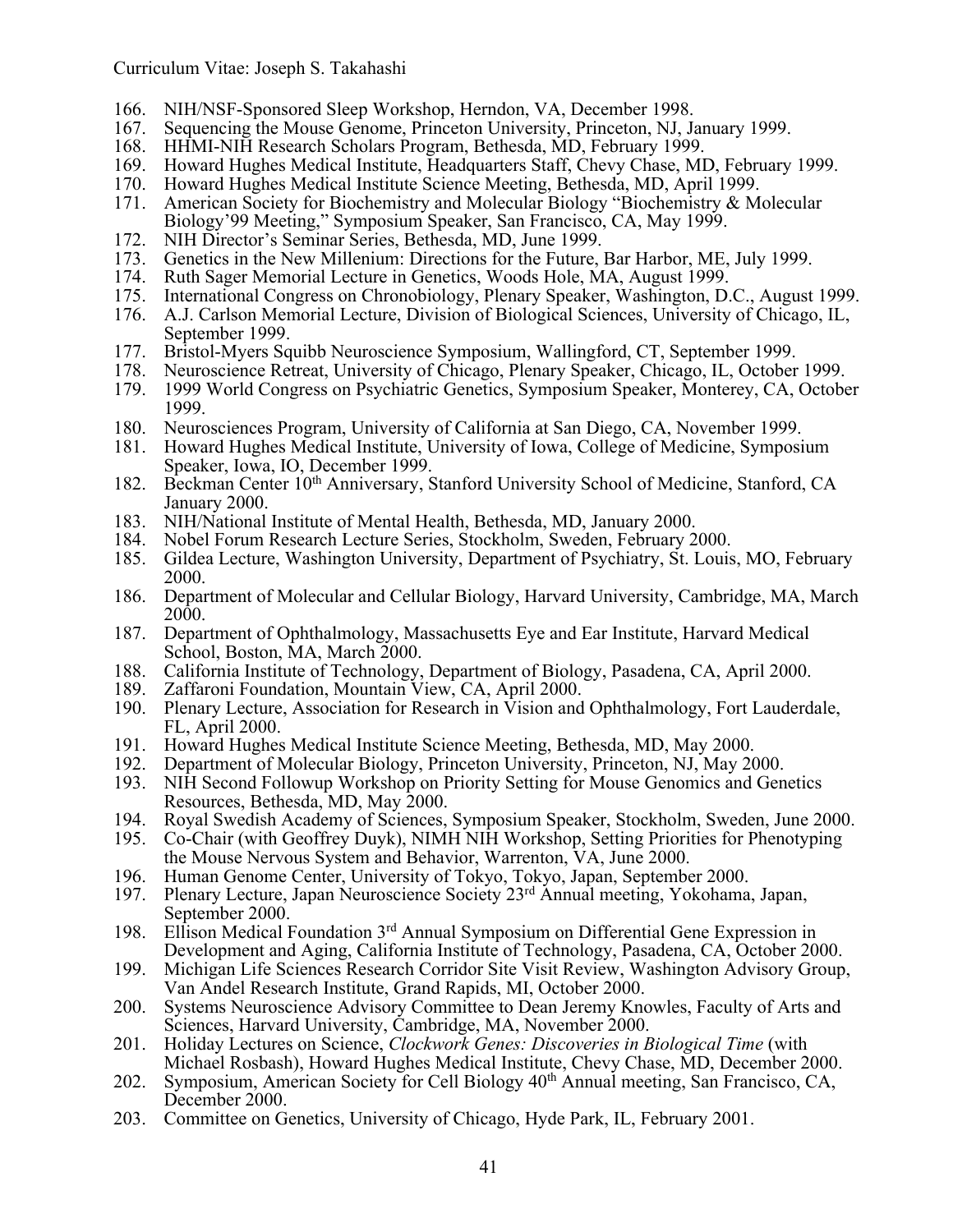- 204. Cold Spring Harbor Laboratory meeting, Genetic Basis of Neurological and Behavioral Disorders, sponsored by Klingenstein Fund. Cold Spring Harbor, NY, March 2001.
- 205. Merck Research Laboratories Scientific meeting, Newark, NJ, March 2001.
- 206. Keystone Symposia 2001, Molecular Clocks: Regulation of Circadian Behavioral Rhythms, Tahoe City, CA, March 2001.
- 207. Pharmacology Department, University of Texas Southwestern, Dallas, TX, April 2001.
- 208. NIH/Mouse Neuroscience Steering Committee meeting, Bethesda, MD, May 2001.
- 209. WCAS Board and Alumni Meeting, Northwestern University, Evanston Campus, IL 2001.
- 210. Cell and Molecular Biology, Northwestern University, Chicago Campus, IL, May 2001.
- 211. Novartis Pharmaceuticals National Speaker program, Madison, WI, June 2001.
- 212. Wisconsin Symposium: The Analysis of Human Biology-Genes, Genomes and Molecules, University of Wisconsin-Madison, WI, June 2001.
- 213. Plenary Lecture, Associated Professional Sleep Societies, Chicago, IL, June 2001.
- 214. NIH/National Institute on Drug Abuse Workshop: *The Hypothalamus and Addiction,*  Bethesda, MD, July 2001.
- 215. Mouse Genome Analysis Workshop, NIH/NHGRI, Cambridge, MA, September 2001.
- 216. Howard Hughes Medical Institute Scientific Meeting, Chevy Chase, MD, September 2001.
- 217. Lecturer, Neil D. Graham Lecture, University of Toronto, Canada, Octobers 2001.
- 218. Speaker, Symposium on Integrative Genomics, University Michigan, Ann Arbor, MI, November 2001.
- 219. W. Alden Spencer Award Presentation and Lecture, Columbia University, New York, November 2001.
- 220. NIMH Mouse Behavioral Workshop, Half Moon Bay, CA, December 2001.
- 221. NIMH/NIDA Workshop on Setting Priorities for Functional Molecular Neuroanatomy in the Post-Genomic Era, Laguna Beach, CA, January 2002.
- 222. Center for Biological Timing Symposium, University of Virginia, Charlottesville, VA,
- 
- January 2002.<br>
223. NIH Mouse SNP Meeting, Bethesda, MD, January 2002.<br>
224. Advances in Genome Biology and Technology (AGBT), Marco Island, FL, February 2002.<br>
225. Biomedical Research and Technology Transfer Partnership
- Washington, DC, April 2002.
- 226. Howard Hughes Medical Institute Science Meeting, Chevy Chase, MD, May 2002.
- 
- 
- 227. McGovern Institute Symposium, MIT, Cambridge, MA, May 2002.<br>228. Plenary Lecture, McKnight Conference on Neuroscience, Aspen, CO, June 2002.<br>229. Presidential Symposium, Society for Research on Biological Rhythms Annu
- 
- 
- 230. Workshop on ENU Mutagenesis, Chantilly, VA, July 2002.<br>231. Keynote Lecturer, Deutsche Forschungsgemeinschaft, Munich, Germany, July 2002.<br>232. Road Map Meeting with NIH Director, Elias Zerhouni, NIH, Bethesda, MD, Au
- 
- 
- September 2002.<br>
234. The Physiological Society Meeting, London, September 2002.<br>
235. Flexner Lecture, Institute for Neurological Sciences, University of Pennsylvania,<br>
Philadelphia, PA, October 2002.
- 236. Jane Coffin Childs Fund Symposium, Lakeville, CT, October 2002.<br>237. University of North Carolina Neuroscience Symposium, Chapel Hil
- 237. University of North Carolina Neuroscience Symposium, Chapel Hill, NC, October 2002.
- 238. American Society of Nephrology 35th Annual Meeting and Scientific Exposition, Philadelphia, PA, November 2002.
- 239. Chair, Session on Forward Genetics, Functional Genomics Conference, Cambridge Healthtech Institute, Boston, MA, November 2002.
- 240. Molecular and Cellular Physiology Seminar Series, Stanford University School of Medicine. Stanford, CA, December 2002.
- 241. Zaffaroni Foundation meeting of the "Consortium for the Mouse Genetics of Addiction", San Francisco, CA, January 2003.
- 242. Phenomix Corporation, La Jolla, CA, February 2003.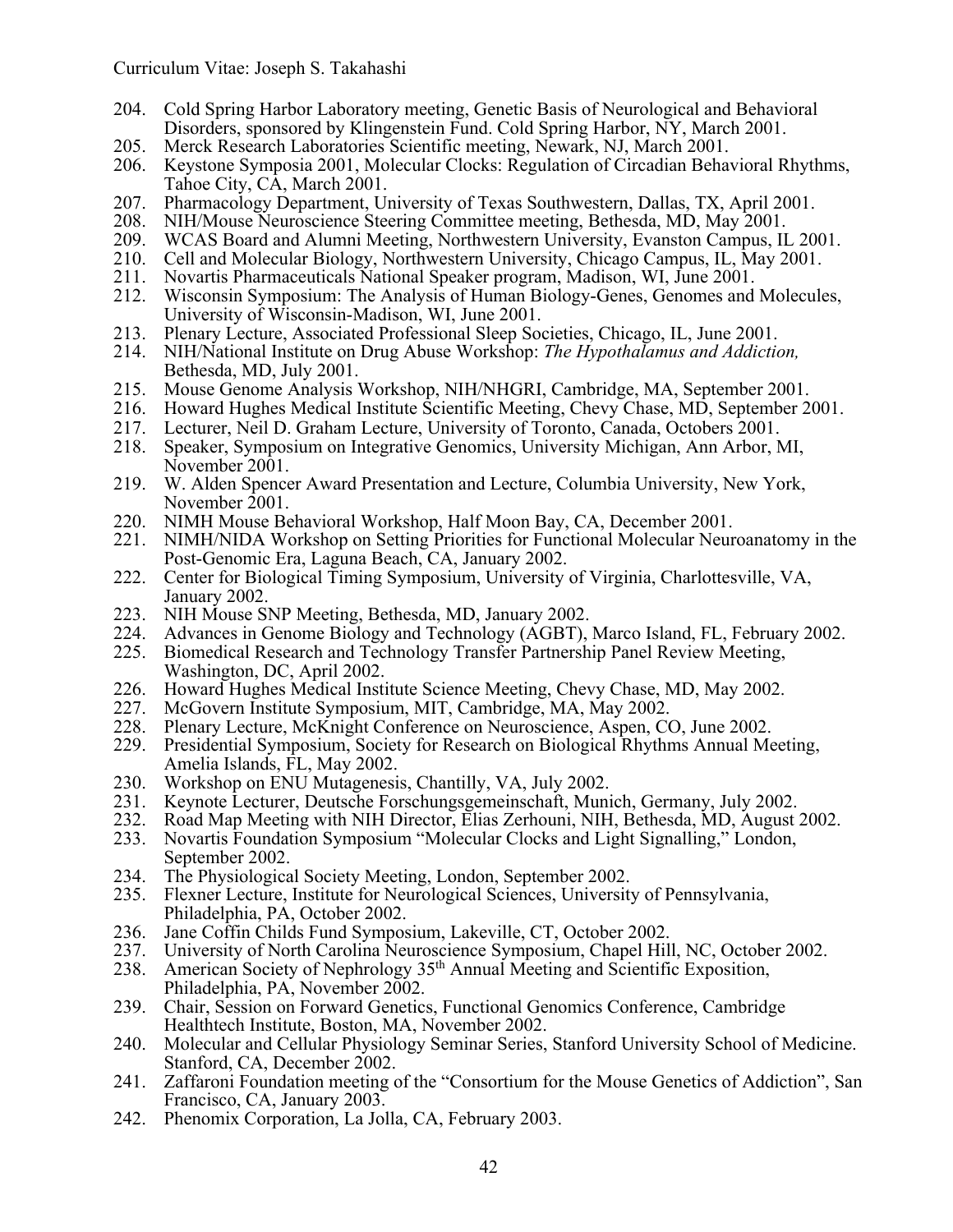- 243. Stowers Institute for Medical Research, Kansas City, MO, February 2003.
- 244. Recipient Eduard Buchner Prize Award, Presentation and Lecture, 54<sup>th</sup> Mosbacher Kolloquium, German Society for Biochemistry and Molecular Biology (GBM), Germany, March 2003.
- 245. 50<sup>th</sup> Anniversary Symposium on the Discovery of DNA, Genes, Brain, Behavior: Before and Beyond Genomics, NHGRI/NIH, Bethesda, MD, April 2003.
- 246. Gordon Research Conference on Chronobiology, Barga, Italy, May 2003.
- 247. NIH Workshop, Making Sense of SCN Heterogeneity: The Tissue is the Issue, Washington, DC, June 2003.
- 248. Jackson Laboratory 44<sup>th</sup> Short Course in Medical and Experimental Mammalian Genetics, Lecturer, Bar Harbor, ME, July 2003.
- 249. ENU Mutagenesis Meeting, Washington, DC, July 2003.
- 250. Symposium, Society for Developmental Biology 62nd Annual Meeting, Boston, MA, August 2003.
- 251. 1st World Congress of Chronobiology, Plenary Lecturer, Sapporo, Japan, September 2003.
- 252. Sapporo Symposium on Biological Rhythm, Sapporo, Japan, September 2003.
- 253. 1st International Sleep Disorders Forum, Montreal, Canada, October 2003. 254.  $76<sup>th</sup>$  Annual Meeting. Japan Biochemical Society. Plenary Lecturer. Yokoh
- 254. 76th Annual Meeting, Japan Biochemical Society, Plenary Lecturer, Yokohama, Japan, October, 2003. 255. Howard Hughes Medical Institute Scientific Meeting, Bethesda, MD, November 2003.
- 
- 
- 256. PAS-Clocks-AhR Symposium, CEHR at Texas A & M University, TX, December 2003.<br>257. Workshop, Winter Conference on Brain Research, Copper Mountain, CO, January 2004.<br>258. Howard Hughes Medical Institute Workshop for Jan
- 
- 
- 259. Aventis Pharmaceuticals Scientific Advisory Meeting, Short Hills, NJ, April 2004.<br>260. 14<sup>th</sup> Annual Einar Hille Memorial Lecture in Neuroscience, Seattle, WA, May 2004
- 14<sup>th</sup> Annual Einar Hille Memorial Lecture in Neuroscience, Seattle, WA, May 2004.<br>The Jackson Laboratory Neurogenetics Conference V, Bar Harbor, Maine, June 2004.
- 261. The Jackson Laboratory Neurogenetics Conference V, Bar Harbor, Maine, June 2004.<br>262. Endocrine Society 86<sup>th</sup> Annual Meeting, Plenary Speaker, New Orleans, LA, June 2004.<br>263. Symposium, Society for Research on Biolo
- 
- 
- Genomics, Northwestern University, Evanston, IL, June 2004. 265. Sanofi-Synthelabo Second International Sleep Disorders Forum, Paris, France, September
- 2004.<br>
266. Pfizer Lectureship in Sleep, University of Michigan, Ann Arbor, MI, September 2004.<br>
267. Howard Hughes Medical Institute Scientific Meeting, Bethesda, MD, October 2004.<br>
268. Aventis Winter Lecture Series, Fra
- 
- 
- 
- 
- 
- 2004.<br>
269. HHMI-NIH Research Scholars, Science Dinner Lecturer, Bethesda, MD, December 2004.<br>
270. Workshop, Winter Conference on Brain Research, Breckinridge, CO, January 2005.<br>
271. Colloquium Lectures, University of Wi
- 273. Plenary Speaker, 9th Berlin Colloquium of the Gottlieb Daimler and Karl Benz Foundation,
- 
- Berlin, Germany, May 2005.<br>
274. Lecturer, Molecular Embryology of the Mouse Course, Cold Spring Harbor, June 2005.<br>
275. Gordon Research Conference on Chronobiology, Salve Regina, Rhode Island, August 2005.<br>
276. Perspec
- Frankfurt, Germany, September 2005.
- 277. Speaker, 2nd Biannual F.M. Kirby Neuroscience Symposium, Harvard Medical School, Boston, September 2005.
- 278. Plenary Speaker, Latin American Symposium of Chronobiology Course, Buenos Aires, Argentina, October 2005.
- 279. Plenary Lecture, VIII Latin American Symposium of Chronobiology, Cordova, Argentina.
- 280. Speaker, Pineal Cell Biology Gordon Conference, Santa Barbara, CA, January 2006.
- 281. Vernon B. Mountcastle Lectureship in Neuroscience, Johns Hopkins School of Medicine,
- Baltimore, MD, March 2006.<br>282. Society for Research on Biological Rhythms Conference, Sandestin, FL, May 2006.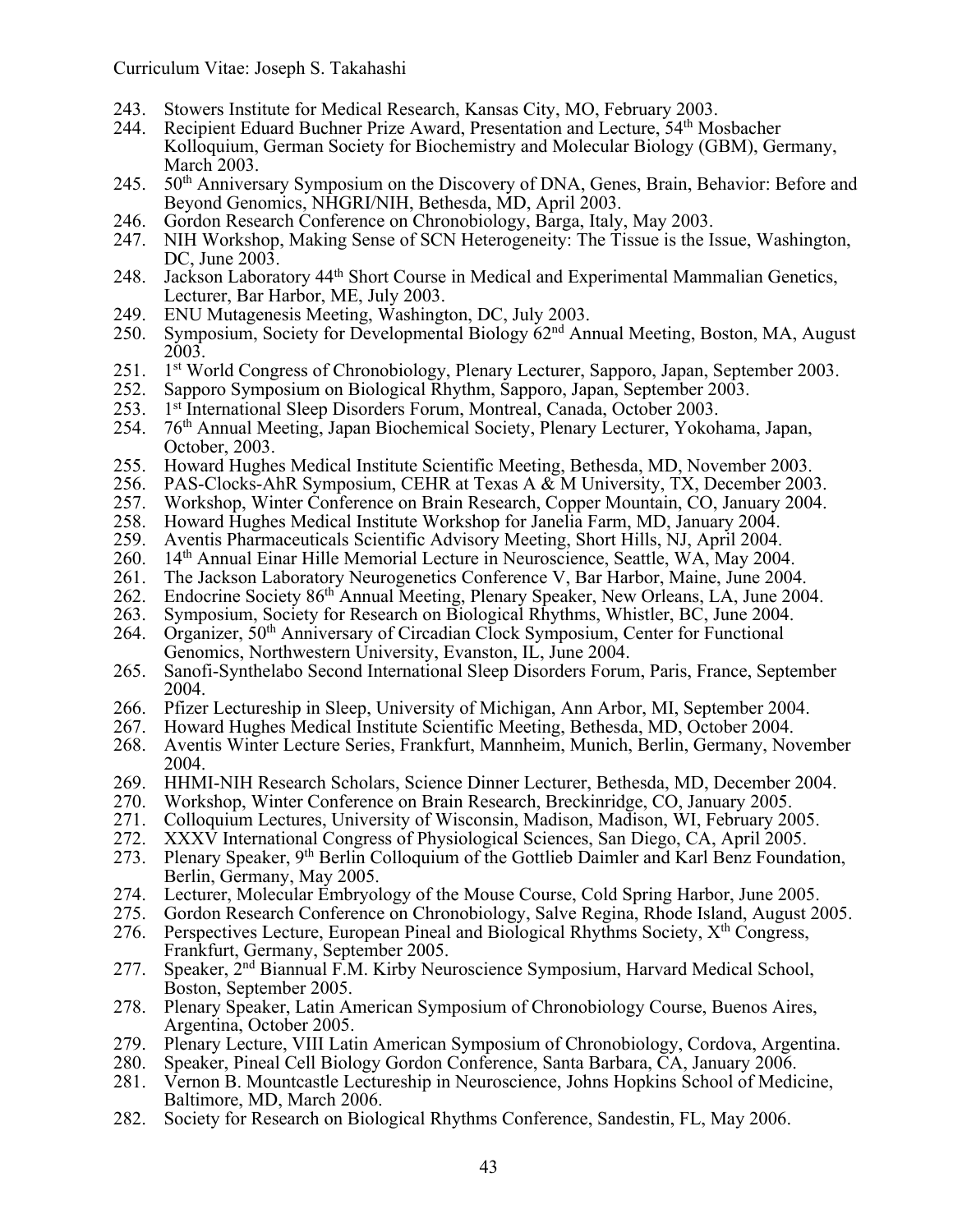- 283. Monsanto Symposium, The Biology of Time, Chesterfield, MO, June 2006.
- 284. Karolinska Institute, Center for Biotechnology (CBT) Symposium on Nuclear Receptors 2006, Huddinge, Sweden, September 2006.
- 285. University of Illinois-Urbana, Champaign, CMB and Molecular Biophysics Training Grant Symposium, Keynote speaker, November 2006.
- 286. Howard Hughes Medical Institute Scientific Meeting, Janelia Farm, VA, December 2006.
- 287. Workshop Organizer, Winter Conference on Brain Research, Snowmass, CO, January 2007.
- 288. AstraZeneca Lecture, University of Manchester, Manchester, UK, February 2007.
- 289. MRC Laboratory of Molecular Biology, Cambridge, UK, February 2007.
- 290. Department of Molecular Biology, Princeton University, Princeton, NJ, February 2007.
- 291. Center for Genome Research and Biocomputing, Oregon State University, Corvallis, OR, March 2007.
- 292. Organizer (with Kevin Moses, Allan Bradley & Janet Rossant), Janelia Farm Conference on Expanding the Genetic Tool-Kit in Mouse, HHMI, Ashburn, VA, March 2007.
- 293. Lecturer, Graduate Training Program, University of Kentucky, Lexington, KY, April 2007.
- 294. Vice-Chair, Gordon Research Conference on Chronobiology, Aussois, France, May 2007.
- 295. Opening Lecture, Cold Spring Harbor Laboratory, 72nd Symposium: Clocks & Rhythms, May 2007.
- 296. 31 $\mathrm{s}^2$  Carl F. Schmidt Honorary Lecture, Department of Pharmacology, University of Pennsylvania, Philadelphia, PA, June 2007.
- 297. Lecturer, Molecular Embryology of the Mouse Course, Cold Spring Harbor Laboratory, June 2007.
- 298. Lecturer, Workshop on Mechanisms of Arousal, Alertness & Attention, Banbury Conference Center, Cold Spring Harbor Laboratory, June 2007.
- 299. Howard Hughes Medical Institute Scientific Meeting, Janelia Farm, VA, September 2007.
- 300. Keynote lecture, NHLBI Workshop on Circadian-Coupled Cellular Function and Disease in Heart, Lung, and Blood Tissues, NIH, Baltimore, MD, September 2007.
- 301. Molecular & Integrative Physiology,  $125<sup>th</sup>$  Anniversary Symposium, University of Michigan, September 2007.
- 302. Speaker, Department of Cellular and Molecular Medicine, UCSD, La Jolla, CA, October 2007.
- 303. Speaker, Harvey Lecture, Rockefeller University, New York, NY, October 2007.
- 304. University of Texas Southwestern Medical Center, Dallas, TX, October 2007.
- 305. Salk Institute for Biological Studies, La Jolla, CA, January 2008.
- 306. Speaker, Keystone Symposium, Genetics and Biochemistry of Sleep, Tahoe City, CA, March 2008.
- 307. Speaker, Workshop to Consider the Feasibility of a Sleep/Circadian Rhythms Gene Chip, NIH, Bethesda, MD, April 2008.
- 308. Speaker, Gordon Research Conference on Pineal Cell Biology, Lucca, Italy, April 2008.
- Speaker, Bollum Symposium on Circadian Clocks, Department of Biochemistry, Molecular Biology and Biophysics, University of Minnesota, May 2008.
- 310. Speaker, Society for Research on Biological Rhythms Conference, Sandestin, FL May 2008.
- 311. Visiting Professorship Lecture, Department of Psychiatry, University of Pittsburgh School of Medicine, PA, June 2008.
- 312. Lecturer, CSHL Molecular Embryology of the Mouse 2008, Cold Spring Harbor Laboratory, NY, June 2008.
- 313. Speaker, National Academies Institute of Medicine, Neuroscience Grand Challenges Workshop, Washington D.C. June 2008.
- 314. Chair and Speaker, XX International Congress of Genetics 2008, Berlin, Germany, July 2008.
- 315. NIH Workshop on Neurobiological Basis of Circadian Rhythms Interaction with Complex Behaviors, Bethesda, MD, July 2008.
- 316. Lecturer, 49<sup>th</sup> Annual Short Course on Medical and Experimental Mammalian Genetics, Jackson Laboratory, Bar Harbor, MA, July 2008.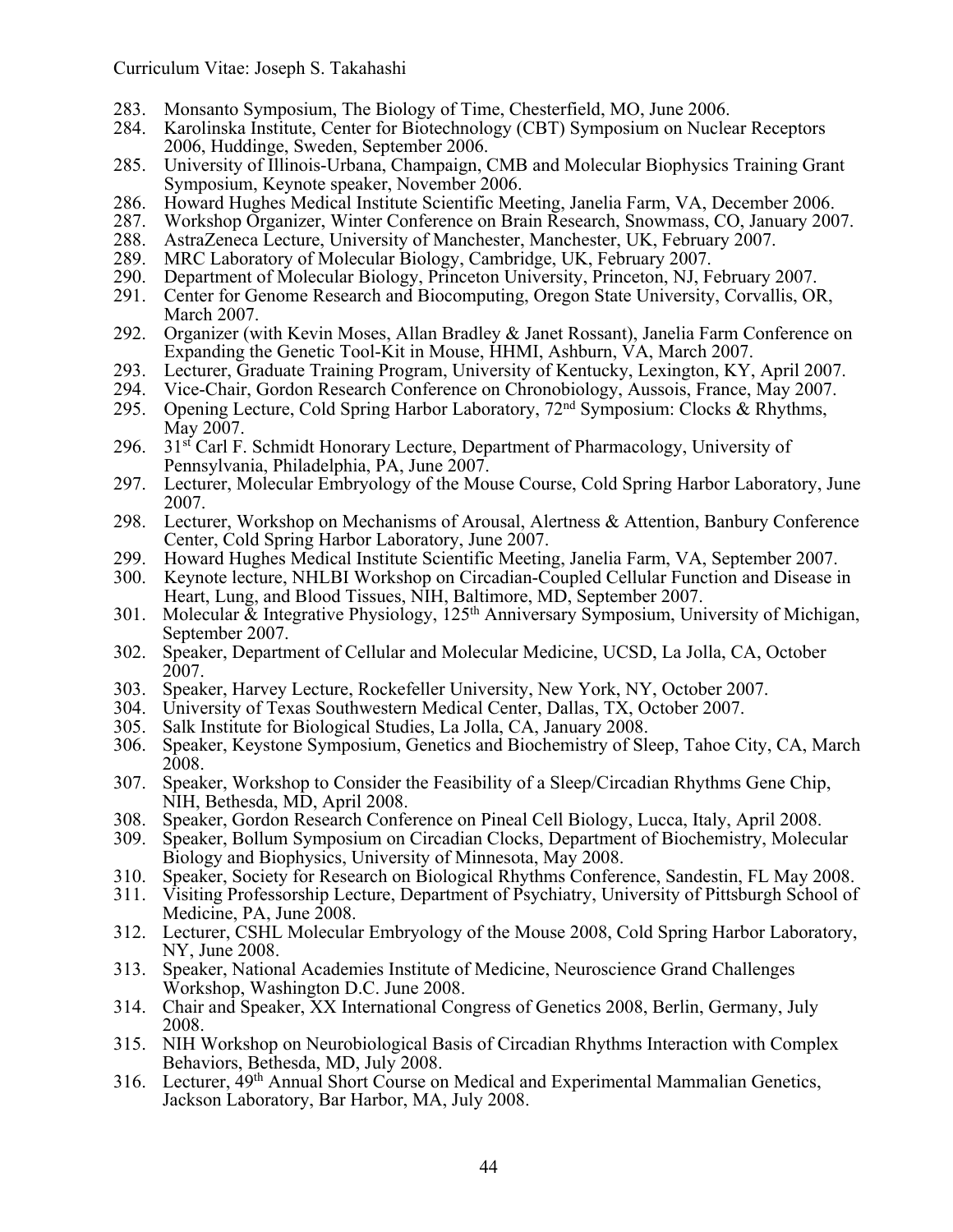- 317. Abbott State of the Art Lecture, American Thyroid Association 79th Annual Meeting, Chicago, IL, October 2008.
- 318. Neurobiology & Genetics of Sleep and its Disorders Symposium, Stanford University Medical School, Palo Alto, CA, December 2008.
- 319. Chair and Organizer, Central and peripheral clocks: Links to sleep and metabolism, 47<sup>th</sup> American College of Neuropsychopharmacology Meeting, Scottsdale, AZ, December 2008.
- 320. Joint Seminars in Neuroscience, UCLA Brain Research Institute, Los Angeles, CA, February 2009.
- 321. Keynote Address, Pennington Scientific Symposium, Circadian Biology & Sleep: Missing Links in Obesity and Metabolism? Baton Rouge, LA, April 2009.
- 322. Molecular Embryology of the Mouse Course, Cold Spring Harbor Laboratory, Cold Spring Harbor, NY, June 2009.
- 323. Board of Regents, University of Texas System, Austin, TX, July 2009.
- 324. Chair, Gordon Research Conference on Chronobiology, Salve Regina, Rhode Island, July 2009.
- 325. Lecture, Graduate School of Biomedical Sciences, Hiroshima University, Hiroshima, Japan, July 2009.
- 326. Special lecture, 36th International Union of Physiological Sciences 2009, Kyoto, Japan, August 2009.
- 327. Sapporo Symposium on Biological Rhythm, Sapporo, Japan, August 2009.
- 328. Plenary Lecture, XI Congress of the European Biological Rhythms Society, Strasbourg, France, August 2009.
- 329. Opening Speaker, Sanofi-Aventis Symposium on Circadian rhythm and clock genes: from molecular basis to therapeutic applications, Versailles, France, October 2009.
- 330. Speaker, Janelia Conference: Can new tools revolutionize understanding of hypothalamic neural circuits? October 2009.
- 331. WM Keck Center for Behavioral Biology distinguished lecture series, North Carolina State University, Raleigh, NC, November 2009.
- 332. Department of Pharmacology, UT Southwestern Medical Center, Dallas, TX, November 2009.
- 333. Speaker, President's Research Council, UT Southwestern Medical Center, Dallas, TX, January 2010.
- 334. Keynote Address, Nuclear Receptor Signaling Atlas (NURSA) annual meeting, Houston, TX, January 2010.
- 335. Plenary Lecture, NIDDK Workshop: Circadian Rhythms and Metabolic Disease, Bethesda, MD, April 2010.
- 336. NIH Wednesday Afternoon Lecture, National Institutes of Health, Bethesda, MD, May 2010.
- 337. NIA Workshop, Circadian Clocks and Their Role in Aging: Molecular Mechanisms, Bethesda, MD, June 2010.
- 338. Lecturer, Molecular Embryology of the Mouse Course, Cold Spring Harbor Laboratory, Cold Spring Harbor, NY, June 2010.
- 339. Speaker, UT Southwestern Obesity Alliance Seminar Series on Nutrition, Metabolism and Obesity, July 2010.
- 340. Speaker, NIH Sleep Disorders Research Advisory Board meeting, Bethesda, MD, August 2010.
- 341. Lecture, Center for Integrative Genomics (CIG), University of Lausanne, Switzerland, September 2010.
- 342. Life Sciences Seminar Series, Department of Molecular Biology, University of Geneva, Switzerland, September 2010.
- 343. Department of Genetics & Development, Columbia University Medical Center, New York, NY, October 2010.
- 344. Keynote Speaker, Genetics Symposium, Penn State College of Medicine, Hersey, PA, October 2010.
- 345. Symposium on Energy Metabolism, Department of Physiology and Biophysics, University of Sao Paulo, Brazil, October 2010.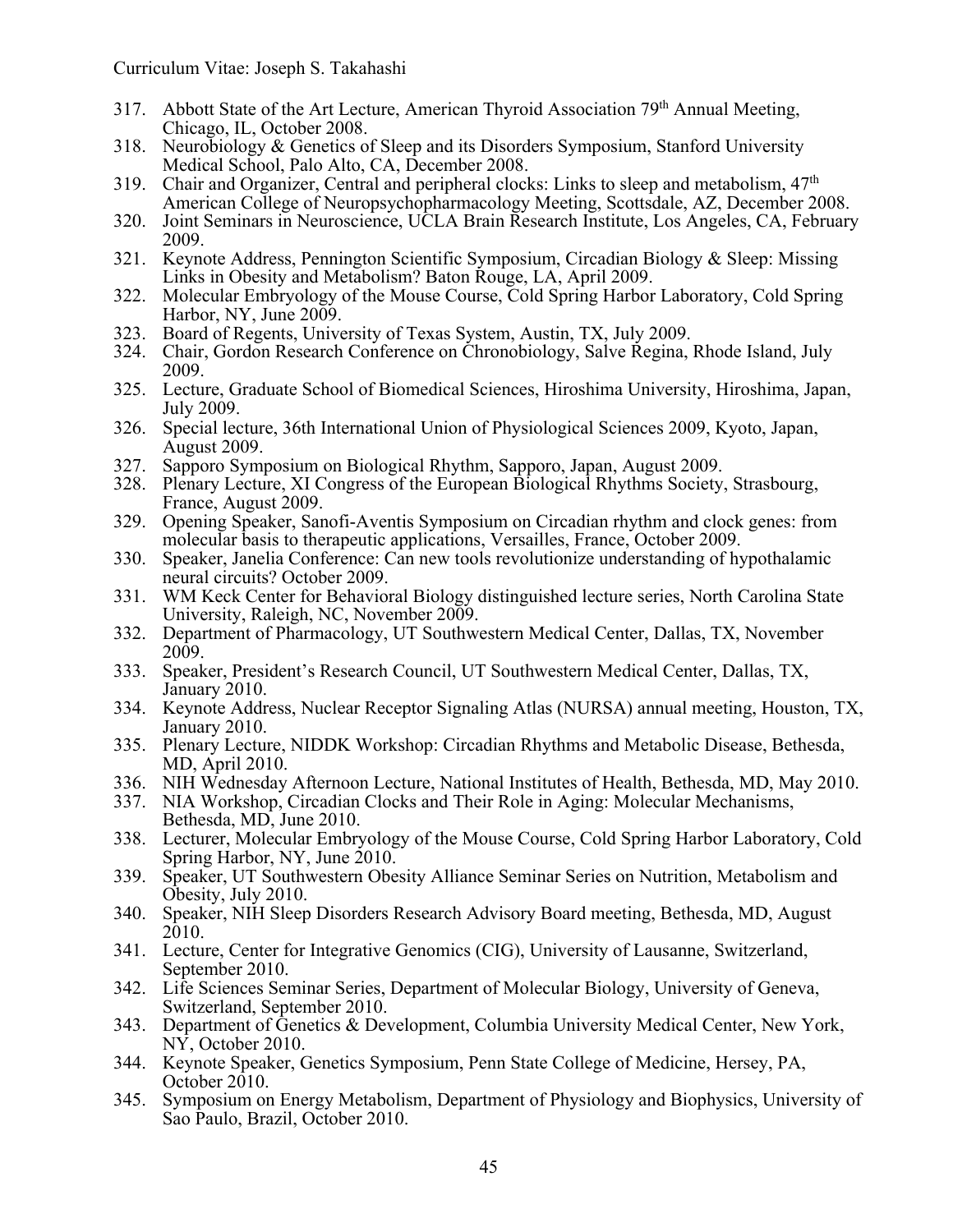- 346. Distinguished Lecture Series, Scripps Research Institute, Jupiter, FL, October 2010.
- 347. Howard Hughes Medical Institute Scientific Meeting, Chevy Chase, MD, November 2010.
- 348. Special Lecturer, Society for Neuroscience Annual Meeting, San Diego, CA, November 2010.
- 349. Keynote Speaker, Second International Conference on Cellular Dynamics and Chemical Biology, Laboratory of Division of Cellular Dynamics, University of Science & Technology of China, Hefei, China, November 2010.
- 350. Plenary Speaker, 13th Annual Cell and Molecular Biology Symposium, University of North Carolina, Chapel Hill, NC, January 2011.
- 351. UCSF Biomedical Sciences Seminar Series, San Francisco, CA, January 2011.
- 352. Workshop, Winter Conference on Brain Research, Keystone, Colorado, January 2011.
- 353. Speaker, Genetics Interest Group, University of Utah, Salt Lake City, UT, February 2011.
- 354. Speaker, Neuroscience Seminar, Caltech, Pasadena, CA, March 2011.
- 355. Speaker, Neurobiology Seminar Series, Waggoner Center, University of Texas, Austin , TX, April 2011.
- 356. Ruth K. Broad and Shepard Broad Foundation Seminar Series on Neurobiology and Disease, Department of Neurobiology, Duke University Medical Center, Durham, NC, April 2011.
- 357. John M. Brookhart Lecture, Department of Physiology and Pharmacology, Oregon Health & Science University, Portland. OR, May 2011.
- 358. Speaker, Gordon Research Conference on Chronobiology, Barga, Italy, June 2011.
- 359. Speaker, HHMI Alumni Dinner, UT Southwestern, Dallas, TX, June 2011.
- 360. Guest Lecturer, Center for Neuroscience, University of Pittsburgh, 25th Annual Retreat, Oglebay, WV, September 2011.
- 361. Speaker, The 32nd Naito Conference on Biological Basis of Mental Functions and Disorders, Yamanashi, Japan, October 2011.<br>Speaker, The 5th International Workshop on Cell Regulations in Division and Arrest,
- 362. Speaker, The 5th International Workshop on Cell Regulations in Division and Arrest, Okinawa Institute of Science and Technology (OIST), Okinawa, Japan, October 2011.
- 363. Plenary Lecture, Global Center of Excellence, Advanced Systems-Biology: Designing The Biological Function, Workshop on "Designing the Circadian Clock," Nagoya University, Nagoya, Japan, November 2011.
- 364. Co-Chair, NIH National Cancer Institute, Division of Cancer Biology, Circadian Clocks and Cancer Workshop, Rockville, MD, December 12, 2011. 365. Eliot B. Shoolman Visiting Professor Seminar, Harvard Reproductive Endocrine Sciences
- Center, Massachusetts General Hospital, Boston, MA, January 2012.
- 366. Speaker, Gordon Research Conference on Pineal Cell Biology, Galveston, TX, January 2012.
- 367. Speaker, Center for Chronobiology Symposium, UCSD, La Jolla, CA, February 2012.
- 368. Co-Organizer (with Erin O'Shea), Janelia Farm Conference: Circadian Clocks: Mechanisms, Coordination, and Physiology, Janelia Farm Research Campus, HHMI, March 2012.
- 369. Plenary Speaker, International Symposium, Frontiers in Behavioral Brain Science, Solving the Mystery of Sleep, Tokyo, Japan, March 2012.
- 370. Plenary Speaker, Leopoldina Symposium, The Circadian System: from Chronobiology to Chronomedicine, Frankfurt, Germany, March 2012.
- 371. Lecture, F.M. Kirby Neurobiology Center, Children's Hospital Boston, and Department of Neurobiology, Seminar Series, Harvard Medical School, April 2012.
- 372. Speaker, Max Planck Institute, Biology/Medicine Section, Exploratory Symposium: Biology of Sleep, Munich, Germany, May 2012.
- 373. Pittendrigh/Aschoff Plenary Lecture, Society for Research on Biological Rhythms, Sandestin, FL, May 2012.
- 374. Speaker, FENS Forum of Neuroscience, Symposium on Circuits of Motivation: Network Principles of the Hypothalamus, Barcelona, Spain, July 2012.
- 375. Howard Hughes Medical Institute Scientific Meeting, Janelia Farm, VA, September 2012.
- 376. Plenary Lecture, Japan Neuroscience Society 35th Annual Meeting: Neuro2012, Nagoya, Japan, September 2012.
- 377. University Lecture Series, UT Southwestern Medical Center, Dallas, TX, October 2012.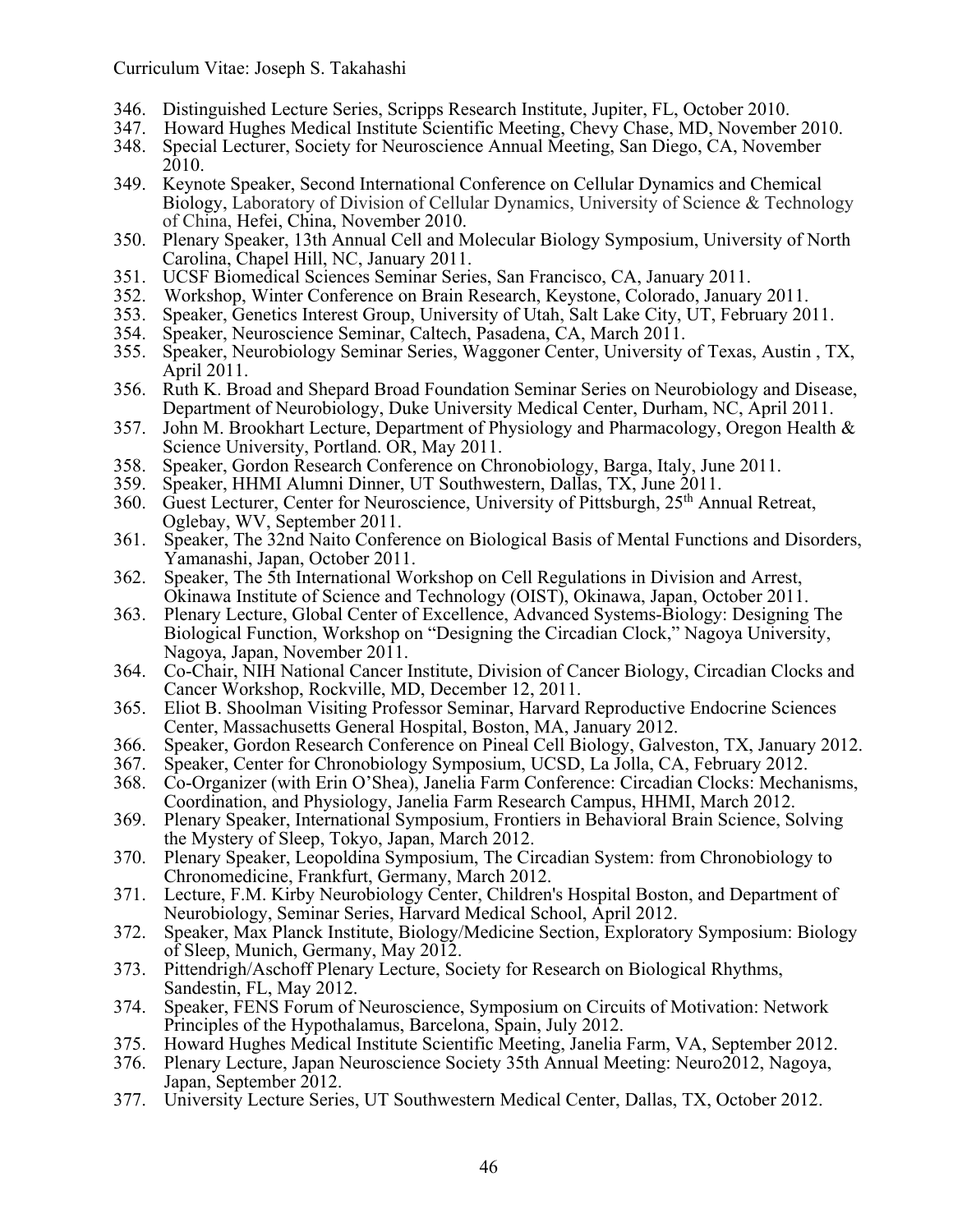- 378. Keynote Speaker, University of Texas Health Science Center at Houston, Annual Medical School Research Retreat, Houston, TX, October 2012.
- 379. PABMB Plenary Lecturer, Pan-American Association for Biochemistry and Molecular Biology, Argentine Society for Research in Biochemistry and Molecular Biology (SAIB), Mendoza, Argentina, October 2012.
- 380. Speaker, HiT Center Symposium on Human System Biology, Johns Hopkins University, Baltimore, MD, November 2012.
- 381. Panel Discussant, Links between Activity, Sleep and Mental Function: Translational Models, ACNP Annual Meeting, Hollywood, FL, December 2012.
- 382. Panel Speaker, Circadian rhythms and mood disorders: Clock genes and new treatment implications, ACNP Annual Meeting, Hollywood, FL, December 2012.
- 383. Molecular and Cellular Biology Seminar Series, The Scripps Research Institute, La Jolla, CA, January 2013.
- 384. Inaugural Symposium Speaker, UCLA Integrative Center for Neurogenetics, Los Angeles, CA, February 2013.
- 385. Speaker, Symposium on the role of circadian rhythms in sleep disorders and daily life, Southern Sleep Society Annual Meeting, Dallas, TX, March 2013.
- 386. Opening Plenary Speaker, 1<sup>st</sup> INSPIRE Meeting, What makes a good clock? Circadian clocks, brain function and development, Servier, Viareggio, Italy, March 2013.
- 387. Speaker, 1st Annual IIIS Symposium ~Solving the mystery of sleep~, World Premier International Research Center Initiative (WPI), International Institute for Integrative Sleep Medicine (IIIS), University of Tsukuba, Japan, March 2013.
- 388. WPI-IIIS Seminar, International Institute for Integrative Sleep Medicine (IIIS), University of Tsukuba, Japan, March 2013.
- 389. Co-organizer (with Garret FitzGerald) and speaker, 2013 Keystone Symposia on Molecular Clockworks and the Regulation of Cardio-Metabolic Function, Snowbird, Utah, April 2013.
- 390. Plenary Lecture, joint Human Genome organization HGM conference and International Congress of Genetics meeting, Singapore, April 2013.
- 391. Speaker, 1st Annual ITbM Symposium, World Premier International Research Center Initiative (WPI), Institute of Transformative Bio-Molecules (ITbM), Nagoya University, April 2013.
- 392. Plenary Lecture, 2013 Seoul International Congress of Endocrinology and Metabolism, Korean Endocrine Society, Seoul, Korea, May 2013.
- 393. Speaker, Symposium on Working Mechanisms of Body Clock, 2013 Seoul International Congress of Endocrinology and Metabolism, Seoul, Korea, May 2013.
- 394. Fourth Maurice B. Visscher Distinguished Lectureship, Department of Integrative Biology and Physiology, University of Minnesota Medical School, Minneapolis, MN, May 2013.
- 395. Seminar, National Institute on Drug Abuse, Intramural Research Program of NIDA Johns Hopkins Bayview Campus, Baltimore, MD, May 2013.
- 396. Keynote Speaker, Center for Sleep and Circadian Neurobiology Research Retreat, Perelman School of Medicine, University of Pennsylvania, Philadelphia, PA, May 2013.
- 397. Seminar, Instituto de Medicina Molecular, Lisbon, Portugal, June 2013.
- 398. Speaker, Gordon Research Conference on Chronobiology, Newport, RI, July 2013.<br>399. Speaker, National Space Biomedical Research Institute (NSBRI) Symposium, Gene
- 399. Speaker, National Space Biomedical Research Institute (NSBRI) Symposium, Genetics of Neurobehavioral Functions during the 12-Month ISS Mission (ISS12): Capitalizing on Discoveries in Circadian, Sleep and Stress Neurobiology, Houston, TX, August 2013.
- 400. Plenary Lecture, XII Congress of the European Biological Rhythms Society, Munich, Germany, August 2013.
- 401. Speaker, Symposium on Beyond Jet Lag: Targeting Aberrant Circadian Rhythm to Attack Diseases from Diabetes to Depression, 2013 American Chemical Society meeting, Indianapolis, IN, September 2013.
- 402. Speaker, Allen Institute for Brain Science, Annual Symposium: Open Questions in Neuroscience, Seattle, WA, September 2013.
- 403. Guest Speaker, Annual Retreat, Neuroscience Graduate Program, University of Southern California, Lake Arrowhead, CA, September 2013.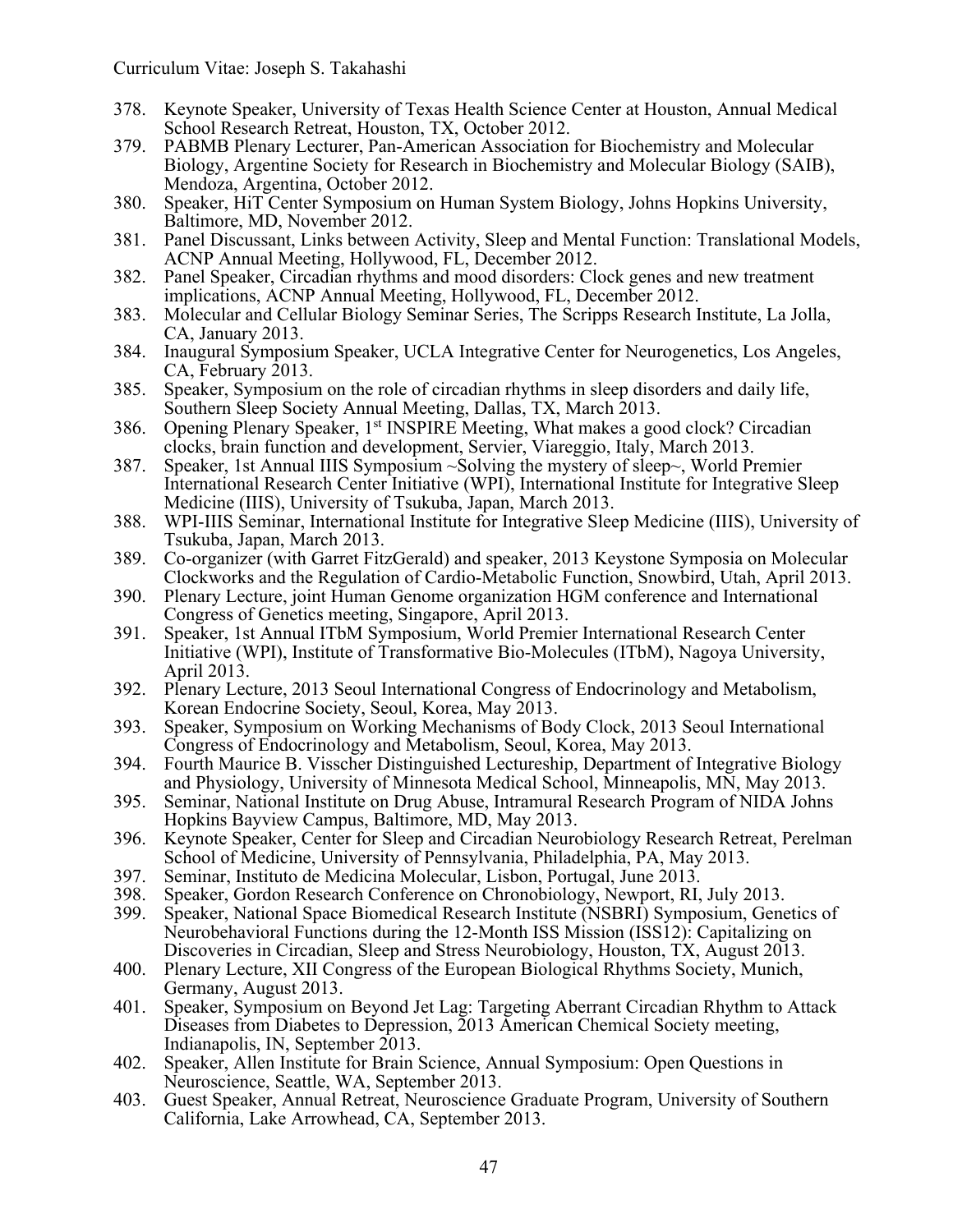- 404. Speaker, TEDxSMU 2013 Annual Conference, Dallas, TX, October 2013.
- 405. Speaker, Neuroscience Colloquium, Washington University School of Medicine, St. Louis, MO, October 2013.
- 406. Speaker, 2014 Keystone Symposia on Obesity: A Multisystems Perspective, Vancouver, Canada, January 2014.
- 407. Session Chair, 2nd IIIS International Symposium, Solving the mystery of sleep, Tsukuba, Japan, January 2014.
- 408. Speaker, 8th Annual Salk/Fondation Ipsen/Nature Symposium on Genes and Physiology, Salk Institute, La Jolla, CA, January 2014.
- 409. Speaker, UC Irvine Medical Scientist Training Program Distinguished Lecture Series, Irvine, CA, February 2014.
- 410. Speaker, 2014 Spring Genetics Colloquium, University of Wisconsin, Madison, WI, February 2014.
- 411. Molecular Medicine Graduate Student Speaker, Department of Neuroscience and Regenerative Medicine, Georgia Regents University, Augusta, GA, March 2014.
- 412. Session Chair, Genetics of Mood and Sleep Disorders, 2<sup>nd</sup> INSPIRE Meeting, What makes a good homeostat? Influencing circadian and sleep-wake regulation for prevention and intervention in mood and anxiety disorders, Servier, Viareggio, Italy, April 2014.
- 413. Keynote Speaker, George Washington Institute for Neuroscience Symposium, Washington, DC, May 2014.
- 414. Speaker, Symposium, The Impact of Circadian Disruption on Shift Workers: Healthcare and Disease, Montefiore Hospital, Albert Einstein College of Medicine, New York, May 2014.
- 415. Quastel Lecturship, Silberman Institute of Life Sciences, Hebrew University of Jerusalem, Israel, May 2014.
- 416. Speaker, Symposium on Rhythms in Biology, Center for Integrative Genomics, University of Lausanne, Switzerland, June 2014.
- 417. John Grace Lecture, A Public Lecture, The 24-hour clock in our DNA, Center for Integrative Genomics, University of Lausanne, Switzerland, June 2014.
- 418. Symposium Speaker, Society for Research on Biological Rhythms, Big Sky, Montana, June 2014.
- 419. Co-Chair and Speaker, Symposium on Psychiatric disorders, 24-hour circadian rhythms: Clock genes and new treatment implications, CINP International College of Neuropsychopharmacology World Congress, Vancouver, Canada, June 2014.
- 420. Seminar, Senior Seminar, Themes in Biology, Biology Department, Swarthmore College, Swarthmore, PA, September 2014.
- 421. Speaker, Fujihara Seminar, Homeodynamics in Clocks, Sleep and Metabolism, Tokyo and Izu, Japan, September 2014.
- 422. Speaker, Aging Sciences Symposium, Tsukuba Global Science Week, Tsukuba, Japan, September 2014.
- 423. Keynote Speaker, 8th Annual Case Cardiovascular Center Research Retreat, Case Western Reserve University School of Medicine, Hunting Valley, Ohio, October 2014.
- 424. Speaker, Symposium on Genetics of Sleep and Circadian Disorders, 64th Annual Meeting of the American Society of Human Genetics, San Diego, CA, October 2014.
- 425. Keynote Speaker, 6<sup>th</sup> Annual Penn Genetics Symposium, Department of Genetics, University of Pennsylvania, Philadelphia, PA, November 2014.
- 426. Speaker, Howard Hughes Medical Institute Scientific Meeting, Janelia Research Campus, Ashburn, VA, November 2014.
- 427. Speaker, Symposium on A time for metabolism and hormones, Foundation IPSEN, Paris, France, December 2014.
- 428. Speaker, Conference on Timelines in Biology, Weizmann Institute of Science, Tel Aviv, Israel, December 2014.
- 429. Speaker, Hunt-Curtis Frontiers in Neuroscience Seminar Series, Ohio State University, Columbus, Ohio, February 2015.
- 430. Distinguished Visiting Scholar, Virginia Tech Carilion Research Institute (VTCRI) in Roanoke, Virginia, February 2015.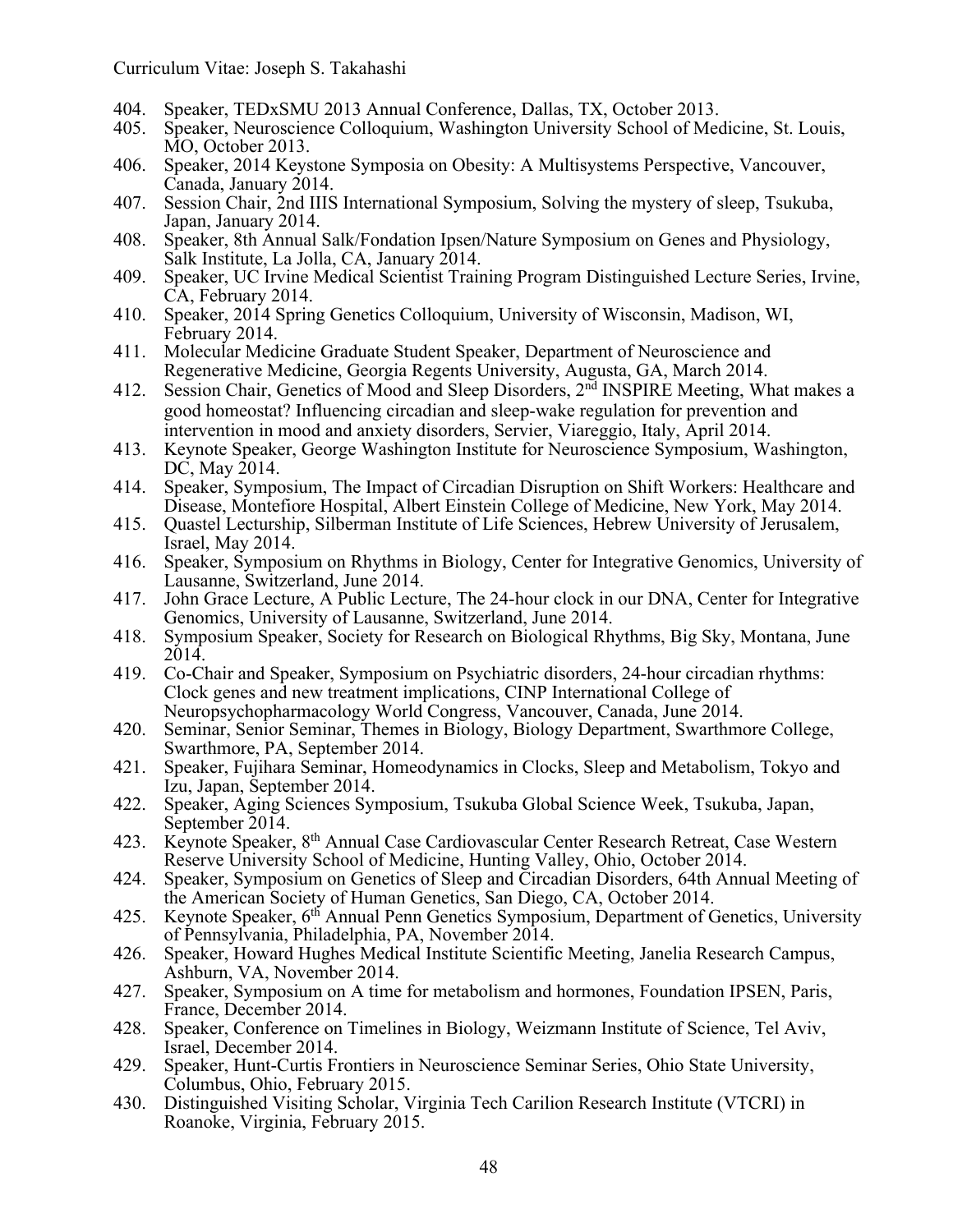- 431. Speaker, 16th Servier-IGIS (International Group on Insulin Secretion) Symposium on The Islet and Metabolism Keep Time, St Jean Cap Ferrat, France, April 2015.
- 432. Session Chair, Opening Plenary Lecture, 3<sup>rd</sup> INSPIRE Meeting, Circadian rhythms and glucose metabolism, Servier, Viareggio, Italy, April 2015.
- 433. Speaker, Symposium on Music and the Brain, 1<sup>st</sup> Soluna International Music and Arts Festival, Dallas Symphony, Perot Museum of Nature and Science, Dallas, TX, May 2015.
- 434. Seminar, Visual Sciences Seminar, Department of Ophthalmology, UT Southwestern, May 2015.
- 435. Session Chair, Klingenstein-Simons Fellows meeting, Simons Foundation, New York, May 2015.
- 436. Speaker, Gordon Research Conference on Chronobiology, Melia Golf Vichy Catalan Business & Convention Center, Girona, Costa Brava, Spain, June 2015.
- 437. Opening Keynote Lecture, 20th EASD (European Association for the Study of Diabetes)- Hagedorn Oxford Workshop on Metabolism and Circadian Rhythm, Keble College, Oxford University, Oxford, UK, August 2015.
- 438. Co-organizer (with Sydney Brenner, Amita Sehgal and Scott Sternson) and speaker, Janelia Conference on Hypothalamic Circuits for Control of Survival Behaviors, Janelia Research Campus, HHMI, September 2015.
- 439. Plenary Speaker, 36th Annual Meeting of Japan Society for the Study of Obesity, Nagoya, Japan, October 2015.
- 440. Co-organizer (with Russell Foster) and speaker, The Brain Conferences on The Neurobiology of Sleep and Circadian Rhythm, Copenhagen, Denmark, October 2015.
- 441. Co-organizer (with Han Wang, Carla Green, Michael Hastings, Hiroki Ueda) and keynote speaker, Cold Spring Harbor Asia Conference on Biological Rhythms, Suzhou, China, October 2015.
- 442. Speaker, symposium on Translation of Circadian Biology: Implications for the Clinic, University of Pennsylvania Perelman School of Medicine, Philadelphia, PA, November 2015.
- 443. Speaker, symposium on Circadian Rhythm and Aging in Cells, Mice, and People,<br>Gerontological Society of America 2015 Annual Meeting, Orlando, FL, November 2015.<br>444. Speaker, Center for Circadian Biology Symposium: Fro
- California San Diego, La Jolla, CA. February 2016.
- 445. Speaker, Molecular & Developmental Biology Seminar Series, Cincinnati Children's Hospital Research Foundation, Cincinnati, OH, March 2016.
- 446. Speaker, Center for Brain Science, Molecular and Cellular Biology Department, Harvard University, Cambridge, MA, March 2016.
- 447. Speaker, Texas Society for Circadian Biology and Medicine 2016 Meeting, Texas A&M University, College Station, TX, April 2016.
- 448. Speaker, Pioneers in Neuroscience Lecture Series, University at Buffalo, Buffalo, NY, April 2016.
- 449. Keynote Speaker, Trainee Professional Development Day, Society for Research on Biological Rhythms, Innisbrook Resort, Palm Harbor, Florida, May 2016.
- 450. Speaker, Symposium on Epigenetics and Transcription Networks in Circadian Clocks, Society for Research on Biological Rhythms, Innisbrook Resort, Palm Harbor, Florida, May 2016.
- 451. Speaker, WPI-IIIS Seminar, International Institute for Integrative Sleep Medicine (IIIS), University of Tsukuba, Japan, August 2016.
- 452. Speaker, Howard Hughes Medical Institute Scientific Meeting, Janelia Research Campus, Ashburn, VA, September 2016.
- 453. Speaker, Center for Chronobiology Inaugural Symposium, Cincinnati Children's Hospital, Cincinnati, OH, September 2016.
- 454. Program Highlight Speaker, National Advisory Council on Aging, National Institute on Aging, NIH, Bethesda, MD, September 2016.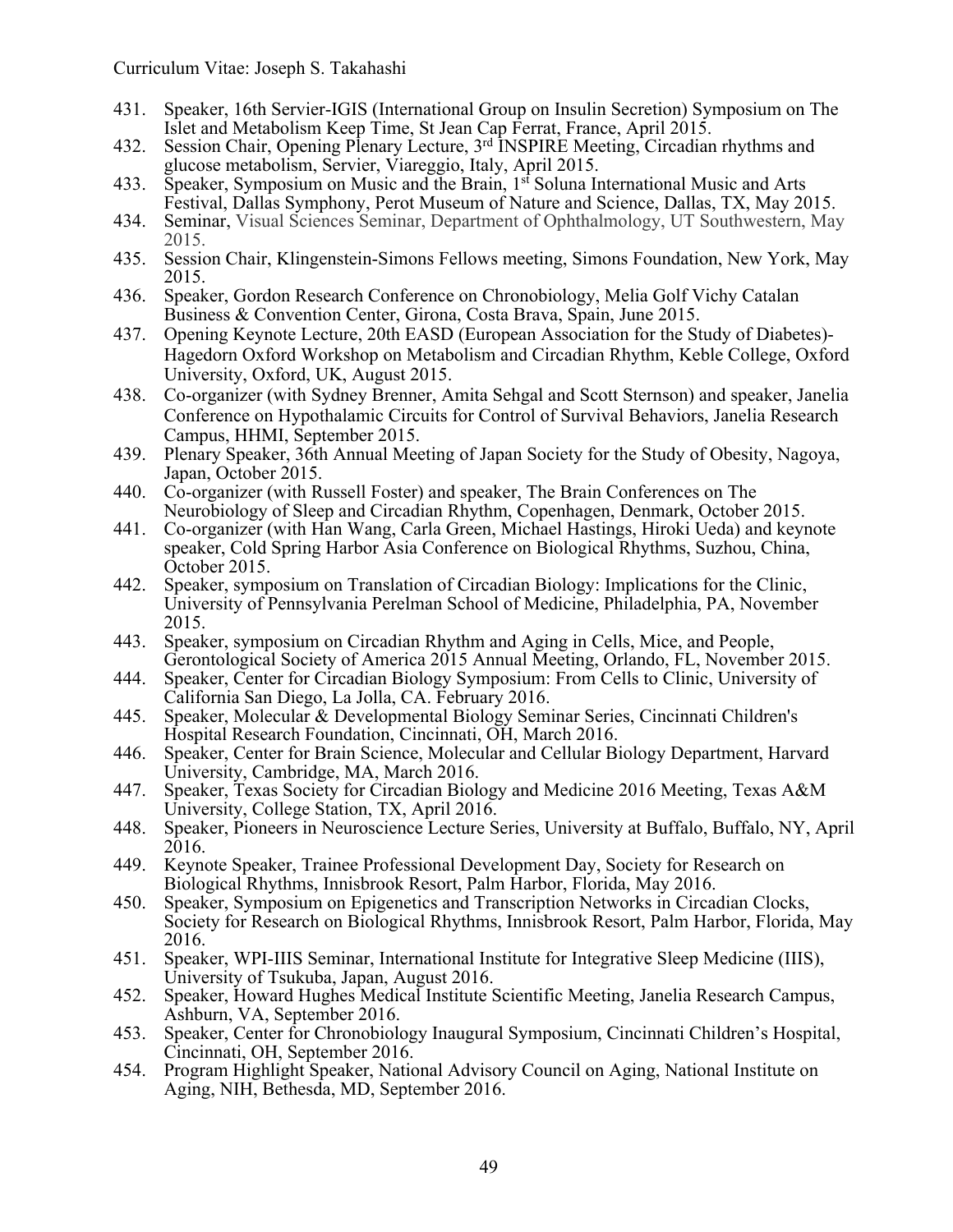- 455. Plenary Speaker, 62nd Annual International Meeting, Radiation Research Society, Big Island, Hawaii, October 2016.
- 456. Peter C. Farrell Prize in Sleep Medicine Lecture, Brigham and Women's Hospital, Harvard Medical School, Boston, MA, October 2016.
- 457. Speaker, Symposium on Molecular and Physiological Aspects of Diabetes Mellitus, Karolinska Institutet, Stockholm, Sweden, November 2016.
- 458. Keynote Speaker, Center for Translational Environmental Health Research, Symposium on Circadian Modulation of Environmental Response: Tick-Tox, College Station, TX, November 2016.
- 459. Speaker, Neuroscience Institute, Morehouse School of Medicine, Atlanta, GA, December 2016.
- 460. Speaker, Department of Biochemistry and Molecular Biology, University of Texas Health Science Center at Houston, Houston, TX, January 2017.
- 461. Speaker, The Solomon H. Snyder Department of Neuroscience, Johns Hopkins University School of Medicine, Baltimore, MD, February 2017.
- 462. Speaker, International Symposium on Biological Timing and Health Issues in the 21st Century, Department of Zoology, University of Delhi, Delhi IndoUS Center for Biological Timing, and Indian Society for Chronobiology, New Delhi, India, February 2017.
- 463. Co-Organizer (with Won Lee) and Speaker, Circadian and Sleep Medicine Symposium, Peter O'Donnell Jr. Brain Institute, UT Southwestern Medical Center, Dallas, TX, March 2017.
- 464. Speaker, James L. Voogt Lecture in Neuroendocrinology, The Institute for Reproductive Health and Regenerative Medicine, University of Kansas Medical Center, Kansas City, KS, March 2017.
- 465. Speaker, Department of Molecular, Cellular and Developmental Biology, University of Michigan, Ann Arbor, MI, March 2017.
- 466. Speaker, Kresge Hearing Research Institute, University of Michigan Medical School, Ann Arbor, MI, April 2017.
- 467. Speaker, Department of Pharmacology Seminar Series, University of California, San Diego, La Jolla, CA, May 2017.
- 468. Speaker, Gordon Research Conference on Chronobiology, Stoweflake Conference Center, Stowe, VT, July 2017.
- 469. Speaker, Department of Physiology, Center for Neuroendocrinology, University of Otago, Dunedin, New Zealand, September 2017.
- 470. Plenary Speaker, New Zealand Medical Sciences Congress 2017, Queenstown, New Zealand, September 2017.
- 471. Speaker, Brain and Mind Centre, University of Sydney, Sydney, Australia, September 2017.
- 472. Speaker, Department of Cellular and Integrative Physiology, University of Texas Health San Antonio, San Antonio, TX, September 2017.
- 473. Speaker, National Cancer Institute, Division of Cancer Treatment & Diagnosis, Workshop on "State of the Science: Circadian Rhythm and Chronomedicine for Cancer and Other Diseases in the Era of Precision Medicine," NCI Shady Grove Campus, Rockville, MD, September 2017.
- 474. Speaker, Venetian Institute of Molecular Medicine, University of Padova, Padova, Italy, October 2017.
- 475. Opening Speaker, Fifth International Experimental Biology and Medicine Conference, Rijeka, Croatia, October 2017.
- 476. Sinauer Associates/OUP Distinguished Scientist Lecture, University of Massachusetts, Amherst, MA, October 2017.
- 477. Speaker, Institute for Translational Medicine and Therapeutics 12<sup>th</sup> Annual International Symposium, Perelman School of Medicine, University of Pennsylvania, Philadelphia, PA, October 2017.
- 478. Special Lecture, Society for Neuroscience, Annual Meeting, Washington, DC, November 2017.
- 479. Keynote Address, XIV Latin American Symposium on Chronobiology, Valparaiso, Chile, November 2017.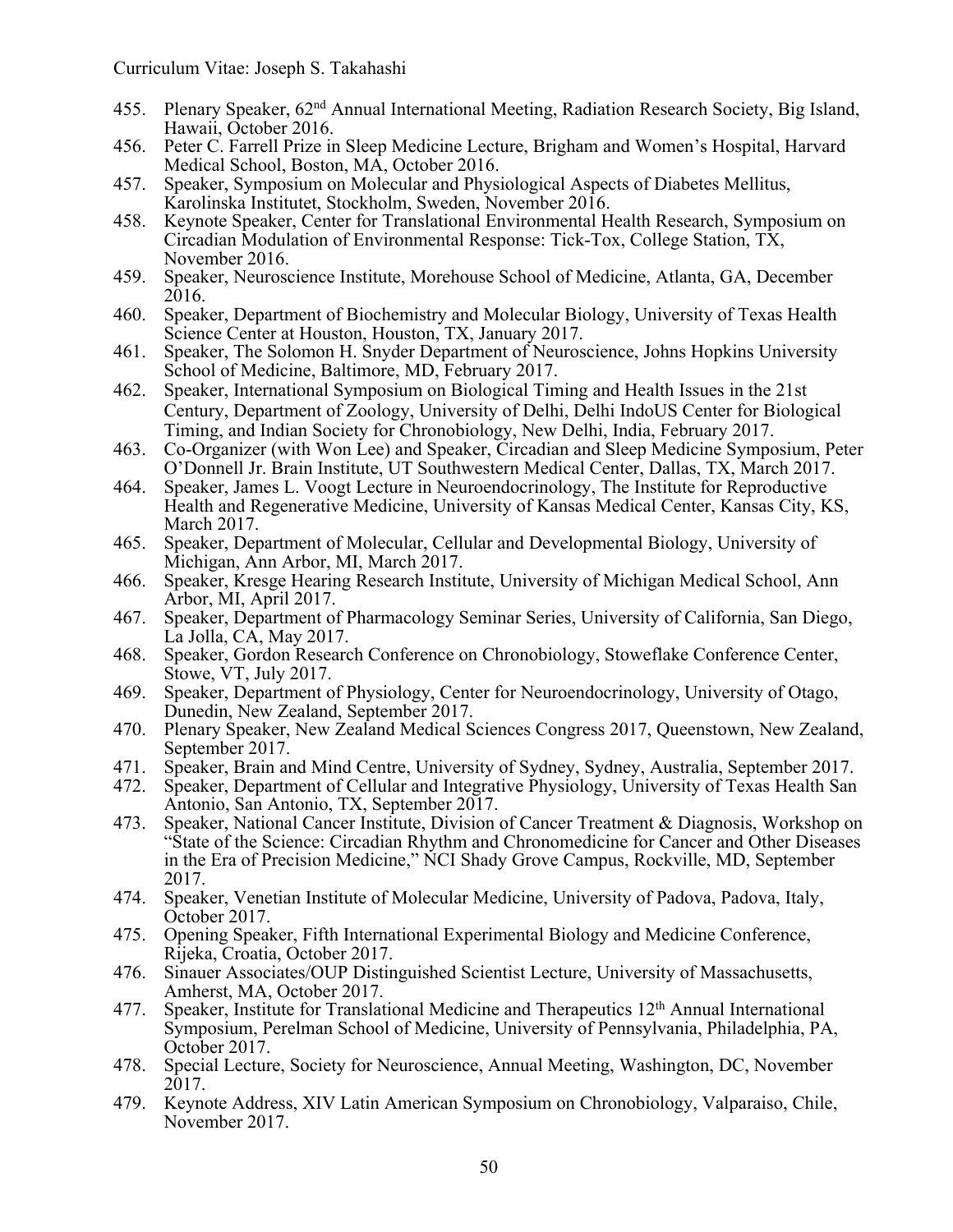- 480. Speaker, ACNP Panel, American College of Neuropsychopharmacology 56th Annual Meeting, Palm Desert, CA, December 2017.
- 481. Chair, Panel on Circadian Clocks in Biology and Medicine: Central Control of Peripheral Oscillator Function, Winter Conference on Brain Research, Whistler, B.C., January 2018.
- 482. Distinguished Guest Lecture, Department of Molecular and Cellular Biology, Baylor College of Medicine, Houston, TX, February 2018.
- 483. Speaker, Keystone Symposium on Endoderm Development and Disease: Cross-Organ Comparison and Interplay, Taos, NM, March 2018.
- 484. Speaker, Department of Biology, University of Virginia, Charlottesville, VA, March 2018.
- 485. Speaker, National Institute of Biological Sciences, Beijing, China, April 2018.
- 486. Speaker, McGovern Brain Research Institute, Peking University, Beijing, China, April 2018.
- 487. Keynote Speaker, 2018 National Conference of Chinese Society for Cell Biology, Nanjing, China, April 2018.
- 488. Speaker, 34th International Forum on Frontiers of Neuroscience, Institute of Neuroscience, Chinese Academy of Sciences, Shanghai, China, April 2018.
- 489. Speaker, ARVO Symposium on Ocular and Systemic Circadian Rhythms: Implications for Vision Research, ARVO 2018 Annual Meeting, Honolulu, HI, April 2018.
- 490. Plenary Lecture, Society of Biological Psychiatry 73<sup>rd</sup> Annual Meeting, New York, NY, May 2018.
- 491. Master of Ceremonies, A Celebration of the 2017 Nobel Prize, Society for Research on Biological Rhythms, Amelia Island, FL, May 2018.
- 492. Speaker, Sleep Grand Rounds, Division of Sleep Medicine, Dept of Psychiatry and Behavioral Sciences, Stanford University School of Medicine, June 2018.
- 493. Speaker, Circadian Rhythm Workshop: Insights in Biological Pathways and Therapeutic Opportunities, Internal Medicine Research Unit, Metabolic Diseases, Pfizer, Inc., Cambridge, MA, June 2018.
- 494. Keynote Speaker, MCW Research Day, Medical College of Wisconsin, Milwaukee, WI, September 2018.
- 495. Speaker, 2018 International Symposium on Epigenetic Control and Cellular Plasticity, UC Irvine Center for Epigenetics & Metabolism, Irvine, CA, October 2018.
- 496. Keynote speaker, UT Southwestern in Space Symposium, UT Southwestern, Dallas, TX, October 2018.
- 497. Speaker, Centre for Biological Timing, School of Medicine, University of Manchester, Manchester, UK, November 2018.
- 498. Plenary Speaker, Transatlantic Medal Lecture, Society for Endocrinology, Glasgow, Scotland, UK, November 2018.
- 499. Program Chair, TAMEST 2019 Annual Conference, Neuroscience & Brain Health, Horseshoe Bay, TX, January 2019.
- 500. Luminary Speaker, Advances in Sleep and Circadian Science Conference, Sleep Research Society, Clearwater, FL, February 2019.
- 501. Speaker, Symposium on From Cells to Clinic, UC San Diego Center for Circadian Biology, La Jolla, CA, February 2019.
- 502. Speaker, Metabolism Day, Novo Nordisk Foundation Center for Basic Metabolic Research, University of Copenhagen, Copenhagen, Denmark, March 2019.
- 503. Speaker, 2019 Texas Society for Circadian Biology and Medicine meeting, Texas A&M, College Station, TX, April 2019.
- 504. 2019 Thomas Willis Lecture, Nuffield Department of Clinical Neurosciences, University of Oxford, Oxford, England, May 2019.
- 505. Keynote lecture, World Congress on The Basic Science of Exercise, Circadian Rhythms and Sleep, American College of Sports Medicine, Orlando, FL, May 2019.
- 506. Speaker, Gordon Research Conference on Chronobiology, Castelldefels, Spain, June 2019.
- 507. Keynote Lecture, IBRO World Congress 2019, Daegu, Republic of Korea, September 2019.
- 508. Seminar, Division of Integrative Biosciences & Biotechnology, Pohang University of Science & Technology (POSTECH), Pohang, Korea, September 2019.
- 509. Seminar, Calico Life Sciences LLC, South San Francisco, October 2019.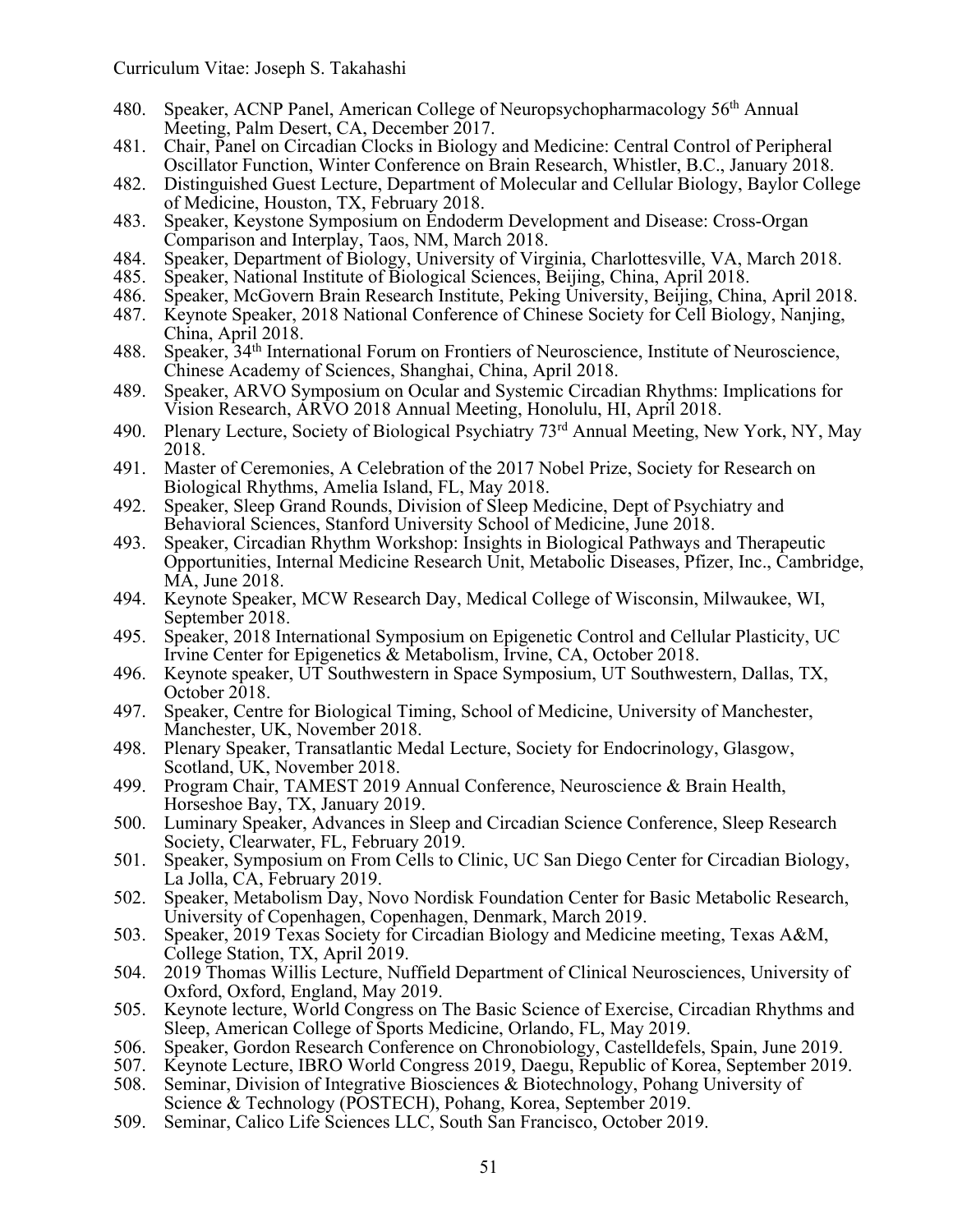- 510. Peter and Patricia Gruber Lecture, The Gruber Foundation, Society for Neuroscience Annual Meeting, Chicago, IL, October 2019.
- 511. Circadian Keynote Lecture, 2019 Activated Egg Symposium, "Circadian Rhythms & Early Development," Bedford Research Foundation, Boston, MA, November 2019.
- 512. Speaker, Distinguished Lecture Series, Duke University Program in Genetics & Genomics, Duke University, Durham, NC, November 2019.
- 513. Seminar, Molecular and Cellular Neuroscience Graduate Program at MIT, Boston, MA, February 2020.
- 514. Speaker, Howard Hughes Medical Institute Scientific Meeting, Janelia Research Campus, Ashburn, VA, February 2020.
- 515. Speaker, University of Colorado Boulder, Sleep and Circadian Summer School, virtual conference, August 2020.
- 516. Plenary Speaker, Japanese Society for Chronobiology, online meeting, Japan, September 2020.
- 517. Plenary Lecture, 2020 International Conference: Korean Society for Molecular and Cellular Biology, Korea, October 2020.
- 518. Speaker, Cooper Clinic, CME lecture, Dallas, Texas, October 2020.<br>519. Speaker, Circle of Friends, Lunch & Learn Virtual Event, UT South
- 519. Speaker, Circle of Friends, Lunch & Learn Virtual Event, UT Southwestern, October 2020.
- 520. Speaker, Frontiers in Circadian Medicine, New York Academy of Sciences, Webinar, November 2020.
- 521. Speaker, visiting scholar lecture series entitled "CNS Malignancies: From Basic Biology to Clinical Applications" Neuro-Oncology Branch, NCI, NIH, Bethesda, March 2021.
- 522. Speaker, Aging Institute Research Seminar Series, University of Pittsburgh and UPMC, virtual, April 2021.
- 523. Distinguished Speaker Lecture, Nutritional Sciences Graduate Student Association, virtual, University of Texas at Austin, April 2021.
- 524. Opening Speaker, LXXXV Cold Spring Harbor Symposium: Biological Time Keeping, virtual, June 2021.
- 525. Keynote Lecture and Co-Organizer, Impacts of Sleep and Circadian Biology on Alzheimer's Disease and Aging: A Focus on Genetics and Genomics, The Jackson Laboratory, Bar Harbor, Maine, in person, October 2021.
- 526. Opening Speaker, Virtual Workshop Toward Precision Medicine: Circadian Rhythm of Blood Pressure and Chronotherapy for Hypertension, National Heart, Lung, and Blood Institute, NIH, October 2021.
- 527. Speaker, Virtual Science Meeting Cellular and Organismal Physiology, Howard Hughes Medical Institute Scientific Meeting, March 2022. 528. Neuroscience Journal Club lecture, The M.R. Bauer Foundation Colloquium, Brandeis
- University, Waltham, MA, March 2022.
- 529. Distinguished Lecturer, The M.R. Bauer Foundation Colloquium, Brandeis University, Waltham, MA, March 2022.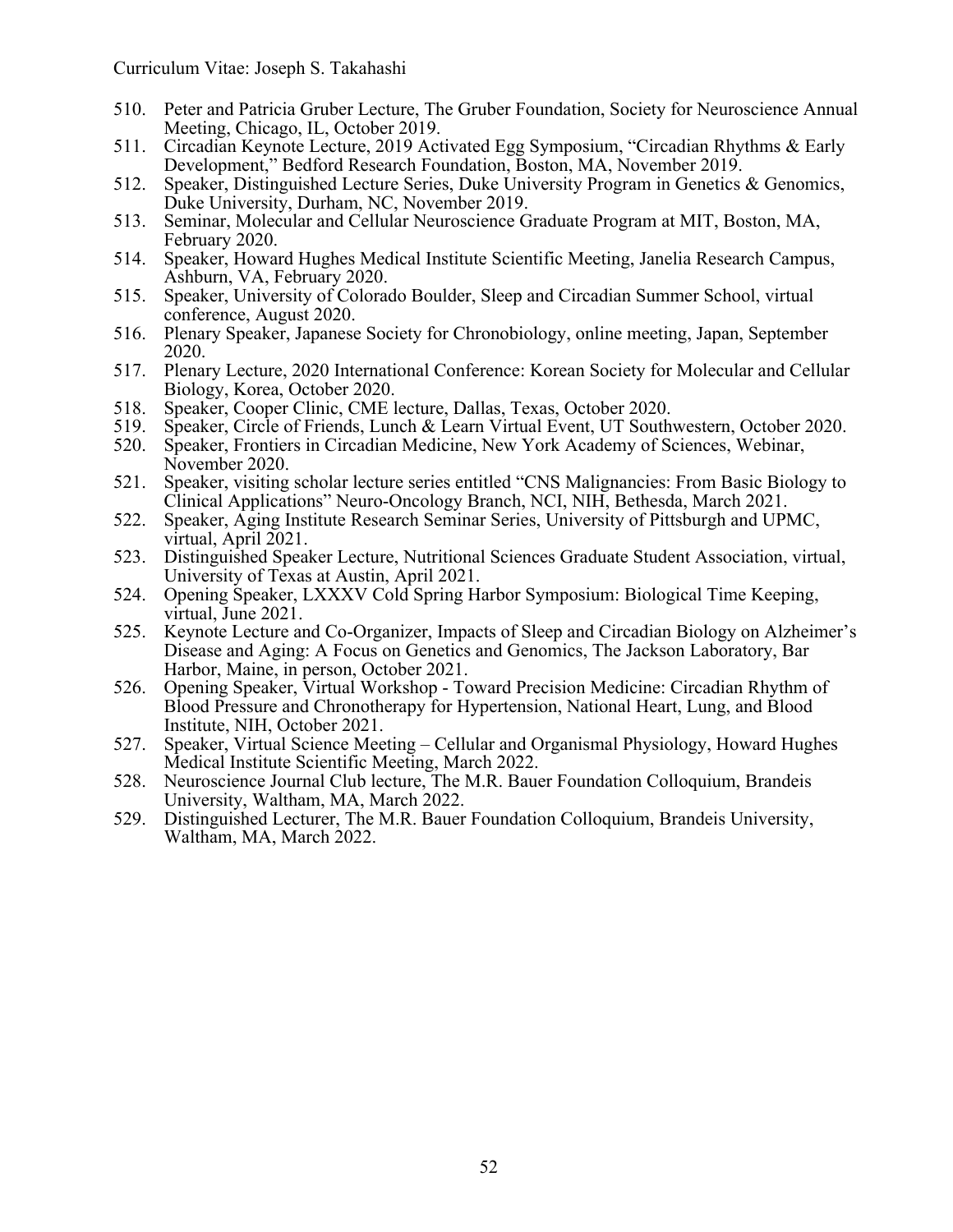## **GRANT SUPPORT:**

### **Current Research Grants**

- *Howard Hughes Medical Institute, Investigator Award*, J.S. Takahashi, renewed for five years, 7/01/97-10/31/2023. This award covers the full salary and benefits of J.S. Takahashi, four postdoctoral associates, three research technicians and one administrative assistant. A supply budget for seven positions and animal care is also provided.
- *NIH R01 NS103422, Sleep and Functional Genomics of Synaptic Modulation,* R.W. Greene, PD/PI. J.S. Takahashi Co-Investigator, 08/01/2017-04/30/2022.
- *NIH T32 HL139438*, *The Cellular and Systems Biology of Sleep and Circadian Rhythms Training Program, R.W. Greene, (MPI), J.S. Takahashi, MPI.* 07/01/2018-06/30/2023.
- *NIH R01 NS106657, Cell-type-specific analysis of the suprachiasmatic nucleus,* J.S. Takahashi, PD/PI. 09/25/2017-07/31/2022.
- *NIH R01 NS114527, Neural circuitry and functional significance of extra-SCN pacemakers,* S. Yamazaki, PD/PI, J.S. Takahashi, Co-Investigator. 09/25/2017-07/31/2022.
- *A.L. Chilton Foundation, Small Molecule Modulators of the Circadian Clock in Mammals*, J.S. Takahashi, PI. 06/19/2018-03/31/2021.
- *NIH R01 DC020333*, *Genetic Basis of Vocal Learning,* T. Roberts, MPI, J.S. Takahashi, MPI, F.K. Hamra, MPI. 09/27/2021 – 08/31/2026.
- *NIH R56 AG072736, Circadian Rhythms and Lifespan*, J.S. Takahashi, MPI, Carla Green, MPI. 09/30/2021-08/31/2022.
- *Milky Way Research Foundation MWRF210823, Enhancing the Circadian Molecular Clock to Rescue Aging*, J.S. Takahashi, PI, Carla Green, Co-PI. 09/01/2021-08/31/2024.

## **Pending**

*NIH R01 MH119200, Functional characterization of CLOCK in the neocortex*, G. Konopka, MPI, J.S. Takahashi, MPI. 7/01/2020 – 6/30/2025.

#### **Completed Research Support (in past three years)**

*NIH R01 AG045795, Transcriptional Architecture and Chromatin Landscape of Circadian Clocks in Aging Tissue*, J.S. Takahashi, MPI, Carla Green, MPI. 08/01/2013-05/31/2019.

## **Previous Grant Support**

*Searle Foundation Leadership Fund for the Life Sciences*, period of support 7/1/83 - 6/30/85.

- *Alfred P. Sloan Research Fellowship in Neuroscience*, Alfred P. Sloan Foundation, grant no. SLN FDN BR-2366, period of support 9/16/83 - 9/15/85.
- *NIMH R01 MH39592-03*, Cellular Analysis of Vertebrate Circadian Pacemakers. J.S. Takahashi, P.I. 9/1/84 - 8/31/87.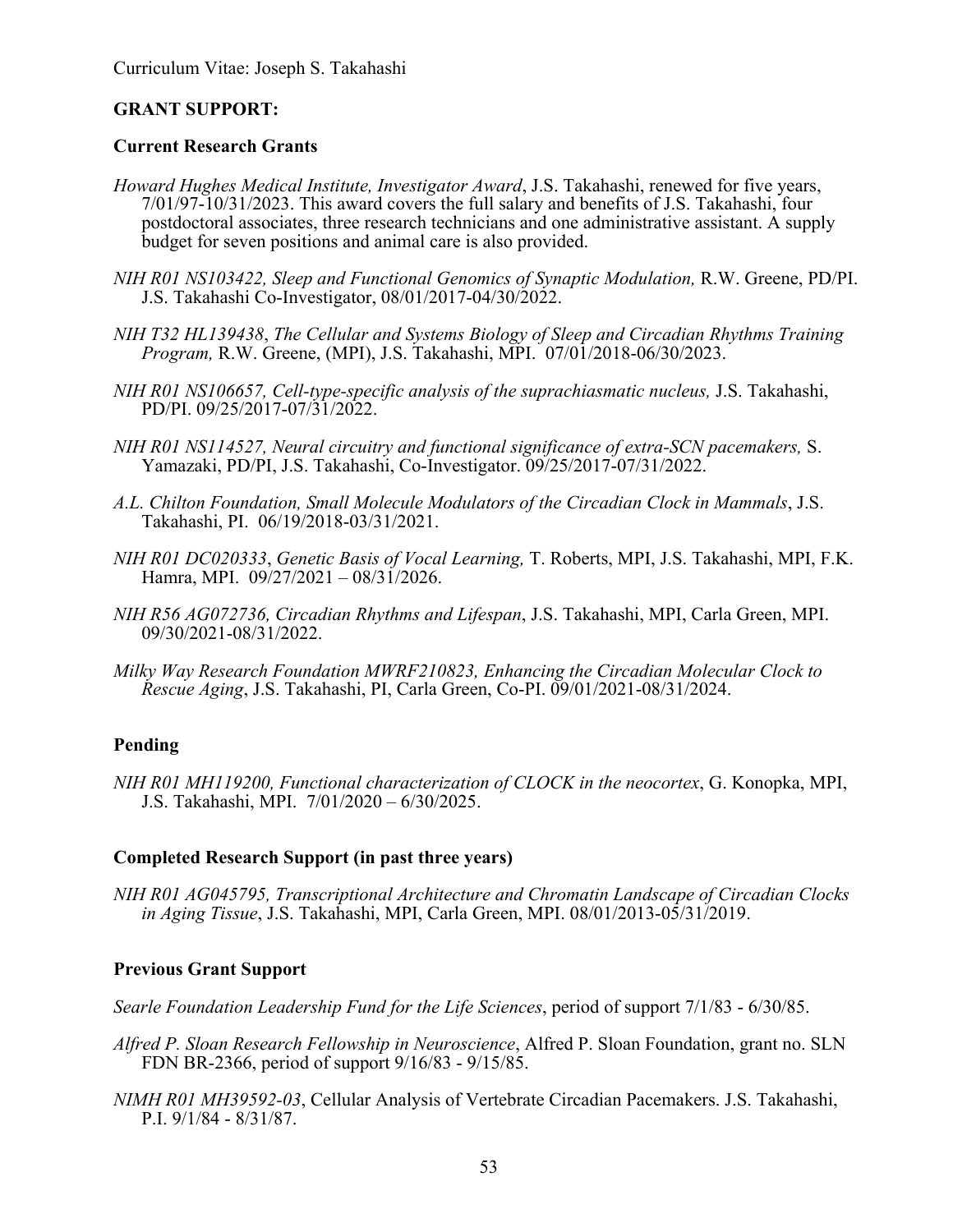- *1985 Searle Scholars Program Fellowship*, No. 85-H-107. The Chicago Community Trust. J.S. Takahashi, P.I. 7/1/85 - 6/30/88.
- *NIMH F32 MH09466-02*, NRSA Postdoctoral Fellowship, Barbara L. Pratt (Sponsor, J.S. Takahashi), Adrenergic Control of Melatonin Synthesis, 8/1/86 - 7/31/88.
- *Upjohn Company Protocol #0157*, Proposed experiments to examine the effects of triazolam on the mammalian circadian system. F.W. Turek and J.S. Takahashi, Co-investigators. 12/15/87 - 12/14/88.
- *NIMH F31 MH09465-03*, NRSA Predoctoral Fellowship, Linda M. Robertson (Sponsor, J.S. Takahashi), Photic Entrainment of a Cellular Circadian System, 9/1/86 - 8/31/89.
- *NIH R01 DK38607-03*, Characterization of Melatonin Receptors in Brain. M.L. Dubocovich, P.I., J.S. Takahashi, Co-P.I. 4/1/87 - 3/31/90.
- *NIMH F31 MH09572-03,* NRSA Predoctoral Fellowship, Selene S. Nikaido (Sponsor, J.S. Takahashi), Cyclic Nucleotide Control of Avian Circadian Oscillator. 9/1/87 - 8/31/90.
- *NIH F32 EY06167-02,* NRSA Postdoctoral Fellowship, Mary E. Pierce (Sponsor, J.S. Takahashi), Regulation of Melatonin in Retinal Cell Culture, 12/15/88 - 12/14/90.
- *NSF DCB-8451642*, 1985 Presidential Young Investigator Award. J.S. Takahashi, P.I. 8/1/85 1/31/91.
- *NIMH R13 MH46738-01*, Conference Grant: Society for Research on Biological Rhythms, F.W. Turek, P.I., J.S. Takahashi, Co-P.I. 6/1/90 - 5/31/91.
- *NIH S15 HD27646-01,* Small Instrumentation Grant: Direct Quantification Systems Using Phosphoimaging. R.I. Morimoto, P.I., J.S. Takahashi, Co-P.I. 8/1/90 - 7/31/91.
- *NIMH F31 MH09929-02*, NRSA Predoctoral Fellowship, Jina Janavs (Sponsor, J.S. Takahashi), Regulation of Melatonin in Y79 Retinoblastoma Cells, 10/1/89 - 9/30/92.
- *NIMH R01 MH41211-03*, Circadian Rhythms in Mammals: Role of Protein Synthesis. F.W. Turek, P.I., J.S. Takahashi and S.I. Inouye, Co-P.I. 4/1/87 8/31/92.
- *NIH P01 HD21921-03*, Program Project Grant, Follicle Stimulating Hormone: Control and Action. N.B. Schwartz, Program Director:, F. Turek, P.I., J.S. Takahashi and J. Levine, Co-P.I. Photoperiodic Control of FSH Secretion. 8/1/87 - 11/30/92.
- *Higher Education Cooperation Act Grant,* Science and Technology Center in Biological Timing, F.W. Turek, P.I., J.S. Takahashi, Co-P.I. 9/1/91 - 8/31/92.
- *NIH T32 HD07068-15,* Training Grant in Reproductive Biology, Director: F.W. Turek, period of support 7/1/88 - 6/30/93. Preceptors: Goldberg, Hunzicker-Dunn, Klein, Levine, Linzer, Mayo, Schwartz, Takahashi, Turek.
- *NIH T32 NS07223-10,* Training Grant in Sensory Physiology and Psychophysics, Director: A. Farbman, period of support 7/1/87 - 6/30/92. Preceptors: Dallos, Enroth-Cugell, Farbman, Ferster, Linsenmeier, Peterson, Pinto, Rosenfeld, Segraves, Siegel, Takahashi, Troy.
- *NIMH R37 MH39592-08*, Cellular Analysis of a Vertebrate Circadian Pacemaker. J.S. Takahashi, P.I. 12/1/87 - 12/31/92.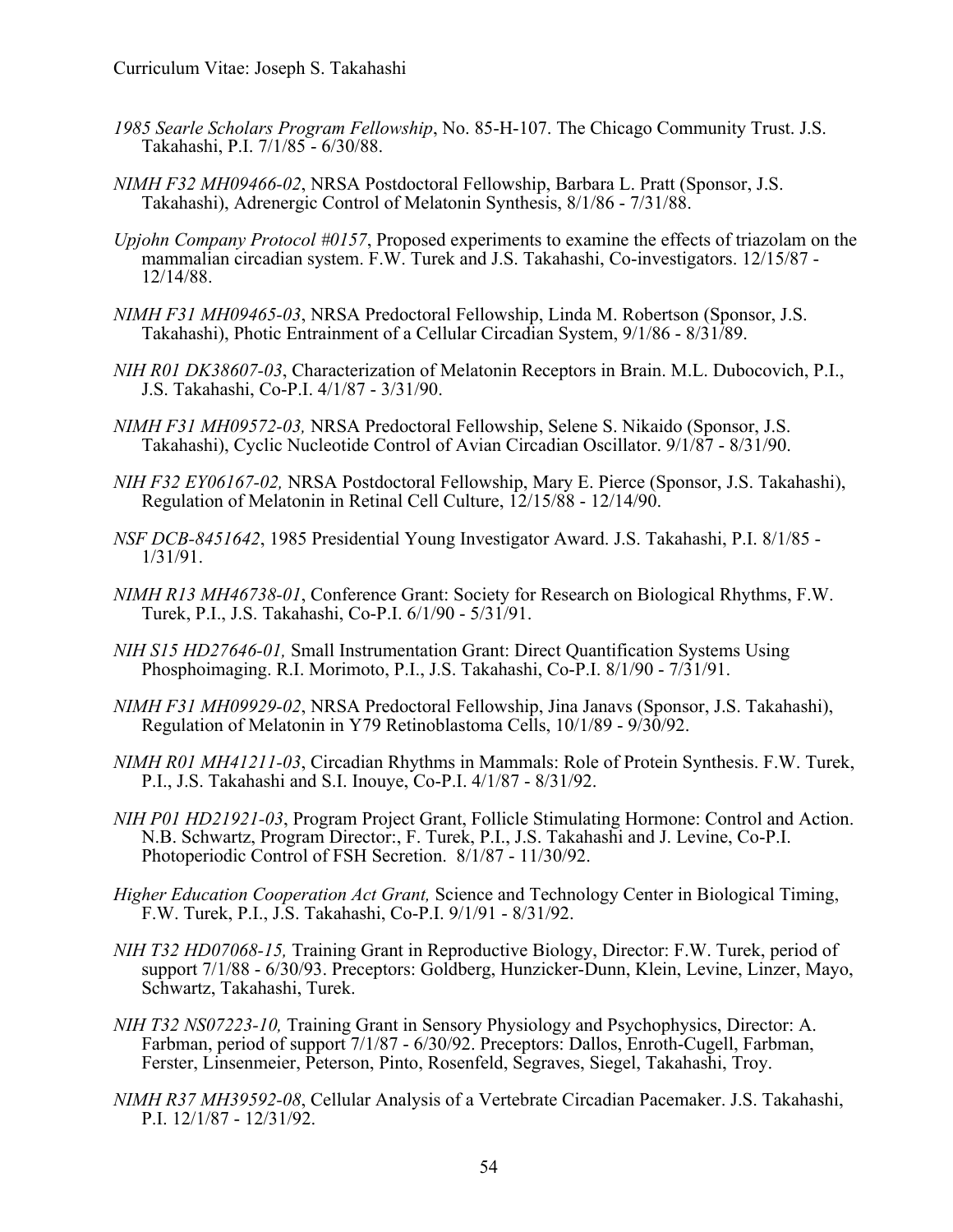- *MacArthur Foundation,* Mental Health Research Network I, Identification of Circadian Clock Mutants in the Mouse, J.S. Takahashi, P.I., F.W. Turek, Co-I., L.H. Pinto, Co-I., 6/1/92 - 5/31/93.
- *NIH T32 GM08061-10,* Cellular and Molecular Basis of Disease Training Program, Director: J.D. Engel, period of support 7/1/88 - 6/30/93. Preceptors consist of 47 faculty on both the Evanston and Chicago campuses.
- *NIH T32 NS07140-10,* Training Grant in Cellular and Molecular Neuroscience, Director: T. Narahashi, period of support 7/1/88 - 6/30/93. Preceptors: Dubocovich, Farbman, Klein, Lipton, MacDonald, Paterson, Silinsky, Takahashi, Ten Eick, Yeh.
- *NSF DIR-8920162*, Science and Technology Center in Biological Timing, G.D. Block, P.I., University of Virginia. Consortium with Northwestern University and Rockefeller University. F.W. Turek, P.I., J.S. Takahashi, Co-P.I., of Northwestern component of consortium proposal. Period of support: 2/1/91 - 1/31/94.
- *NIMH F32 MH10225-02,* NRSA Postdoctoral Fellowship, Marianna Max (Sponsor, J.S. Takahashi), Circadian Function in Immortalized Chick Pineal Cells, 6/27/92 - 6/26/94.
- *NIMH F31 MH10241-02* NRSA Predoctoral Fellowship, Jon Kornhauser (Sponsor, J.S. Takahashi), Photic and Circadian Regulation of SCN Gene Expression, 9/25/92-9/24/94.
- *NIH R01 EY08467-05,* Melatonin Synthesis in Retinal and Retinoblastoma Cells, J.S. Takahashi, P.I. 1/1/90 - 12/31/95.
- *NIMH F30 MH10189-03*, NRSA Predoctoral M.D./Ph.D. Fellowship, Jose C. Florez (Sponsor, J.S. Takahashi), Circadian and Light-Induced Protein Expression in Cultured Chick Pineal Cells, 9/1/91 - 7/01/95.
- *NIMH F31 MH10287-03,* NRSA Predoctoral Fellowship, Ken Seidenman (Sponsor, J.S. Takahashi), Neurotransmitter & Circadian Regulation of SCN *c-fos*, 6/1/92 - 5/31/95.
- *NIMH F32 MH10369-02,* NRSA Postdoctoral Fellowship, R. Keith Barrett (Sponsor, J.S. Takahashi), Circadian Clock Regulation: Role of Protein Synthesis, 6/1/93 - 5/31/95.
- *NIH R01 MH41211-06*, Circadian Rhythms in Mammals: Role of Protein Synthesis. F.W. Turek, P.I., J.S. Takahashi, Co-P.I. 9/1/92 - 8/31/95.
- *NIH R01 MH49241-03*, Circadian Regulation of Immediate-Early Genes in SCN. J.S. Takahashi, P.I., K.E. Mayo, Co-P.I. 1/1/93 - 12/31/95.
- *NIH R37 MH39592-13,* MERIT Award, Cellular Analysis of a Vertebrate Circadian Pacemaker. J.S. Takahashi, P.I. 1/1/93 - 12/31/97.
- *Bristol-Myers Squibb*, Unrestricted Grant for Neuroscience Research, J.S. Takahashi, P.I., 7/1/95 6/30/00. Total direct costs: \$500,000.
- *Air Force Office of Scientific Research*, 97NL170, Genetic Analysis of Daily Activity in Humans and Mice, J.S. Takahashi, P.I., 6/1/97 - 6/30/99.
- *NIH P30 HD28048*, Center for Research on Fertility and Infertility. F.W. Turek, P.I. This is a Center Core Grant to support research in reproduction and involves ten investigators that have access to five scientific core facilities for approved NIH projects. 4/1/96 - 3/31/01.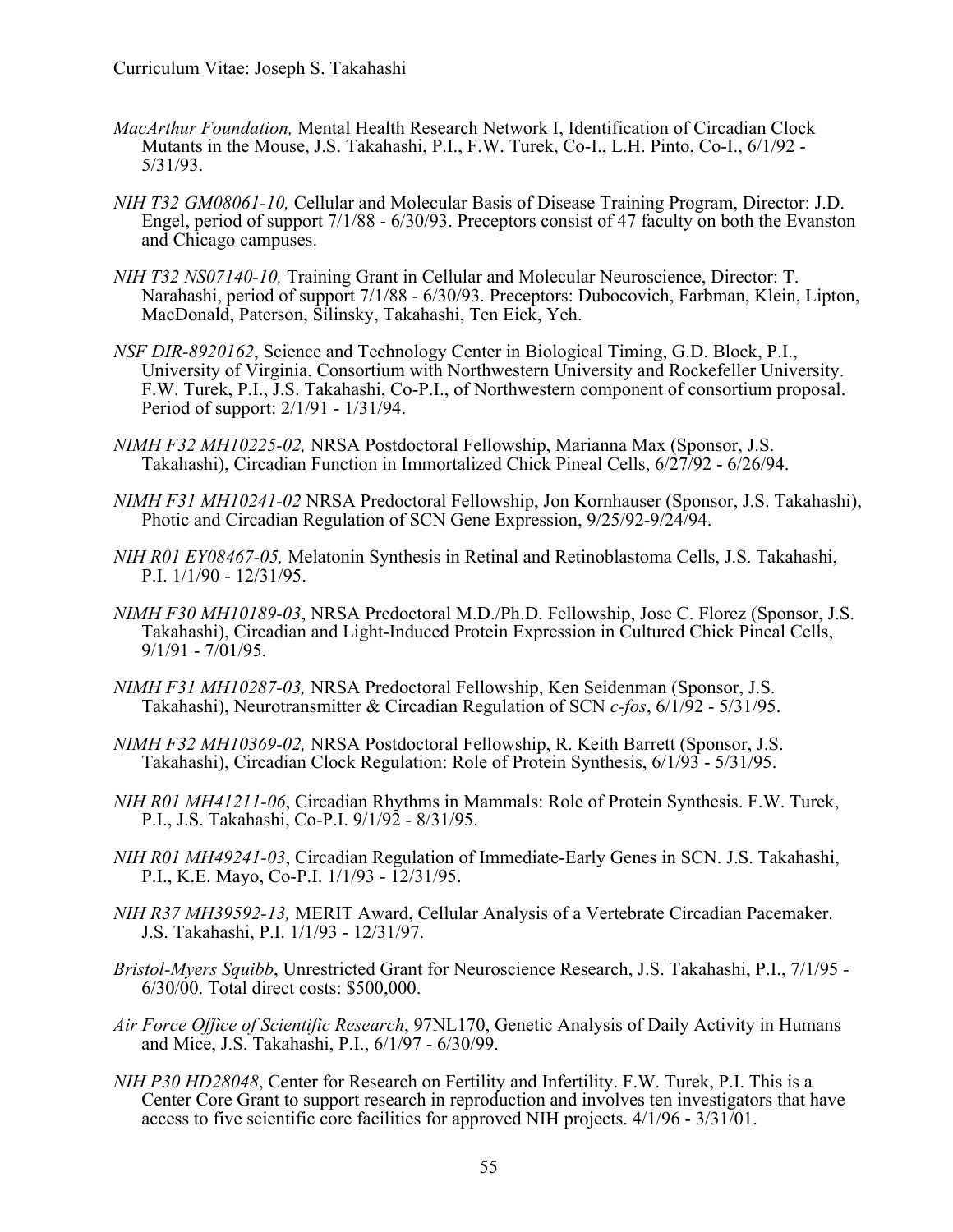- *Army Research Office, 38532-LS,* Uncovering the Genetic Basis of Sleep: Use of *Clock* Mutant Mice. F.W. Turek, P.I., J.S. Takahashi, Co-investigator, 4/1/98 - 3/31/01. Total direct costs: \$203,832.
- *NIH R01 HL59598-01*, Genetic Analysis of Sleep Regulation in the Mouse. F.W. Turek, P.I., J.S. Takahashi, Co-Investigator. 9/30/97 - 9/29/01.
- *NIH P01 AG11412-05,* Program Project Grant, Alterations of Circadian Timing in Aging, E. Van Cauter, University of Chicago, Program Director. Project 4: Effects of Aging on Photic Entrainment and Immediate Early Gene Expression. J.S. Takahashi, P.I., 11% effort, 12/1/97 - 11/30/01.
- *NSF DIR-8920162*, Science and Technology Center in Biological Timing, G.D. Block, P.I., University of Virginia. Consortium with Northwestern University, Rockefeller University and Brandeis University. J.S. Takahashi, P.I., F.W. Turek and L.H. Pinto, Co-P.I., of Northwestern component of consortium proposal. Period of support: 2/1/97 - 1/31/02.
- *NIH F30 MH12250-03*, NRSA Predoctoral M.D./Ph.D. Fellowship, Ashvin M. Sangoram (Sponsor, J.S. Takahashi), Analysis of Circadian Rhythms in *Clock* Knockout Mice, 7/1/99 - 6/30/02.
- *NIH R01 MH60789,* QTL Analysis of Depressive, Stress-Hyperactive Behavior. E. Redei, P.I., J.S. Takahashi, Co-Investigator, 5% effort, 12/01/99-11/30/04.
- *Sandler Program of Asthma Research,* Genome-Wide Mutagenesis to Find Genes that Regulate Airway Constrictor Responsiveness. J. Solway, U. Chicago, P.I., L.H. Pinto, P.I, and J.S. Takahashi, Co-Investigator, 5% effort, Northwestern Subcontract. 7/01/00-6/30/04.
- *NIH T32 GM008061*, Cell and Molecular Basis of Disease Training Program, Director/PI: R. Holmgren, period of support 7/01/1983-6/30/2008. Preceptors consist of faculty on both the Evanston and Chicago campuses.
- *NIH T32 GM008152-21,* Medical Scientist Training Program, Director: D. Engman, period of support  $1/01/1987-6/30/2012$ . Preceptors consist of faculty on both the Evanston and Chicago campuses.
- *NIH T32 EY007128-11* Multidisciplinary Visual Science Training Program, Director: V. Sarthy, period of support 2/01/1997-1/31/2010. Preceptors consist of faculty on both the Evanston and Chicago campuses.
- *NIH T32 HL007909-10,* Training Grant in Sleep Research, Director: F.W. Turek, period of support 7/01/1998-6/30/2008. Preceptors: J.S. Takahashi, R. Allada, J. Bass and P. Zee.
- *NIH T32 AG020418-07,* Neuroscience in the Early Years: Predoctoral Training, E. Mugnaini, PI, period of support 5/1/2001-4/30/2011. Preceptors consist of faculty on both the Evanston and Chicago campuses.
- *NIH T32 NS041234-07*, General Motor Control Mechanisms and Disease Training Grant. Director: D.J. Surmeier, period of support 7/15/2001-6/30/2011. Preceptors consist of faculty on both the Evanston and Chicago campuses.
- *NIH T32 AG020506-06,* Mechanisms of Aging and Dementia Training Program, Director: J. Disterhoft, period of support 5/01/2002-4/30/2012. Preceptors consist of faculty on both the Evanston and Chicago campuses.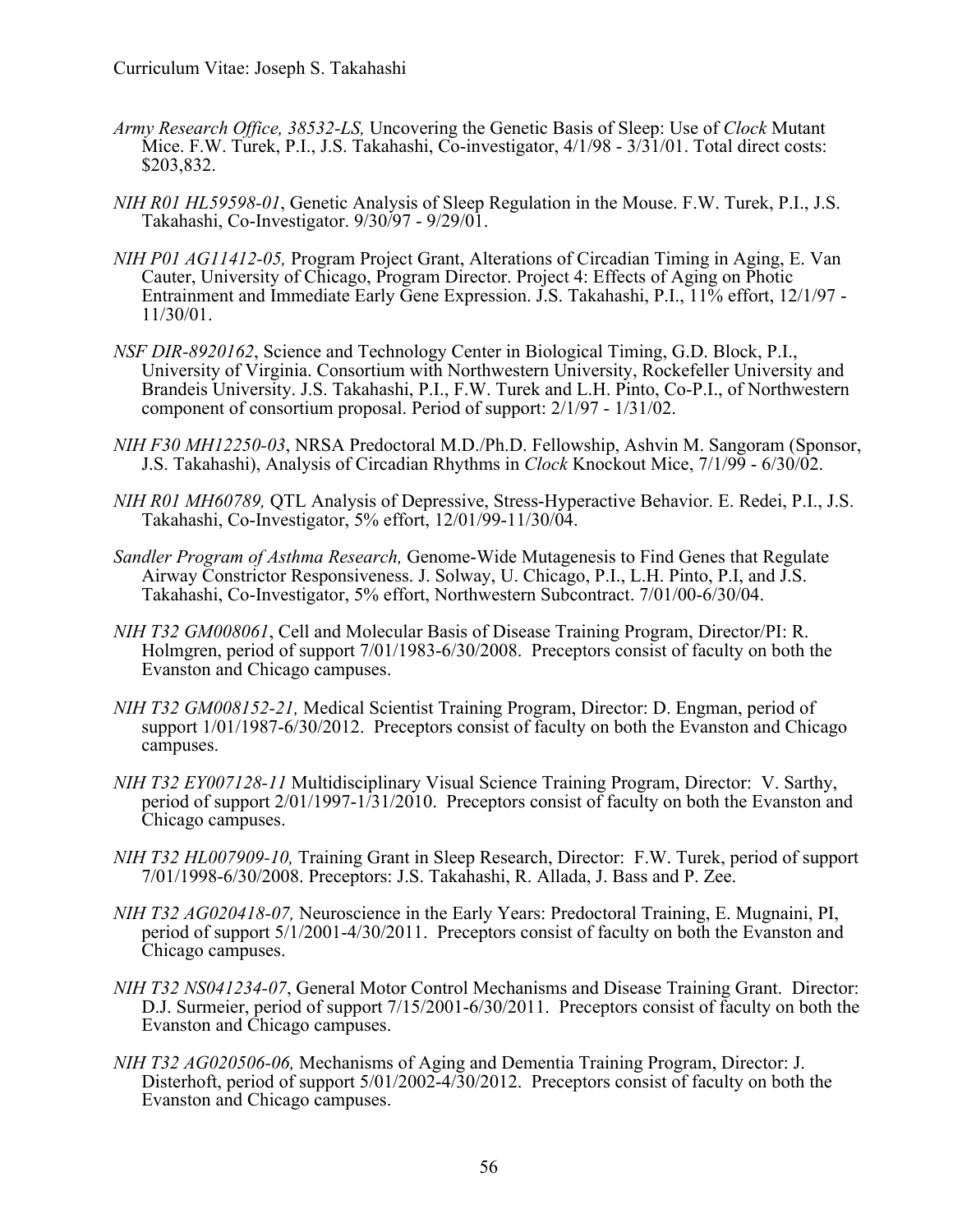- *NIH T32 MH067564-05*, Training Program in Neurobiology of Information Storage, Director: A. Routtenberg, period of support 7/01/2003-6/30/2008. Preceptors consist of faculty on both the Evanston and Chicago campuses.
- *Zaffaroni Foundation, Consortium for Mouse Genetics of Addiction.* M.G. Caron, Coordinator, Duke University. J.S. Takahashi, P.I., 10% effort. Project 1: ENU Mutagenesis: Recessive Screen for Psychostimulant Action; M.G. Caron, P.I., Duke University, Project 2: ENU Mutagenesis Modifier Screen and Analysis of Monominergic Transmission; S. Barak Caine, P.I., Harvard Medical School, Project 3: Analysis of Drug Self-Administration Behavior. 04/01/01-3/31/06.
- *F31 NS47799, NIH Ruth L. Kirschstein National Research Service Award. Reproductive Defects in the Clock Mutant Mouse.* B. Miller, Predoctoral Fellow, and J.S. Takahashi, Sponsor. The award covers tuition, health insurance and stipend for school year 3/01/04-6/30/06.
- *NIH R13NS059218, 2007 Chronobiology Gordon Research Conference.* J.S. Takahashi, P.I., 2/15/07-1/31/08.
- *NIH P01 AI056352, Program Project, Molecular Mechanism of Asthma.* J. Solway, Univ. of Chicago, P.I., L.H. Pinto, P.I., J.S. Takahashi, Co-Investigator, Northwestern University, 0.6 calendar month effort, 3/01/03-2/28/08.
- *NIH U01 MH61915, Mouse Mutagenesis: Phenotype-Driven Neuroscience Screens*. J.S. Takahashi, PI. Consortium with Eric Kandel, Columbia University, Marc Caron, Duke University, and Val Sheffield, University of Iowa. The objectives of this proposal are to create a Center focused on large-scale ENU mutagenesis screens in the mouse. Five phenotypic domains are targeted for screening: 1) circadian rhythms; 2) fear conditioning; 3) vision; 4) neuroendocrine hormones; and 5) response to psychostimulants. The center is a consortium involving investigators at Columbia University, Duke University and University of Iowa. 04/01/01-08/31/07.
- *NIH U01 MH61915, Administrative Supplement 2 Mouse Neuroscience Phenotyping and Distribution Center.* J.S. Takahashi, PI, W.A. Kibbe, M.H. Vitaterna, Co-PI, Northwestern. W.N. Frankel, PI, The Jackson Laboratory, D. Goldowitz, PI, U of Tennessee Health Sciences Center. The goal of this project is to provide for the formation of the Neuromice.org consortium to facilitate distribution of the mutant mice as well as disseminate information about the different mutant lines. 04/01/02-08/31/07.
- *Rett Syndrome Research Foundation, Fellowship, Genetic Dissection of Rett Syndrome: A Screen for Modifiers of MeCP2 in the Mouse*. Hee-Kyung Hong (Sponsor, J.S. Takahashi), 10/1/2007- 9/30/2009.
- *Award to Others: Takeda Pharmaceuticals of North America, Effects of Ramelteon on circadian rhythm of Suprachiasmatic Nucleus in Clock mutant mice.* K. Shimomura, P.I., M.H. Vitaterna, Co-P.I., 10/1/07-9/30/08.
- *NIH R13NS065580, 2009 Chronobiology Gordon Research Conference.* J.S. Takahashi, P.I., 3/1/09-2/28/10.
- *NARSAD 2008 Young Investigator Award.* Mariko Izumo (Sponsor, J.S. Takahashi), 7/1/08- 6/30/10.
- *Rett Syndrome Research Foundation, Regular Research Grant, Genetic Dissection of Rett Syndrome: A Screen for Modifiers of MeCP2 in the Mouse*. Hee-Kyung Hong, P.I., (J.S. Takahashi, sponsor) 10/1/2009-9/30/2011.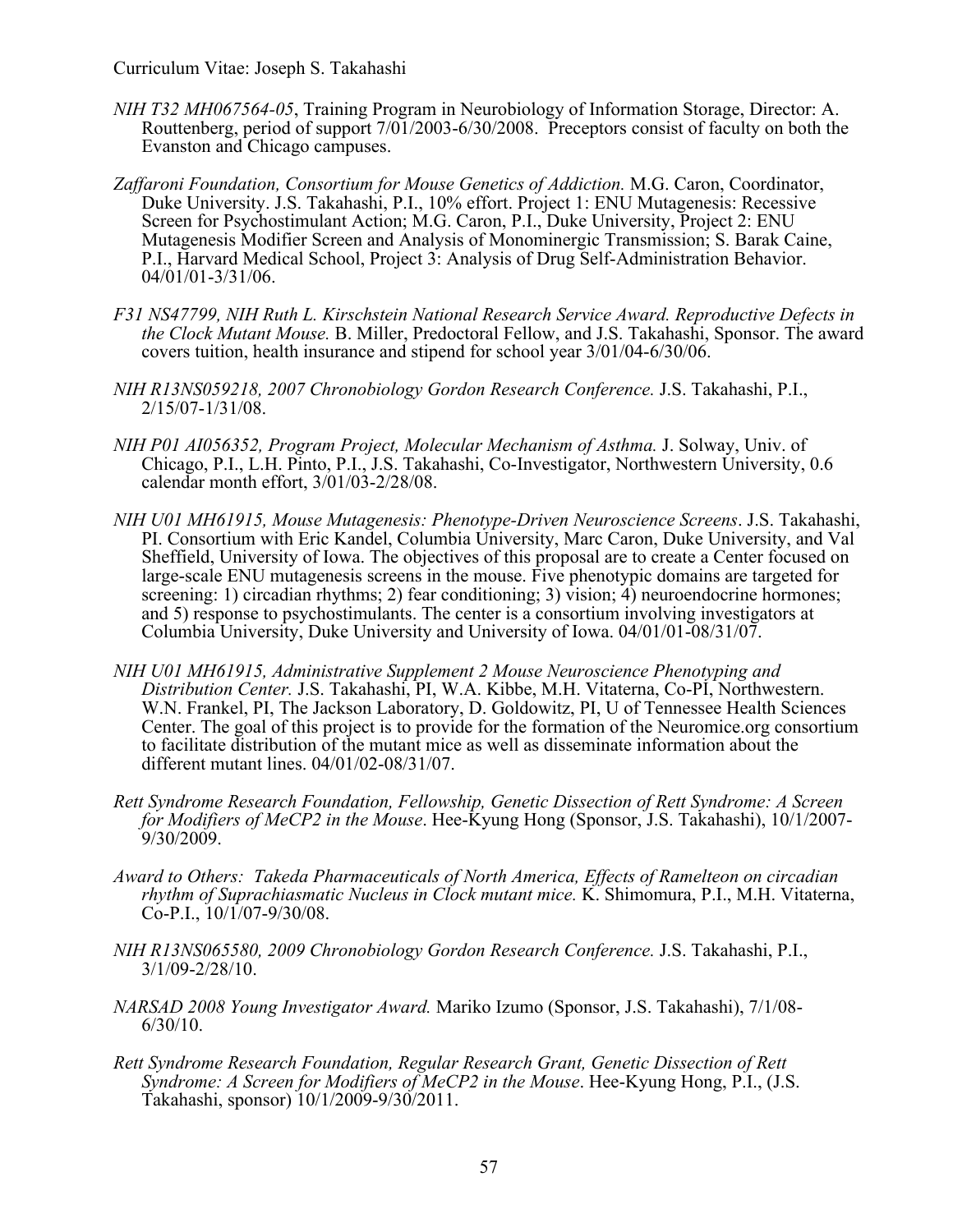- *NIH P50 MH074924*, *Silvio O. Conte Center for Neuroscience Research: Chemical and Genetic Manipulation of Circadian Systems.* J.S. Takahashi, Director and P.I. Project 1, 4.20 calendar months effort, M. Menaker, University of Virginia, P.I. Project 2, S.L. McKnight, UT Southwestern Medical Center, P.I. Project 3, C.B. Green, University of Virginia, P.I. Project 4, J.B. Hogenesch, University of Pennsylvania, P.I. Project 5, L. Ptacek, UCSF, P.I. Project 6. 9/15/05-7/31/11.
- *NIH F30 NS056551, NRSA Predoctoral M.D./Ph.D. Fellowship, Loss of Bmal1 in the SCN/brain of adult mice*. Martina Pejchal (Sponsor, J.S. Takahashi), 9/1/2006-8/31/2011.
- *NIH F32 DA*024556*, NRSA Postdoctoral Fellowship, Characterization & Cloning of the Response Psychostimulant Mutant Gridlock'd.* Vivek Kumar (Sponsor, J.S. Takahashi), 3/1/2008- 2/28/2011.
- *NIH R01 MH078024, Identifying Circadian Rhythm Genes from Mouse Mutants*, J.S. Takahashi, P.I., 0.6 calendar month effort, S.M. Siepka, Co-P.I. 5/01/07-10/30/12, Total direct costs: \$1,212,723.
- *NIH R01 AR056439, Regulation of Hair Follicle Cycling*, Bogi Andersen, P.I., J.S. Takahashi, Subcontract P.I., 7/01/10 – 6/30/13.
- *NIH R01 GM104496, Molecular Interactions of Mammalian Circadian Clock Proteins*, Hong Zhang, MPI, J.S. Takahashi, MPI. 07/01/2013-02/28/2017.
- *UTHSC Houston Subcontract*, University of Texas Health Science Center at Houston*, Role of clockmodulating small molecules against aging,* Takahashi, PI subcontract. 08/01/13-05/31/18.
- *NIH R01 AR056439, Circadian Clock Regulation in Skin*, Bogi Andersen, P.I., J.S. Takahashi, Subcontract P.I., 8/01/13 – 6/30/18.
- *NIH R01 AG045795, Transcriptional Architecture and Chromatin Landscape of Circadian Clocks in Aging Tissue*, J.S. Takahashi, MPI, Carla Green, MPI. 08/01/2013-05/31/2018.
- *NIH R21 MH107672, Identification of human-relevant CLOCK molecular signaling pathways,* Konopka, PI, J.S. Takahashi, Co-PI. 5/18/15-2/28/17.
- *Sponsored Research Agreement SRA201803-0006,* University of Tsukuba, J.S. Takahashi, PI. 04/01/2018-03/31/2021.

## **TEACHING EXPERIENCE:**

| 1977      | Laboratory instructor, summer course on "Biological Clocks" organized by<br>Professor C.S. Pittendrigh, Hopkins Marine Station, Stanford University,<br>Pacific Grove, CA |
|-----------|---------------------------------------------------------------------------------------------------------------------------------------------------------------------------|
| 1980      | Lecturer, summer course on "Biological Clocks" organized by Professor C.S.<br>Pittendrigh, Hopkins Marine Station, Stanford University, Pacific Grove, CA                 |
| 1984-1985 | Course Instructor, undergraduate lecture course entitled "Behavioral"<br>Neuroscience," (412-C23), Department of Neurobiology and Physiology                              |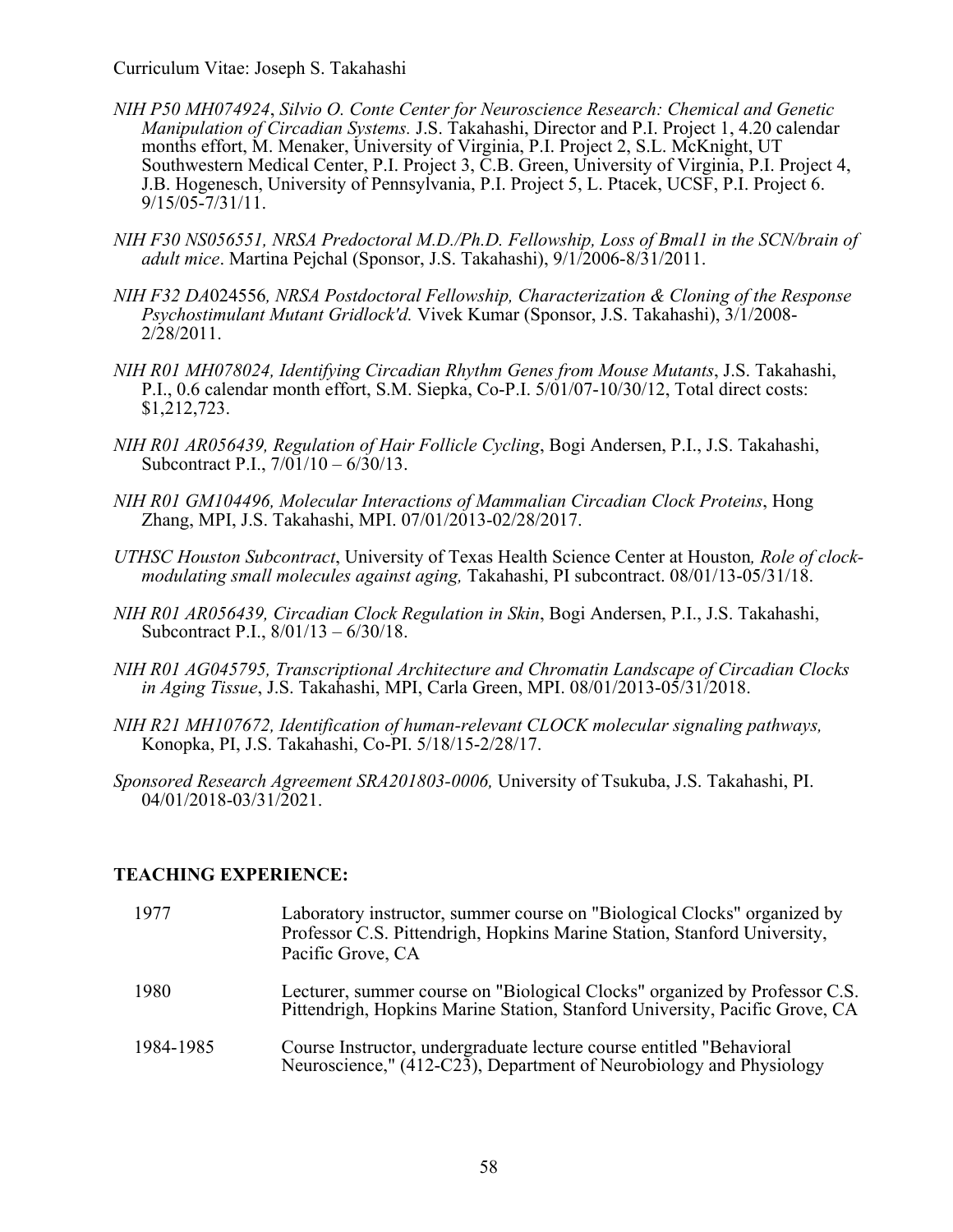| 1985-1989 | Course Instructor, graduate level seminar course entitled "Advanced<br>Behavioral Neuroscience," (412-D07), Department of Neurobiology and<br>Physiology                                        |
|-----------|-------------------------------------------------------------------------------------------------------------------------------------------------------------------------------------------------|
| 1986      | Course Instructor, undergraduate lecture course entitled "Neural Systems and<br>Behavior," (412-C23), Department of Neurobiology and Physiology                                                 |
| 1986      | Course Instructor, graduate level seminar course entitled "Cellular<br>Physiology of Circadian Rhythms," (412-D21), Department of Neurobiology<br>and Physiology                                |
| 1986      | Lecturer, Continuing Education Daytime Course entitled "New Topics in<br>Human Biology," Organized by Professor N.B. Schwartz.                                                                  |
| 1987-1989 | Course Instructor, undergraduate lecture course entitled "Neural Systems and<br>Behavior," (412-C07), Department of Neurobiology and Physiology                                                 |
| 1989-1999 | Course Director, graduate level lecture course entitled "Cellular and<br>Molecular Neuroscience," (845-D05), Core curriculum course in the Institute<br>for Neuroscience Graduate Program       |
| 1990-1992 | Course Director, graduate level lecture course entitled "Behavioral<br>Neuroscience," $(845-D20)$ , Core curriculum course in the Institute for<br>Neuroscience Graduate Program                |
| 1990      | Guest lecturer, graduate level seminar course entitled "Central Pattern<br>Generation," (1445-D16), Department of Physiology, Northwestern<br>University Medical School                         |
| 1992-1999 | Course Director, graduate level lecture course entitled "Neural Systems and<br>Behavior," $(845-\overline{D}20)$ , Core curriculum course in the Institute for<br>Neuroscience Graduate Program |
| 1992      | Guest lecturer, graduate level lecture course entitled "Cellular Physiology,"<br>(1404-D30), Integrated Graduate Program, Northwestern University Medical<br>School                             |
| 1992      | Lecturer, summer course in "Biological Timing," NSF Center for Biological<br>Timing, Charlottesville, VA                                                                                        |
| 1993      | Guest Speaker on "Asian Americans in Science," undergraduate student<br>organized seminar on "The Asian American Experience"                                                                    |
| 1995      | Lecturer, short course entitled "Biochronometry Tutorial," NSF Center for<br>Biological Timing, in conjunction with Society for Neuroscience meeting,<br>San Diego.                             |
| 1996      | Guest lecturer, graduate level lecture course entitled "Cell Biology,"<br>Interdepartmental Graduate Program in Biological Sciences, Northwestern<br>University                                 |
| 1996      | Organizer, Short Course, What's Wrong with My Mouse? New Interplays<br>Between Mouse Genetics and Behavior, Society for Neuroscience,<br>Washington, D.C.,                                      |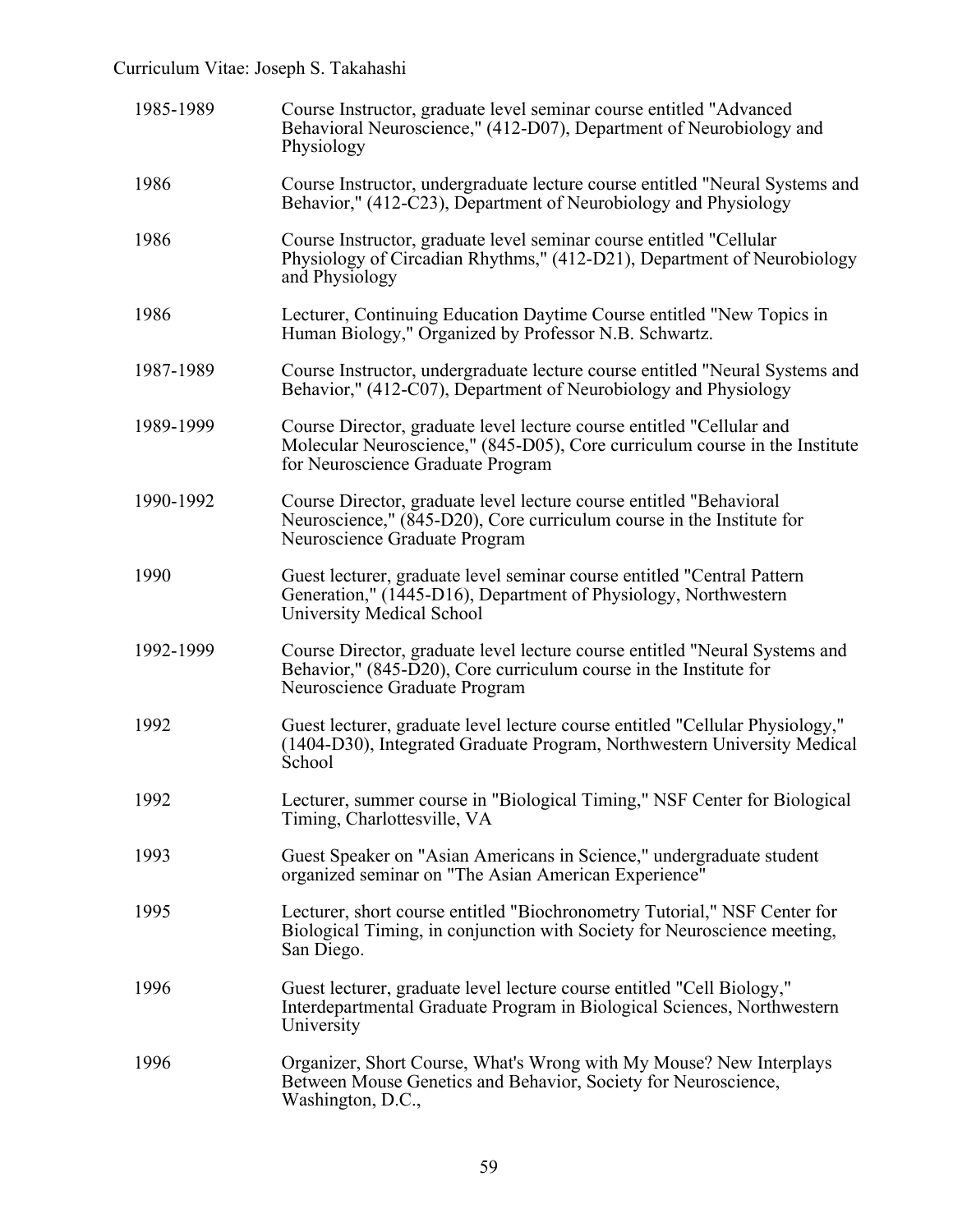| 1997-1999 | Lecturer, graduate level lecture course entitled "Molecular Biology and<br>Development," (D02), Interdepartmental Graduate Program in Biological<br>Sciences, Northwestern University                                                                                                                                  |  |  |  |
|-----------|------------------------------------------------------------------------------------------------------------------------------------------------------------------------------------------------------------------------------------------------------------------------------------------------------------------------|--|--|--|
| 1997      | Lecturer, one day course on "An Introduction to Genetics: from Genes to<br>Populations," Department of Preventative Medicine, Northwestern University<br>Medical School                                                                                                                                                |  |  |  |
| 1997      | Lecturer, Experimental Genetics of the Laboratory Mouse Course, Jackson<br>Laboratory, Bar Harbor, Maine                                                                                                                                                                                                               |  |  |  |
| 1997      | Lecturer, Mouse Behavior Course, Cold Spring Harbor Laboratory, New<br>York                                                                                                                                                                                                                                            |  |  |  |
| 1998      | Lecturer, Neurobiology Course, Marine Biological Laboratory, Woods Hole,<br>MA                                                                                                                                                                                                                                         |  |  |  |
| 1999-2000 | Lecturer, Institute for Neuroscience, Fundamentals of Neuroscience, (team<br>taught)                                                                                                                                                                                                                                   |  |  |  |
| 2000      | Holiday Lectures on Science, Clockwork Genes: Discoveries in Biological<br>Time (with Michael Rosbash), Howard Hughes Medical Institute, Chevy<br>Chase, MD. Nationwide educational outreach program for high school<br>students via satellite TV, web cast and live audience.<br>See: http://www.holidaylectures.org/ |  |  |  |
| 2001-2007 | Course Instructor, new undergraduate lecture course entitled "Functional<br>Genomics," (Biol Sci 378), Undergraduate Program in Biological Sciences                                                                                                                                                                    |  |  |  |
| 2001      | Lecturer, Mouse Behavior Course, Cold Spring Harbor Laboratory, New<br>York                                                                                                                                                                                                                                            |  |  |  |
| 2003      | Lecturer, 44 <sup>th</sup> Annual Short Course in Medical and Experimental Mammalian<br>Genetics, Jackson Laboratory, Bar Harbor, Maine                                                                                                                                                                                |  |  |  |
| 2005      | Lecturer, Molecular Embryology of the Mouse Course, Cold Spring Harbor<br>Laboratory, New York                                                                                                                                                                                                                         |  |  |  |
| 2005      | Latin American Symposium, Chronobiology Course, Buenos Aires,<br>Argentina                                                                                                                                                                                                                                             |  |  |  |
| 2007      | Lecturer, Molecular Embryology of the Mouse Course, Cold Spring Harbor<br>Laboratory, New York                                                                                                                                                                                                                         |  |  |  |
| 2007      | Lecturer, Workshop on Mechanisms of Arousal, Alertness & Attention,<br>Banbury Conference Center, Cold Spring Harbor Laboratory, New York                                                                                                                                                                              |  |  |  |
| 2008      | Lecturer, CSHL Molecular Embryology of the Mouse 2008, Cold Spring<br>Harbor Laboratory, New York                                                                                                                                                                                                                      |  |  |  |
| 2008      | Lecturer, 49 <sup>th</sup> Annual Short Course on Medical and Experimental<br>Mammalian Genetics, Jackson Laboratory, Bar Harbor, Maine                                                                                                                                                                                |  |  |  |
| 2009      | Lecturer, CSHL Molecular Embryology of the Mouse 2009, Cold Spring<br>Harbor Laboratory, New York                                                                                                                                                                                                                      |  |  |  |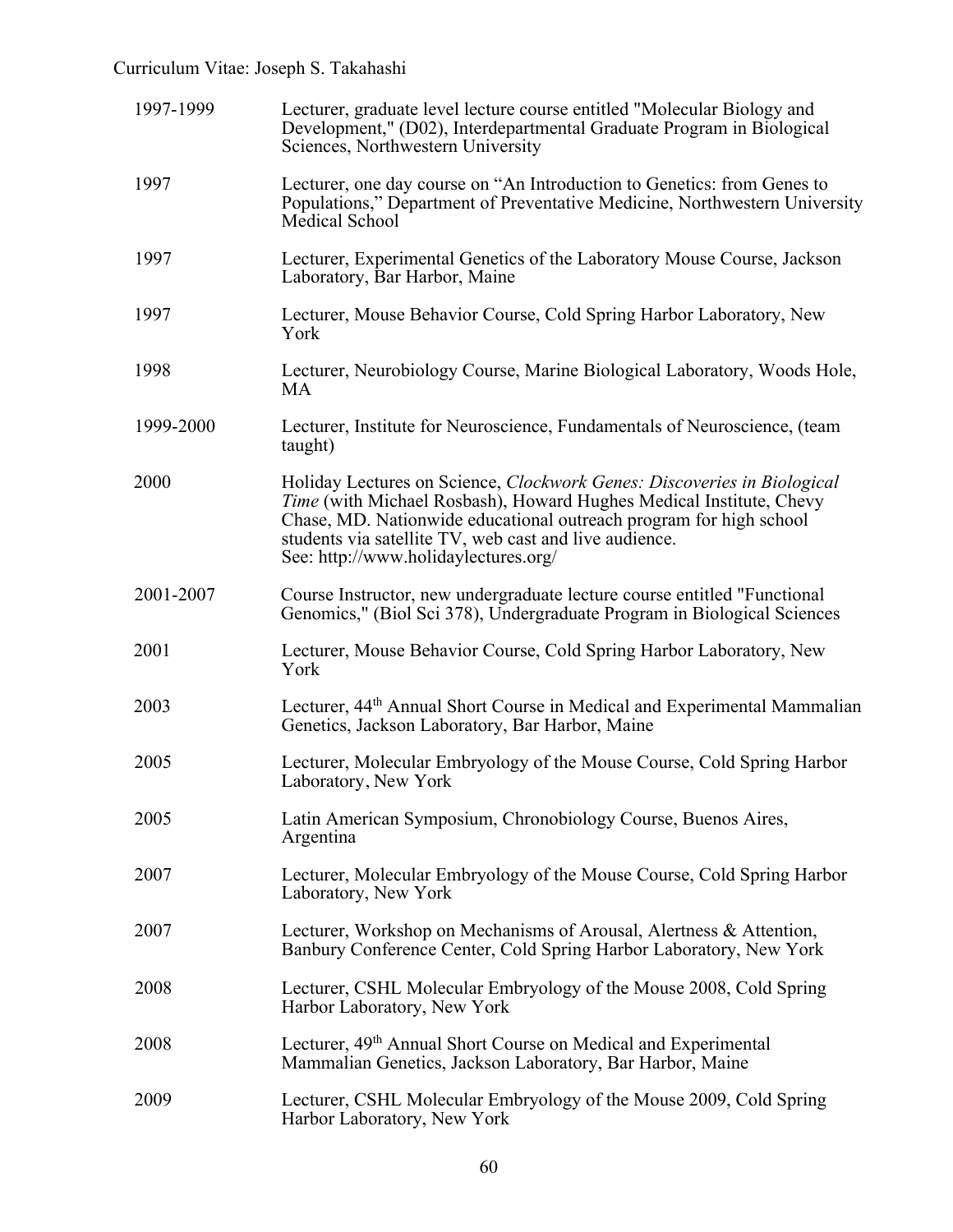| 2010-2017       | Lecturer, Fundamentals of Neuroscience graduate core course, UT<br>Southwestern                                                                                                                   |
|-----------------|---------------------------------------------------------------------------------------------------------------------------------------------------------------------------------------------------|
| 2010            | Lecturer, CSHL Molecular Embryology of the Mouse 2010, Cold Spring<br>Harbor Laboratory, New York                                                                                                 |
| 2013            | Lecturer, CSHL Mouse Development, Stem Cells and Cancer 2013, Cold<br>Spring Harbor Laboratory, New York                                                                                          |
| $2017$ -present | Lecturer, Neuroscience Core Course, UT Southwestern                                                                                                                                               |
| 2021            | Co-Organizer and Lecturer, Workshop on Impacts of Sleep and Circadian<br>Biology on Alzheimer's Disease and Aging: A Focus on Genetics and<br>Genomics, The Jackson Laboratory, Bar Harbor, Maine |

## **SERVICE AS ADVISOR:**

## **Previous Research Associates**

Dr. Shin-Ichi T. Inouye, Visiting Scholar/Senior Research Associate (August 1985-December 1985). Present position: Professor, Department of Biology and Chemistry, Yamaguchi University, Yoshida, Yamaguchi 753-8512, Japan.

Dr. Barbara L. Pratt, Postdoctoral Fellow (July 1985-August 1988). Recipient of an individual NRSA Postdoctoral Fellowship (*NIMH F32 MH09466*). Subsequent position: Assistant Professor, Department of Biology, Allegheny College, Pennsylvania. Present position: Coordinator of Instruction and Advertisement, Community College of Vermont.

Dr. Marilyn J. Duncan, Postdoctoral Fellow (October 1985-August 1988). Jointly advised with Dr. M. Dubocovich. Recipient of an individual NRSA Postdoctoral Fellowship (*NIH F32 NS07909*). Present position: Professor, Department of Anatomy and Neurobiology, University of Kentucky Medical School, Lexington, KY.

Dr. Noboru Murakami, Visiting Scholar/Senior Research Associate (June 1987-May 1989). Present position: Professor, Department of Veterinary Physiology, Miyazaki University, Miyazaki City, Japan.

Dr. Ken Ohi, Visiting Scholar/Senior Research Associate (May 1989-March 1992). Present position: Associate Professor, Department of Psychiatry, Shiga University Medical School, Shiga, Japan.

Dr. Mary E. Pierce, Research Associate (December 1987-June 1992). Recipient of an individual NRSA postdoctoral fellowship (*NIH F32 EY06167*). Subsequent position: Assistant Professor, Department of Physiology, SUNY Health Sciences Center, Syracuse, NY.

Dr. Hooshmand Sheshberadaran, Research Associate (November 1989-July 1992). Studied the regulation of opsin gene expression in chick retinal and pineal cells. Subsequent position: Clinical Research Associate, Pharmacia Sverige AB, Medical Department, SE-112 87 Stockholm, Sweden.

Dr. Marianna Max (Ph.D. with Michael Menaker, University of Virginia), Postdoctoral Fellow (June 1991-June 1995). Cloning and expression of photoreceptor visual pigments and G proteins in the avian pineal. Recipient of a NRSA Postdoctoral Fellowship (*NIMH F32 MH10225).* Present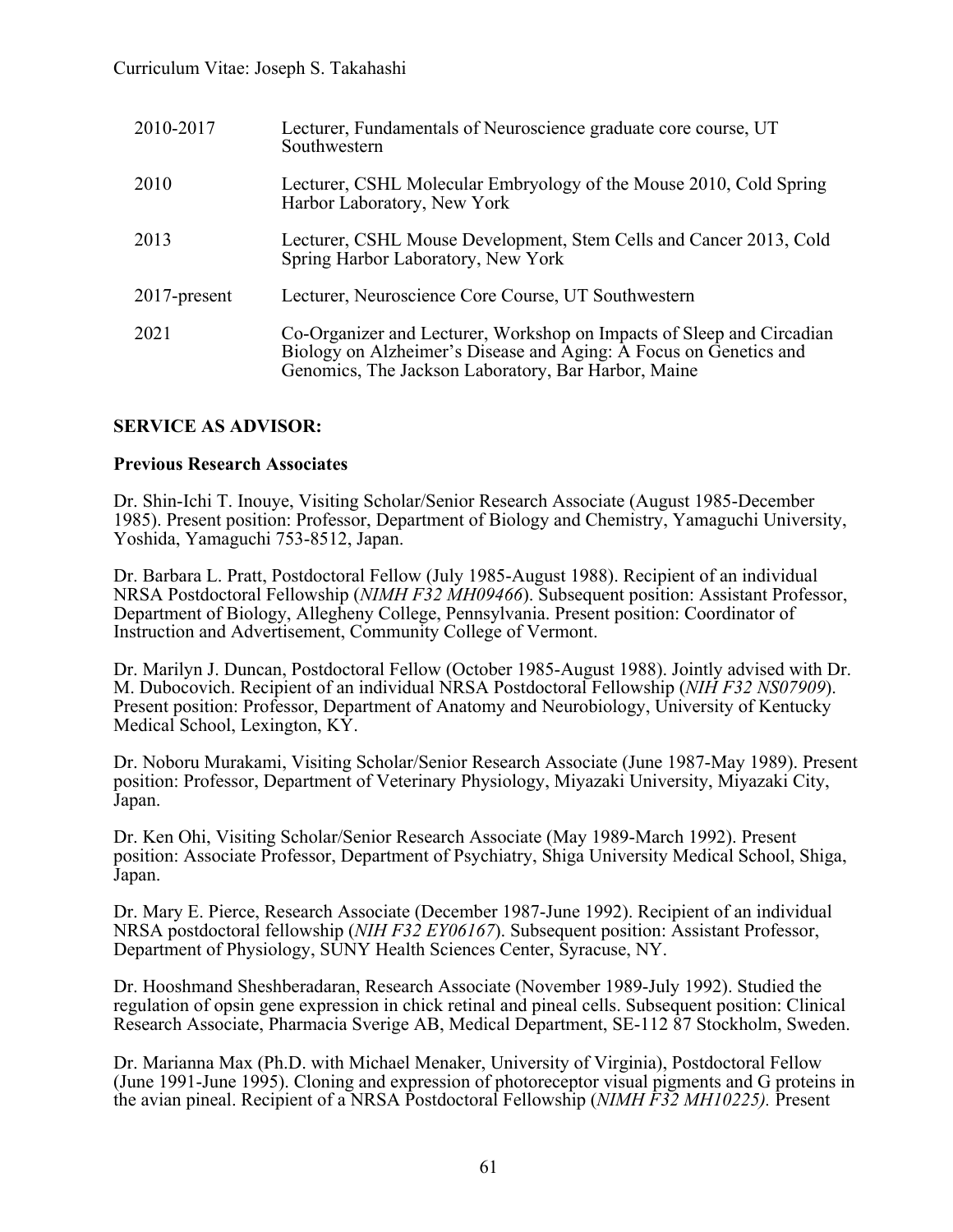position: Associate Professor, Department of Neuroscience, Mount Sinai School of Medicine, New York, NY.

Dr. Sandra L. Gilbert (Ph.D. with Phillip Sharp, Massachusetts Institute of Technology), Associate, Howard Hughes Medical Institute (Nov 1999-Aug 2000). Genetic analysis of behavior in mice. Present position: Research Associate, Department of Human Genetics, with Dr. Bruce Lahn, University of Chicago.

Dr. R. Keith Barrett (Ph.D. with Herbert Underwood, North Carolina State University), Postdoctoral Fellow (June 1992-Jan 2001). Genetics of circadian rhythms in zebrafish. Recipient of a NRSA Postdoctoral Fellowship (*NIMH F32 MH10369).* Self employed.

Dr. Marina Antoch (Ph.D. with Andrey N. Belozersky, Moscow State University), Research Associate (September 1994-July 1999). Research Specialist, Howard Hughes Medical Institute (August 1999-May 2001). Physical mapping of the *Clock* region in mice, and BAC expression and mutant rescue in transgenic mice. Current position: Professor of Oncology, Roswell Park Cancer Institute, Buffalo, NY.

Dr. David King, Postdoctoral Fellow (February 1999-November 2000). Associate, Howard Hughes Medical Institute (December 2000-October 2001). Genetic and molecular analysis of circadian rhythms in the mouse. Current position: Director, Personalized Medicine and Pharmacogenomics, Teva Pharmaceutical Industries Ltd.

Dr. Phillip L. Lowrey, Postdoctoral Fellow, CCBM, Northwestern, (December 2000-May 2001) Associate, Howard Hughes Medical Institute (June 2001-present). Functional characterization of the role of casein kinase I epsilon in the mammalian circadian system. Current position: Associate Professor, Department of Biology, Rider University, Lawrenceville, NJ.

Dr. Sharon S. Low, Postdoctoral Fellow, (July 2001-August 2002), Visiting Scientist and proprietor of MusWorks, as recipient of NIH SBIR (Small Business Innovation Research) grant. (September 2002-) Chimera analysis of the mouse circadian mutation, *Clock*. Current position: Scientific Review Officer, Emerging Technologies and Training in Neuroscience Integrated Review Group, Division of Neuroscience, Development and Aging, Center for Scientific Review, National Institutes of Health.

Dr. Erin McDearmon Blondell (Ph.D. with James Ervasti, Univ. of Wisconsin, Madison), Associate, Howard Hughes Medical Institute (2001-2007). Conditional regulation of *Bmal1* in central and peripheral circadian tissues. Current position: Senior Publications Manager, AbbVie, Global Medical Affairs, Global Pharmaceutical Research and Development Division, North Chicago, IL.

Dr. Martha Hotz Vitaterna (Ph.D. with Fred Turek, Northwestern University), Sr. Research Associate (June 1992-Nov. 2001). Isolation and genetic analysis of circadian clock mutants in the mouse. Research Assistant Professor, Center for Functional Genomics, Northwestern (2001-2006). Current position: Executive Director, Center for Sleep and Circadian Biology, Northwestern.

Dr. Kazuhiro Shimomura (D.V.M., Ph.D., University of Tokyo), Research Associate (1994-1998 and 2000) Associate, Howard Hughes Medical Institute (September 1998-July 2000). Research Assistant Professor, Center for Functional Genomics (2001-2009). Quantitative trait loci (QTL) analysis of circadian rhythms in mice. Subsequent positions: Senior Scientist, Amano Enzyme U.S.A. Co., Ltd., Elgin, IL; Chief Science Officer, Matsutani America, Inc., Itasca, IL. Current position: Research Assistant Professor, Department of Neurology, Feinberg School of Medicine, Northwestern University, Chicago, IL.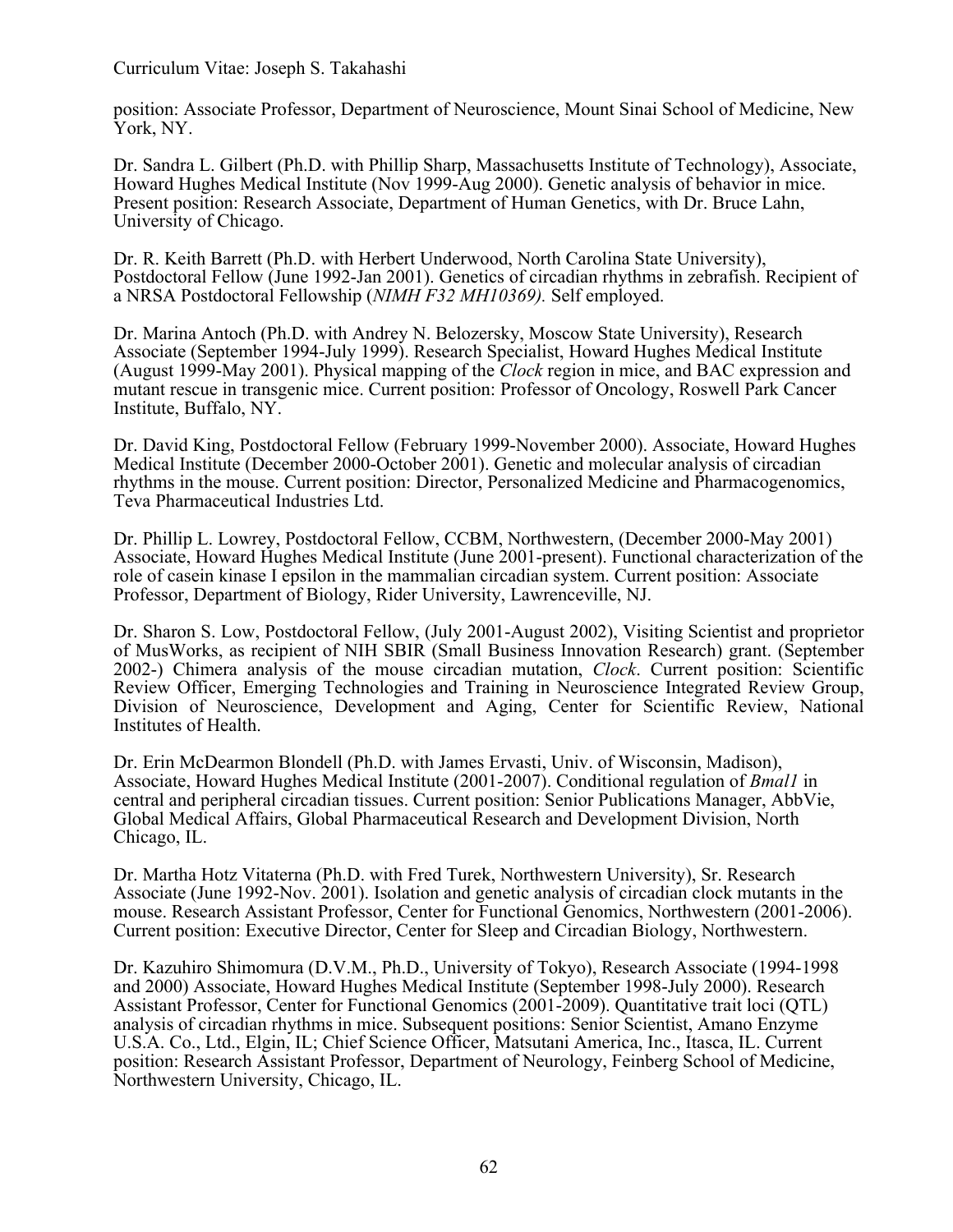Dr. Carrie Partch (Ph.D. with Aziz Sancar, University of North Carolina, Chapel Hill), Associate, HHMI, Department of Neuroscience, UT Southwestern Medical Center (October 2010-August 2011). Current position: Professor (tenured), Department of Chemistry, University of California, Santa Cruz, CA.

Dr. Hee-Kyung Hong (Ph.D. with Aravinda Chakravarti, Case Western), Associate, Howard Hughes Medical Institute (2000-2005). Senior Research Scientist, Center for Functional Genomics (2005-2009). Recipient of Rett Syndrome Research Foundation, Fellowship and Regular Research Grant. Positional cloning of hydrocephaly mutants. Conditional expression and analyses of *Clock* in the mammalian circadian system. ENU screening and positional cloning of novel neurological mutants in mouse. Current position: Research Assistant Professor, Department of Medicine, Feinberg School of Medicine, Northwestern University, Chicago. IL (2009-present).

Dr. Sandra Siepka (PhD. with David Clayton, University of Illinois, Urbana-Champaign), Associate, Howard Hughes Medical Institute (March 1998-June 2002). Research Associate, Center for Functional Genomics (July 2002-2009). Research Assistant Professor, Department of Neurobiology & Physiology, Northwestern University (April 2009-2013). ENU mutagenesis screening of circadian clock mutants. Current position: Senior Program Coordinator, Department of Chemistry, Northwestern University, Evanston, IL.

Dr. Nobuya Koike (Ph.D. with Yoshiyuki Sakaki, University of Tokyo), Senior Research Associate, Department of Neuroscience, UT Southwestern Medical Center (2009-2013). Cistromic and transcriptomic analysis of circadian gene expression in mouse. Current position: Lecturer, Department of Physiology and Systems Bioscience. Kyoto Prefectural University of Medicine, Kyoto, Japan.

Dr. Seung Hee Yoo (Ph.D. in my lab, 1999-2003, Visiting Graduate Student, Korea Advanced Institute of Sciences and Technology), Postdoctoral Fellow (February 2006–2009), Center for Functional Genomics. Associate, Howard Hughes Medical Institute (2007-2009). Instructor, Department of Neuroscience, UT Southwestern (2009-2013). Biochemistry and genetics of circadian clock proteins. Current position: Associate Professor (tenured), Department of Biochemistry and Molecular Biology, UT Health Science Center at Houston, Houston, TX

Dr. Vivek Kumar (Ph.D. with M. Geof Rosenfeld, UCSD), Postdoctoral Fellow, Center for Functional Genomics (2004-2006, Supported by NIH grant to J.S.T.). Associate, Howard Hughes Medical Institute (October 2006-2009). Research Fellow II (2009-2011), Instructor (2011-2014), Department of Neuroscience, UT Southwestern Medical Center. Recipient of a NRSA Postdoctoral Fellowship (*F32 DA024556).* Forward genetic ENU screening and positional cloning of mouse mutants in response to psychostimulants. Current position: Associate Professor (tenure-track), The Jackson Laboratory, Bar Harbor, ME

Dr. Guocun Huang, (Ph.D. with Jing-San Sun at Institute of Botany, Chinese Academy of Sciences), Instructor, Department of Neuroscience, UT Southwestern Medical Center (July 2009- 2014). NAD biosensor development. Current position: Assistant Professor, Suda University, Suzhou, China.

Dr. Jennifer Mohawk, (Ph.D. with Theresa Lee at University of Michigan), Associate (September 2010-2013), Research Specialist (2013-2015) HHMI, Department of Neuroscience, UT Southwestern Medical Center. Role of MEF2 in mouse circadian rhythms, and circadian regulation of gene expression in the brain. Current position: Regional Medical Liaison, Celgene Corporation.

Dr. Lucia Pagani, (Ph.D. with Anne Eckert at University Basel), Postdoctoral Fellow, Department of Neuroscience, UT Southwestern Medical Center (October 2011-2016). Recipient of a Swiss National Foundation Fellowship. Circadian rhythms in bipolar I depression using actigraphy and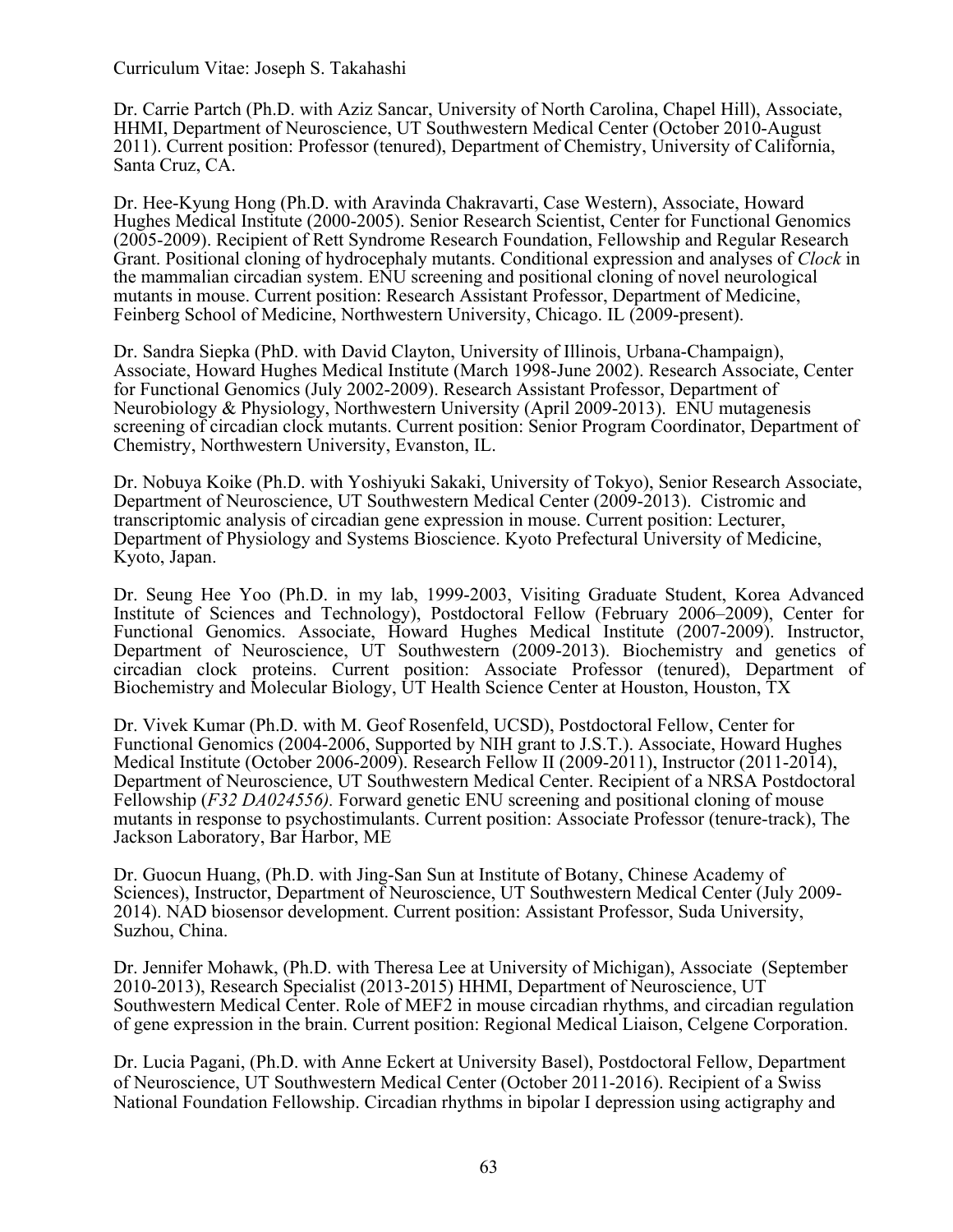cell-based fibroblasts assays for circadian rhythms. Current position: Data Scientist, Joseph Hage Aaronson, LLP, London, England.

Dr. Marleen de Groot (Ph.D. with Benjamin Rusak, Dalhousie), Postdoctoral Fellow, Center for Functional Genomics, (2004-2006, Supported by NIH grant to J.S.T.). Associate, Howard Hughes Medical Institute (2006-2011). Research Specialist, Howard Hughes Medical Institute (2011-2017). Genetic analysis of a circadian entrainment mutant in California mice (*Peromyscus californicus*). ENU screening and positional cloning of body weight and obesity mutants in mouse.

Dr. Junmei Fan, (Ph.D. with Tao Xu at Institute of Biophysics, Chinese Academy of Sciences), Research Scientist, Department of Neuroscience, UT Southwestern Medical Center (December 2009-2018). Electrophysiological analysis of GABA neurotransmission in the SCN. Current position: Professional Data Scientist, AT&T,

Dr. Yue Zhang, (Ph.D. with William Mair, Department of Genetics and Complex Diseases, Harvard T. H. Chan School of Public Health) (June 2018-September 2019)

Dr. Takeshi Katafuchi, (Ph.D. with Prof. Hirose, Graduate School of Biological Science, Tokyo Institute of Technology) (October 2018-December 2019). Current position: Associate Professor, Nihon University, Tokyo, Japan.

Dr. Kimberly Cox, (Ph.D. with Emilie Rissman, Department of Biology, University of Virginia, Charlottesville, VA) (November 2018-July 2020). Current position: Visiting Assistant Professor, Randolph Macon College, Ashland, VA.

Dr. Pin Xu, (Ph.D. with Alison K. Hall at Case Western Reserve University), Instructor, Department of Neuroscience, UT Southwestern Medical Center (August 2012-2020). Forward genetic analysis and cloning of fear conditioning mutants in mouse. Current position: Population Science Data Analyst, Department of Internal Medicine – Nephrology Division, UT Southwestern.

Dr. Yongli Shan, (Ph.D. with Xueliang Zhu at Shanghai Institute of Biochemistry and Cell Biology), Research Scientist, Department of Neuroscience, UT Southwestern Medical Center (August 2009-November 2020). Real-time bioluminescence and fluorescence circadian reporters. Current position: Scientist I, Molecular Biology, MyoKardia, Bristol Myers Squibb, South San Francisco.

Dr. Yan Li, (Ph.D. with Xueliang Zhu at Shanghai Institute of Biochemistry and Cell Biology), Research Scientist, Department of Neuroscience, UT Southwestern Medical Center (October 2009- November 2020). Analysis of single-cell period variation in fibroblasts, neurons and ES cells. Current position: Scientist II, Eikon Therapeutics, Hayward, CA.

Dr. Filipa Rijo-Ferreira (Ph.D. with Luisa Figueiredo, Instituto de Medicina Molecular, Lisbon, Portugal, Student, Graduate Program in Areas of Basic and Applied Biology (GABBA), University of Porto (http://gabba.up.pt/), Associate, Howard Hughes Medical Institute (August 2016-December 2020); Department of Neuroscience, UT Southwestern Medical Center (January 2021-December 2021). Current position: Assistant Professor of Infectious Diseases and Vaccinology (tenure track), School of Public Health and Department of Molecular and Cell Biology, University of California Berkeley, CA.

## **Current Research Associates**

Dr. Mariko Izumo, (Ph.D. with Carl Johnson at Vanderbilt), Postdoctoral Fellow, Center for Functional Genomics (2006-2009). Research Scientist, Department of Neuroscience, UT Southwestern Medical Center (April 2009-present). Recipient of a NARSAD 2008 Young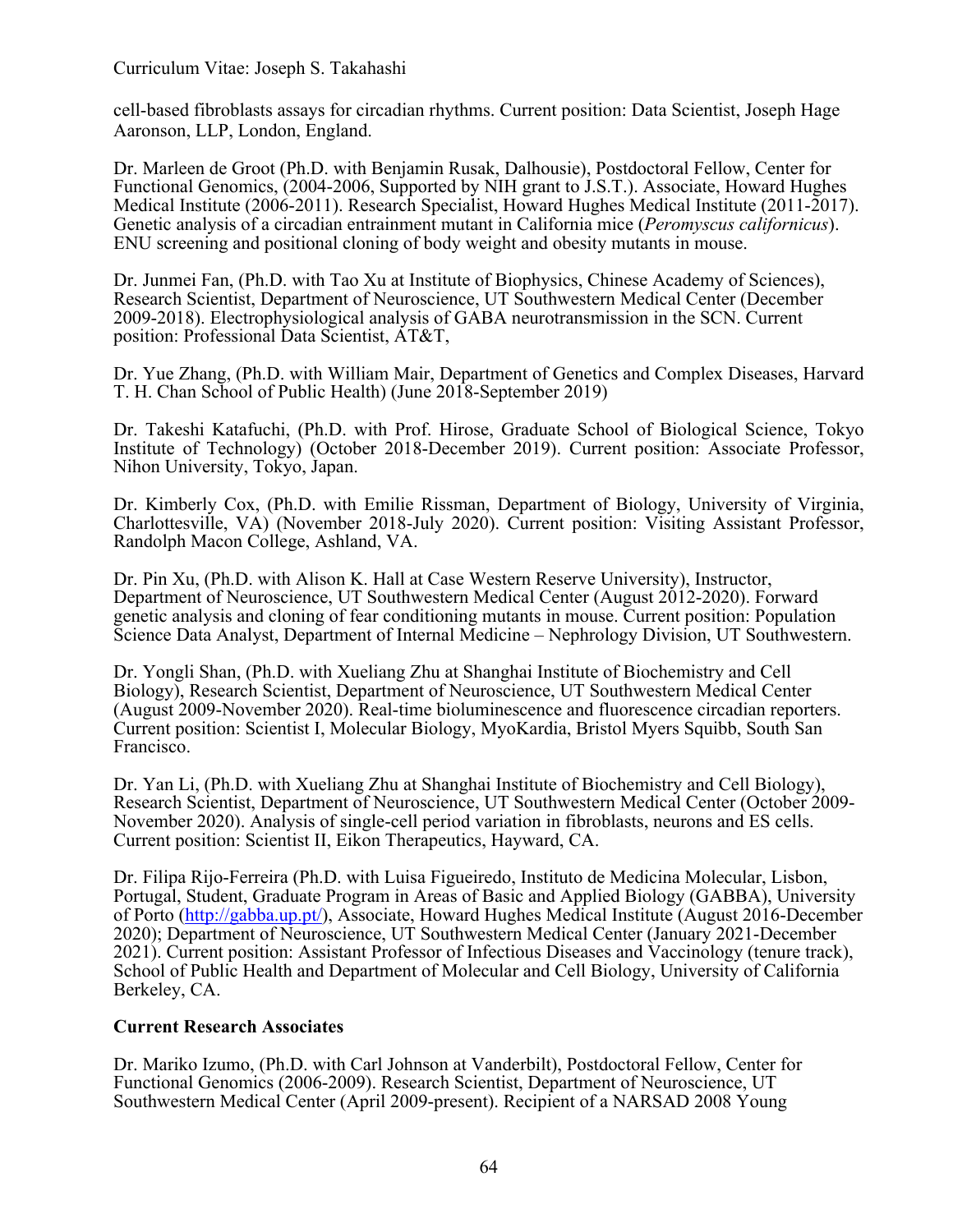Investigator Award. Molecular genetic analysis of CREB signaling mechanisms in the mammalian circadian clock.

Dr. Shuzhang Yang, (Ph.D. with Masaaki Yoshikawa at Kyoto University), Research Specialist, Howard Hughes Medical Institute (2008-2009), HHMI, Department of Neuroscience, UT Southwestern Medical Center (April 2009-present). Mechanisms of temperature entrainment.

Dr. Noheon Park, (Ph.D. with Kyungjin Kim at Seoul National University), Postdoctoral Fellow, Department of Neuroscience, UT Southwestern Medical Center (June 2013-present). Genome-wide circadian regulation of RNA polymerase II.

Dr. Victoria A. Acosta-Rodriguez, (Ph.D. with Mario E. Guido at National University of Cordoba, Argentina), Postdoctoral Fellow, Department of Neuroscience, UT Southwestern Medical Center (October 2013-present).

Dr. Byeongha Jeong, (Ph.D. in Physics with Kyoung J. Lee at Korea University), Postdoctoral Fellow, Department of Neuroscience, UT Southwestern Medical Center (July 2016-present).

Dr. Chang Hoon Lee, (Ph.D. with R. Adron Harris at Institute for Cell and Molecular Biology, University of Texas, Austin), Research Scientist Department of Neuroscience, UT Southwestern Medical Center (July 2017-present).

Dr. Emil Sjulstok Rasmussen, (Ph.D. with ), Postdoctoral Fellow (jointly supervised with Dr. Carla Green), Department of Neuroscience, UT Southwestern Medical Center (September 2019-present). Lundbeck Foundation Postdoc award 2019.

Dr. Samantha Iiams Clever, (Ph.D. with Christine Merlin at Texas A&M), Postdoctoral Fellow, T32 *The Cellular and Systems Biology of Sleep and Circadian Rhythms Training Program*, Department of Neuroscience, UT Southwestern Medical Center (June 2021-present).

Dr. Isara Laothamatas, (Ph.D. with Carla Green at UT Southwestern), Postdoctoral Fellow, Department of Neuroscience, UT Southwestern Medical Center (October 2021-present).

Dr. Nathan Skinner, (Ph.D. with Alexander Tups, University of Otago, Dunedin, New Zealand), Postdoctoral Fellow, Department of Neuroscience, UT Southwestern Medical Center (November 2021-present).

#### **Previous Graduate Students.**

Dwight E. Nelson (1983-1989). Ph.D. Neurobiology and Physiology, December 1989. Thesis title: Photic sensitivity of the circadian pacemaker and the visual pathway that subserves it in the golden hamster. Present position: Principal, Neureux LLC, Minneapolis, MN; previous: Sr. Principal Scientist, Medtronic Neuromodulation Research, Minneapolis, MN.

Linda M. Robertson (1984-1990). Ph.D. Neurobiology and Physiology, October 1990. Thesis title: The avian pineal: Characterization of a cellular circadian system. Recipient of a NRSA Predoctoral Fellowship (*NIMH F31 MH09465*). Current position: Principal, Vincere Consulting, LLC, San Diego, CA; previous: Vice President, Regulatory Affairs, IGNYTA, Inc., San Diego.

Selene S. Nikaido (1985-1990). Ph.D. Institute for Neuroscience, September 1990. Thesis title: Second messenger regulation of circadian melatonin production in chick pineal cells. Recipient of a NRSA Predoctoral Fellowship (*NIMH F31 MH09572*). Current position: Associate Professor of Biology, University of Central Missouri.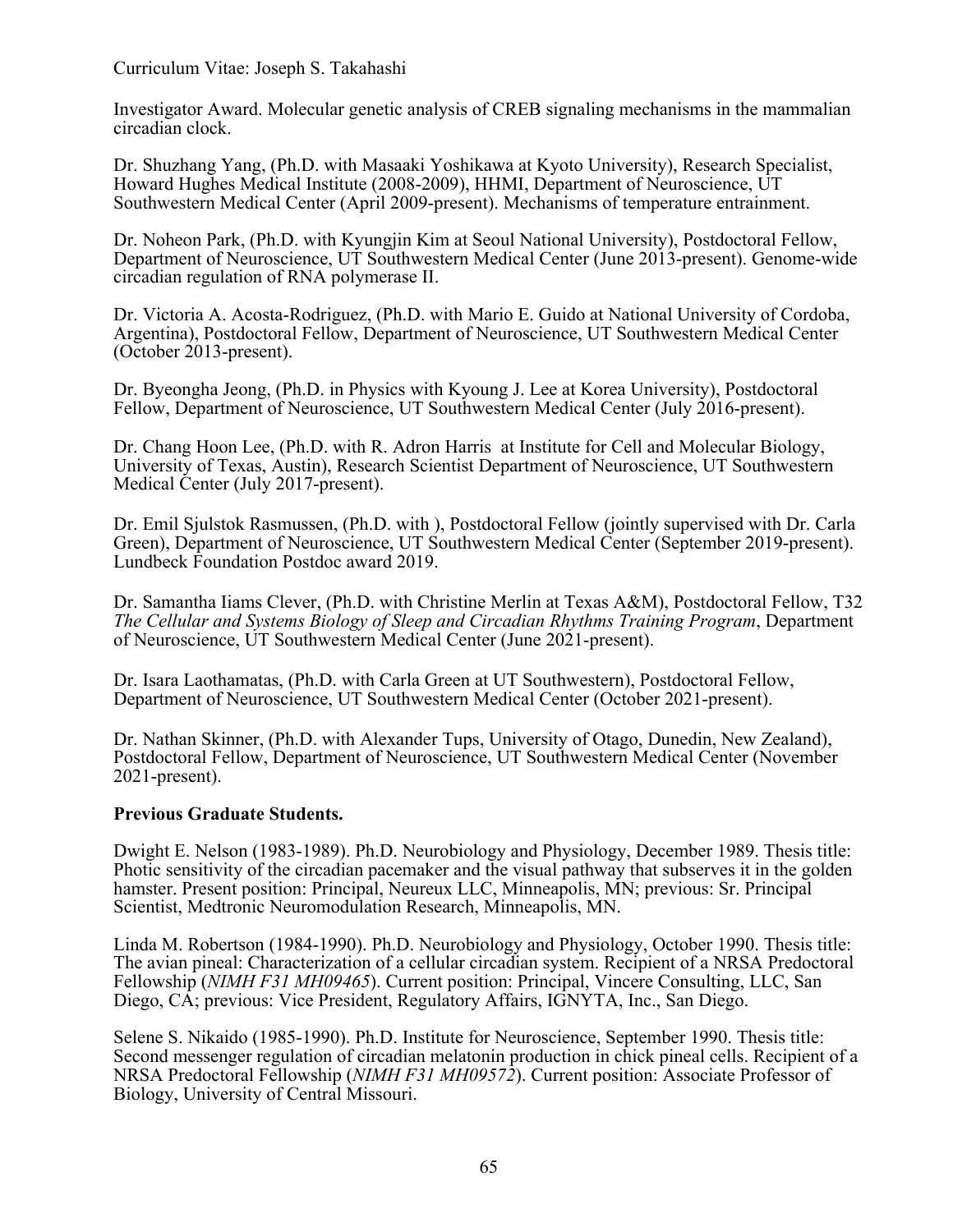Jina L. Janavs, M.D./Ph.D. Student (1988-1992). Ph.D. Neurobiology and Physiology, June 1992. M.D. June 1994. Thesis topic: The role of protein and RNA synthesis in the regulation of melatonin production by Y79 human retinoblastoma cells. Recipient of a NRSA Predoctoral Fellowship (*NIMH F31 MH09929*). Subsequent position: Resident, Department of Medicine, University of California, San Francisco, CA. Current position: Neurology, Director, Hayward/ Fremont Stroke Program, Fremont Medical Center, California.

Jon M. Kornhauser (1989-1995). Ph.D. Institute for Neuroscience, August 1995. Jointly advised with Kelly Mayo. Thesis topic: Regulation of immediate early gene expression by light and by circadian oscillators in the suprachiasmatic nucleus. Recipient of a NRSA Predoctoral Fellowship (*NIMH F31 MH10241).* Current position: Product Data Scientist, Cell Signaling Technology, Danvers, MA.

Jose C. Florez, M.D./Ph.D. Student (1990-1995). Ph.D. Institute for Neuroscience, July 1995. M.D. June 1997. Role of protein synthesis in circadian melatonin regulation in chick pineal cells. Recipient of a NRSA M.D./Ph.D. Fellowship (*NIMH F30 MH10189).* Current position: Professor (tenured), Center for Human Genetic Research and the Department of Medicine, Diabetes Unit in the Simches Research Center at Massachusetts General Hospital, Boston, MA. Chief of the Endocrine Division and Diabetes Unit at the Massachusetts General Hospital , where he holds the John T. Potts Jr., MD Endowed Chair in Medicine. He is also a Professor at Harvard Medical School, and an Institute Member at the Broad Institute, where he directs the Diabetes Research Group, co-directs the Program in Metabolism , and is active in the Program in Medical and Population Genetics.

Jonathan P. Wisor, Visiting Predoctoral Fellow, Neuroscience Program, UCLA (1993-1997). Ph.D. April 1997. Regulation of *vgf* gene expression in the suprachiasmatic nucleus. Current position: Associate Professor (tenured), Department of Veterinary Comparative Anatomy, Pharmacology and Physiology, Washington State University. Spokane, WA.

Kenneth J. Seidenman (1991-1998). Ph.D., Institute for Neuroscience, September 1998. Cloning of a Putative Chicken Clock Ortholog and Alteration of a Circadian Rhythm, In Vitro, by Overexpression of a CLOCK paralog, NPAS2 Recipient of a NRSA Predoctoral Fellowship (*NIMH F31 MH10287).* Current position: Patent Attorney at FB Rice, Melborne, Australia.

David P. King, (1993-1999). Ph.D., Institute for Neuroscience, February 1999. Positional Cloning of the Mouse Circadian *Clock* Gene: Genetic Mapping, Physical Mapping and Molecular Identification of a Mutant Allele. Current position: Principal Bioinformatics Scientist/Precision Medicine, Tempus, Inc.

Ashvin M. Sangoram, (1995-2000). M.D./Ph.D. Institute for Neuroscience, April 2000. Molecular Foundations of Biological Clocks: Mammalian Circadian Autoregulatory Feedback Network and Analysis of the *Timeless* Gene. Recipient of a NRSA M.D./Ph.D. Fellowship (*NIMH F30 MH12250).* Penultimate position: Neonatal Fellow (in Matt Scott's laboratory), Lucile Packard Children's Hospital, Stanford School of Medicine, Palo Alto, CA. Current position: Neonatal Medicine, San Leandro Medical Center, California.

Yaliang Zhao, (1994-2000). Ph.D. Institute for Neuroscience, December 2000. The Role of Calcium/Calmodulin-dependent Protein Kinase II in Regulation of Circadian Rhythms in Mice. Subsequent position: Research Scientist, Wyeth, Andover, MA.

Phillip L. Lowrey, (1992-2000). Ph.D. Institute for Neuroscience, December 2000. Genetic Mapping, Positional Syntenic Cloning and Functional Characterization of the Mammalian Circadian System Mutation *tau.* Current position: Associate Professor (tenured), Department of Biology, Rider University, Lawrenceville, NJ.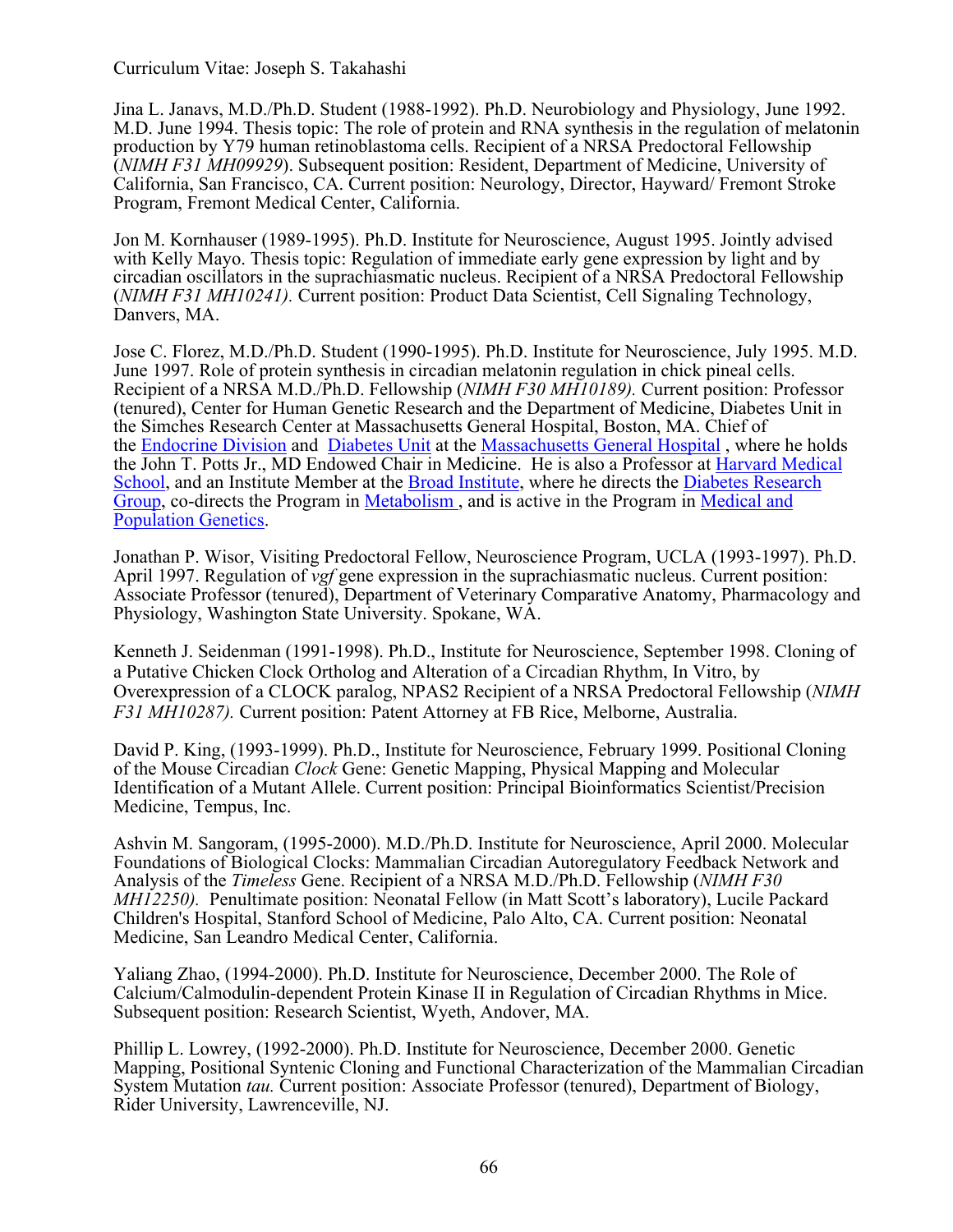Sharon S. Low (and Sharon S. Low- Zeddies), (1994-2001). Ph.D. Institute for Neuroscience, June 2001. Chimera Analysis of the Effects of the *Clock* mutation on Circadian Behavior in Mice*.*  Current position: Scientific Review Officer, Emerging Technologies and Training in Neuroscience IRG, Center for Scientific Review, National Institutes of Health, Bethesda, MD.

Lisa D. Wilsbacher, (1995-2001) M.D./Ph.D., Institute for Neuroscience June 2001. Role of *Bmal1* in the Mouse Circadian System. Current position: Assistant Professor in Medicine (tenure track), Cardiology and Feinberg Cardiovascular Research Institute, Northwestern University, Chicago, IL.

Nasim Ahmadiyeh (2000-2003) M.D./Ph.D. Student, Institute for Neuroscience, June 2003. Jointly advised with Eva Redei. Supported by MSTP program, NIH grants to E.R. and J.S.T. and HHMI funds. Identify genetic loci responsible for differences in stress reactivity and coping styles in rats and create congenic strains of these loci. Subsequent positions: Resident, Surgery, Brigham and Women's Hospital, Boston, MA; Research Fellow, Dana Farber Cancer Institute, Boston, MA.; and, Clinical Instructor Health Sciences, Department of Surgery, UCSF School of Medicine, San Francisco, CA. Current position: Assistant Professor, Medical Director, Comprehensive Breast Care Program, Truman Medical Center, Department(s) of Surgery, Truman Medical Center - UMKC Health Sciences District.

Anne-Marie Chang (1996-2003) Ph.D., Institute for Neuroscience June 2003. Supported by University Fellowship, Teaching Assistantship, NIH Training Grant, NIH grant and HHMI funds to J.S.T. Phenotypic characterization and genetic analysis of human circadian rhythm sleep disorders. Postdoctoral fellow with Dr. Charles Czeisler, Brigham and Women's Hospital, Boston, MA. Current position: Instructor in Medicine, Brigham and Women's Hospital, Division of Sleep Medicine, Boston, MA. Position in Fall 2013: Associate Professor (tenured), Biobehavioral Health and College of Nursing, Penn State University, University Park, PA.

Seung-Hee Yoo, (1999-2003). Visiting Graduate Student, BMRC scholarship, Department of Biological Sciences, KAIST (Korea Advanced Institute of Sciences and Technology), 373-1 Kusong-dong, Yusong-gu, Taejon 305-701 Korea. Graduated December 2003. Current position: Associate Professor (tenured), Department of Biochemistry and Molecular Biology, UT Health Science Center at Houston, Houston, TX

Brooke H. Miller (2001-2005) Ph.D., Institute for Neuroscience June 2005. Recipient of an NSF Graduate Fellowship and an NRSA Predoctoral Fellowship (*F31 NS47799).* Also supported by HHMI funds to J.S.T. Reproductive defects in *Clock* mutants; regulation of SCN gene expression patterns. Postdoctoral fellow with Mat Pletcher, Scripps Research Institute Florida. Current position: Consultant, Etalon Diagnostics, Menlo Park, CA; Affiliate Professor, Departments of Physiology and Functional Genomics, University of Florida College of Medicine, Gainesville, FL.

Ethan D. Buhr (2000-2008), Ph.D., Institute for Neuroscience June 2008. Supported by University Fellowship, Teaching Assistantship, NIH Training Grant, NIH grants and HHMI funds to J.S.T. Temperature entrainment of central vs. peripheral circadian oscillators in the mouse. Current position: Research Assistant Professor, Department of Ophthalmology, University of Washington, Seattle, WA.

Jason Chong (2001-2009), Ph.D., Interdepartmental Biological Sciences Program (IBIS) June 2009. Supported by University Fellowship, Teaching Assistantship, NIH Training Grant, NIH grants and HHMI funds to J.S.T. Analysis of *Clock* null mutations and tissue-specific and conditional expression and rescue of the *Clock* locus in mice. Postdoc position: Postdoctoral Fellow with Thomas E. Wellems, Laboratory of Malaria and Vector Research, NIAID, NIH, Bethesda, MD. Current position: Associate, Booz Allen Hamilton, Rockville, MD.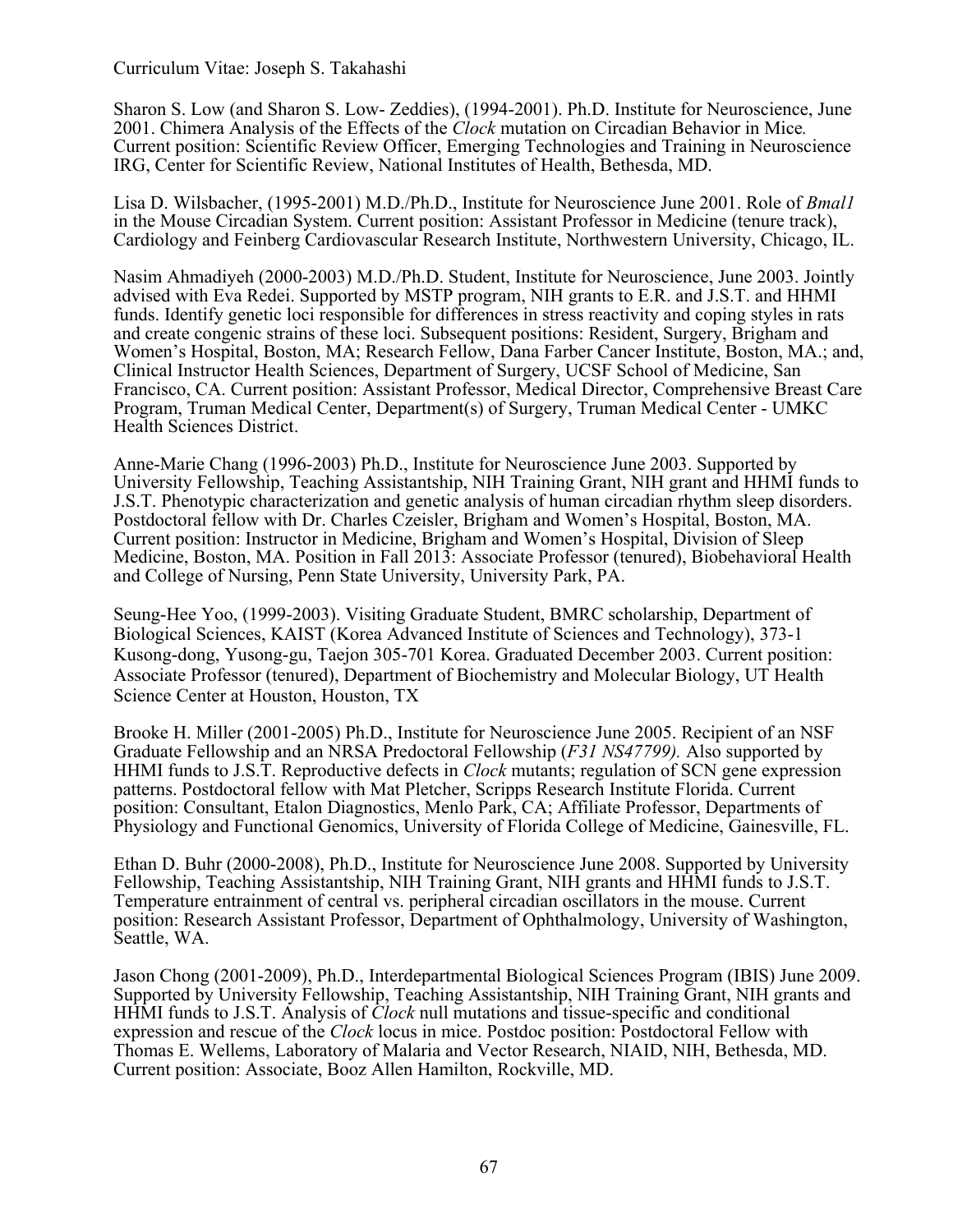Caroline H. Ko (2001-2009), Visiting Graduate Student, Ph.D. June 2009, Department of Psychology, University of Toronto, Canada. Supported by NIH grants to J.S.T. and HHMI funds. Differential effects of circadian mutations on central vs. peripheral circadian oscillators in mouse. Subsequent positions: Postdoc with Chad Mirkin, then Scientific Officer & Industrial Liaison, International Institute for Nanotechnology, Northwestern University, Evanston, IL. Current position: Project Leader of NewCures initiative, Innovation and New Ventures Office (INVO), Northwestern University.

Martina Pejchal (2003-2009), M.D./Ph.D. Student, Ph.D., Institute for Neuroscience June 2010. Supported by MSTP program, NIH grants to J.S.T. and HHMI funds. Recipient of a NRSA M.D./Ph.D. Fellowship (*F30 NS056551*). Tissue-specific regulation of *Bmal1* and circadian rhythms in mouse. Current position: Resident, Department of Pathology, University of Pittsburgh Medical Center, Pittsburgh, PA

Aaron Schirmer (2004-2009), Ph.D., Institute for Neuroscience March 2009. Supported by University Fellowship, Teaching Assistantship, NIH Training Grant, NIH grants and HHMI funds to J.S.T. Conditional regulation of the *Cry* and *Per* genes and their effects on circadian behavior. Current position: Associate Professor (tenured), Department of Biology, Northeastern Illinois University, Chicago, IL.

Ivan Lee (2009-2013), MSTP-M.D./Ph.D. Student, Integrative Biology Program, Department of Neuroscience, UT Southwestern Medical Center. Jointly advised with Masashi Yanagisawa. Ph.D. August 2013. Supported by MSTP program, grants to J.S.T. and M.Y. Cellular basis of behavioral circadian rhythms in mammals- the role of Neuromedin S (NMS)-ergic neurons in the suprachiasmatic nuclei. Current position: Resident, Pediatrics, Stanford University.

Onelia Gagliano, (2014-2016), Visiting Ph.D. Student, University of Padova, Industrial Engineering, Padova, Italy. Advisor: Nicola Elvassore, University of Padova.

Filipa Ferreira (2012-2016), Visiting Ph.D. Student, Graduate Program in Areas of Basic and Applied Biology (GABBA), University of Porto (http://gabba.up.pt/). Supported by the GABBA program. Advisor: Luisa Figueiredo, Instituto de Medicina Molecular, Lisbon, Portugal (http://www.imm.fm.ul.pt/web/imm/parasitemoleculargenetics). Thesis title: How does *Trypanosoma brucei* disrupt host circadian rhythm?

Miles Fontenot (2013-2017), MSTP-M.D./Ph.D. Student, Neuroscience Program, Department of Neuroscience, UT Southwestern Medical Center. Jointly advised with Gena Konopka.

## **Current Graduate Students**

I-Mei Liao (2018-present), Ph.D. Student, Neuroscience Program, Department of Neuroscience, UT Southwestern Medical Center.

Lauren Palluth (2022-present), Ph.D. Student, Cell and Molecular Biology Program, Department of Neuroscience, UT Southwestern Medical Center.

## **Visiting Scholars**

Dr. Michikazu Samejima, Visiting Scientist (July 1989-August 1989). Home Institution: Department of Physiology, Hamamatsu University School of Medicine.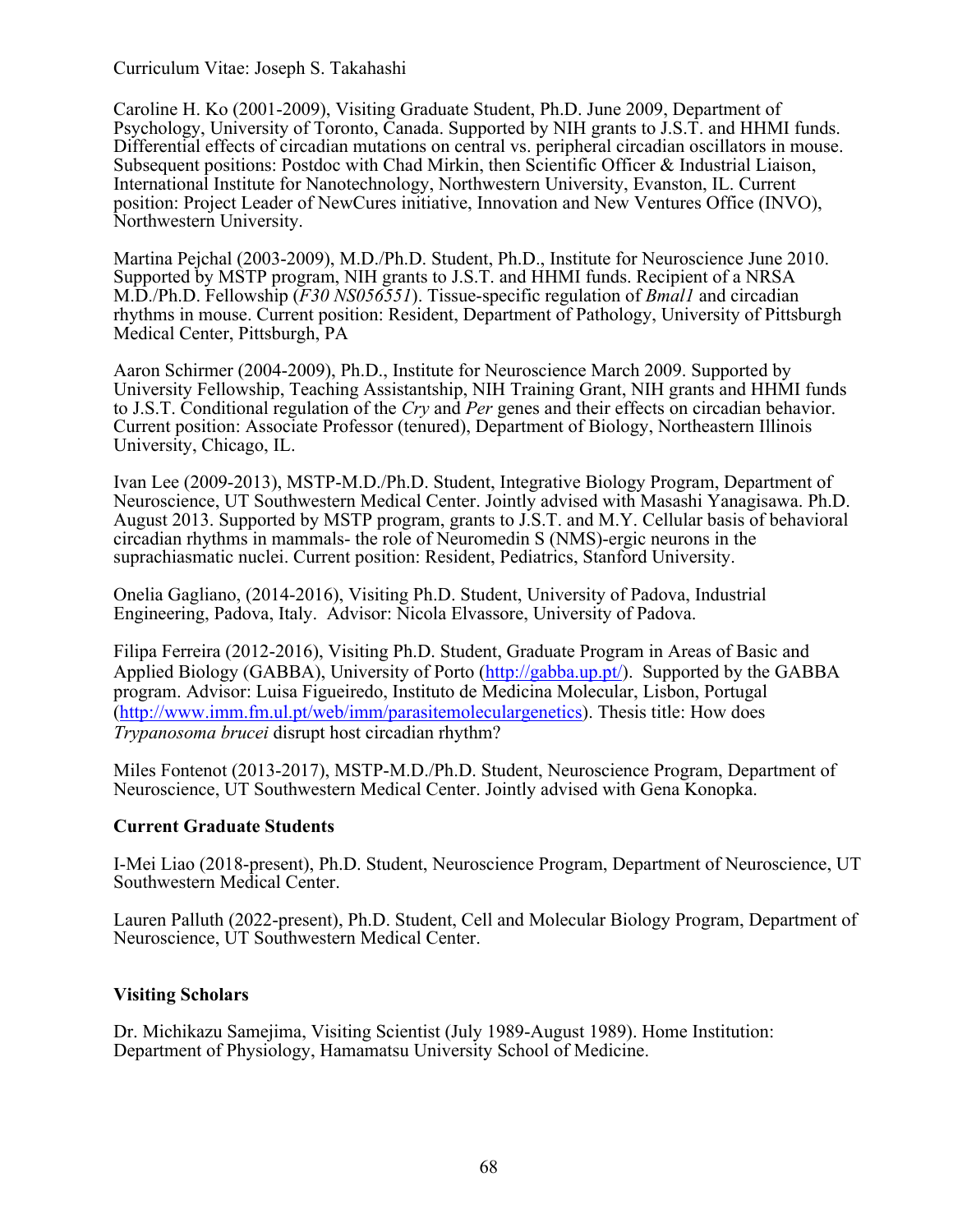Dr. Robert Barlow, Jr., Visiting Scholar in Residence in Neurobiology & Physiology (October 1989- November 1989). Home Institution: Institute for Sensory Research, Syracuse University, New York.

Dr. William Gern, Visiting Scientist (sabbatical) (January 1990-May 1990). Home Institution: Department of Zoology, University of Wyoming.

Dr. Minoru Tanaka, Visiting Scientist (December 1996-December 1997). Home Institution: Institute for Basic Biology, Okazaki 444, Japan.

Dr. Tadashi Furukawa, Visiting Scientist (September 2001-August 2002). Home Institution: Medicinal Safety Research Laboratories, Sankyo Co., Ltd. Japan.

Dr. Karyn Esser, Visiting Scientist (September 2002-June 2003). Home Institution: University of Kentucky, Lexington, KY.

#### **Current Staff**

Chryshanthi Joseph, Research Associate, UTSW Lisa Thomas, Animal Care Coordinator, UTSW Yoga Chelliah, Research Specialist III, HHMI, UTSW Justin Krupp, Bioinformatician, UTSW Kimberly Brown, Research Technician II, UTSW Guadelupe Martinez, Research Technician I, UTSW Robert Lewis, Research Technician I, UTSW Shelley Dixon, Laboratory Manager II, HHMI, UTSW

### **Independent Study - Graduate Students**

| Barbara Liepe         | 412-D99      | 1984                        |
|-----------------------|--------------|-----------------------------|
| Dwight Nelson         | 412-D99, E90 | 1984, 1985, 1986            |
| Linda Robertson       | 412-D99, E90 | 1984, 1985, 1986            |
| Selene Nikaido        | 860-D99, E90 | 1985, 1986, 1987            |
| Mimi Montgomery       | 412-D99      | 1985 (Su)                   |
| Julie A. Watson       | 860-D99      | 1985 $(F)$                  |
| Jina Janavs           | 412-D99, E90 | 1988, 1989                  |
| Angela Bauer          | 860-D99      | 1988 $(F)$                  |
| Jon Kornhauser        | 860-D99      | $1989$ (W, S)               |
| Laure Haak            | 412-D99, E90 | 1989 (F), 1990, 1991 (W, S) |
| Zhe Zhang             | 412-E90      | 1990 (W, F), 1991 (W, S)    |
| Andrew Wolfe          | 845-D99      | 1990 $(F)$                  |
| Ken Seidenman         | 845-D99, E90 | 1991 $(W, S)$               |
| Phil Lowrey           | 845-D99, E90 | 1992 (S, Su, F), 1993 (W)   |
| Nicole Singh          | 412-D99      | 1992 (F), 1993 (W, S)       |
| James Lin             | 412-D99      | 1992 (F), 1993 (W, S)       |
| Linda Lundin          | 845-D99      | $1993$ (W)                  |
| John Hogenesch        | 845-D99      | 1993 $(W)$                  |
| Chi Zhang             | 845-D99      | 1993 $(S)$                  |
| Sharon Low            | 845-D99      | 1993 (F), 1994, 1995        |
| David King            | 845-D99      | 1993 (F), 1994, 1995        |
| Yaliang Zhao          | 845-D99      | 1994, 1995                  |
| <b>Thomas Steeves</b> | 845-D99      | 1995 (Su), 1995 (F), 1996   |
| Lisa Wilsbacher       | 845-D99      | 1995 (F), 1996, 1997        |
| Ashvin Sangoram       | 845-D99      | 1995 (F), 1996, 1997        |
| Anne-Marie Chang      | 845-D99      | 1996. 1997                  |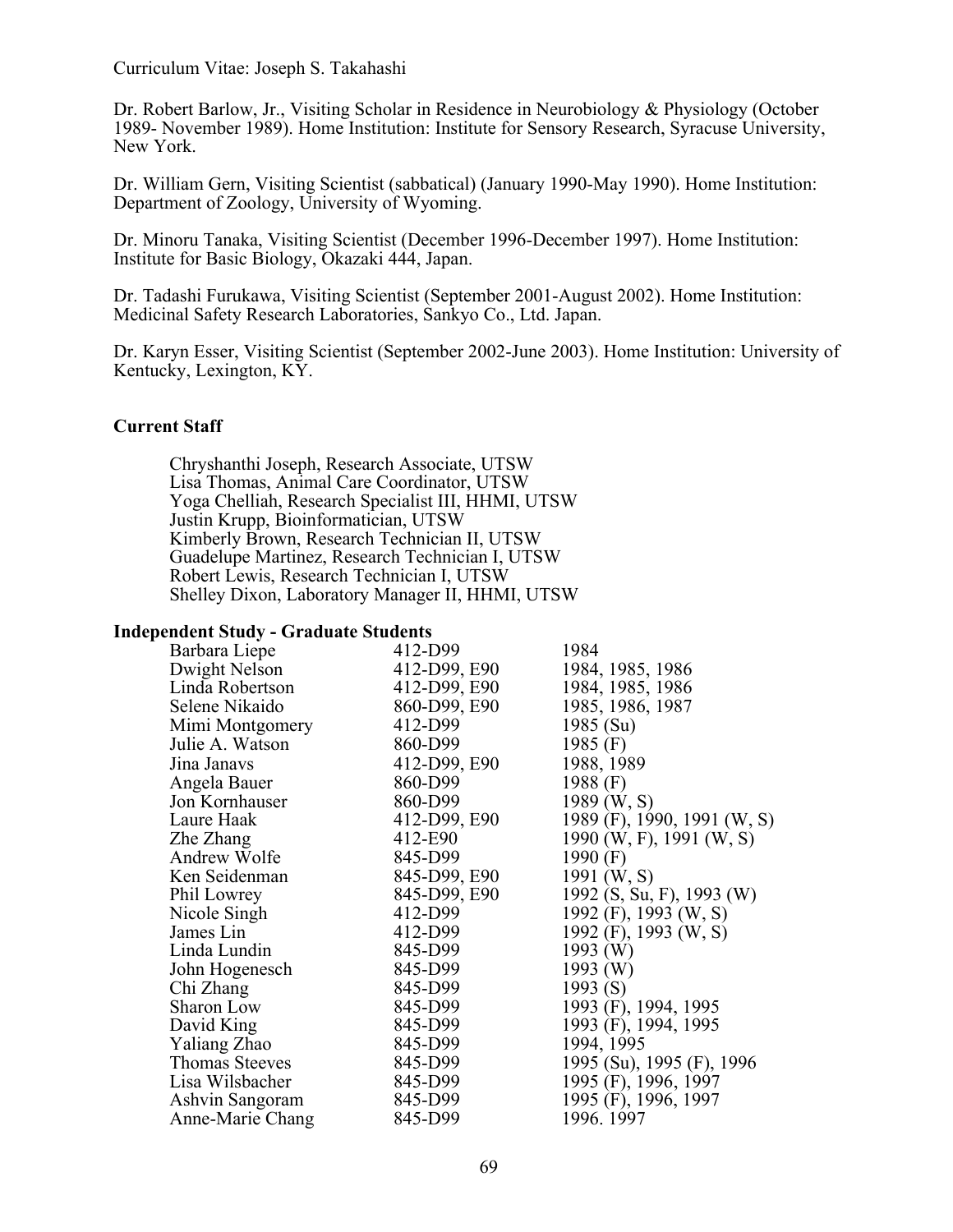| Ethan Fruechte         | 845-D99                           | 1998, 1999       |
|------------------------|-----------------------------------|------------------|
| Nathan Staff           | 845-D99                           | 1999             |
| Brian Macias           | 0815-D99                          | 2000             |
| Nicole Lapointe        | 845-D99                           | 2001             |
| Ethan Buhr             | 845-D99 NUIN 590 2001, 2003, 2004 |                  |
| <b>Brooke Miller</b>   | 845 D99 NUIN 590                  | 2001, 2003, 2004 |
| Jason Chong            | 845 D99 IBIS 590                  | 2001, 2003, 2004 |
| Tina Pejchal           | <b>NUIN 590</b>                   | 2003, 2004       |
| Aaron Schirmer         | <b>NUIN 590</b>                   | 2004, 2005       |
| Saul Arellano          | <b>IBiS</b>                       | 2005             |
| Ivan Lee               | <b>UTSWMC</b>                     | 2009             |
| Nathaniel Schaffer     | <b>UTSWMC</b>                     | 2009             |
| Jiaxi Wu               | <b>UTSWMC</b>                     | 2011             |
| Clinton Taylor         | <b>UTSWMC</b>                     | 2011             |
| Hunkar Gizem Yesilyurt | <b>UTSWMC</b>                     | 2011             |
|                        |                                   |                  |

#### **Dissertation/Qualifying Exam Committee**

| Charles Bruehl        | 1983 | Neuroscience Program                             |
|-----------------------|------|--------------------------------------------------|
| Keith Anderson        | 1983 | Neurobiology and Physiology                      |
| Karen Lankford        | 1984 | Neurobiology and Physiology                      |
| <b>Richard Smith</b>  | 1985 | Neurobiology and Physiology                      |
| Dwight Nelson         | 1985 | Neurobiology and Physiology                      |
| Julie A. Watson       | 1985 | Neuroscience Program                             |
| Charles Yancy         | 1986 | Neuroscience Program                             |
| Linda M. Robertson    | 1986 | Neurobiology and Physiology, Chairman            |
| Selene S. Nikaido     | 1987 | Neuroscience Program, Chairman                   |
| Martha Hotz           | 1988 | Neurobiology and Physiology                      |
| Jina Janavs           | 1989 | Neurobiology and Physiology, Chairman            |
| Carmen Wickland       | 1989 | Neuroscience Program                             |
| Barbara Dau           | 1989 | Neurobiology and Physiology                      |
| <b>Howard Martin</b>  | 1989 | Institute for Neuroscience                       |
| Zhe Zhang             | 1990 | Biochemistry, Cell Biology and Molecular Biology |
| Alfred Lord           | 1990 | Neurobiology and Physiology                      |
| Renee Sanger Redman   | 1990 | Cell, Molecular and Structural Biology           |
| Jon Kornhauser        | 1990 | Institute for Neuroscience, Chairman             |
| Fe Abogadie           | 1990 | Institute for Neuroscience                       |
| Peter J. Meberg       | 1990 | Psychology                                       |
| Jose Florez           | 1991 | Institute for Neuroscience                       |
| Laure Haak            | 1991 | Neurobiology and Physiology                      |
| Ken Seidenman         | 1991 | Institute for Neuroscience                       |
| Cheryl Chamberlain    | 1992 | Institute for Neuroscience                       |
| Yan Zhang             | 1993 | Institute for Neuroscience                       |
| Plamen Penev          | 1993 | Institute for Neuroscience                       |
| Philip Lowrey         | 1993 | Institute for Neuroscience                       |
| Steven Bodovitz       | 1994 | Institute for Neuroscience                       |
| Jonathan Wisor        | 1994 | Neuroscience Program, U.C.L.A.                   |
| <b>Sharon Low</b>     | 1995 | Institute for Neuroscience                       |
| Yaliang Zhao          | 1995 | Institute for Neuroscience                       |
| Jordan Shavit         | 1996 | Interdepartmental Program in Biological Sciences |
| Orfeu Buxton          | 1997 | Institute for Neuroscience                       |
| David King            | 1997 | Institute for Neuroscience                       |
| Y. Zhou               | 1997 | Institute for Neuroscience                       |
| Sharon Low-Zeddies    | 1997 | Institute for Neuroscience                       |
| Lisa Wilsbacher       | 1997 | Institute for Neuroscience                       |
| <b>Thomas Steeves</b> | 1997 | Institute for Neuroscience                       |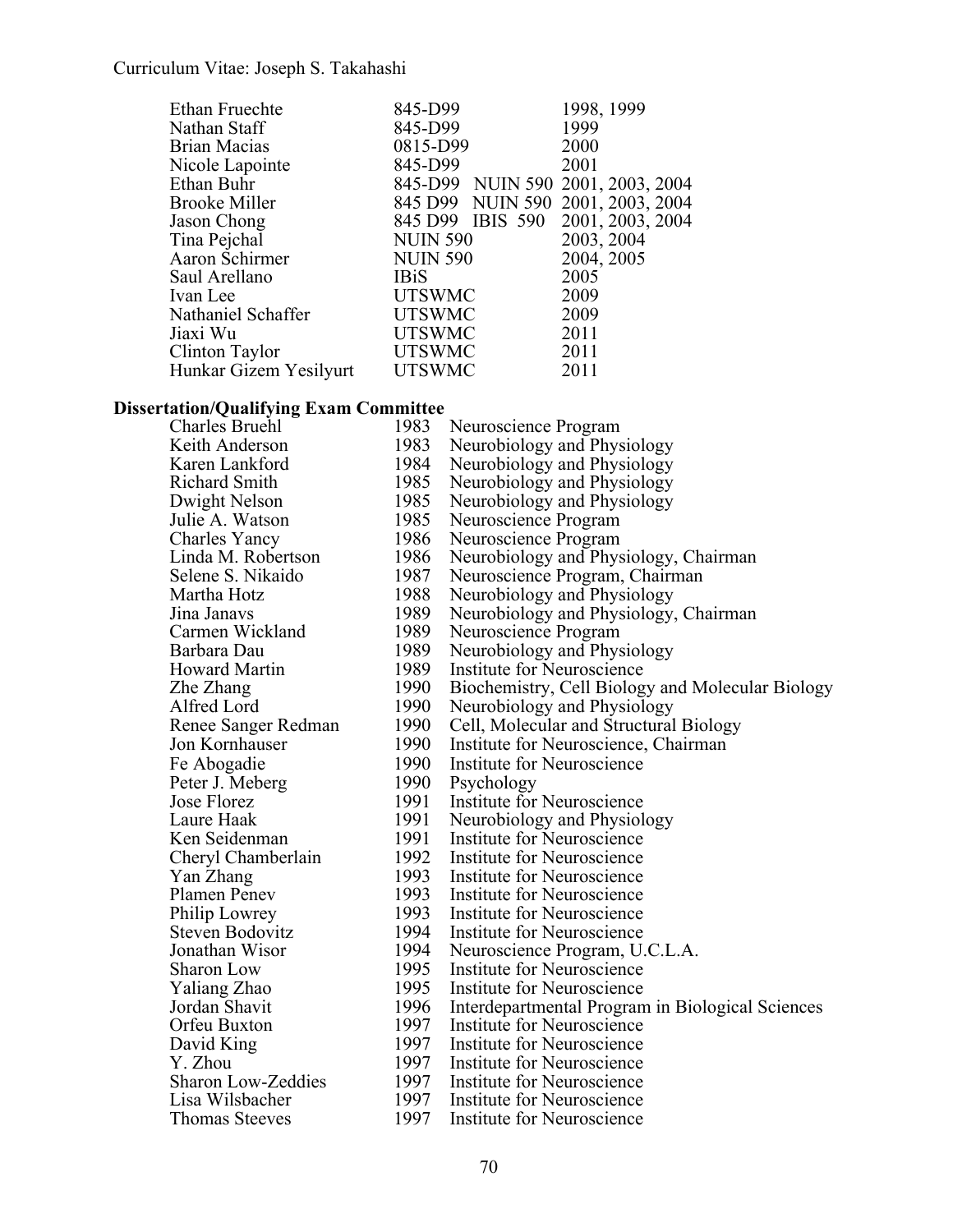| Ashvin Sangoram         | 1998 | Institute for Neuroscience                       |
|-------------------------|------|--------------------------------------------------|
| Yaliang Zhao            | 1998 | Institute for Neuroscience                       |
| Leah Solberg            | 1998 | Institute for Neuroscience                       |
| Anne-Marie Chang        | 1998 | Institute for Neuroscience                       |
| Dan Kolker              | 1998 | Institute for Neuroscience                       |
| <b>Stephanie Pangas</b> | 2000 | Interdepartmental Program in Biological Sciences |
| Nasim Ahmadiyeh         | 2000 | Institute for Neuroscience                       |
| Jason Chong             | 2003 | Interdepartmental Program in Biological Sciences |
| <b>Brooke Miller</b>    | 2003 | Institute for Neuroscience                       |
| Ethan Buhr              | 2003 | Institute for Neuroscience                       |
| Aaron Schirmer          | 2005 | Institute for Neuroscience                       |
| Tina Pejchal            | 2005 | Institute for Neuroscience                       |
| <b>Billie Macheva</b>   | 2007 | Interdepartmental Biological Sciences Program    |
| Debbie Fenner           | 2007 | Interdepartmental Biological Sciences Program    |
| Stan Atkin              | 2009 | UT Southwestern, Mangelsdorf and Kliewer         |
| Victor Salinas          | 2010 | UT Southwestern, Ranganathan                     |
| Jeremy J. Stubblefield  | 2010 | UT Southwestern, Green                           |
| Carly Hale              | 2010 | UT Southwestern, Huber                           |
| Makito Sato             | 2011 | UT Southwestern, Yanagisawa                      |
| Mehreen Kouser          | 2011 | UT Southwestern, Cowan                           |
| Chris Javadi            | 2011 | UT Southwestern, Elmquist                        |
| Alexander Chang         | 2010 | Integrated Biology, UT Southwestern, Yanagisawa  |
| Ivan Lee                | 2011 | Integrated Biology, UT Southwestern, Takahashi   |
| Mian Zhou               | 2011 | Integrated Biology, MOD, UT Southwestern, Yi Liu |
| Clark Rosensweig        | 2012 | UT Southwestern, Green                           |
| Daniel Araujo           | 2012 | UT Southwestern, Konopka                         |
| Svetlana Lvovskaya      | 2012 | UT Southwestern, Smith                           |
| Yasemin Onder           | 2012 | UT Southwestern, Green                           |
| Miles Fontenot          | 2013 | UT Southwestern, Konopka                         |
| Marissa Co              | 2014 | UT Southwestern, Konopka                         |
| Genaro Hernandez        | 2015 | UT Southwestern, Mangelsdorf/Kliewer             |
| Stephanie Lepp          | 2016 | UT Southwestern, Konopka                         |
| Jing Zhang              | 2017 | UT Southwestern, Grishin                         |
| Jun Guo                 | 2017 | UT Southwestern, Wei Xu                          |
| Danyal Alam             | 2017 | UT Southwestern, Roberts                         |
| Isara Laothamatas       | 2017 | UT Southwestern, Green                           |
| Emily Seonhye Park      | 2018 | UT Southwestern, Konopka                         |
| Anushka Wickramaratne   | 2018 | UT Southwestern, Green                           |
| I-Mei Liao              | 2018 | UT Southwestern, Takahashi                       |
| <b>Richard Rueda</b>    | 2020 | UT Southwestern, Madabhushi                      |
| Lance Heady             | 2020 | UT Southwestern, Madabhushi                      |
| Anne Ojo                | 2020 | UT Southwestern, Green                           |
|                         |      |                                                  |

# **Master's Degree Final Exam Committee**

| Philip M. Majewski    |      |      | 1986 M.S., Neurobiology and Physiology, F. Turek     |
|-----------------------|------|------|------------------------------------------------------|
| Fwu-Shan Sheu         | 1988 |      | M.S., Psychology, A. Routtenberg                     |
| Peggy Polombi         | 1989 |      | M.S., Neuroscience Program,                          |
| Celestine Smythe      | 1994 |      | M.S., Neurobiology and Physiology, T. Siddique       |
| Nicole Singh          | 1996 |      | M.S., Neurobiology and Physiology, J. Takahashi      |
| James Lin             |      |      | 1996 M.S., Neurobiology and Physiology, J. Takahashi |
| <b>Thomas Steeves</b> | 1998 |      | M.S., Neurobiology and Physiology, J. Takahashi      |
| Ethan Fruechte        | 1999 | M.S. | Neurobiology and Physiology, J. Takahashi            |
| <b>Brian Macias</b>   | 2001 |      | M.S. Biotechnology Program, J. Takahashi             |
| Catherine Marie Smith |      |      | 2009 M.S. Neurobiology and Physiology, J. Takahashi  |
|                       |      |      |                                                      |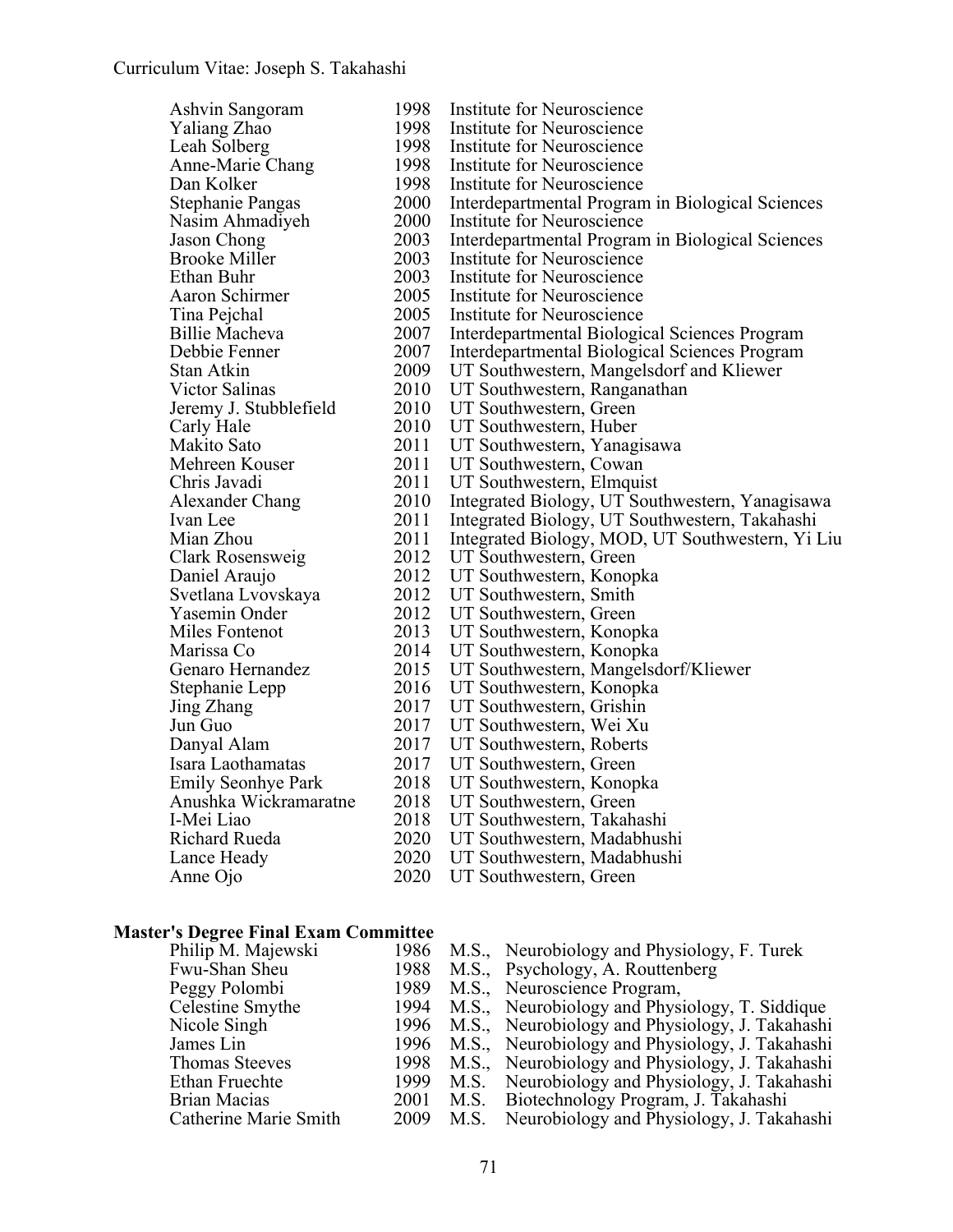## Laura van Rosmalen 2016 M.S. University of Groningen, R. Hut, Takahashi

## **Dissertation Final Exam Committee**

| David J. Earnest       | 1984 | Ph.D., Neurobiology and Physiology, F. Turek          |
|------------------------|------|-------------------------------------------------------|
| Jennifer Swann         | 1985 | Ph.D., Neurobiology and Physiology, F. Turek          |
| Kay L. Jorgenson       | 1985 | Ph.D., Neuroscience Program, N. Schwartz              |
| Charles L. Bruehl      | 1985 | Ph.D., Neuroscience Program, R. Berry                 |
| Jill J. Milette        | 1986 | Ph.D., Neurobiology and Physiology, F. Turek          |
| Keith D. Anderson      | 1986 | Ph.D., Neurobiology and Physiology, F. Turek          |
| Richard Smith          | 1989 | Ph.D., Neurobiology and Physiology, F. Turek          |
| Dwight E. Nelson       | 1989 | Ph.D., Neurobiology and Physiology, J. Takahashi      |
| Linda Robertson        | 1990 | Ph.D., Neurobiology and Physiology, J. Takahashi      |
| Selene Nikaido         | 1990 | Ph.D., Institute for Neuroscience, J. Takahashi       |
| Renee S. Redman        | 1991 | Ph.D., Cell, Molecular, Structural Biology, R. Berry  |
| Jina Janavs            | 1992 | Ph.D., Neurobiology and Physiology, J. Takahashi      |
| Martha Hotz Vitaterna  | 1992 | Ph.D., Neurobiology and Physiology, F. Turek          |
| Carmen Wickland        | 1992 | Ph.D., Neurobiology and Physiology, F. Turek          |
| Peter Meberg           | 1993 | Ph.D., Psychology, A. Routtenberg                     |
| Leslie Besecke         | 1994 | Ph.D., Institute for Neuroscience, J. Levine          |
| Jose Florez            | 1995 | Ph.D., Institute for Neuroscience, J. Takahashi       |
| Plamen Penev           | 1995 | Ph.D., Institute for Neuroscience, F. Turek           |
| Yan Zhang              | 1995 | Ph.D., Institute for Neuroscience, F. Turek           |
| Jon Kornhauser         | 1995 | Ph.D., Institute for Neuroscience, J. Takahashi       |
| Jonathan Wisor         | 1997 | Ph.D., Neuroscience Program, U.C.L.A.                 |
| Jordan Shavit          | 1998 | MSTP, M.D./Ph.D. Program, D. Engel                    |
| Ken Seidenman          | 1998 | Institute for Neuroscience, J. Takahashi              |
| David King             | 1998 | Institute for Neuroscience, J. Takahashi              |
| Orfeu Buxton           | 1999 | Institute for Neuroscience, F. Turek                  |
| Yinghui Zhou           | 2000 | Institute for Neuroscience, D. Engel                  |
| Erik Naylor            | 2000 | Institute for Neuroscience, F. Turek                  |
| Ashvin Sangoram        | 2000 | Institute for Neuroscience, J.S. Takahashi            |
| Philip Lowrey          | 2000 | Institute for Neuroscience, J.S. Takahashi            |
| Yaliang Zhao           | 2000 | Institute for Neuroscience, J.S. Takahashi            |
| Sharon Low-Zeddies     | 2001 | Institute for Neuroscience, J.S. Takahashi            |
| Lisa Wilsbacher        | 2001 | Institute for Neuroscience, J.S. Takahashi            |
| Dan Kolker             | 2001 | Institute for Neuroscience, F. Turek                  |
| Stephanie Pangas       | 2001 | IBiS, T. Woodruff                                     |
| Nasim Ahmadiyeh        | 2003 | Institute for Neuroscience, J.S. Takahashi            |
| Anne Marie Chang       | 2003 | Institute for Neuroscience, J.S. Takahashi            |
| <b>Brooke Miller</b>   | 2005 | Institute for Neuroscience, J.S. Takahashi            |
| Ethan Buhr             | 2008 | Institute for Neuroscience, J.S. Takahashi            |
| Jason Chong            | 2008 | IBiS, J.S. Takahashi                                  |
| Aaron Schirmer         | 2009 | Institute for Neuroscience, J.S. Takahashi            |
| Caroline H. Ko         | 2009 | University of Toronto                                 |
| Tina Pejchal           | 2010 | Institute for Neuroscience, J.S. Takahashi            |
| Alexander Chang        | 2010 | Integrated Biology, UT Southwestern, Yanagisawa       |
| Stan Atkin             | 2012 | M.D./Ph.D. Program, UT Southwestern                   |
| Ivan Lee               | 2013 | Integrated Biology Program, UT Southwestern           |
| Makito Sato            | 2013 | Integrated Biology, UT Southwestern, Yanagisawa       |
| Chris Javadi           | 2015 | M.D./Ph.D. Program, UT Southwestern, Elmquist         |
| Onelia Gagliano        | 2015 | University of Padova, Dept of Industrial Engineering, |
| Italy                  |      |                                                       |
| Victor Salinas         | 2016 | UT Southwestern, Ranganathan                          |
| Jeremy J. Stubblefield | 2016 | Neuroscience, UT Southwestern, Green                  |
| Filipa Ferreira        | 2016 | GABBA, University of Porto                            |
|                        |      |                                                       |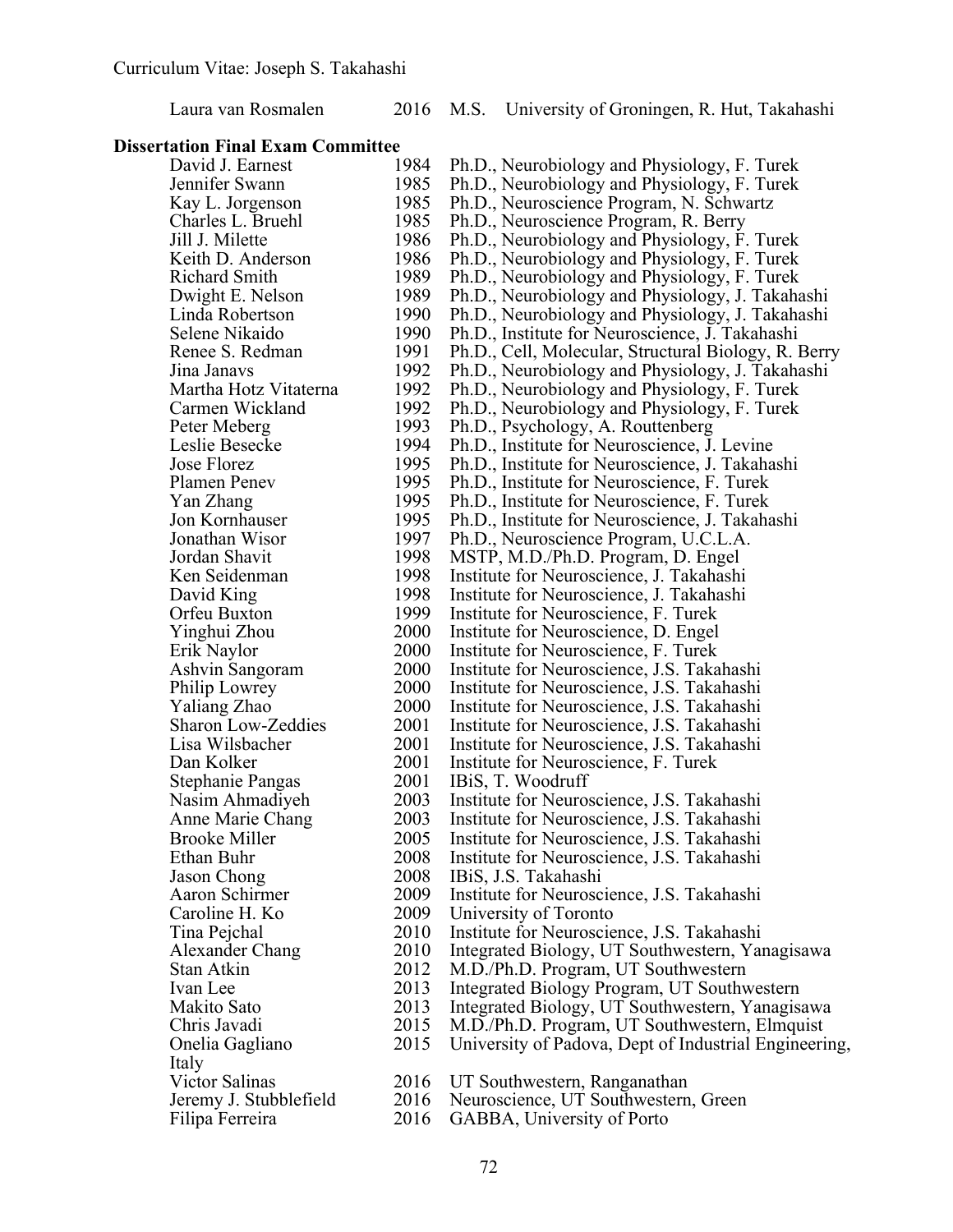| 2017 UT Southwestern, Green               |
|-------------------------------------------|
| 2018 UT Southwestern, Konopka             |
| 2019 UT Southwestern, Mangelsdorf/Kliewer |
| 2019 UT Southwestern, Konopka             |
| 2020 UT Southwestern, Grishin             |
| 2021 UT Southwestern, Wei Xu              |
| 2021 UT Southwestern, Green               |
|                                           |

# I**ndependent Study - Undergraduate Students**

| Barbara Harris                                                        | ISP-C98                               | 1989 (S)                                                |
|-----------------------------------------------------------------------|---------------------------------------|---------------------------------------------------------|
| John-Marc Chandonia                                                   | $ISP-C98$                             | 1989 $(F)$                                              |
| Kim Klausner                                                          | 412-C99                               | 1989 $(F)$                                              |
| Elizabeth Ennis                                                       | ISP-C98                               | 1990 (W)                                                |
| Ashvin Sangoram                                                       | ISP-C98, 412-D99                      | 1992 (F), 1993 (W, S)                                   |
| Patricia Lee                                                          | 412-C99                               | 1992 (F), 1993 (W, S, F), 1994 (S)                      |
| Peter Zemenides                                                       | C99                                   | 1998, 1999, 2000                                        |
| Jenny Wu                                                              | C99                                   | 1999                                                    |
| Evan Ransom                                                           | C99                                   | 2000                                                    |
| Sheraz Uddin                                                          | C99                                   | 2001 (W)                                                |
| David Chih-dah Hsu                                                    | C99                                   | 2002 (W). 2003                                          |
| Mark Richards                                                         | C99                                   | 2003, 2004 (W)                                          |
| Kush Patel                                                            | <b>ISP 398</b>                        | $2003$ (W)                                              |
| Anna Volerman                                                         | C99                                   | $2004$ (W)                                              |
| Seraz Uddin                                                           |                                       | Undergraduate Research, Biological Sciences             |
| David Chih-dah Hsu                                                    |                                       | Undergraduate Research, Biological Sciences             |
| Marc Richards                                                         |                                       | Undergraduate Research, Biological Sciences             |
| Joseph Konopka                                                        | Undergraduate Research. WCAS          |                                                         |
| Rajeev Mannem                                                         | Undergraduate Research, WCAS          |                                                         |
| Elaine Tsao                                                           | Northwestern, School of Music         |                                                         |
| Katharine Lum                                                         | Undergraduate Research, WCAS (Honors) |                                                         |
| Kush Patel                                                            |                                       | Undergraduate, Integrated Science Program (Honors 2005) |
| Vinfield Ta                                                           |                                       | Undergraduate Research, WCAS (Highest Honors 2007)      |
| Jennifer Mie Kasanuki                                                 |                                       | Undergraduate Research, Biological Sciences             |
| Yinin Hu                                                              |                                       | Undergraduate Research, Biological Sciences             |
| Tiffany Li Wen Ching,                                                 | Undergraduate Research, WCAS          |                                                         |
| Peter Selim Hanna                                                     | Undergraduate Research, WCAS          |                                                         |
| Samuel Sang Lee                                                       | Undergraduate Research, WCAS          |                                                         |
| Vinfield Xuan Ta                                                      | Undergraduate Research, WCAS          |                                                         |
| Great Lakes Cluster Pew Science Undergraduate Research Fellow Program |                                       |                                                         |
| John-Marc Chandonia                                                   | 1989                                  | <b>Computer Modeling</b>                                |
| <b>Tracy Thibert</b>                                                  | 1990                                  | Molecular Neurobiology                                  |
|                                                                       |                                       |                                                         |

**IBM-Integrated Science Program Summer Research Program for Women**

| Elizabeth Ennis | .990 | Melatonin in Retinoblastoma Cells |  |  |  |
|-----------------|------|-----------------------------------|--|--|--|
|-----------------|------|-----------------------------------|--|--|--|

**Cellular and Molecular Neuroscience Medical Student Summer Training (NIH)** Richard Munson 1989 Protein Phosphorylation

|  | <b>NSF Center - Undergraduate Summer Research Fellow</b> |  |  |
|--|----------------------------------------------------------|--|--|
|  |                                                          |  |  |

| Ashvin Sangoram | 1992 | Molecular Neurobiology               |
|-----------------|------|--------------------------------------|
| Michael Szurek  | 1993 | RAPD genetic markers in hamsters     |
| Djerrick Tan    | 1994 | Contextual fear conditioning in mice |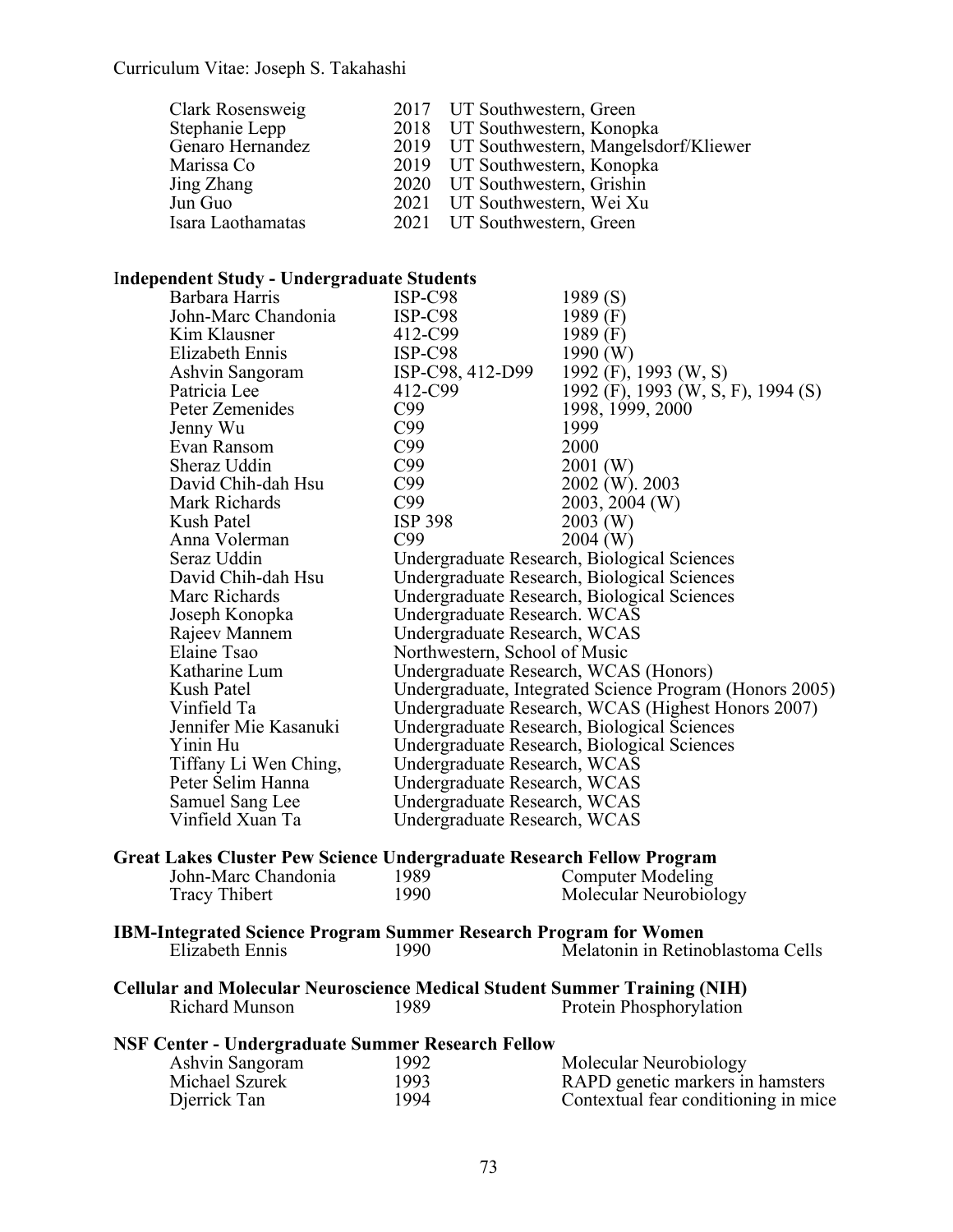## **Minority Undergraduate Summer Research Program**

| Charnita Ziegler | 1991 | Hamster Circadian Rhythms |
|------------------|------|---------------------------|
| Lashina Lewis    | 1992 | Molecular Neurobiology    |

## **Minority High School Student Research Apprentice Program (NIH)**

| Kurt H. Huang | 1988       | <b>Computer Modeling</b>       |
|---------------|------------|--------------------------------|
| Victoria Wang | 1990, 1991 | Molecular Neurobiology         |
| Chaffee Tran  | 1992       | <b>Screening Mouse Mutants</b> |

## **Howard Hughes Medical Institute Summer Research Students**

| Peter Zemenides          | 1998       | Genetic mapping and QTL analysis  |
|--------------------------|------------|-----------------------------------|
| Rachel Gianfortune (MIT) | 1999       | Zebrafish circadian rhythms       |
| Andrew Lin               | 2000       | QTL analysis of circadian rhythms |
| Katherine Lum            | 2001, 2003 | Genetic mapping                   |
| David Jacobson           | 2001, 2002 | Mouse Chr. 1 haplotype analysis   |
| Katharine Lum            | 2003       | Genetic mapping, RNA expression   |
| Victoria Rodriguez       | 2004       | <b>HHMI EXROP</b>                 |
| Annie Lum (Boston U)     | 2005       | Genetic mapping                   |
| Annie Lum (Boston U)     | 2006       | Genetic mapping and modeling      |
| Erika Jang               | 2006       | Food entrainment                  |
| Nikki Okonkwo            | 2006       | <b>HHMI EXROP</b>                 |
| Meghan Tellon (UVA)      | 2007       | Mouse obesity mutants             |
| Richard C. Sando         | 2008       | Casein kinase 1 epsilon mutants   |
|                          |            |                                   |

## **DEPARTMENTAL AND UNIVERSITY SERVICE:**

## **1983-1984**

Graduate Curriculum Committee, Neurobiology and Physiology Organizer: Departmental faculty seminars for new graduate students Secretary to the Department Ad hoc committee to prepare report to Chairperson Peter Dallos on long-range developments of the Department, Chaired by E. Frank

## **1984-1985**

Chair, Professional Relations Committee, Neurobiology and Physiology Faculty Search Committee, Neurobiology and Physiology Ad hoc committee to prepare report to Dean Weingartner, Chaired by F. Turek

## **1985-1986**

Chair, Professional Relations Committee, Neurobiology and Physiology Faculty Search Committee, Neurobiology and Physiology Committee on Academic Standing, College of Arts and Sciences Life Sciences Building Committee, College of Arts and Sciences Animal Care Committee, University

## **1986-1987**

Faculty Search Committee, Neurobiology and Physiology Life Sciences Building Committee, College of Arts and Sciences Committee on Academic Standing, College of Arts and Sciences Animal Care Committee, University

## **1987-1988**

Associate Chair, Neurobiology and Physiology Chair, Faculty Search Committee, Neurobiology and Physiology Committee on Academic Standing, College of Arts and Sciences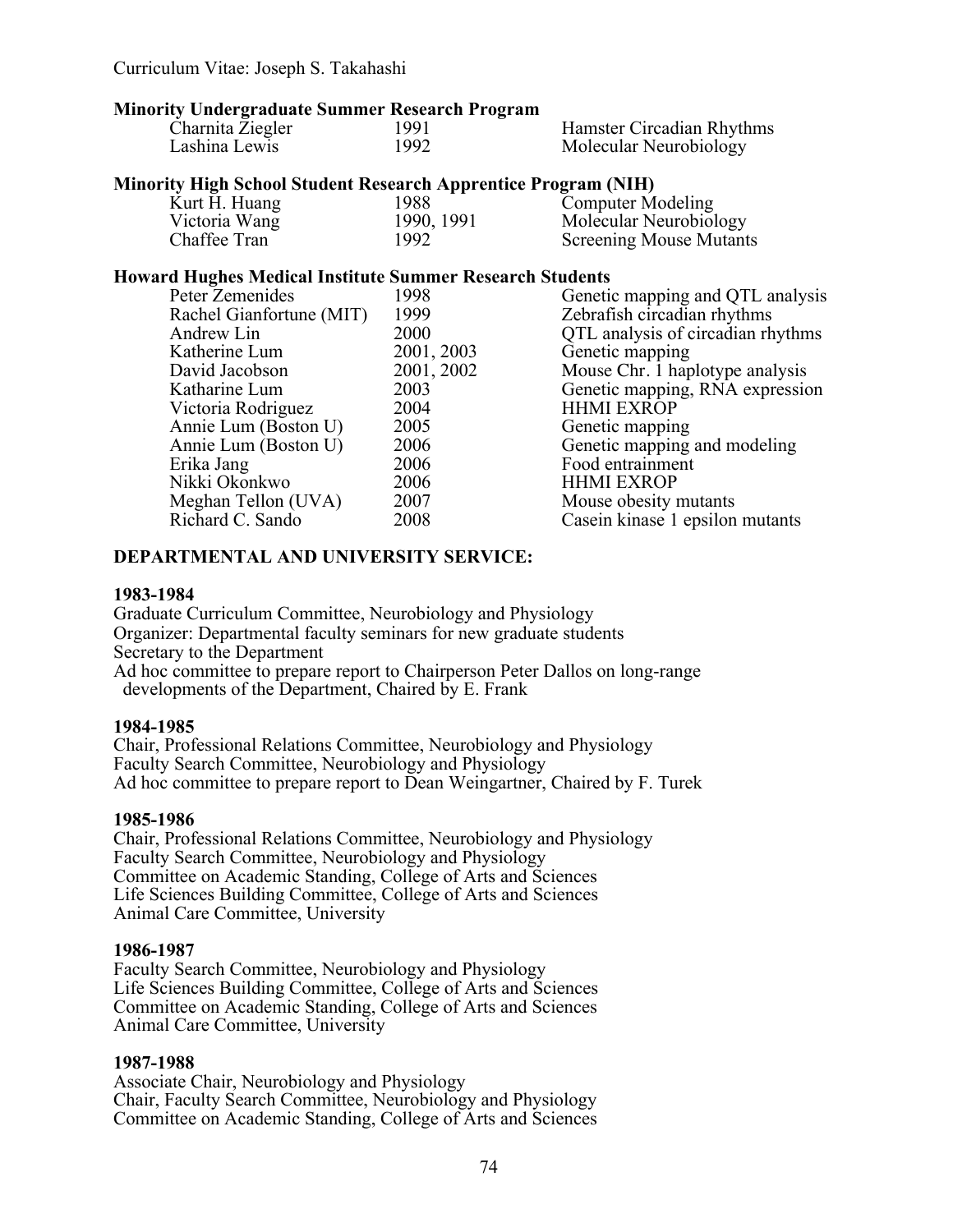Blue Ribbon Curriculum Committee, College of Arts and Sciences Curriculum Committee, Interdepartmental Graduate Program in Neuroscience Materials Science and Life Science Building Committee, College of Arts and Sciences Animal Care Committee, University University Appeals Board

#### **1988-1989**

Associate Chair, Neurobiology and Physiology Chair, Faculty Search Committee, Neurobiology and Physiology Acting Associate Director, Institute for Neuroscience Curriculum Committee, Institute for Neuroscience Admissions Committee, Institute for Neuroscience Materials Science and Life Science Building Committee, College of Arts and Sciences University Appeals Board

#### **1989-1990**

Associate Chair, Neurobiology and Physiology Faculty Search Committee, Neurobiology and Physiology Acting Associate Director, Institute for Neuroscience Curriculum Committee, Institute for Neuroscience Admissions Committee, Institute for Neuroscience Materials Science and Life Science Building Committee, College of Arts and Sciences University Appeals Board Neuroscience Working Group, University Basic Sciences Committee, Cancer Center

#### **1990-1991**

Associate Chair, Neurobiology and Physiology Faculty Search Committee, Neurobiology and Physiology Acting Associate Director, Institute for Neuroscience Curriculum Committee, Institute for Neuroscience Materials Science and Life Science Building Committee, College of Arts and Sciences University Appeals Board Neuroscience Working Group, University Basic Sciences Committee, Cancer Center Search Committee for Director of Institute for Neuroscience

## **1991-1992**

Acting Chair, Neurobiology and Physiology Acting Associate Director, Institute for Neuroscience Curriculum Committee, Institute for Neuroscience Materials Science and Life Science Building Committee, College of Arts and Sciences University Appeals Board Faculty Planning Committee, University Search Committee for Director of Institute for Neuroscience Advisory (Steering) Committee, NSF Center for Biological Timing

## **1992-1993**

Associate Chair, Neurobiology and Physiology Acting Associate Director, Institute for Neuroscience Curriculum Committee, Institute for Neuroscience University Appeals Board Search Committee for Director of Institute for Neuroscience Advisory (Steering) Committee, NSF Center for Biological Timing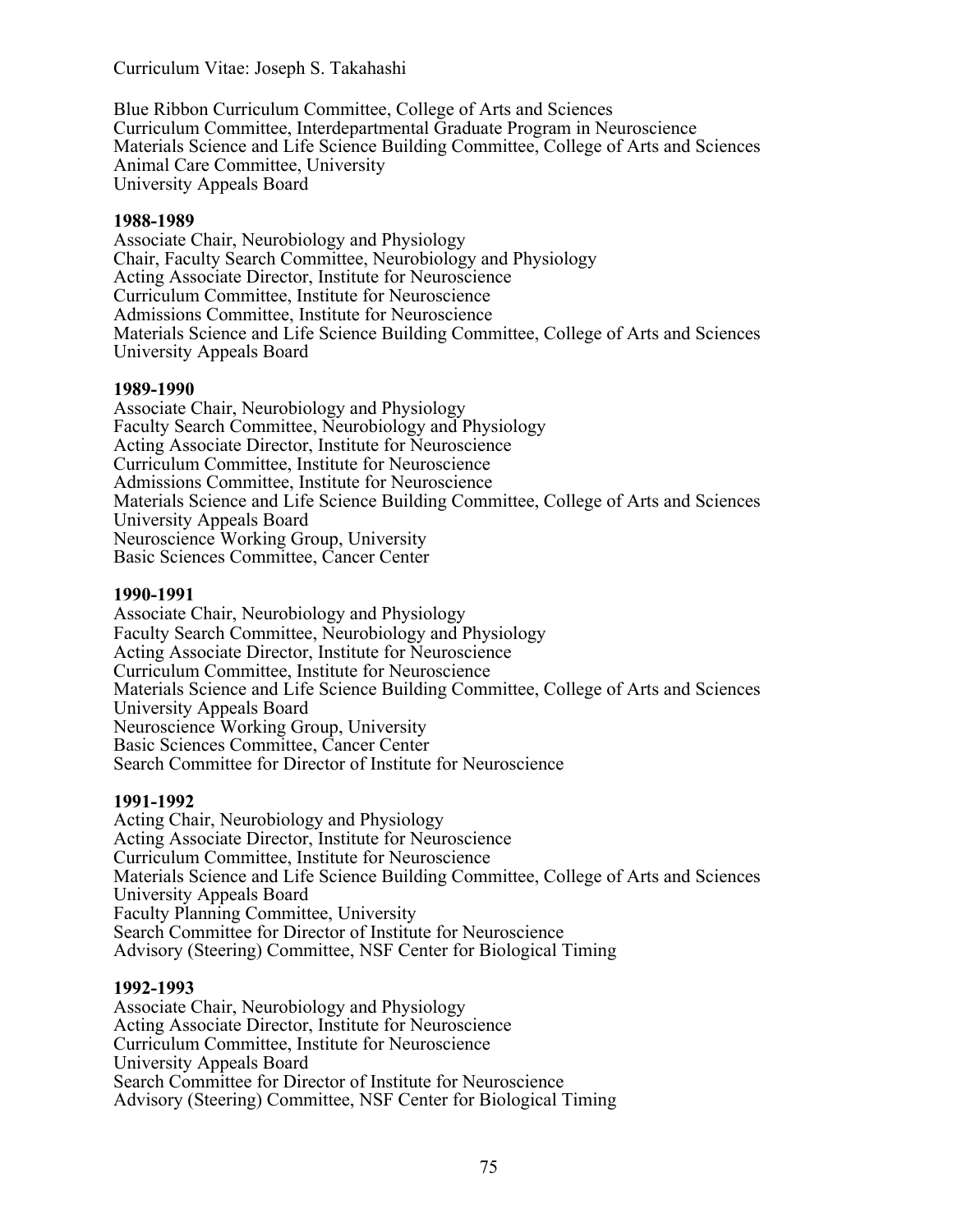## **1993-1994**

Associate Chair, Neurobiology and Physiology Acting Associate Director, Institute for Neuroscience Curriculum Committee, Institute for Neuroscience University Appeals Board Search Committee for Director of Institute for Neuroscience Advisory (Steering) Committee, NSF Center for Biological Timing Departmental Program Review Committee, Neurobiology and Physiology

## **1994-1995**

Associate Chair, Neurobiology and Physiology Acting Associate Director, Institute for Neuroscience Faculty Search Committee, Neurobiology and Physiology Curriculum Committee, Institute for Neuroscience University Appeals Board Advisory (Steering) Committee, NSF Center for Biological Timing Life Sciences Planning Subcommittee Associate Director, Center for Circadian Biology and Medicine

## **1995-1996**

Associate Chair, Neurobiology and Physiology Faculty Search Committee, Neurobiology and Physiology Curriculum Committee, Institute for Neuroscience University Appeals Board Advisory (Steering) Committee, NSF Center for Biological Timing Associate Director, Center for Circadian Biology and Medicine Committee on Intellectual Property, University Life Sciences Planning Subcommittee

## **1996-1997**

Faculty Search Committee, Neurobiology and Physiology Curriculum Committee, Institute for Neuroscience University Appeals Board Advisory (Steering) Committee, NSF Center for Biological Timing Associate Director, Center for Circadian Biology and Medicine Committee on Intellectual Property, University Ad hoc committee for Promotion and Tenure Committee

## **1997-1998**

Faculty Search Committee, Neurobiology and Physiology Curriculum Committee, Institute for Neuroscience University Appeals Board Advisory (Steering) Committee, NSF Center for Biological Timing Associate Director, Center for Circadian Biology and Medicine Medical School Genetics Search Committee

## **1998-1999**

Curriculum Committee, Institute for Neuroscience University Appeals Board Advisory (Steering) Committee, NSF Center for Biological Timing Associate Director, Center for Circadian Biology and Medicine Medical School Genetics Search Committee Searle Life Sciences Committee

## **1999-2000**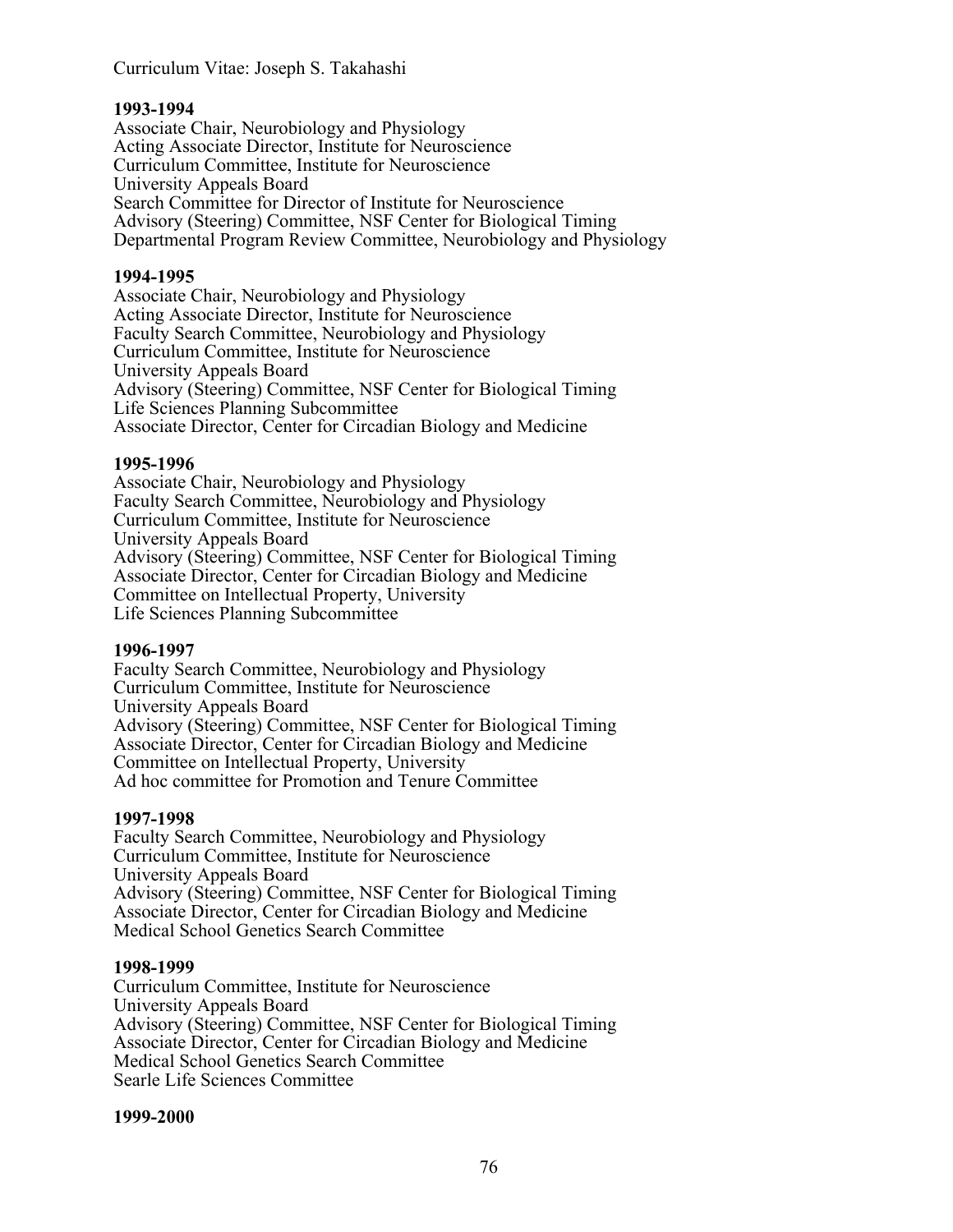Curriculum Committee, Institute for Neuroscience Advisory (Steering) Committee, NSF Center for Biological Timing Medical School Genetics Search Committee Searle Life Sciences Advisory Group Life Sciences Vision Committee University Appeals Board Committee for Excellence in the Life Sciences Bioinformatics Task Force

#### **2000-2001**

Advisory (Steering) Committee, NSF Center for Biological Timing Searle Life Sciences Advisory Group Committee for Excellence in the Life Sciences Faculty Search Committee, Biological Sciences Division Shared Resource Committee, Department of Neurobiology and Physiology University Appeals Board

#### **2001-2002**

Director, Center for Functional Genomics Advisory (Steering) Committee, NSF Center for Biological Timing Searle Life Sciences Advisory Group Committee for Excellence in the Life Sciences Shared Resource Committee, Department of Neurobiology and Physiology University Appeals Board **2002-2003** Director, Center for Functional Genomics Committee on Animal Resources Shared Resource Committee, Department of Neurobiology and Physiology University Appeals Board Genetics Search Committee, NUMS

WCAS Promotion and Tenure Ad Hoc Committee

## **2003-2004**

Director, Center for Functional Genomics Committee on Animal Resources Shared Resource Committee, Department of Neurobiology and Physiology Genetics Search Committee, NUMS NU Roadmap for Research Committee Center for Genetic Medicine Executive Committee Bioinformatics Consulting Group Advisory Committee

## **2004-2005**

Director, Center for Functional Genomics Committee on Animal Resources Center for Genetic Medicine Executive Committee Shared Resource Committee, Department of Neurobiology and Physiology

## **2005-2006**

Director, Center for Functional Genomics Committee on Animal Resources Advisory Committee for the Selection of Searle Leadership Fund Recipients Shared Resource Committee, Department of Neurobiology and Physiology

## **2006-2007**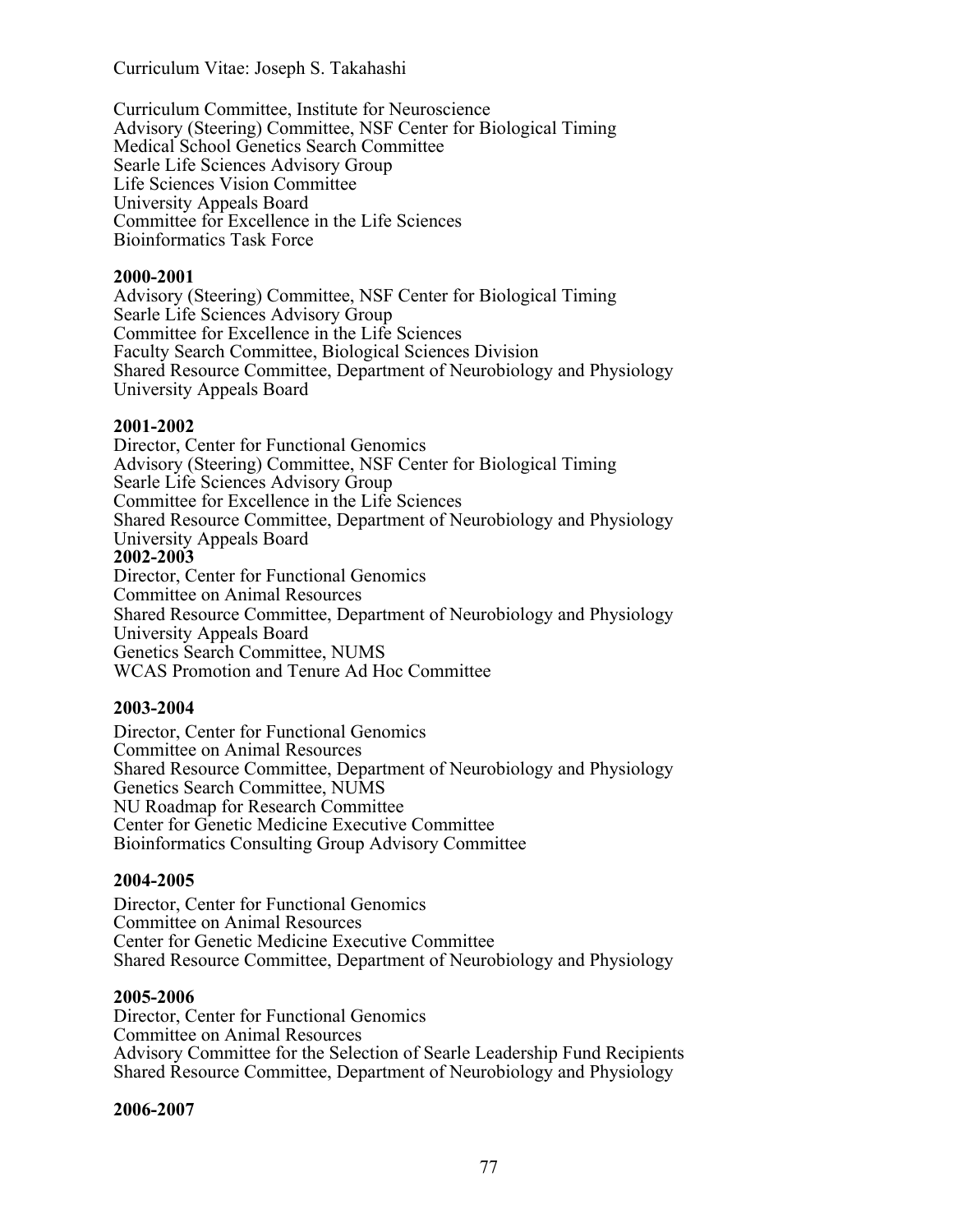Director, Center for Functional Genomics Shared Resource Committee, Department of Neurobiology and Physiology Advisory Committee for the Selection of Searle Leadership Fund Recipients Committee on Animal Resources NRC Ratings Steering Committee

## **2007-2008**

Director, Center for Functional Genomics Shared Resource Committee, Department of Neurobiology and Physiology Committee on Animal Resources

## **2008-2009**

Director, Center for Functional Genomics Shared Resource Committee, Department of Neurobiology and Physiology Committee on Animal Resources

## **2009-2010**

Chair, Department of Neuroscience, UT Southwestern Medical Center Animal Resource Center Advisory Committee Meeting, UT Southwestern Medical Center Dean's Advisory Committee, UT Southwestern Medical Center Faculty Council, UT Southwestern Medical Center 6-Year Plan Research Sub-committee, UT Southwestern Medical Center Children's Medical Center, Pediatric Research Institute, Scientific Board

## **2010-2011**

Chair, Department of Neuroscience, UT Southwestern Medical Center Animal Resource Center Advisory Committee Meeting, UT Southwestern Medical Center Dean's Advisory Committee, UT Southwestern Medical Center Faculty Council, UT Southwestern Medical Center Neuroscience Graduate Program, Advisory Committee Children's Medical Center, Pediatric Research Institute, Scientific Board Sleep Medicine Workgroup, UT Southwestern Medical Center UT Southwestern Scientific Computing Ad Hoc Committee Cell Biology Department Chair Search Committee

## **2011-2012**

Chair, Department of Neuroscience, UT Southwestern Medical Center Animal Resource Center Advisory Committee Meeting, UT Southwestern Medical Center Dean's Advisory Committee, UT Southwestern Medical Center Faculty Council, UT Southwestern Medical Center Endowed Scholars Committee Neuroscience Graduate Program, Advisory Committee Children's Medical Center, Pediatric Research Institute, Scientific Board

## **2012-2013**

Chair, Department of Neuroscience, UT Southwestern Medical Center Animal Resource Center Advisory Committee Meeting, UT Southwestern Medical Center Dean's Advisory Committee, UT Southwestern Medical Center Faculty Council, UT Southwestern Medical Center Endowed Scholars Committee Neuroscience Graduate Program, Advisory Committee Bioinformatics Department Chair Search Committee

## **2013-2014**

Chair, Department of Neuroscience, UT Southwestern Medical Center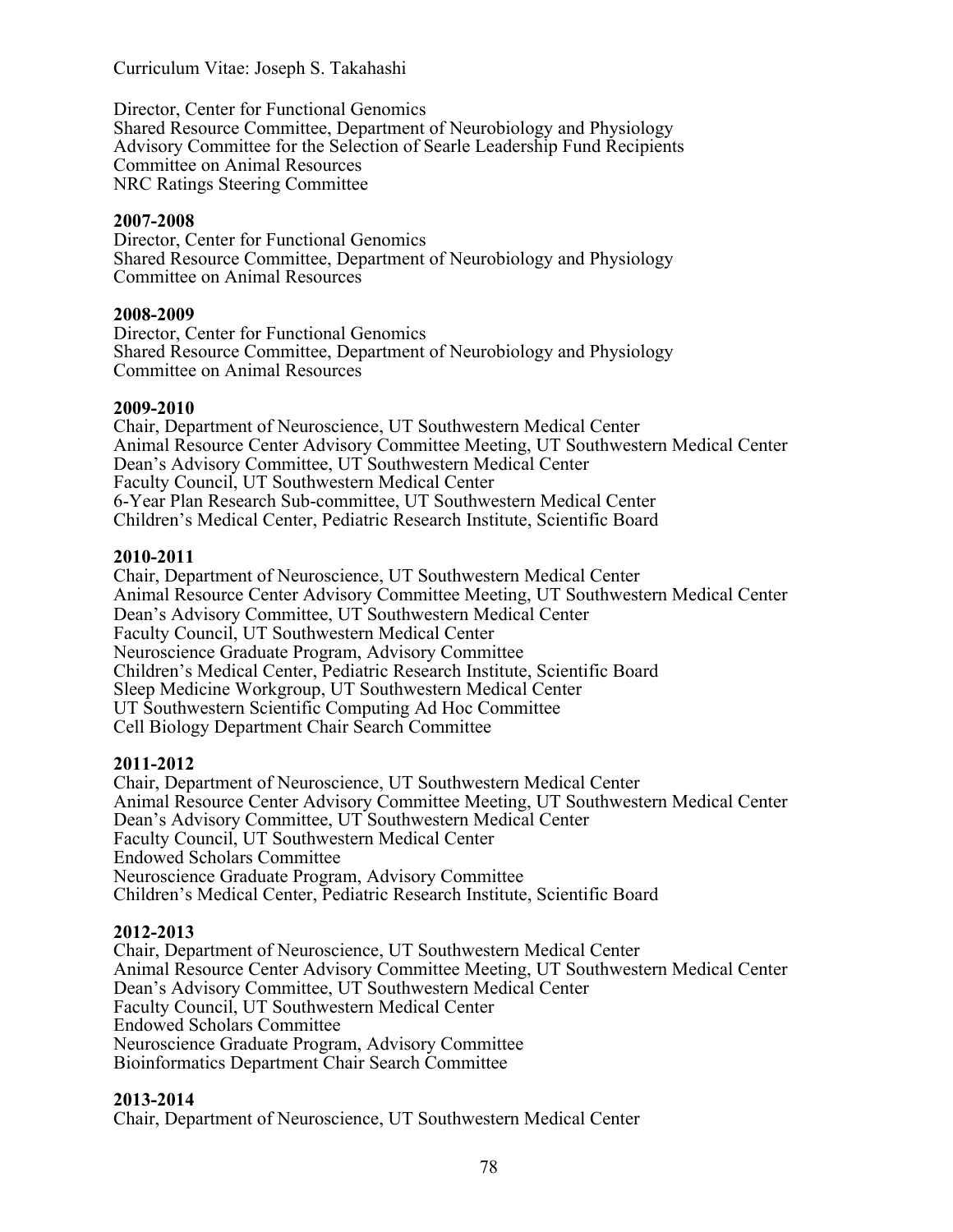Animal Resource Center Advisory Committee Meeting, UT Southwestern Medical Center Dean's Advisory Committee, UT Southwestern Medical Center Faculty Council, UT Southwestern Medical Center Endowed Scholars Committee Neuroscience Graduate Program, Advisory Committee Bioinformatics Department Chair Search Committee

## **2014-2015**

Chair, Department of Neuroscience, UT Southwestern Medical Center Animal Resource Center Advisory Committee Meeting, UT Southwestern Medical Center Dean's Advisory Committee, UT Southwestern Medical Center Faculty Council, UT Southwestern Medical Center Endowed Scholars Committee Neuroscience Graduate Program, Advisory Committee Strategic Planning Committee for the Neurosciences UT System Neuroscience Council UT System Neuroscience Institute Advisory Council

## **2015-2016**

Chair, Department of Neuroscience, UT Southwestern Medical Center Animal Resource Center Advisory Committee Meeting, UT Southwestern Medical Center Dean's Advisory Committee, UT Southwestern Medical Center Faculty Council, UT Southwestern Medical Center Endowed Scholars Committee Neuroscience Graduate Program, Advisory Committee Strategic Planning Committee for the Neurosciences Neuroscience Steering Committee, Peter O'Donnell Jr. Brain Institute UT System Neuroscience Council UT System Neuroscience Institute Advisory Council

## **2016-2017**

Chair, Department of Neuroscience, UT Southwestern Medical Center Animal Resource Center Advisory Committee Meeting, UT Southwestern Medical Center Dean's Advisory Committee, UT Southwestern Medical Center Faculty Council, UT Southwestern Medical Center Endowed Scholars Committee Neuroscience Graduate Program, Advisory Committee Strategic Planning Committee for the Neurosciences Neuroscience Steering Committee, Peter O'Donnell Jr. Brain Institute UT System Neuroscience Council UT System Neuroscience Institute Advisory Council

## **2017-2018**

Chair, Department of Neuroscience, UT Southwestern Medical Center Animal Resource Center Advisory Committee Meeting, UT Southwestern Medical Center Dean's Advisory Committee, UT Southwestern Medical Center Faculty Council, UT Southwestern Medical Center Endowed Scholars Committee Neuroscience Graduate Program, Advisory Committee Neuroscience Steering Committee, Peter O'Donnell Jr. Brain Institute Search Committee for Director of Peter O'Donnell Jr. Brain Institute

## **2018-2019**

Chair, Department of Neuroscience, UT Southwestern Medical Center Animal Resource Center Advisory Committee Meeting, UT Southwestern Medical Center